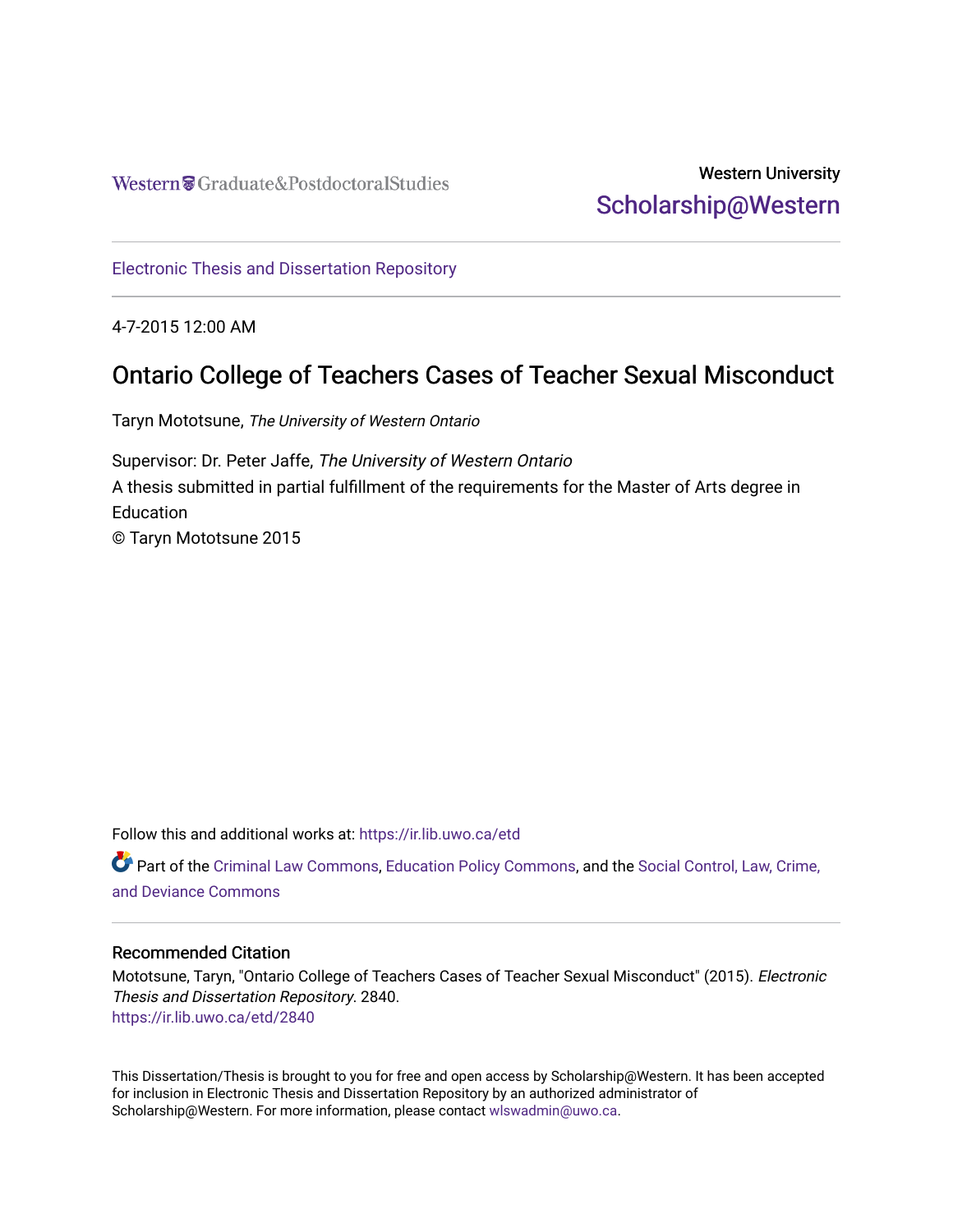#### ONTARIO COLLEGE OF TEACHERS CASES OF TEACHER SEXUAL MISCONDUCT

(Thesis format: Monograph)

by

Taryn Mototsune

Graduate Program in Faculty of Education

A thesis submitted in partial fulfillment of the requirements for the degree of Masters of Arts, Counselling Psychology

The School of Graduate and Postdoctoral Studies The University of Western Ontario London, Ontario, Canada

© Taryn Mototsune 2015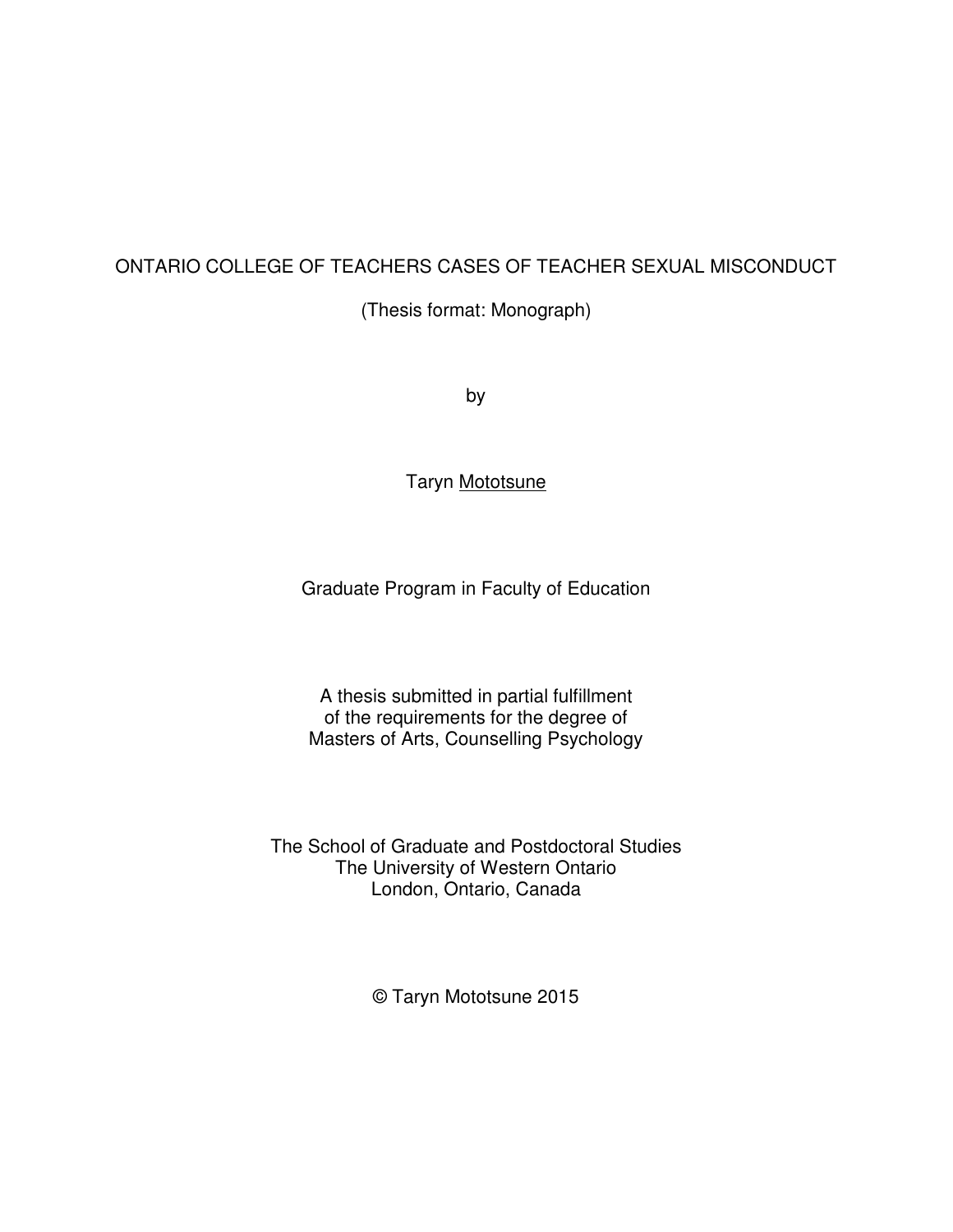### Abstract

Teacher sexual misconduct in Ontario was examined by using cases reviewed by the Ontario College of Teachers between 2000 and 2013. Despite the impetus by key stakeholders to develop appropriate policies to circumvent teacher-student sexual relationships, this phenomenon is still not well understood. The current study found that around 92 percent of perpetrators are men. The results indicate that male perpetrators who abuse elementary school-aged males are more likely to have multiple victims and longer offending careers. This study found less intrusive sexual behaviour, fewer multiple victim perpetrators, and shorter offending careers in more recent cases. This suggests that the government-commissioned report published in 2000 may have raised awareness and shaped this issue in a positive way. Practitioners, policy-makers, and the public are provided with a comprehensive picture of the perpetrators, victims, and the nature of abuse to engage in meaningful discourse and implement program and policy.

Keywords: teacher sexual misconduct, educator sexual misconduct, grooming, child sexual abuse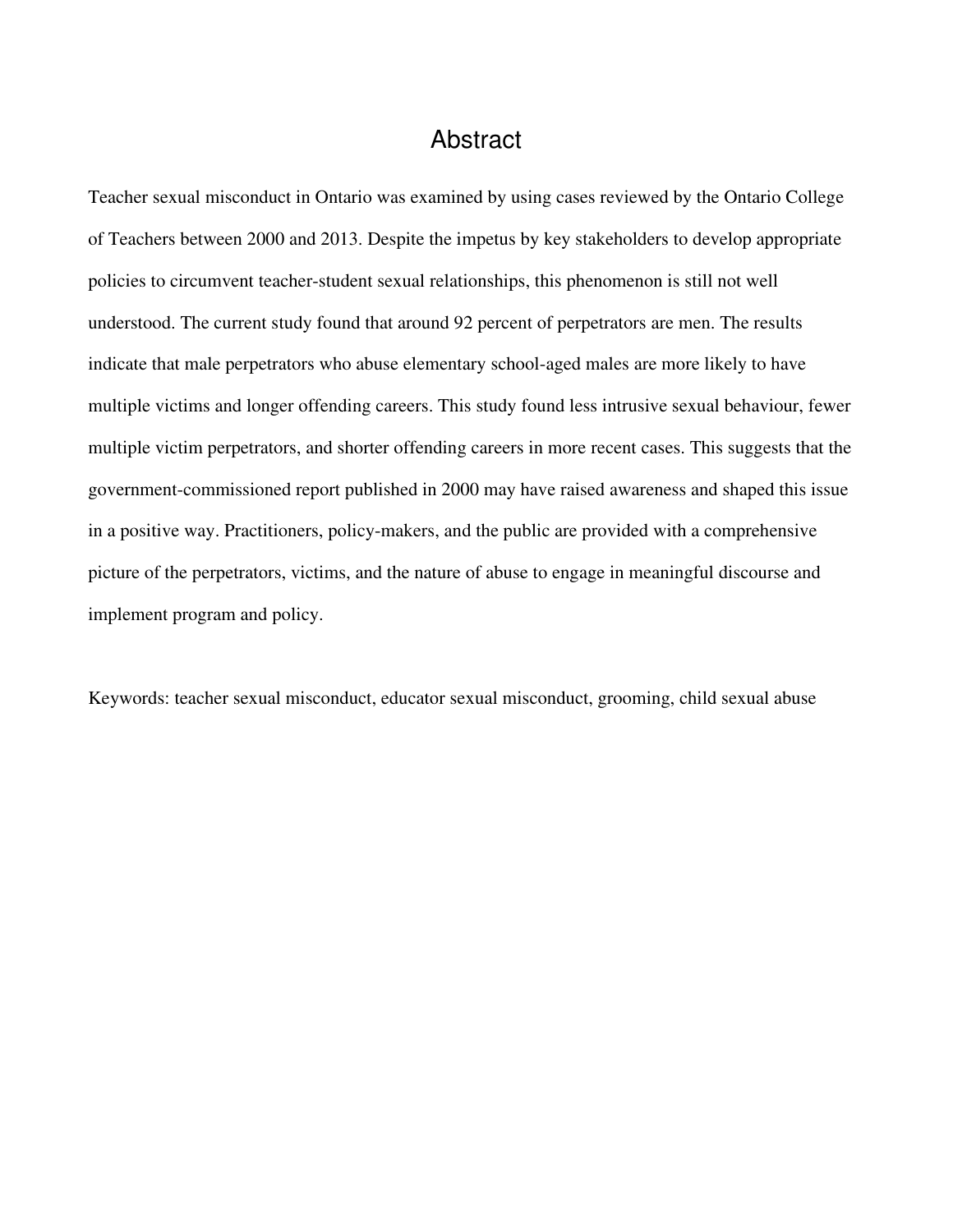### Acknowledgments

First and foremost I would like to extend my deepest gratitude to Dr. Peter Jaffe for supervising me on research that I am very passionate about. His patience, flexibility, insight, and guidance were extremely helpful at every stage of the process. Peter is a wonderful supervisor to collaborate with; he is always able to strike the perfect balance between humour and seriousness, provide direction while supporting independence, and is very easy to get along with. Peter's wise words of wisdom (e.g., "a thesis is a marathon") kept me determined through the more demanding phases of this project.

I am also grateful to Anna-Lee Straatman, Bryanne Harris, Aurelen Georges, Katherine Vink, and Katherine Reif who were authors on the paper that helped guide this research. Katherine and Bryanne entered and coded five years of data that was used for this study. In addition Katherine Vink was very critical in shaping the vision of the thesis. Dr. Susan Rodger, Dr. Alan Leschied, and Dr. Jason Brown have also been an integral part of my graduate studies experience.

I would also like to thank all of the close people in my life who support me through each and every day. I want to thank my family for helping me get to this stage in life; I am so grateful that I have been able to pursue the career of my dreams. I especially want to thank my parents, Carmen and Gerry, who have always encouraged me to reach for the stars and have modeled a strong work ethic over the years. Thanks to my brother Mitchell who is a reliable source of entertainment and friendship.

I am equally blessed that I have had the love and support of my partner Andrew (who has now endured supporting me through two theses) during these years. My two best friends, Meaghan and Liz, provide an endless supply of positive vibes, encouragement, and respite. They were kind enough to take the time to read over and edit this piece of work. I also would like to acknowledge all of the wonderful peers and colleagues that I have met and gotten to know over the past two years. I feel lucky to be a part of the class of 2015, who are undoubtedly an amazing bunch of people. They inspired to be a better researcher, practitioner, and person.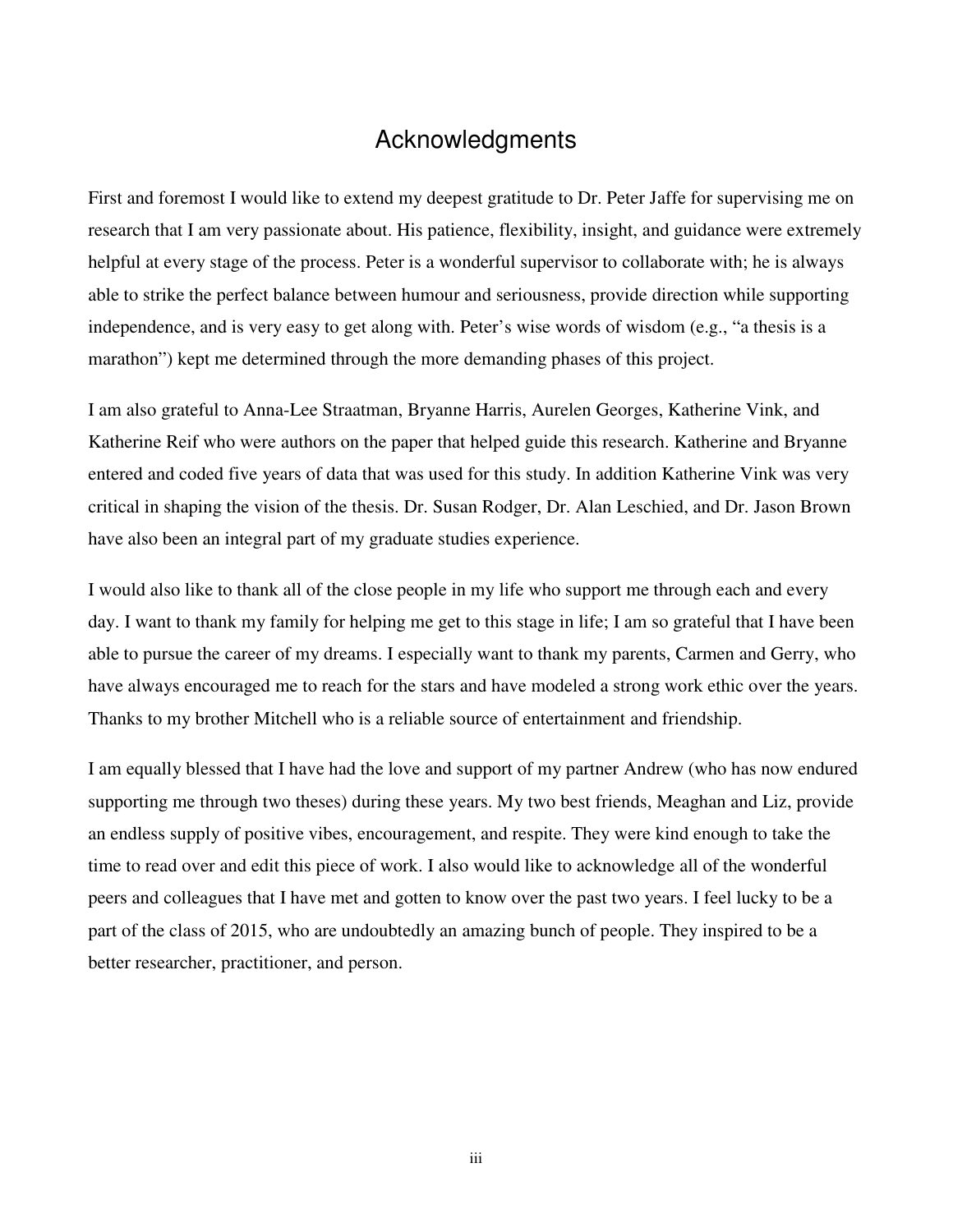## **Table of Contents**

| 1.4.1 |
|-------|
| 1.4.2 |
|       |
|       |
|       |
|       |
| . 18  |
|       |
|       |
|       |
|       |
|       |
|       |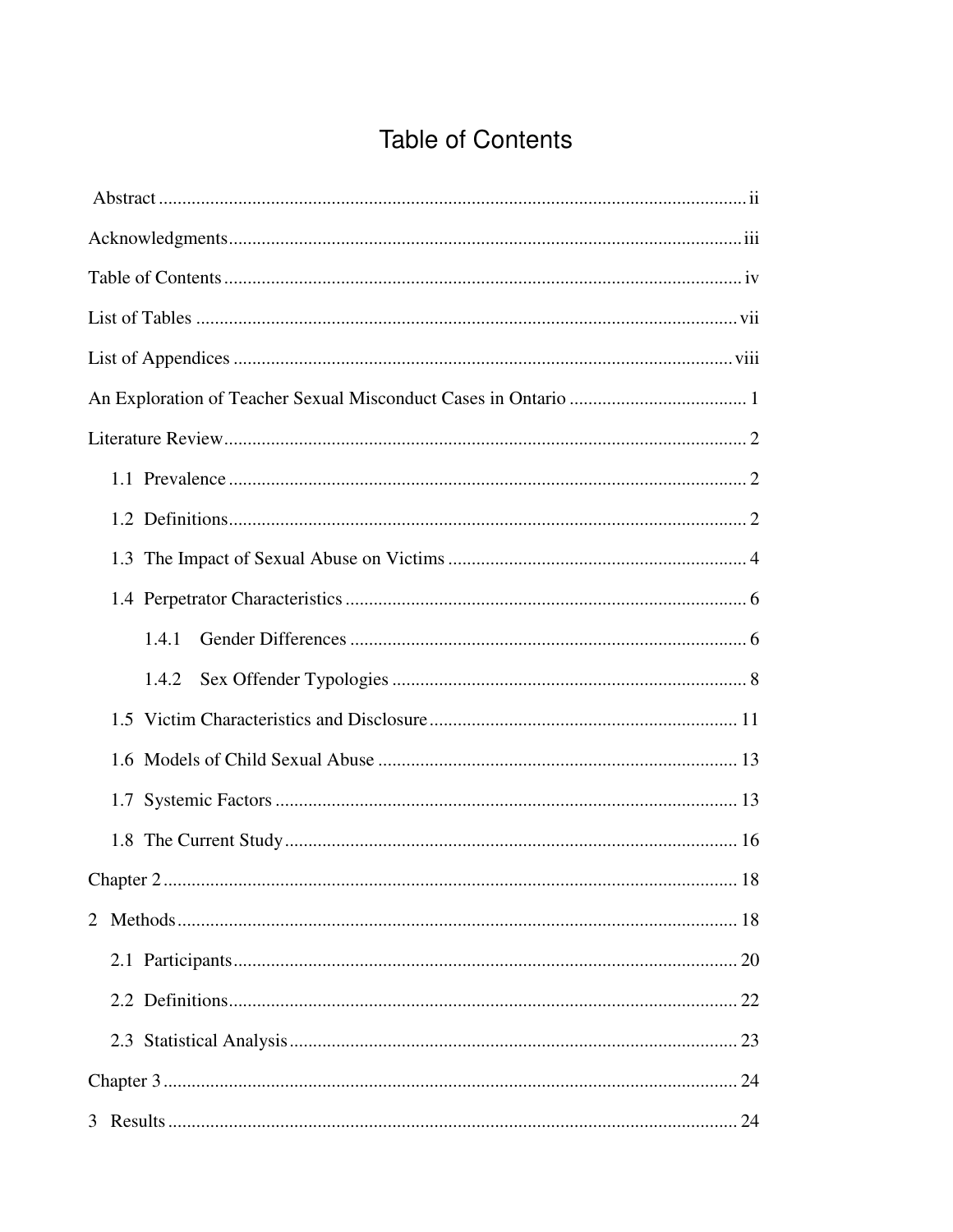|   | 3.1.1 |                                                     |    |
|---|-------|-----------------------------------------------------|----|
|   |       |                                                     |    |
|   |       |                                                     |    |
|   |       |                                                     |    |
|   | 3.3.1 |                                                     |    |
|   | 3.3.2 |                                                     |    |
|   | 3.3.3 |                                                     |    |
|   | 3.3.4 |                                                     |    |
|   | 3.3.5 |                                                     |    |
|   | 3.3.6 |                                                     |    |
|   |       |                                                     |    |
|   | 3.4.1 |                                                     |    |
|   | 3.4.2 |                                                     |    |
|   |       |                                                     |    |
| 4 |       |                                                     |    |
|   |       |                                                     |    |
|   |       | 4.1.1 Number of Victims.                            | 39 |
|   | 4.1.2 |                                                     |    |
|   |       |                                                     |    |
|   |       |                                                     |    |
|   |       |                                                     |    |
|   |       | 4.1.2.3 Pedophilia and Sexually Deviant Behaviour43 |    |
|   | 4.1.3 |                                                     |    |
|   |       |                                                     |    |
|   |       |                                                     |    |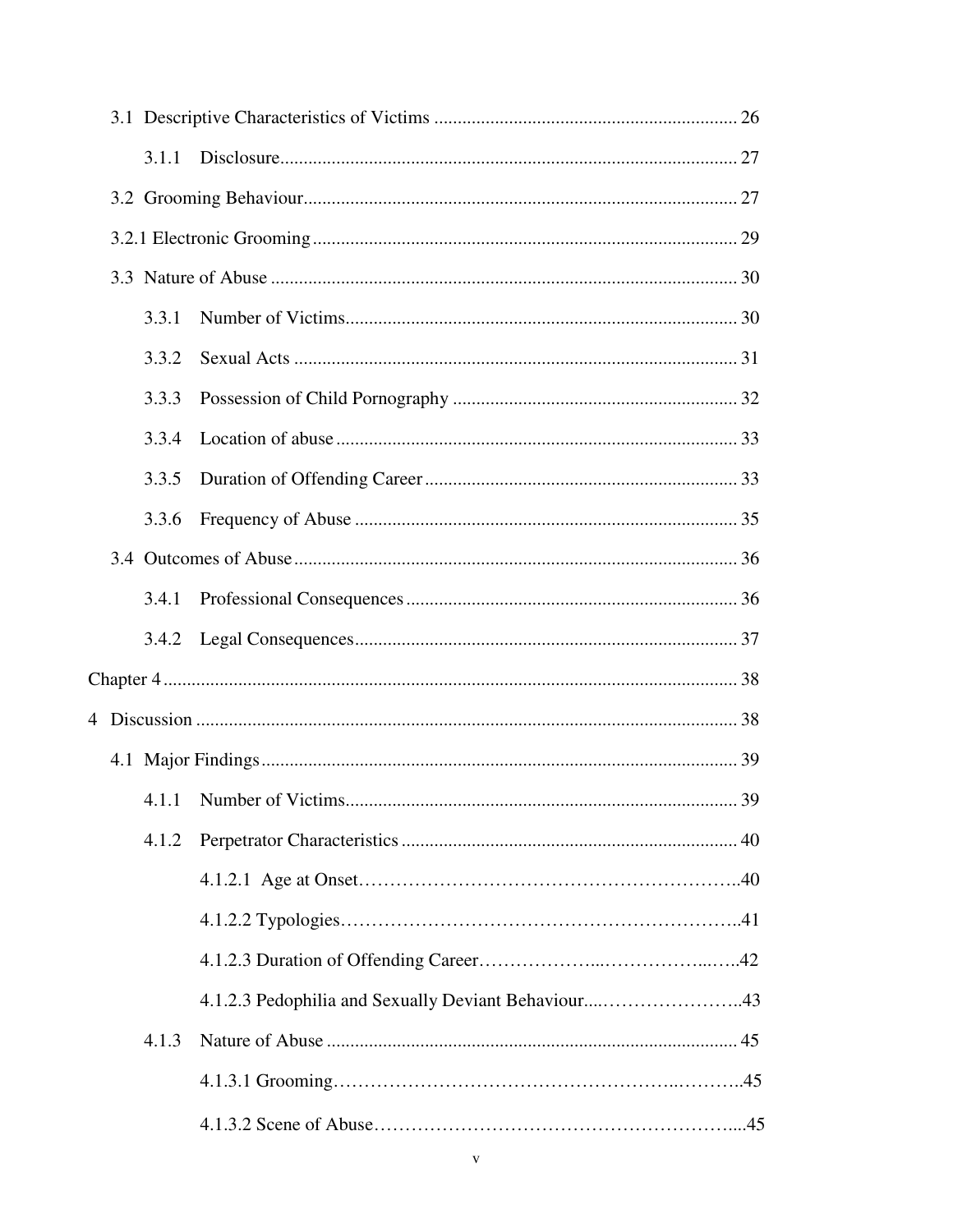| 4.1.4 |
|-------|
| 4.1.5 |
|       |
|       |
|       |
|       |
|       |
|       |
|       |
|       |
|       |
|       |
|       |
|       |
|       |
|       |
|       |
|       |
|       |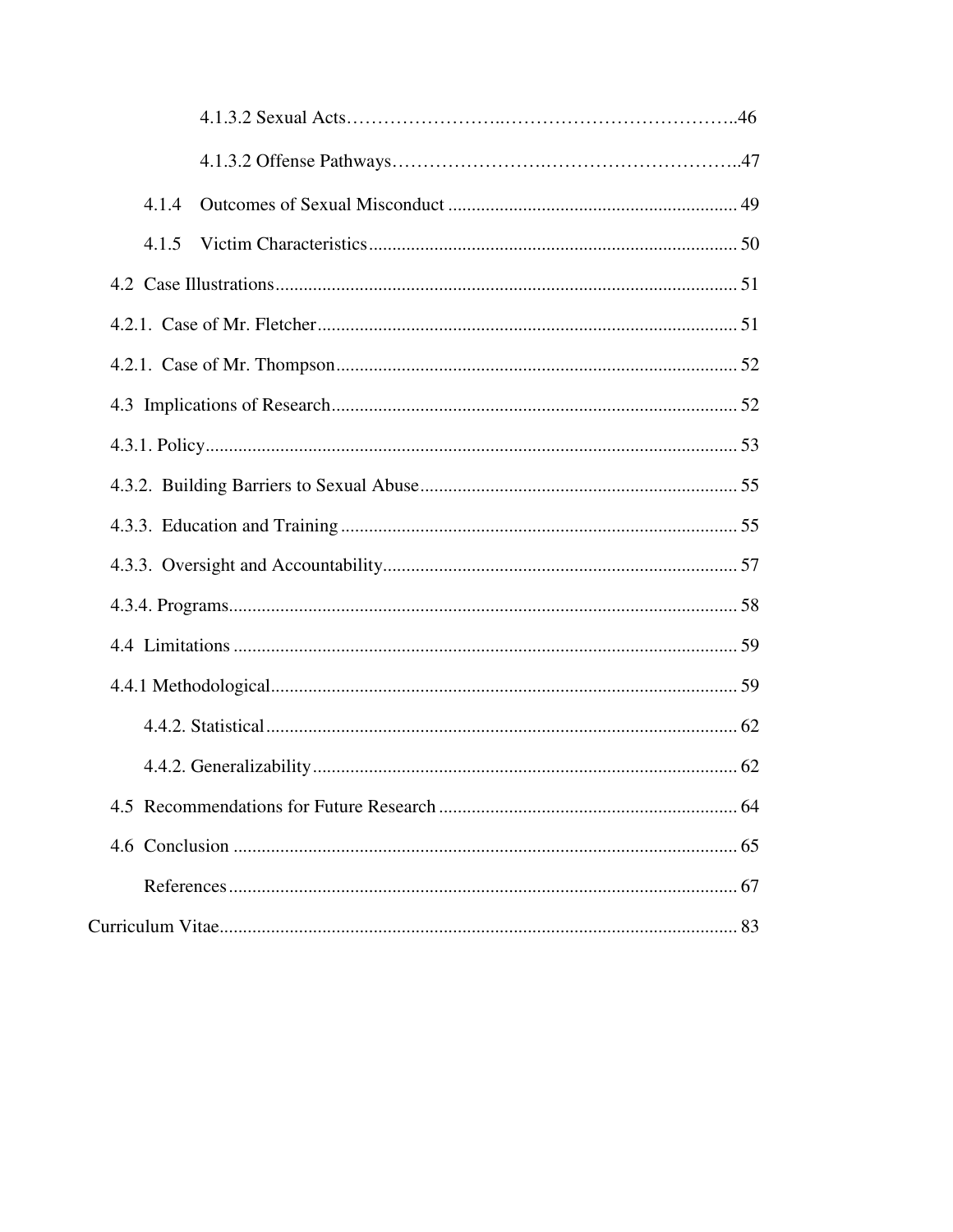## List of Tables

| Table 4: Comparing Different Groups of Male Perpetrators On The Number of Victims and Length of    |  |
|----------------------------------------------------------------------------------------------------|--|
|                                                                                                    |  |
| Table 5: Mean Number of Victims, Duration, Age, and Length of Time to Offend for Male Perpetrators |  |
|                                                                                                    |  |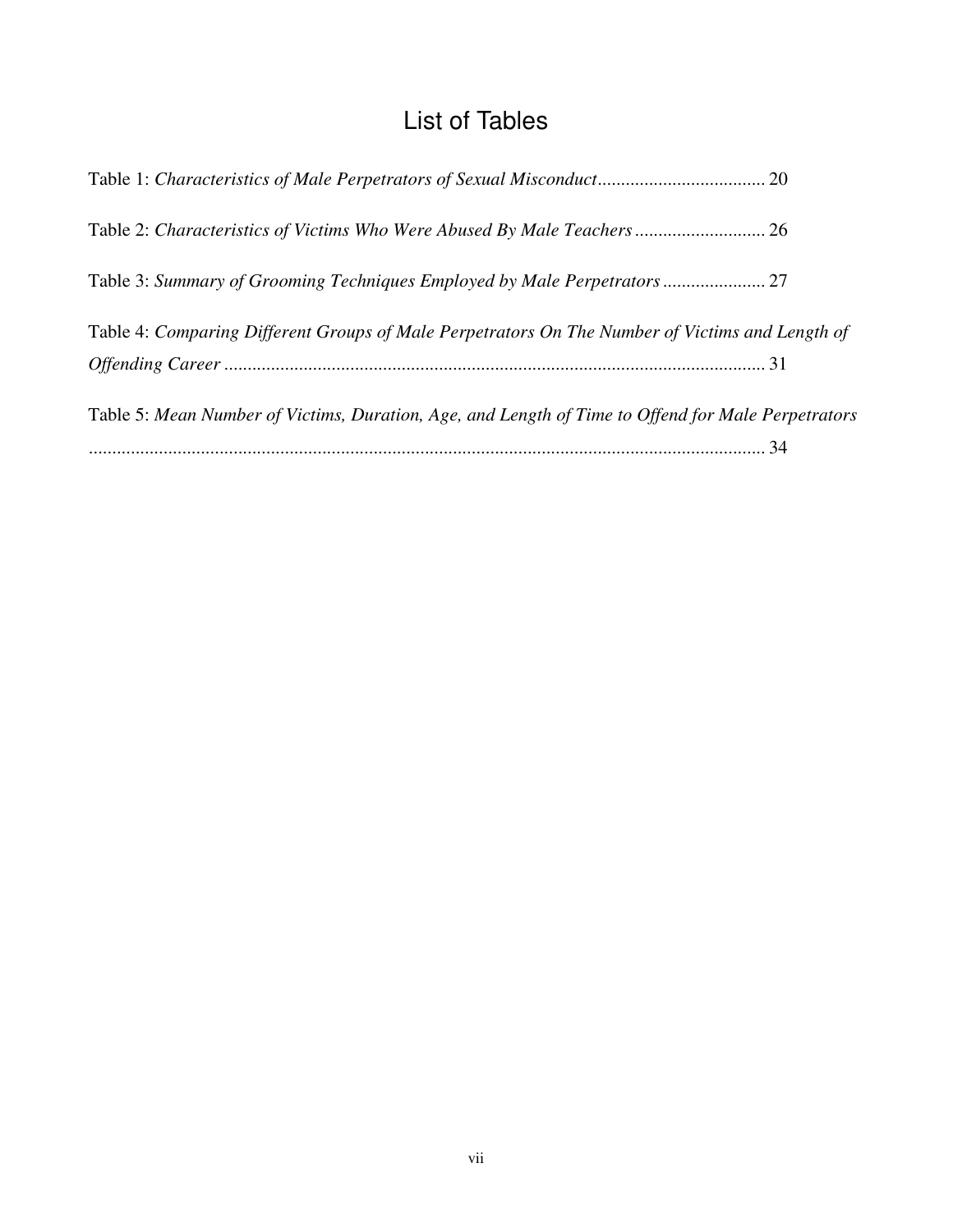# List of Appendices

| Appendix A: Rules of Procedure of the Discipline Committee and Fitness to Practice Committee 81 |  |
|-------------------------------------------------------------------------------------------------|--|
|                                                                                                 |  |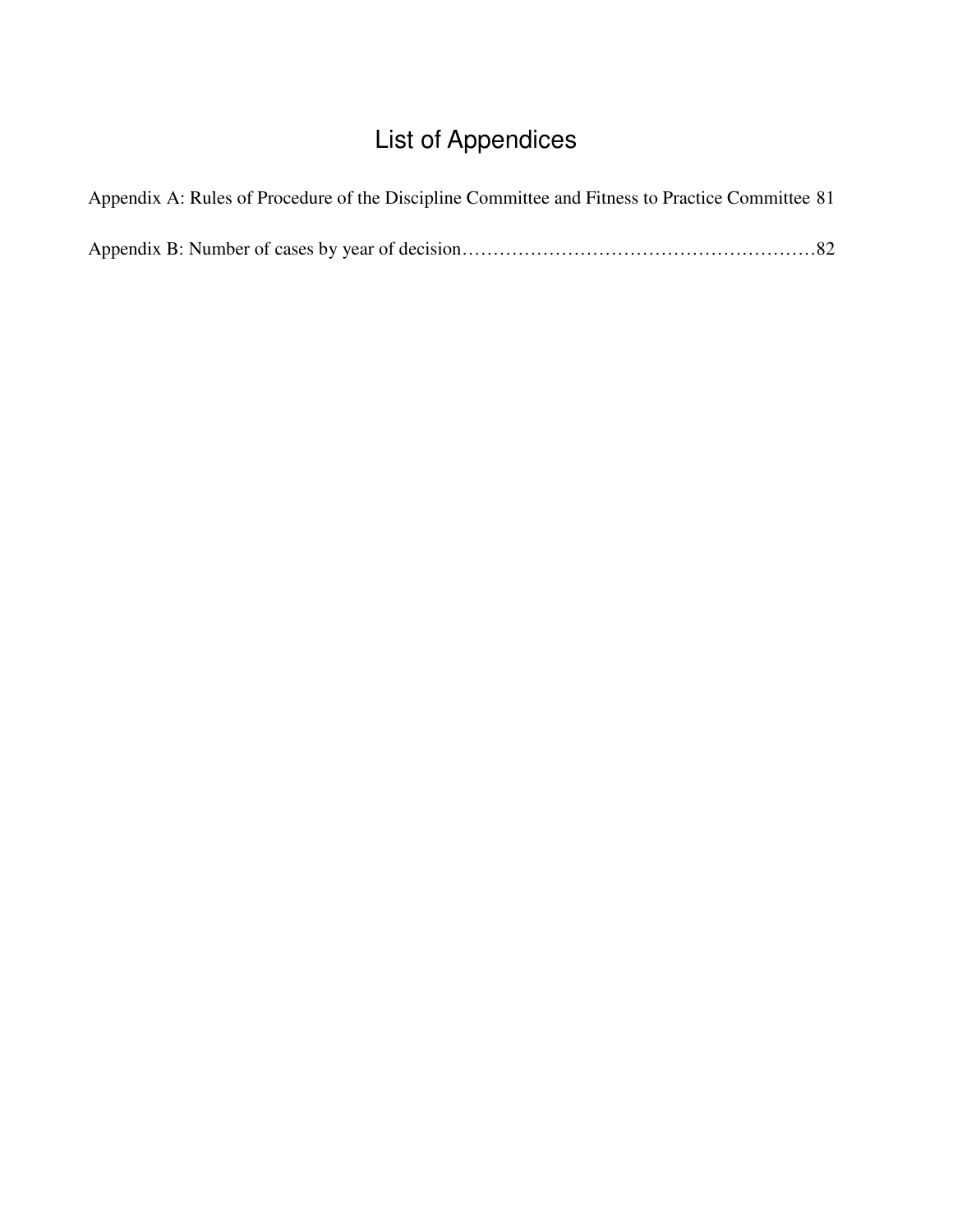#### An Exploration of Teacher Sexual Misconduct Cases in Ontario

Parents across Canada entrust teachers with their children and youth on a daily basis. The Latin phrase "in loco parentis", which means "in place of parent," truly emphasizes the responsibility that the teachers have for students while they are at school (DeMitchell, 2003). In Canada, education is highly valued and many jobs require the successful pursuit of post-secondary education. Thus, education underpins employability and is one of the best predictors of a female's income (Statistics Canada, 2000). Furthermore, for individuals under the age of 18, school is mandatory; these youth are required to attend school until they receive their high school diploma or until they turn the age of majority.

In addition to school being compulsory, schools and educational institutions are said to be microcosms of society (McCormack, 1985). The socialization, such as gender roles and hierarchies, that occurs within the confines of school walls reflect the "real-world" that each individual will eventually enter (McCormack, 1985). Thus, it is imperative that teachers model appropriate behaviour and take pride in their trusted positions by maintaining ethically sound relationships with their students. When teachers disregard such expectations and act indecently, they not only jeopardize students' well-being but also may perpetuate oppressive frameworks, demonstrating that this behaviour is normal and should be tolerated (Knoll, 2010).

The current omnipresence of violence and bullying in schools has highlighted the importance of school safety (Twemlow & Sacco, 2013). However, one type of violence that has been quite overlooked is sexual abuse perpetrated by teachers. For many, it is inconceivable that someone who dedicates his or her career to improving the capacities of children could commit such a heinous breach of trust. Quite often, it is the teachers who are most highly regarded that offend (Shakeshaft, 2004). McCormack (1985) proposed that sexual harassment by teachers is "widespread, not discussed, and appears as an accepted part of the academic environment" (pp. 29); that is, these acts of impropriety are not isolated incidents.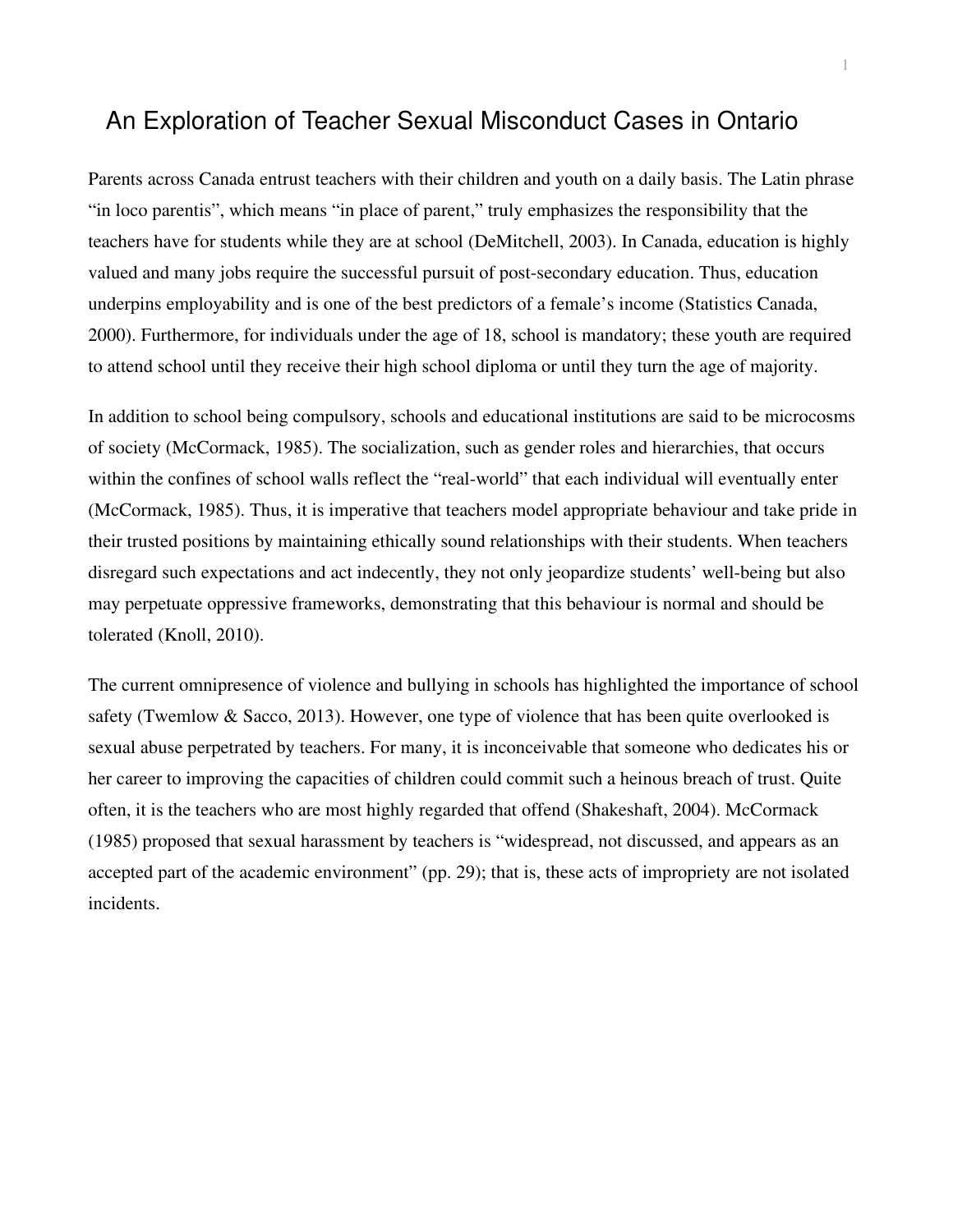#### Literature Review

#### 1.1 Prevalence

Between 1995 and 2002 there were 122 investigations, charges, or prosecutions of Canadian teachers for sexually abusing children and youth (Moulden, Firestone, Kingston, & Wexler, 2010). Furthermore, studies conducted in the United States of America (Shakeshaft, 2004; Wurtele, 2012), the Netherlands (Timmerman, 2003), and Israel (Khoury-Kassabri, 2006) indicate that anywhere between 2 to 8 percent of students have been sexually involved with their teachers. Other studies contend that the rates of sexual harassment by school staff are much higher, as high as 17 to 41.9 percent for females (American Association of University Women, 2001; McCormack, 1985; Winters, Clift, & Maloney, 2004). Furthermore, females are generally thought to be the victims of sexual abuse at a greater rate than males (Briere & Elliot, 2003). Moreover, as women continue their education, they are more likely to be sexually victimized by teachers, with one in every six females reporting sexual victimization by a teacher (McCormack, 1985). This gender difference will be discussed in greater depth later on.

At first glance these numbers may appear to be relatively small. However, these instances of sexual abuse represent only a fraction of the abuses that actually occur; less than five percent of students who experienced sexual harassment report it to another adult (Winters et al., 2004). In addition, a study of child sexual abuse found that only 10 percent of children divulge that they are being harmed at the time of abuse (Edgardh & Ormstad, 2000) and only around one in three will disclose the abuse before adulthood (Finkelhor, 1984). Nonetheless, even with modest numbers, one could easily argue that a single instance of teacher sexual misconduct is one too many.

#### 1.2 Definitions

Sexual misconduct is an umbrella term, which can include an offense in any of the following three categories: physical, verbal, or visual. Kissing, fondling, touching, oral, anal, and vaginal penetration are considered physical sexual offenses. Verbal sexual abuse includes conversations, jokes, questions, personal information, and harassment of a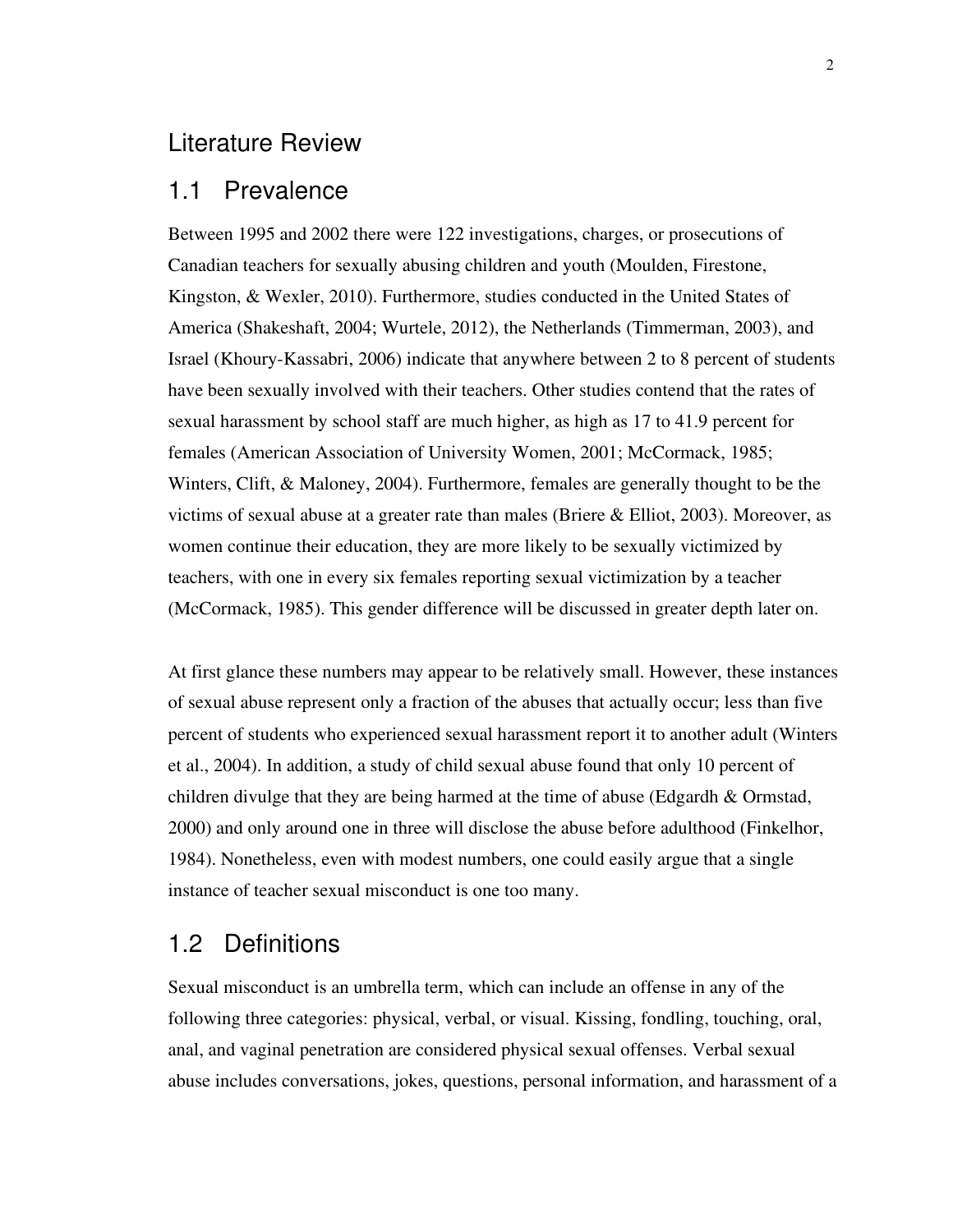sexual nature. Finally, visual sexual misconduct is the possession or creation of child pornography, or sharing pictures or communicating over webcam that involves sexual content (Shakeshaft, 2000). Teachers who abuse their power and authority to exploit children and youth are labeled as professional perpetrators (Sullivan & Beech, 2002). Teacher sexual misconduct can be understood as institutional abuse, which is described below.

Institutional abuse is the "sexual, physical, or emotional abuse of a child (under the age of 18 years of age) by an adult who works with him or her. The perpetrator may be employed in a paid or voluntary capacity; in the public, voluntary, or private sector; in a residential or non-residential setting; and may work either directly with children or in an ancillary role (Gallagher, 2000, pp.797)." Therefore, these trusted leaders can be found in churches and other religious and spiritual institutions, sporting and recreational facilities, educational and vocational institutions, as well as special needs facilities (Jaffe et al., 2013). Sullivan and Beech (2002) found that 90 percent of the professional perpetrators in their study were aware about their sexual preference for children before entering their profession. That is, this type of offender pursues employment that increases their access to children. Teachers or other school personnel tend to take advantage of children in empty classrooms, offices, and hallways (Knoll, 2010). However, many instances of teacher sexual misconduct do not spontaneously occur; oftentimes the teacher will spend considerable time desensitizing a child to the licentiousness of the liaison.

Educator sexual misconduct frequently follows a series of manipulative maneuvers referred to as grooming, a process where the teacher forms a bond with the child and builds trust, which in turn decreases the student's inhibitions (Mcalinden, 2006). The actions are conscious and deliberate (Knoll, 2010). Yet grooming often does not just entail manipulating a child; Craven, Brown, and Gilchrist (2006) define grooming as "a process by which a person prepares a child, significant adults, and the environment for the abuse of this child" (pp. 297). In essence, the most committed groomers will groom themselves, the environment, and the child (Craven et al., 2006). Grooming oneself is the process that the offender goes through in his or her mind to justify or deny their criminal behaviour (Craven et al., 2006). Meanwhile, grooming the parents will allow the offender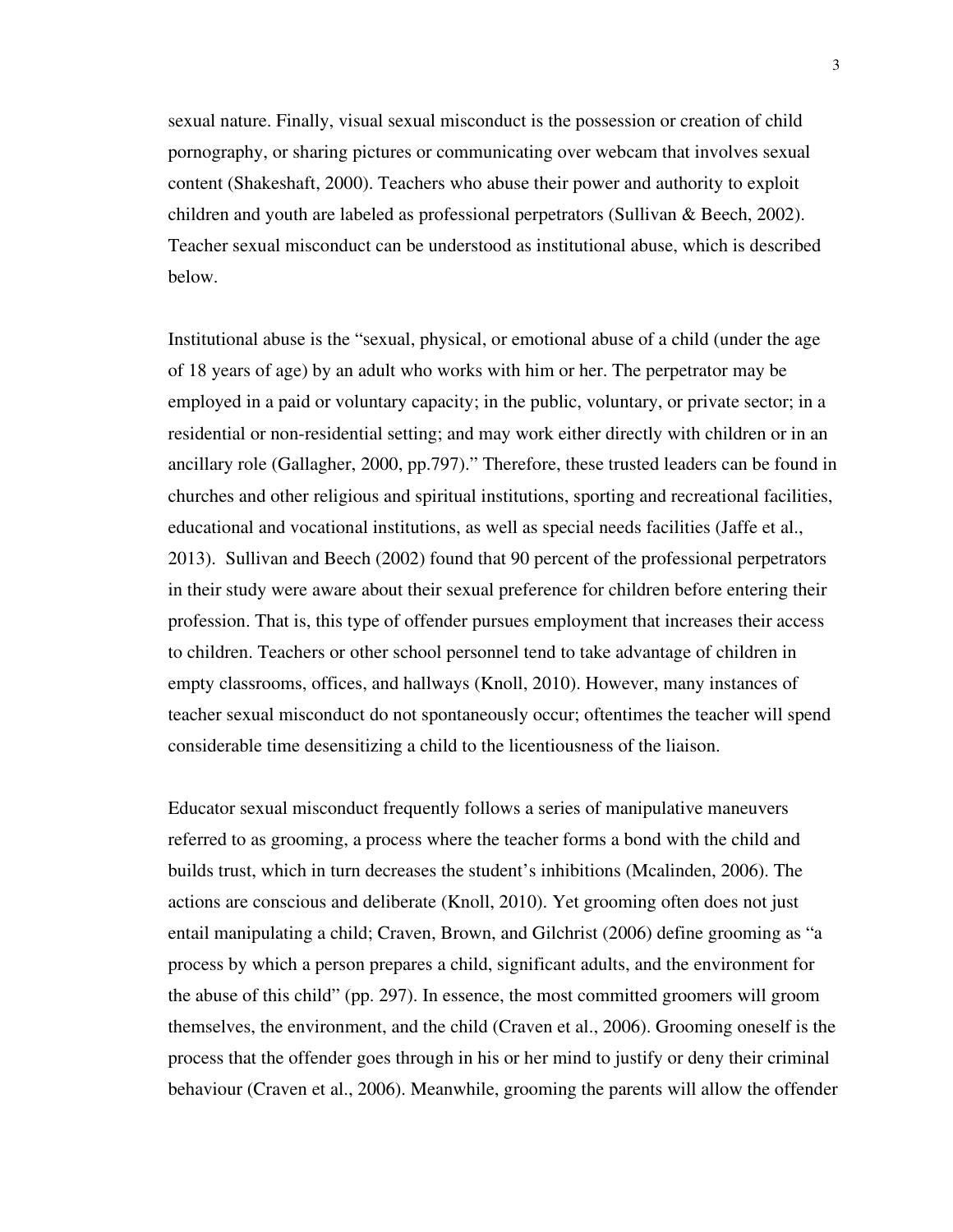to obtain additional trust and often will result in the abuser having greater access to the victim and more opportunity to groom and exploit the child (Knoll, 2010). There are numerous ways to groom a child such as: giving special attention or privileges, gift giving, or flattering the student (Hutchings, 2009).

Oftentimes, predators will target specific children because they perceive them to be vulnerable (Erooga, 2012). Although, perpetrator typologies will be discussed in greater detail later on, two widely cited studies indicate that offenders seek out children who may be emotionally or psychologically unstable, have a tumultuous home life, or come from a lower socio-economic status (Conte, Wolf, & Smith, 1989; Elliott, Browne, & Kilcoyne, 1995). For example, almost half of the participants in one study disclosed that they selected children who had low-self esteem or who were not very self-assured (Elliott et al., 1995). In turn, it is imperative to understand these behaviours to prevent and minimize the exploitation of children and youth. The literature demonstrates that the ramifications for the victims of child sexual abuse or institutional abuse are complex, devastating, and long lasting (Colton, Roberts, & Vanstone, 2010; Wolfe, Jaffe, & Jette, 2003).

### 1.3 The Impact of Sexual Abuse on Victims

Prior research on institutional abuse has revealed that victims may endure negative longterm psychological, emotional, developmental, and physical effects (Burgess, Welner, & Willis, 2010). Finkelhor and Hashimma (2001) postulate that a loss of trust in adults and authority figures mimics the experience of incest survivors. The literature indicates that Post-Traumatic Stress Disorder (PTSD), relationship difficulties, contact with the criminal justice system, and depression are some examples of typical experiences for youth who have been victimized by sexual abuse (Bebbington, Cooper, Minot, & Brugha, 2009; Burgess et al., 2010; Rodgers & Leschied, 2011). Compared to non-victims, victims of child sexual abuse are more likely to have substance abuse problems, to selfharm, attempt and commit suicide more frequently, have health problems such as diabetes and heart disease, and encounter challenges with adult relationships (Dube et al., 2005).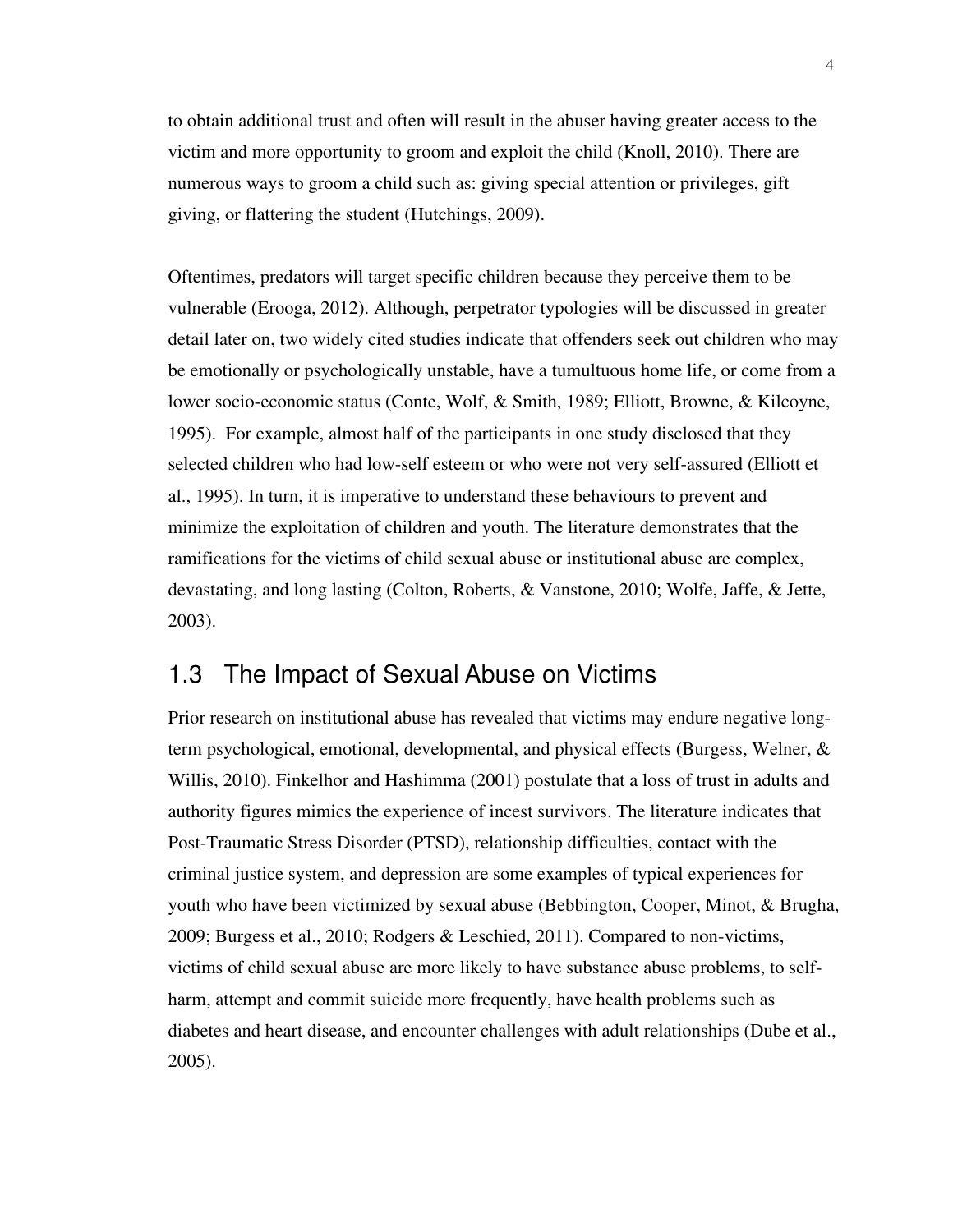Students who are sexually abused by adults in a position of trust feel more violated compared to students who are sexually abused by their peers. A study that compared teacher sexual harassment and peer sexual harassment found that students were more uncomfortable and reported more psychosomatic complaints when victimized by teachers compared to peers (Timmerman, 2003). Furthermore, a meta-analysis found that PTSD, depression, suicide, sexual promiscuity, sexual perpetration, and academic achievement were all significantly linked to child sexual abuse regardless of gender, socioeconomic status, type of abuse, age when abuse occurred, relationship to perpetrator, and number of incidents of abuse (Paloucci, Genuis, & Violato, 2001). Yet, Buckle, Lancaster, Powell, and Higgins (2005) found that academic achievement is not independently predicted by sexual abuse in childhood. In summary, sexual abuse in childhood certainly can have an impact on an individual's wellness. People respond to sexual abuse and trauma in different ways and the impact of sexual abuse will depend on the individual and contextual factors, such as the response to disclosure (Robins, 2000). Oftentimes the impact is not only on the survivor of sexual abuse, it can affect the whole family.

Parents may also suffer from psychological distress, which can influence their ability to provide support to their child following the crisis (Knoll, 2010). In other words, the whole family is often traumatized or affected by an incident with this gravity. Thus, systemic factors are likely to influence how the child reacts to an act of teacher sexual misconduct; dynamics between the parent and child can have some bearing on the child's psyche. Many researchers argue that there is great heterogeneity in the responses and reactions that sexually abused children present (Daignault & Hebert, 2009).

Moreover, sexual violence is a gendered issue and is often approached with such a lens. The proportion of girls and boys who received unwanted sexual attention from teachers and school staff in one study was relatively close (Whealin, Zinzow, Salstrom, & Jackson, 2007). Thirty-four out of 100 males and 40 out of 100 females had inappropriate interactions with school personnel (Whealin et al., 2007). The fact that both boys and girls are victims at both the hands of male and female teachers is something that both researchers and society often wrestle with (Denov, 2001). It is often more difficult to give credence to women committing sexual offenses because female violence contradicts the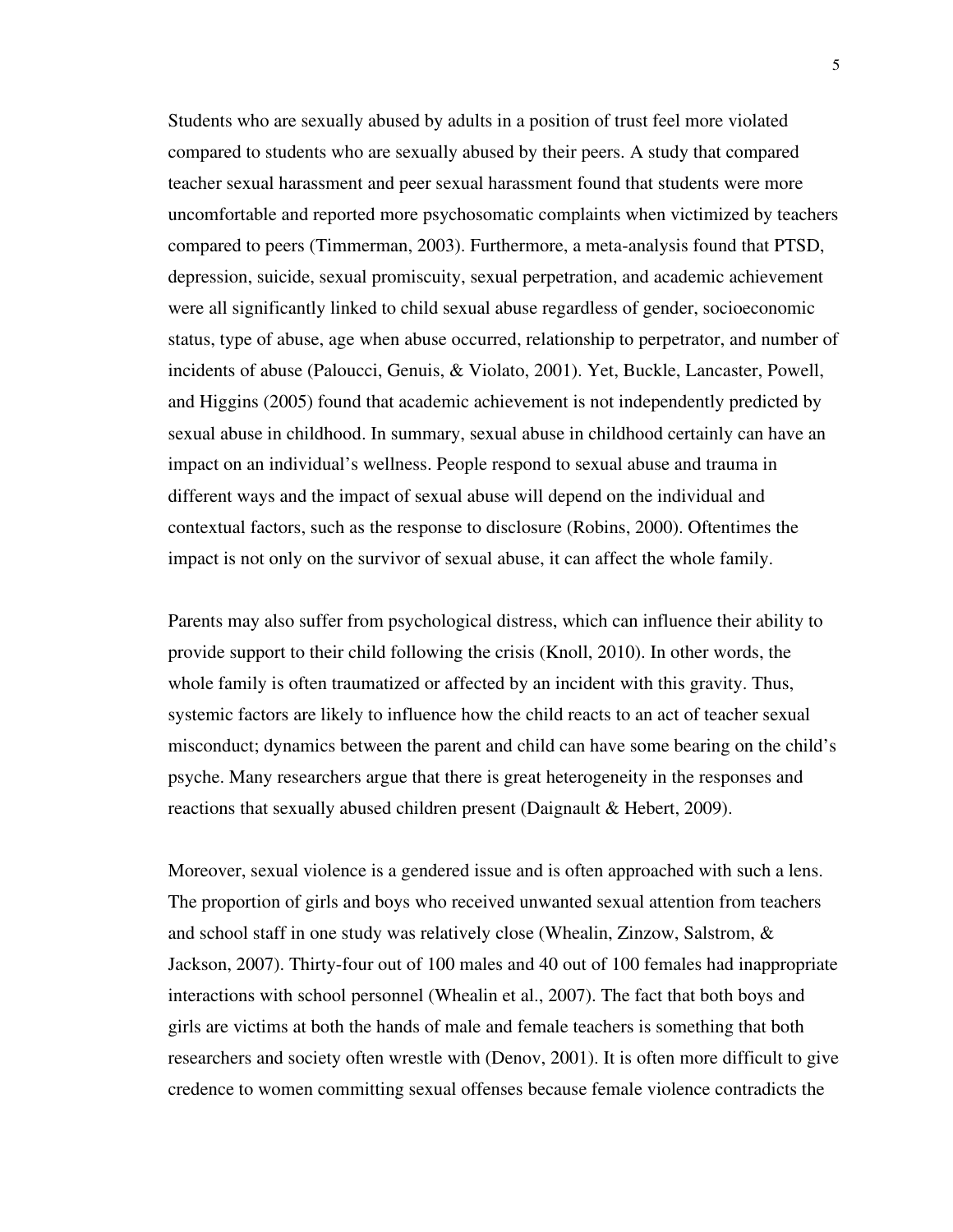traditional gender role expectation that women are nurturing (Denov, 2001). Research has shown that both boys and girls who are victimized by women report long-term struggles with self-concept and identity, substance abuse, self-injury, depression, discomfort with sex, rage, and difficulty having relationships with women (Denov, 2004). Any similarities or differences between sexual violence perpetrated across gender lines is important to be aware of and to explore further in this line of research.

#### 1.4 Perpetrator Characteristics

#### 1.4.1 Gender Differences

First of all, men are the primary perpetrators of sexual violence, including institutional abuse (Moulden et al., 2010). Most professional perpetrators, individuals who use the organizations or institutions in which they work to target and abuse children, are single adult males who are university educated, have generally prosocial attitudes, minimal substance abuse issues, virtually no prior sexual or criminal offenses, and few psychological deficits (Moulden, Firestone, & Wexler, 2007; Sullivan & Beech, 2002). Yet, not all perpetrators will have these characteristics and fall into these categories. Even though men are much more likely to commit sexual abuse and be professional perpetrators compared to women, one study found that two percent of women who work in the public child care sector would have sex with a child if she knew she could get away with it (Freel, 2003).

In addition, the characteristics of female sexual offenders are usually quite different from male teacher sexual offenders. Female sexual offenders have generally been described as: single, Caucasian, from a low socio-economic status, unemployed, have a history of mental health disorders; come from unstructured, underprivileged, and uncontrolled homes; and come from incestuous families (Colson, Boyer, Baumstarck, & Loundou, 2013). The average age of female offenders is usually between 26 and 32 years old (Vandiver & Kerher, 2004). However, it is possible that female teacher sexual offenders may fit a different profile from female sexual offenders in other studies as women who work in schools would have been employed at the school prior to the offense and are required to complete a higher level of education to obtain their position. That is, the descriptors of being unemployed and having a lower socioeconomic status are less likely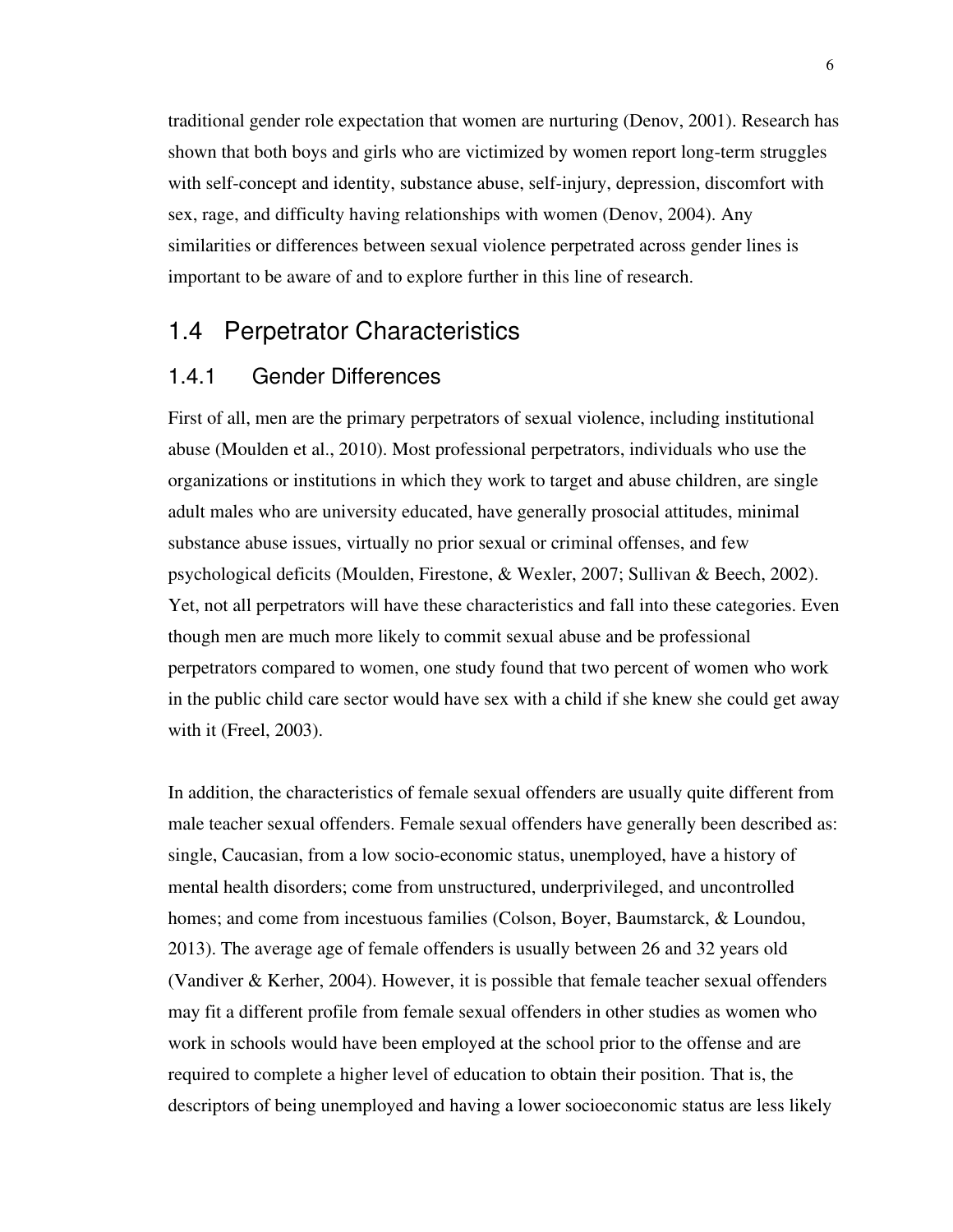for female teacher sexual offenders. It may be unsound to paint female teachers who sexually abuse students with the same brush as female offenders who sexually abuse victims in other contexts. Determining what proportion of women who sexually abuse children is challenging. Research on female perpetrated child sexual abuse has demonstrated that it is more likely to go undetected because it can be concealed through child caring practices, such as changing diapers and bathing (Kaplan & Green, 1995). Thus, female sexual offending research is in its infancy and there is still a lot to be uncovered. Furthermore, there are very few peer-reviewed articles that describe female teacher sexual misconduct.

Discipline for identified cases of sexual abuse are inconsistent at best; no cases were reported to authorities and only one percent of teaching licenses were revoked in a study of 225 cases of teacher sexual misconduct in New York (Shakeshaft & Cohan, 1995). However, this study is dated and there is a dearth of more recent research on discipline for teachers who commit sexual offenses. In addition, there is a difference in the way people perceive male sexual offenses and female sexual offenses. Denov (2001) found that police, psychiatrists, and therapists treated female perpetrated sexual abuse more lightly than male perpetrated sexual abuse. Cases of sexual violence perpetrated by females are often minimized and the cases are three times more likely than male cases to be unfounded (i.e. considered to be fabrication) (Bunting, 2007; Denov, 2001).

Moreover, sexual violence may be less shocking or offensive to males in general. In a study with undergraduates that used various scenarios of teacher sexual misconduct, women viewed the situations more negatively than men (Fromuth  $& Holt, 2008$ ). A similar result was found in another study; women were angrier and rated the relationships as more serious than men (Geddes, Tyson, & McGreal, 2013). The same study also found that male teacher and female student scenarios were considered to be more adverse than female teacher and male student scenarios (Geddes et al., 2013). These studies give some insight on how society views sexual abuse. Evidently, there is a double standard for male and female perpetrated sexual abuse, even though the effects on the victim can be equally devastating. Furthermore, gender is implicated in the categories of sex offenders in the current body of literature.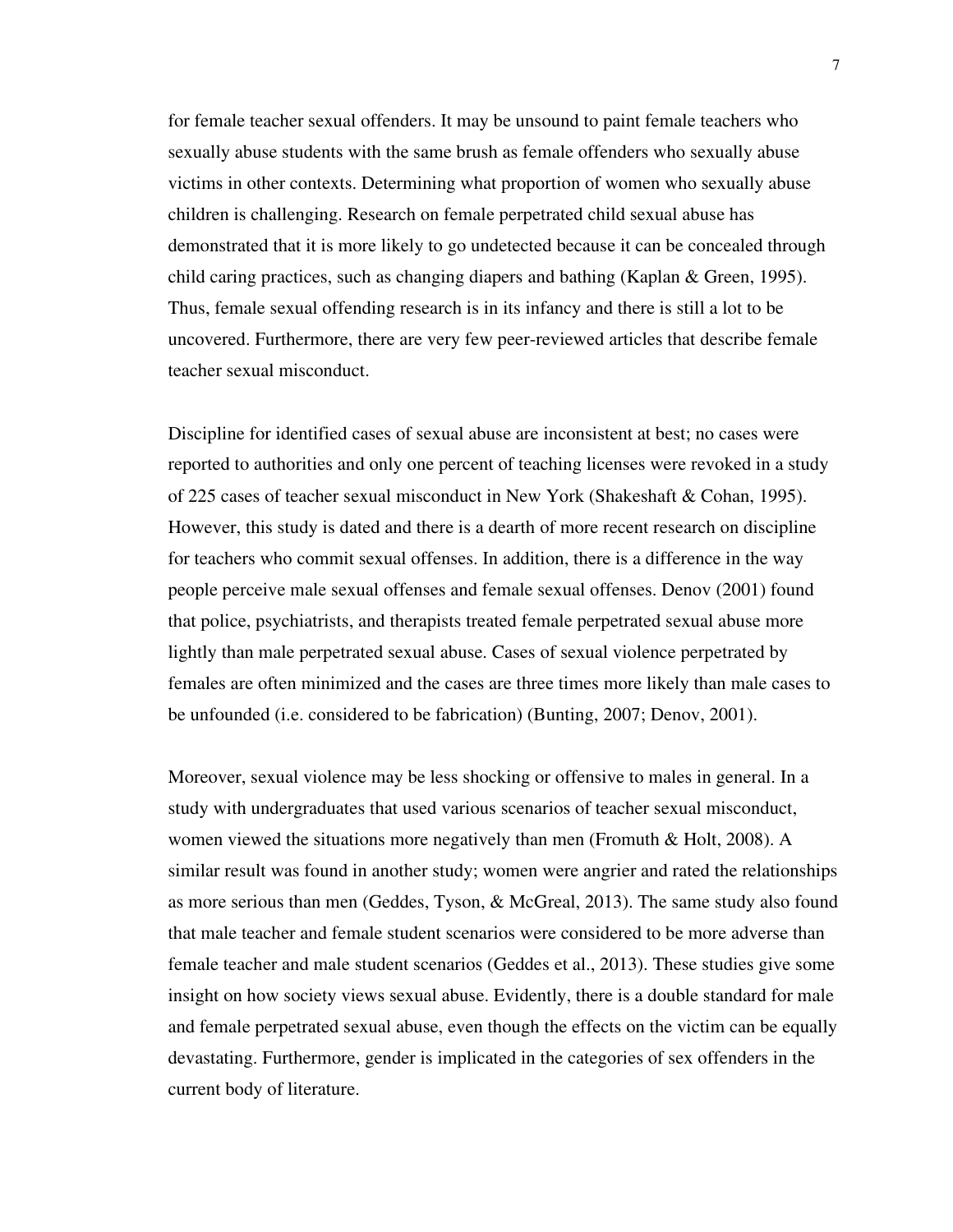#### 1.4.2 Sex Offender Typologies

There are many different types of sexual offenders described in the literature and it is well recognized that this is a heterogeneous group of people. Various researchers have described the categories or typologies differently, there is no universal classification system and the groups are not mutually exclusive (Robertiello & Terry, 2007). Sex offenders may abuse victims with different sexes and ages. It is essential to examine typologies because some sex offenders are more likely than others to recidivate (Robertiello & Terry, 2007).

First of all, there are pedophiles and hebephiles, which are individuals who have a sexual preference for prepubescent children and pubescent children, respectively. A recent study on intra-familial child sex abusers, extra-familial child sex abusers, and child sex abusers who work with children found that the individuals who work with children appear to be the most pedophilic out of the three different groups based on several indicators (Turner, Rettenberger, Lohmann, Eher, & Briken, 2013). However, the perpetrators who work with children seem to display less antisocial behaviour and psychopathy compared to other adults who sexually abuse children (Turner et al., 2013). Moreover, sexual deviance in adolescence is reported by about half of adult sex offenders (Abel, Osborn, & Twigg, 1993). This type of predator would be described as a fixated abuser (Shakeshaft, 2013).

A fixated abuser is usually male and works in elementary or middle schools (Shakeshaft, 2013). Students, parents, and school personnel generally have positive regard for this teacher and he often has an unusually large number of teaching awards (Shakeshaft, 2013). While a collection of teaching awards does not signify that a teacher is a sexual predator, it does reveal that the teachers who have a large amount of awards and who abuse children and skilled at deception. There are two archetypal fixated abusers; both have many similarities but their grooming may differ based on the gender of the victim. The first scenario is a male teacher who selects a male victim. This type of person generally selects a target, provides him with extra attention and offers small gifts. The teacher then often proceeds to contact the parents, typically a single-mom, and suggests that her son has potential but requires extra help (Shakeshaft, 2013). This male teacher often effortlessly secures the trust of the mom, as she feels fortunate that her son will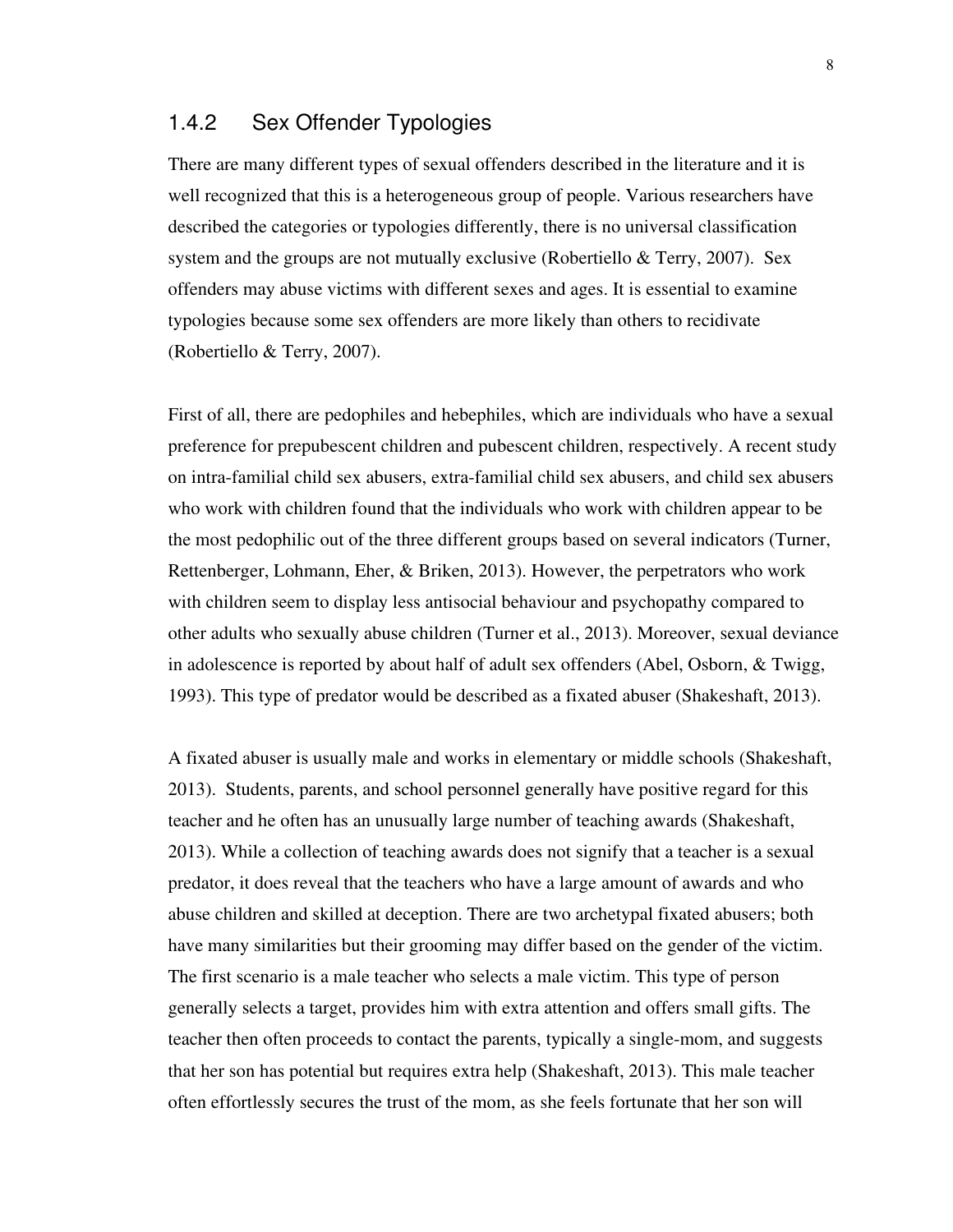receive additional attention and will be in the presence of a positive male role model. The teacher will take the child on special outings, such as sports events, which increases the amount of unsupervised access he has to the child. He also gradually starts escalating the amount of affection towards the child and abuses him in an environment where the student feels safe (Shakeshaft, 2013). Fellow teachers, parents, and other school administration are generally not suspicious of the teacher's special interest in the child as the teacher has an excellent reputation (Shakeshaft, 2013).

The other common fixated abuser situation is when a male teacher targets a female student. In this case, the teacher flatters the girl on her maturity or talents and she might even hold a special role such as the class helper or monitor. As with the other situation, over time the teacher increases the sexual nature in his touching and the victim does not realize that she is being exploited (Shakeshaft, 2013). She has developed feelings for the teacher and trusts him (Shakeshaft, 2013). However, only around a third of sexual abusers who target children under the age of 13 are fixated abusers (Shakeshaft, 2013). The rest of the abusers who are sexually interested in this age group are classified as "opportunistic abusers" by some researchers (Shakeshaft, 2013).

Opportunistic abusers take advantage of situations and are not pedophiles; children are not who these offenders are exclusively attracted to (Shakeshaft, 2013). In contrast to having a more premeditated trajectory to sexually abusing a child, these individuals violate boundaries and have bad romantic judgment (Robins, 2000). In addition to poor judgment, they have inferior interpersonal boundaries, comprehension of adolescent development and sexuality, as well as emotional and social immaturity. Narcissistic opportunistic offenders are motivated by power, control, and sexual gratification, while situational offenders abuse youth as a result of substance abuse problems, loneliness, depression, or stress (Robins, 2000).

Those who use the Internet for sexual purposes with children also constitute another type of offender. Individuals who are involved in the child pornography industry can be further divided into the collectors, travelers, manufacturers, and chatters (McLaughlin, 1998). In addition to what type of cyber actions these people may engage in, these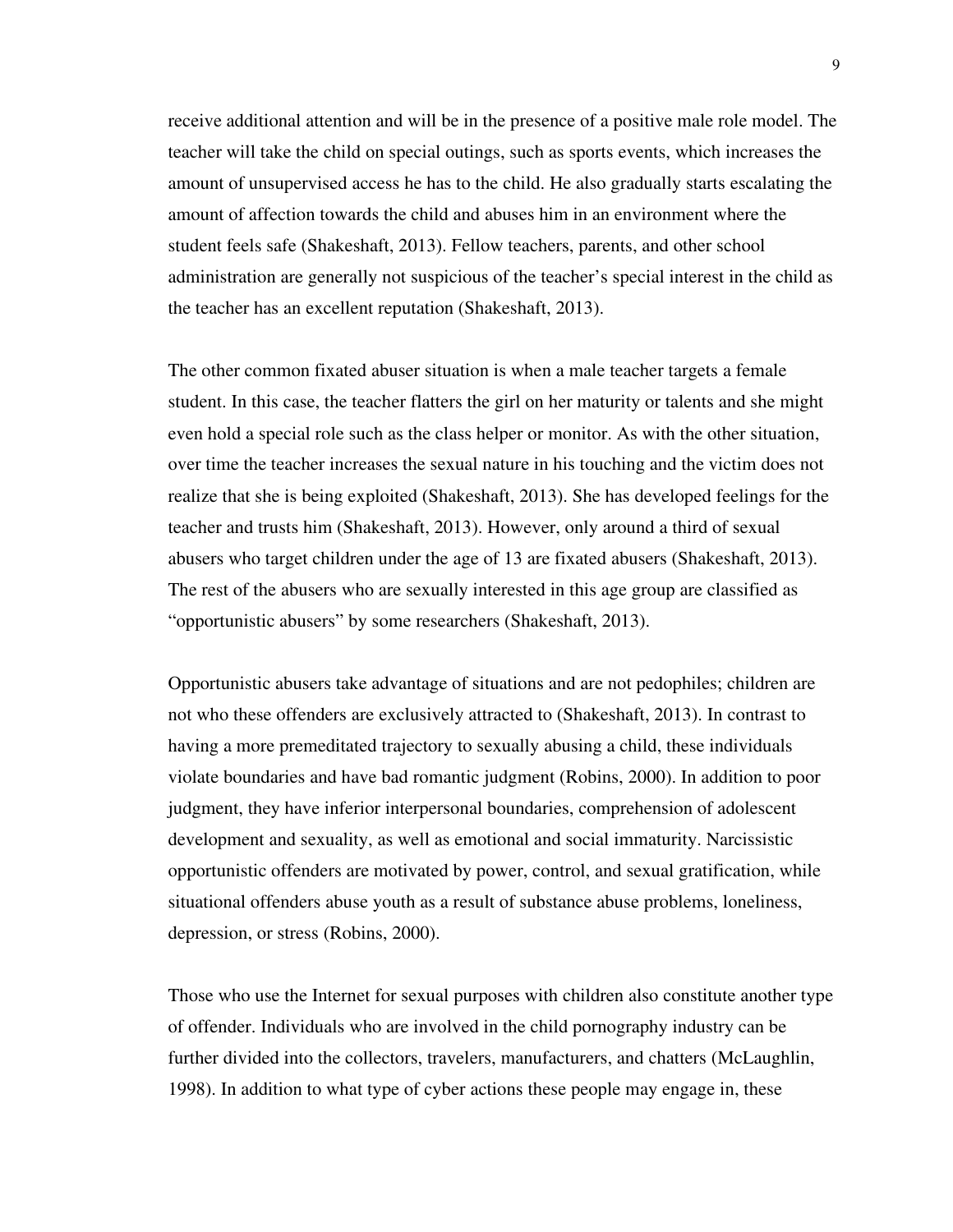individuals might be further categorized by what age group of youth they prefer and how often they view child pornography (Robertiello  $\&$  Terry, 2007). Furthermore, the Internet can give ideas to offenders, such as the types of victims they should target, after they spend time perusing social networking sites that are commonly used by children and adolescents (Davidson & Gottschalk, 2011).

There is little research on female sexual offenders but some research indicates that this group can be divided into six distinct groups (Sandler  $&$  Freeman, 2007). Using a cluster analysis, women were grouped into: criminally-limited hebephiles, criminally-prone hebephiles, young adult child molesters, high-risk chronic offenders, older non-habitual offenders, and homosexual child molesters (Sandler & Freeman, 2007). Others have broken down the female perpetrators into: women who have been abused as children and abuse their own children who are known as a "predisposed offender", women who are coerced by men, women who are angry and impulsive, and teacher-lover offenders whereby the women are "in love" with the student and believe they are educating him on sexual experiences (Robins, 2000; Syed & Williams, 1996). This final group, a group that would be particularly pertinent to this study, may be understudied and not appear in literature outside of North America since in some countries statutory rape is not a legal concept (Wijkman, Bijleveld, & Hendriks, 2010). However, there is some indication that teacher/lover cognitive distortions involve ascribing an adolescent's compliance to her manipulation as sexual desire (Erooga, 2012). In addition, teacher-lovers often view their encounters as a form of kindness (Erooga, 2012). While many sexual offenders are difficult to treat, there is some research showing that this group may be comparatively more treatable (Matthews et al., 1991).

Research on sexual abuse by professional perpetrators is unquestionably challenging to investigate for a number of reasons. One of the limitations of the existing literature is that the data are based on cases where the offenders have been convicted (Colton, Roberts, & Vanstone, 2010; Leclerc, Proulx, & McKibben, 2005; Robins, 2000; Turner et al., 2013). Alternatively, while providing a wealth of detailed information, some studies only focus on one or two cases of teacher sexual misconduct (Burgess et al., 2010; Robins, 2000).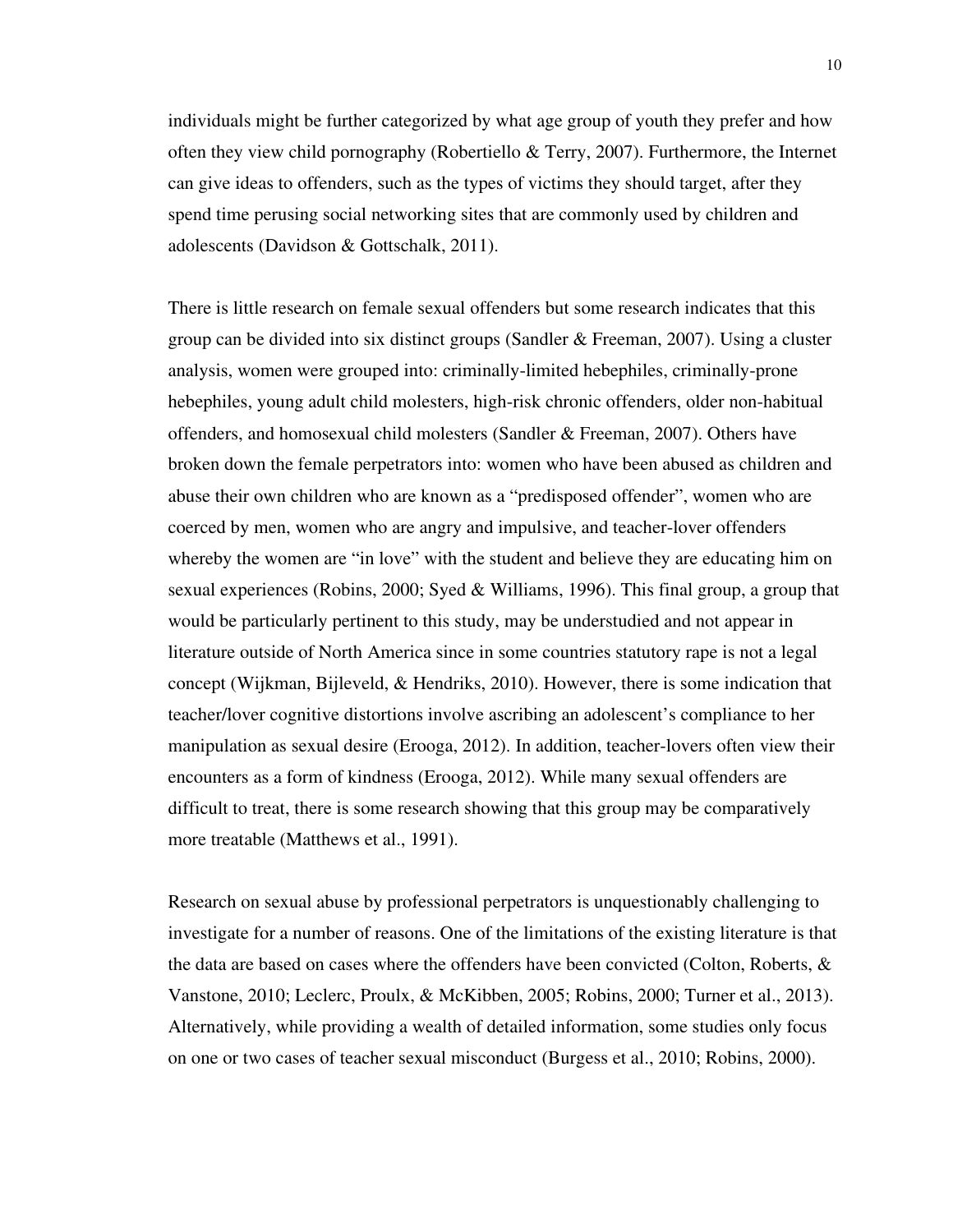Furthermore, in order to inform policy and practice in Ontario, it is important to examine cases that are culturally and organizationally relevant.

#### 1.5 Victim Characteristics and Disclosure

This section discusses victim characteristics that researchers have connected to sexual victimization. It is important for the reader to be mindful that sexual abuse is a complex issue and there is great heterogeneity in these abusive relationships. McCormack (1985) found that students who are particularly concerned with academic success might be more vulnerable to a teacher's abuse of power. Other vulnerabilities, such as being a delinquent child or having a marginalized ethnic background may also accentuate the power imbalance between teacher and student (Hall, 2002). Offenders specifically look for children who they believe that they can control and whom they believe will be most likely to keep the abuse a secret (Knoll, 2010). Thus, children with severed relationships with their parents may be targeted since they are probably more likely to remain silent (Shakeshaft, 2004). Another characteristic that offenders may target is the absence of friends in a child's life. Similarly to the broader literature on sexual victimization and violence, females who have been sexually abused as children or kids who have a history of victimization are at a higher risk of being chosen by abusers (Craven et al., 2006). Victims of the teacher-lover abuser are generally attention-seeking adolescents who may be troubled or needy (Knoll, 2010). While these particular factors may put particular students at risk, it does not elucidate why such adults commit these transgressions.

There are several reasons why students often do not feel comfortable disclosing the sexual abuse to friends, their parents, or school authorities. Robins (2000) discusses how students are socialized to respect the authority of teachers. Teachers evaluate their student's performance and have the ability to make a school experience positive or negative for a child. Fear, embarrassment, and guilt are likely noteworthy reasons why students fail to tell others about their sexual abuse experiences. Thus, students are effectively silenced by their fear: fear of the offender, that no one will believe their story, that they will be punished, or that they are at fault for what has transpired (Robins, 2000).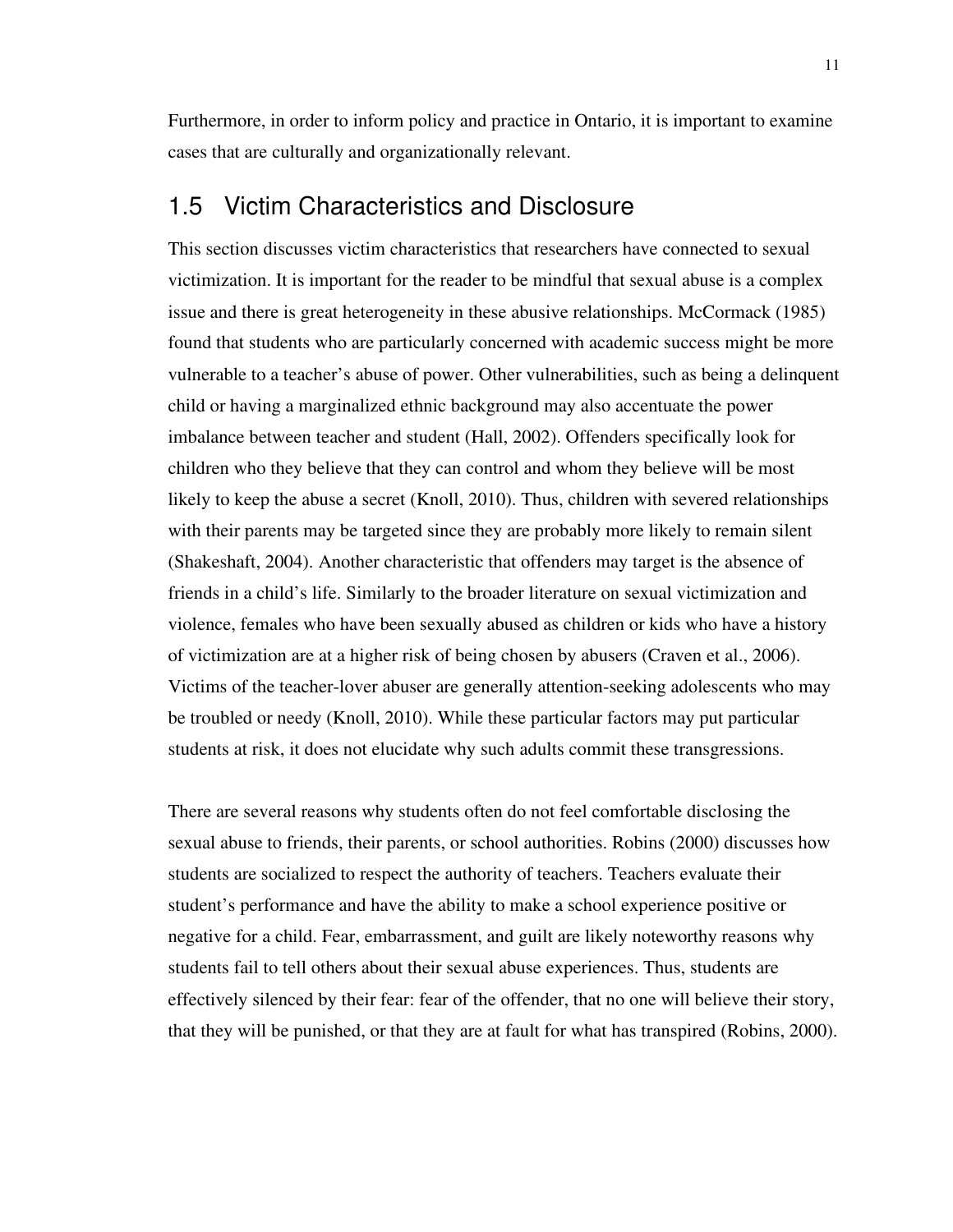Often, their fear is substantiated. For example, in the past there have been victims who have been accused for ruining a teacher's life, for "fabricating a story" that the teacher sexually abused them (Shakeshaft, 2013). Likeable teachers who are alleged of sexual misconduct often receive support from the community; in turn, the student making the claim is ostracized (Shakeshaft, 2013). Oftentimes the teacher has groomed almost everyone. This is exemplified by: victims who fail to see the acts as inappropriate, parents who disregard the child's accusations, authorities who fail to detect any abuse, communities who rally together for the accused, and juries who acquit (Salter, 2012). That is, teachers will often only commit the crimes once they are assured that the student will keep the abuse a secret (Moulden et al., 2010; Robins, 2000). Furthermore, tactics such as intimidation, threats, and bribes will also ensure secrecy from the victim (Shakeshaft, 2004).

There are several additional barriers to disclosure for boys. Boys are less likely than girls to disclose in an effort to avoid appearing weak, helpless, homosexual (if the perpetrator is a man), or adverse to sexual experiences with a woman (if the perpetrator is female) (Robins, 2000). In addition to victimized boys having more obstacles to overcome for disclosure, the issue of sexual abuse may be a topic that males avoid addressing altogether. Sexual abuse is usually tied to the oppression of women, thus males, the dominant gender group, may avoid confronting the issue of sexual violence (McCormack, 1985).

For those who do disclose, effective action is not always taken. In a study of children who were abused in residential institutions, a handful of children reported sexual abuse to the authorities (Colton, Vanstone, & Walby, 2002). The result of their disclosure was either that the authorities did not take action or the case was dropped following an investigation (Colton et al., 2002). Investigations can be very taxing for victims of sexual abuse and some individuals regret going through the process and are re-victimized by it (Colton et al., 2002). Sometimes parents have an influence on the restitution process; if parents uncover that a teacher has had a past history of abuse that should have been known, it is more likely that they will seek amendment (Knoll, 2011). Thus, it is pertinent to explore how all these factors come together and impact disclosure patterns in Ontario.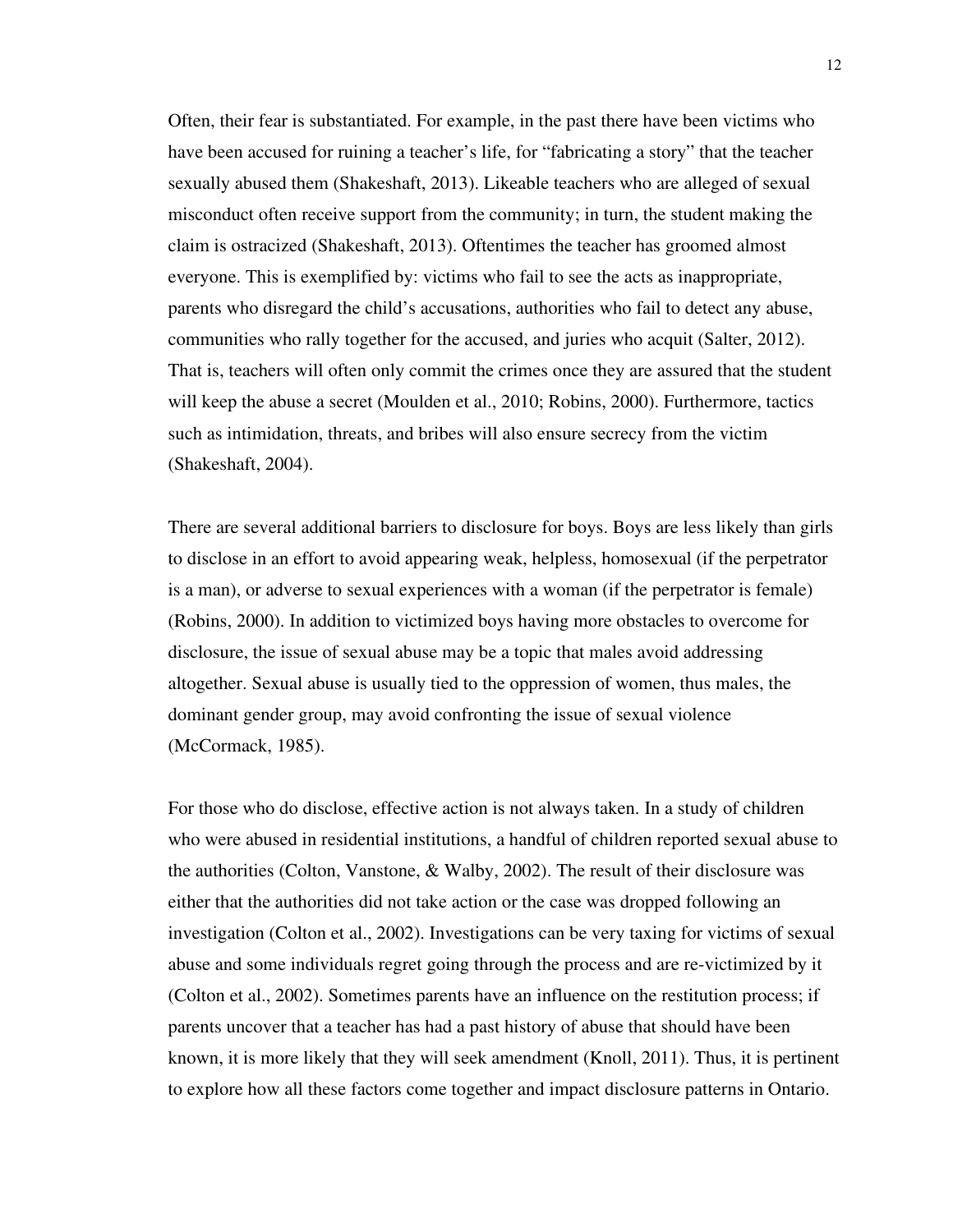#### 1.6 Models of Child Sexual Abuse

A unanimous model to explain child sexual abuse does not exist; the reason why one sexually offends is likely as heterogeneous as the group of offenders that abuse. That is, there are numerous operating factors and dimensions, increasing the complexity of the situation (Erooga, 2012). One model suggests that there are four pre-conditions of abuse: motivation, which includes emotional congruence, sexual arousal, and blockage, internal inhibitors, external inhibitors, and resistance (Finkelhor, 1984). When one has the motivation to abuse, they will overcome internal inhibitors, external inhibitors, and resistance by the child (Finkelhor, 1984). The self-regulation model for sexual offenders, which was based on self-regulation theory, has also been used to explain sexually offensive behaviour (Ward & Hudson, 1998). This model posits four different pathways to sexual offending that are related to the offender's goals and the tactics that the perpetrator utilizes to achieve such goals (Yates & Kingston, 2006). Regardless of what motivates a person to sexually abuse, there are a range of systemic factors that allow sexual abuse to occur.

#### 1.7 Systemic Factors

It is difficult to identify potential sexual perpetrators because there is no reliable and effective tool to screen for these individuals (Erooga, 2012). Even if background checks are conducted, sexual abuse charges may appear as misdemeanors on record (Knoll, 2010). Moreover, proper screening or employment procedures may be expedited or may be neglected by schools that have a short supply of teachers (Knoll, 2010). There is a history of society failing to protect children from abuse. For example, organizational factors, such as the culture of the school and school board often dictate how an incident of sexual abuse is prevented and dealt with (Wurtele, 2012).

While some postulate that there should be a culture of zero tolerance for sexual misconduct, in actuality this is often not articulated or enforced (Wurtele, 2012). When an issue is noticed but is consciously ignored or unacknowledged a "culture of silence" is maintained (Wurtele, 2012). Adults often propagate this toxic culture to maintain a positive reputation or to avoid being a whistle-blower (Wurtele, 2012). Put differently, those who have suspicions or knowledge of inappropriate student-teacher relations keep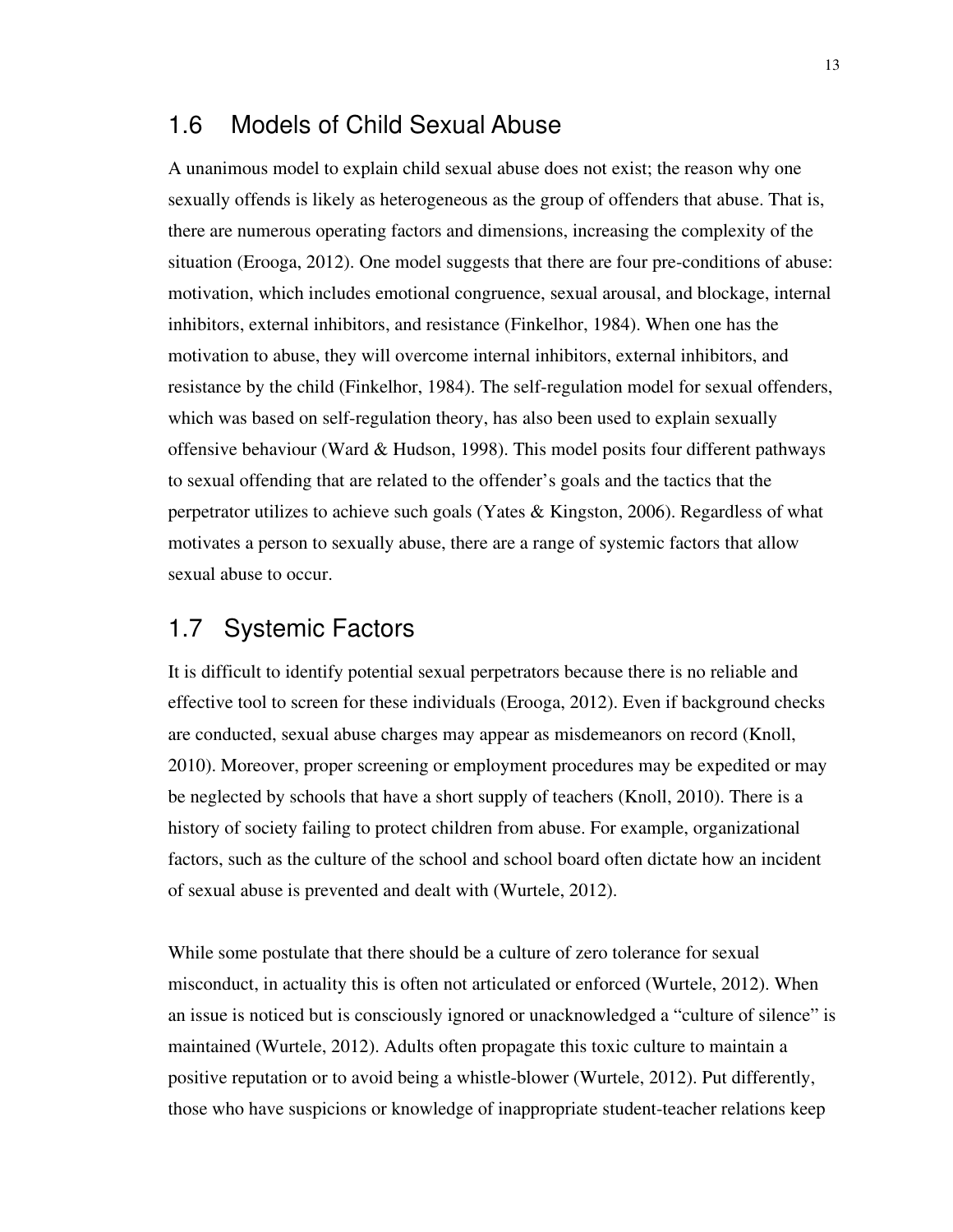quiet to save the reputation of the school in exchange for a child's safety. When a school district transfers a teacher who has allegedly committed sexual abuse to another school or district, this is called "passing the trash" (Wurtele, 2012). In the case of the 225 teachers in New York who admitted to sexually abusing a student, 16 percent of the teachers who were terminated or who retired, went on to teach in a different school (Knoll, 2010).

However, "passing the trash" may not only be to preserve a reputation; school districts may strategically attempt to dodge civil suits, criminal prosecution, and disciplinary proceedings (Knoll, 2010; Moskowitz, 2001). In 2000 the Honourable Sydney L. Justice Robins produced a report after an Ontario teacher pled guilty to 14 sexual offenses that involved 13 victims over two decades within the same school board (Robins, 2000). This is a prime example of "passing the trash" or a "culture of silence" (Robins, 2000). Ultimately, *Protecting Our Students,* the report produced by Justice Robins, provided over 100 recommendations to reduce teacher sexual misconduct. The author highlights systematic factors, such as the denial or minimization of child abuse complaints by school administration, as one factor that permits the sustainment of such abuse (Robins, 2000).

*The Student Protection Act* was enacted following Justice Robin's report and reflected several of the recommendations that he proposed (The Elementary Teachers' Federation of Ontario, 2007). For example, the Act defines sexual abuse and also imposes a duty on school boards to remove teachers charged with offenses and the school boards duty to report (The Elementary Teachers' Federation of Ontario, 2007). The report by Justice Robins went to the Ministry of Education with the intention to create a more supportive school environment. Another recommendation by Justice Robins that was implemented was that students and teachers do not need to provide the perpetrator with a copy of the report if they are reporting sexual misconduct (The Elementary Teachers' Federation of Ontario, 2007). The College took action following the report by Robins by issuing its first professional advisory in 2002, which was entitled Professional Misconduct Related to Sexual Abuse and Sexual Misconduct (Ontario College of Teachers, 2002). The advisory outlines the responsibilities of the members and the school board and provides members of the professions with examples of risky situations they should avoid with students. In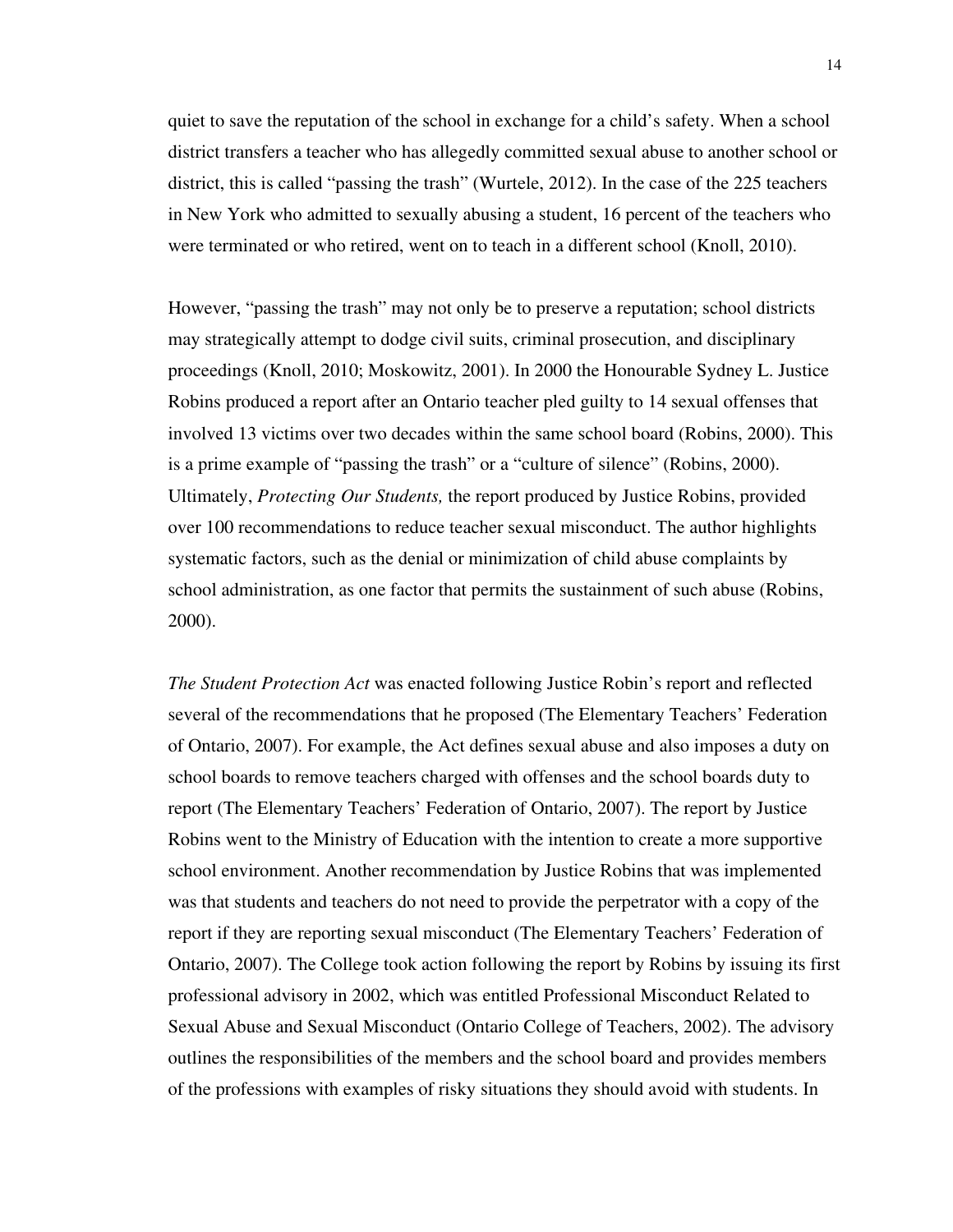addition, the College had key players: parent groups, the police, the media, school board officials, federation representatives, College members, community childcare providers, and Children's Aid officials come together to attend a series of eighteen meetings to increase public awareness of the advisory (Ontario College of Teachers, 2002). Lastly, in 2003 the Safe Schools Act amended the Education Act to require all employees of publically funded schools to that are in contact with students regularly to have criminal record checks (Education Act, O. Reg. 322/03, 2003).

 Following *Protecting Our Students*, the Honourable Patrick LeSage was employed by the Ontario College of Teachers (OCT or the "College") to analyze the College's effectiveness in achieving their mandate, to protect the public interest. More specifically, Justice LeSage examined the College's Intake, Investigation and Discipline Procedures and Outcomes, and Dispute Resolution Program (LeSage, 2012). The report that Justice LeSage produced offered 49 recommendations, including a suggestion that there should be more liberal sharing of information between school boards and the College (LeSage, 2012). The report also advocates for a culture of zero tolerance; teachers who engage in sexual misconduct with students should have their teaching certificates revoked (LeSage, 2012). Despite, the thorough research and valuable recommendations that the aforementioned individuals have contributed, even if a child or youth comes forward with information about an inappropriate relationship with a teacher, their voices are not always heard or respected.

## 1.8 The Current Study

The goal of the current study was to examine teacher sexual misconduct in Ontario by extending the work done by Jaffe and colleagues (2013). They examined cases of teacher sexual misconduct from 2007 to 2012 and reported on the nature of perpetrators, victims, grooming behaviour, abuse, and professional and legal consequences. The Jaffe and colleagues (2013) study was limited because they only reviewed six years of data and a total of 110 cases. In addition, they did not compare cases based on when the College reviewed them or by when the abuse occurred. In addition, the Jaffe and colleagues (2013) study was also limited because there was no comparison done to reflect how Justice Robin's report, *Protecting Our Students,* has impacted this issue. The current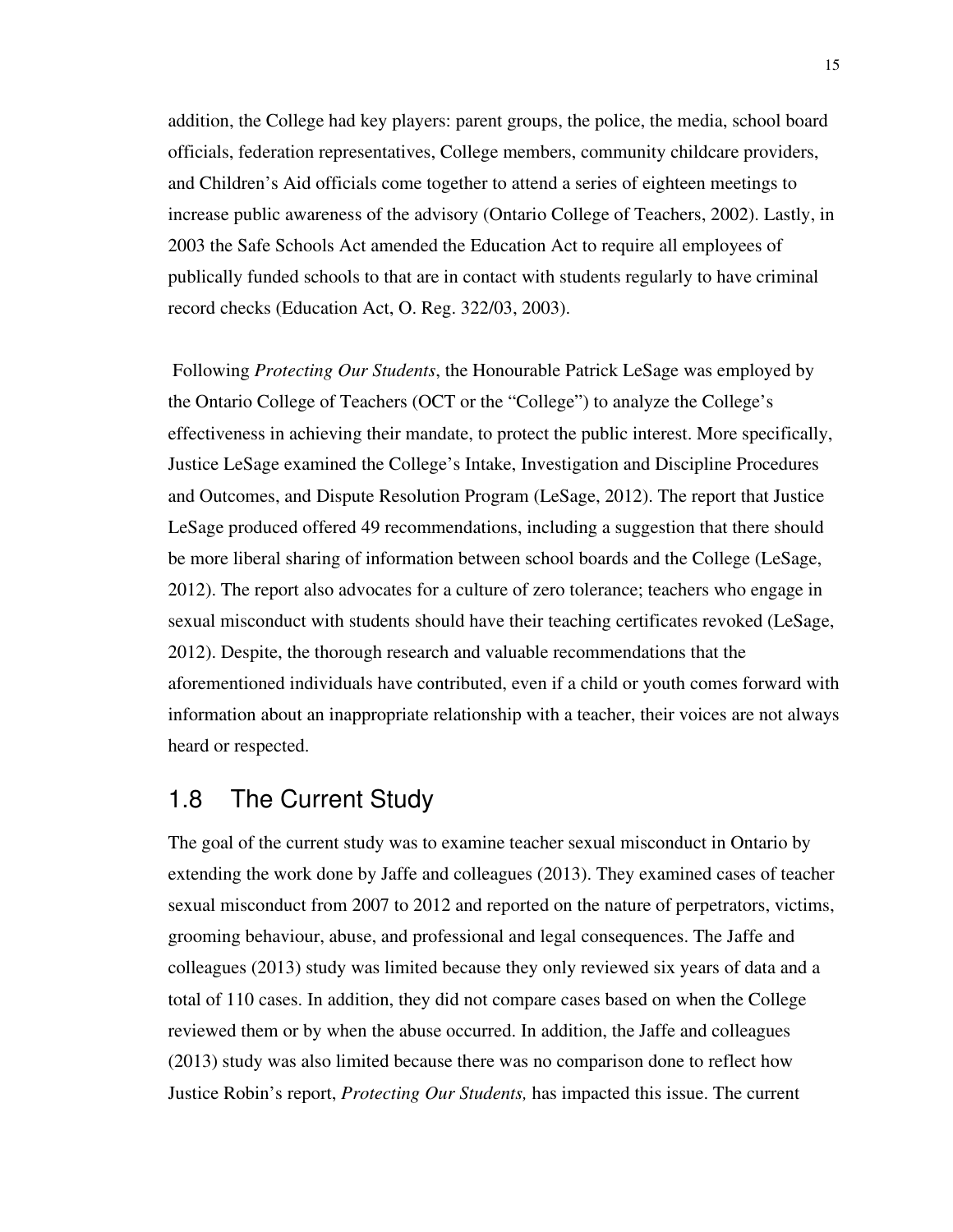study built off the existing database created by Jaffe and colleagues (2013). It is a retrospective examination of all teachers who have been reported to the OCT for sexual abuse from 2000 to 2013. The present study presumed that better awareness and policies that were implemented following *Protecting Our Students* (Robins, 2000) would inhibit teachers from committing sexual abuse and would prevent potential perpetrators from entering the profession. In addition to deterring teachers, this study expected that the nature of abuse would be more constrained. This study anticipated that perpetrators would have shorter offending careers, would have fewer victims, and that there would be less intrusive sexual behaviour due to the increased media attention and development in this area. In addition to comparing changes over time, this study also examined male and female teachers.

The decision to explore both male and female teacher sexual misconduct in greater depth was made so that both genders could be compared on their characteristics, the characteristics of the victims, the nature of the abuse, and the disciplinary decisions. By looking at the gender of the perpetrator, disciplinary decisions and sentencing patterns for men and women can be compared. This study expected that women would receive more lenient criminal punishments compared to men based on past literature on female sentencing and general attitudes towards female sexual offending (Denov, 2001; Geddes et al., 2013). It was also hypothesized that the College reprimands for female teachers would be less punitive than for male teachers (i.e. a smaller proportion of women will have their certificates revoked compared to men).

This is a public health, legal, and educational issue with serious implications. The results may influence policy initiatives, education and practice guidelines, legislation, the development of safeguards, improve oversight and accountability, promote programming for perpetrators, and guide treatment directions for victims. Ultimately, this study hopes to advocate for student safety and illuminate a relatively repressed issue.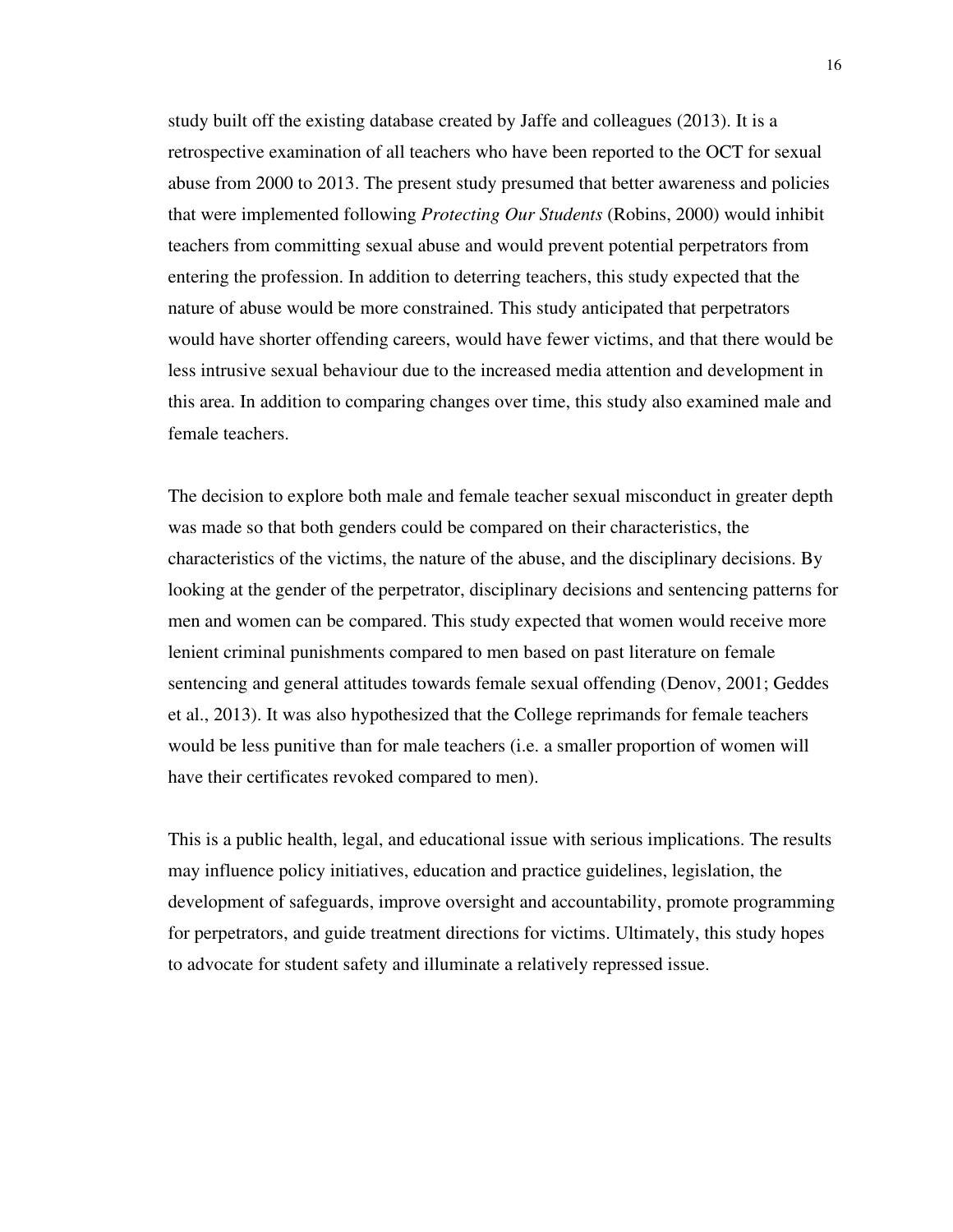## Chapter 2

#### 2 Methods

The teaching profession in Ontario is self-regulated by the Ontario College of Teachers, which was established in 1997. The College licenses, governs, and regulates the teaching profession in Ontario and has a mandate to work in the public's interest (Ontario College of Teachers, 2013a). The Investigation Committee and Discipline Committee work in conjunction and have the authority to suspend or revoke teaching certificates (Ontario College of Teachers, 2013a).

When a complaint is filed against an educator, the College's Investigation Committee, which is composed of a panel of three individuals, reviews any documents and information relevant to the complaint. The complaint could be an issue of professional misconduct, incompetence, or incapacity and the panels are composed of individuals who have been elected and appointed as Council members. If the Investigation Committee decides that the complaint is valid, the case is sent to the Discipline Committee. They conduct hearings related to professional misconduct and incompetence. There are a number of different disciplinary actions that the committee can impose. Revoking a teaching certificate, suspending a certificate for up to two years; imposing terms, conditions, or limitations on a certificate; or postponing, reducing, or cancelling conditions if alternate conditions are fulfilled are a few examples (Ontario College of Teachers, 2013a).

The current study reviewed cases reported to the OCT from 2000 to 2013 that involved teacher sexual misconduct. This information can be found online on the College's website under Members, Complaints and Discipline, Decisions. The definition of sexual abuse this study used was taken from the *Student Protection Act*, a bill that was passed in Ontario in 2002. Their definition of sexual abuse is "sexual intercourse or other forms of physical sexual relations between the member and a student, touching, of a sexual nature, of the student by the member, or behaviour or remarks of a sexual nature by the member towards the student (Student Protect Act, 2002)." The OCT defines teacher sexual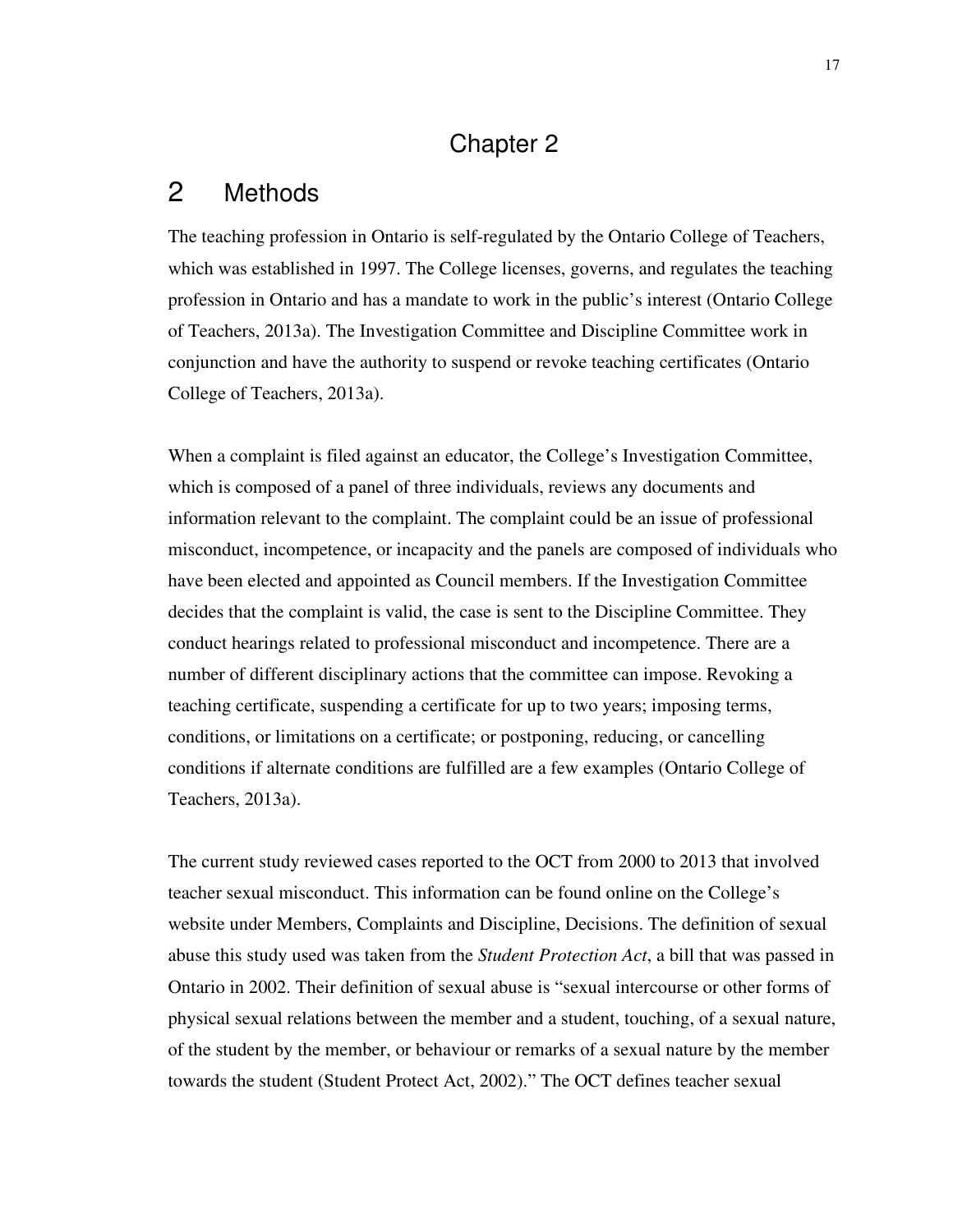misconduct as "any behaviour of a sexual nature which may constitute professional misconduct."

The cases were obtained from the OCT website as disciplinary decisions that concern members of the College are required to be publically accessible. Information was also gleaned from annotated hearings in the College's publication, *Professionally Speaking*. This study only included cases where a sexual offense was cited. Allegations of possession or creation of child pornography, grooming behaviours, sexual abuse, or sexual communication, were included. Individuals who may have held a role at the school but who were not members of the College (e.g. club supervisors or voluntary coaches) were not included in the current study because they are not teachers by definition.

The information provided on the College's website was complimented using WestlawCanada and Quicklaw, two major Canadian databases of judicial decisions. Searches were performed using individual case names and the terms "teacher sexual misconduct" and "teacher sexual abuse." In addition, Internet searches of individual case names in newspaper articles were used to fill in the gaps where possible. A more detailed explanation of the data entry process is reported elsewhere (Jaffe et al., 2013). Jaffe and colleagues reviewed cases reported between January  $1<sup>st</sup>$ , 2007 and December 31 $<sup>st</sup>$ , 2012 in</sup> Ontario (Jaffe et al., 2013). The authors retrieved cases from the Ontario College of Teachers website for disciplinary decisions and used cases where allegations of sexual abuse, sexual communication, and possession or creation of child pornography were used (Jaffe et al., 2013). Teachers had to be registered with the College and a student had to be enrolled in an educational institution up to graduation from secondary school (Jaffe et al., 2013). This study expanded the dataset by adding the 2000 to 2006 and 2013 cases using the same criteria as the aforementioned study.

#### 2.1 Participants

There were 284 teachers (91.5% male) who had a disciplinary hearing for teacher sexual misconduct before the OCT between January  $1<sup>st</sup>$ , 2000 and December 31 $<sup>st</sup>$ , 2013. For the</sup> purposes of this study "teacher", "offender", and "perpetrator" will be used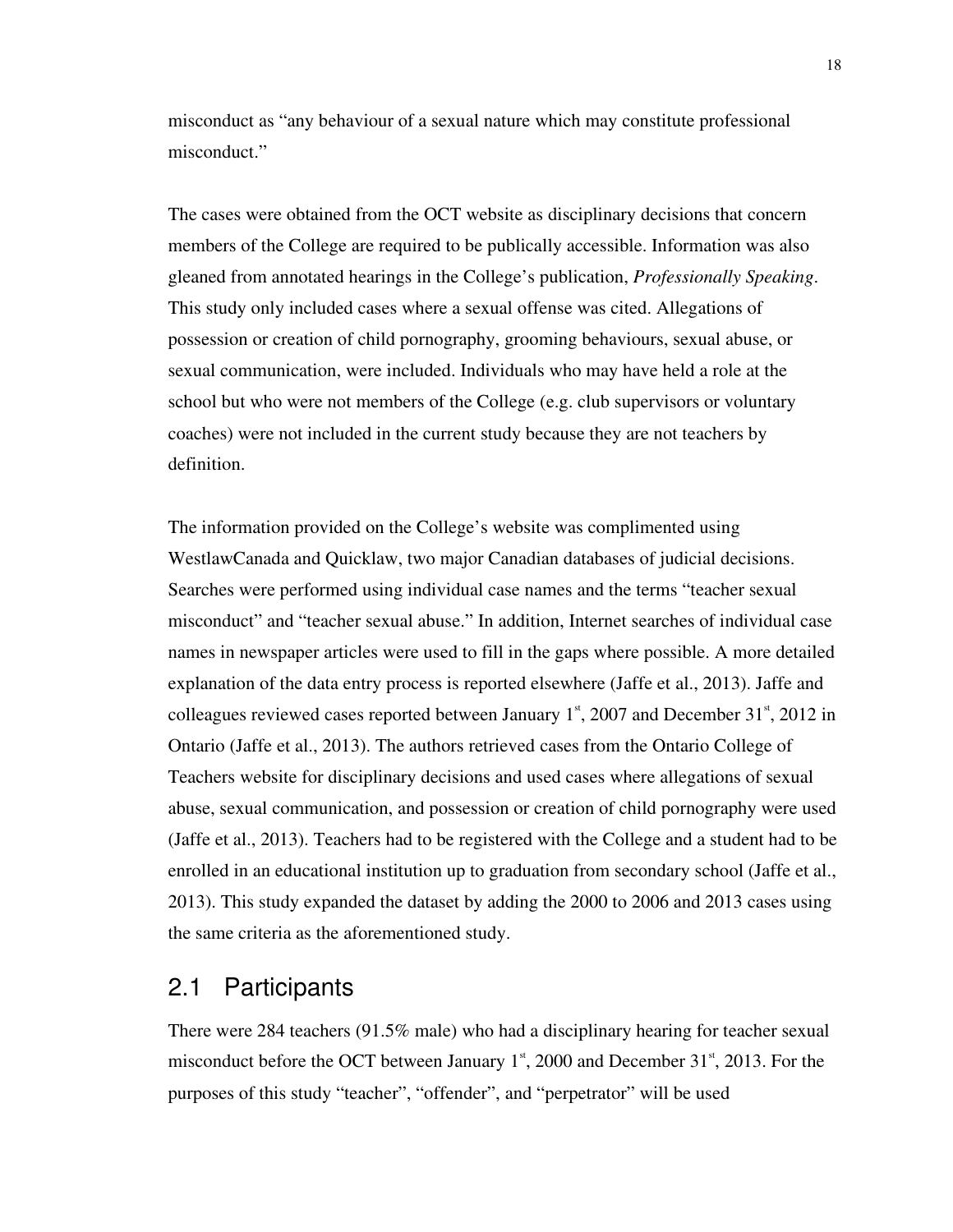interchangeably. Since males perpetrated the vast majority of reported cases, meaningful comparisons between male and female teachers were not possible. However, descriptive statistics on the female group provide an overview of these offenses.

There were 260 men who were implicated in sexual misconduct and who were reviewed by the Disciplinary Committee. Table 1 summarizes the information on the male teachers who sexually abused students. The mean age for male perpetrators at the start of their first reported offense was 37.14 years old  $(SD = 9.88)$ . In 27.3% of cases the perpetrators were elementary school teachers. In 45.8% of the cases, the teacher was employed in a secondary school setting. The remainder of the cases did not specify or the teacher worked at both elementary and secondary schools. Sixty-two percent of the time the teacher worked at a public school. In 25.8% of the cases the teacher was at a Catholic school. Furthermore, 6.2% of the teachers worked at a private school and the remainder were unidentifiable or worked for another school system (e.g. First Nations). It took male teachers a mean of 9.55 years  $(SD = 11.01)$  from the time they received their teaching certificate to the when the first reported offence started.

#### **Table 1**

|                         | $n(\%)$   | M(SD)        |  |
|-------------------------|-----------|--------------|--|
| Age of Perpetrator      | 122       | 37.14 (9.88) |  |
|                         |           |              |  |
| Level of School Taught  |           |              |  |
| Elementary              | 71(27.3)  |              |  |
| Secondary               | 119(45.8) |              |  |
| <b>Both</b>             | 2(0.8)    |              |  |
| Not Specified           | 68 (26.2) |              |  |
| School System Taught At |           |              |  |
| Public                  | 161(64.9) |              |  |
| Catholic                | 67(27)    |              |  |

*Characteristics of Male Perpetrators of Sexual Misconduct*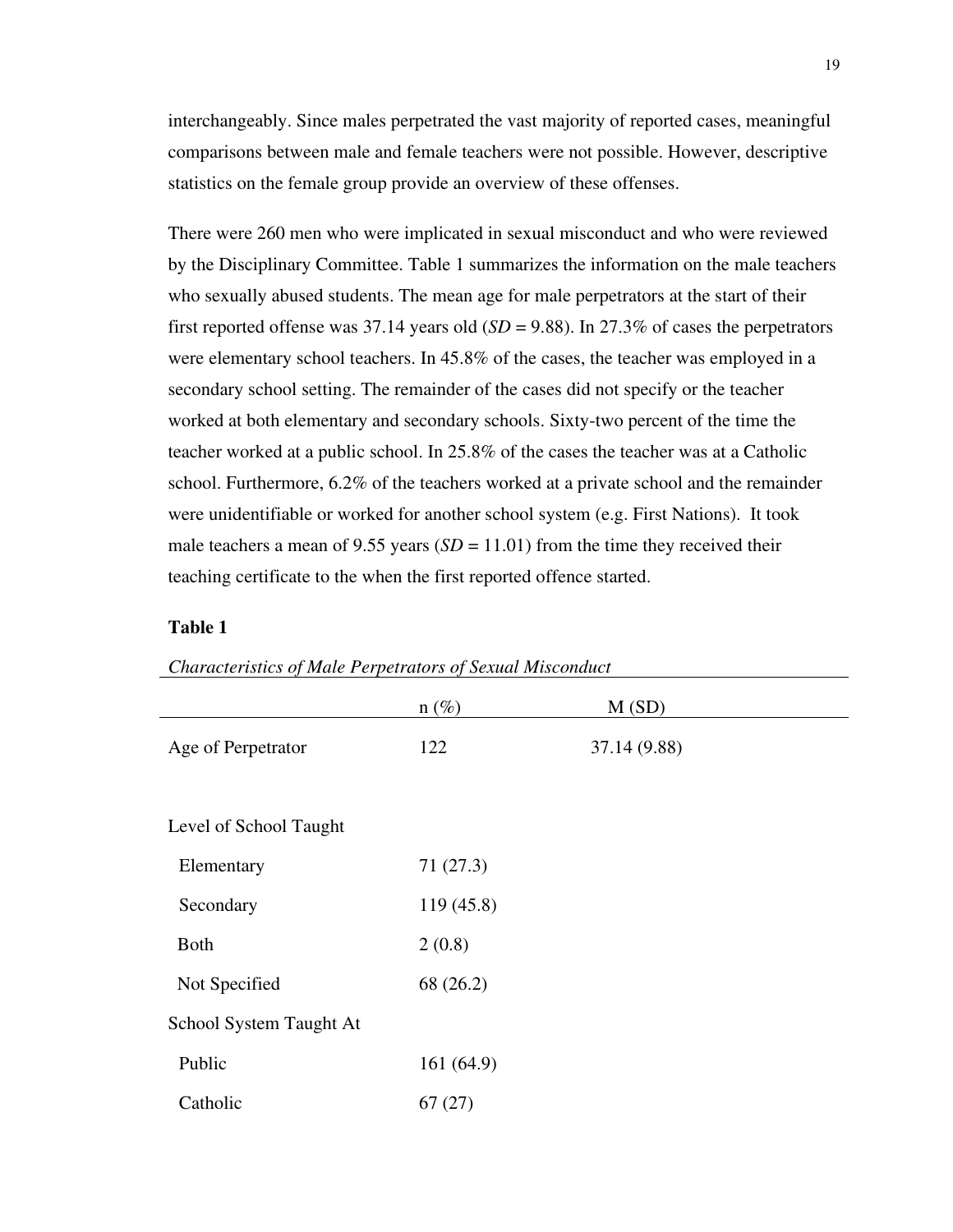| Private       | 16(6.5) |
|---------------|---------|
| Not specified | 4(1.6)  |

Male offenders were the victim's classroom teacher  $64.3\%$  of the time. In 34.4% of cases the offender was a teacher in the school in relation to the victim. Additionally, in 13.7% of cases the perpetrator was a coach. In 4% and 3.1% of the cases the offender was a club or arts leader, respectively. The teacher was also a tutor in 4% of the cases and a principal or school administration in 4.4% of the cases. Another 4.4% of cases represented the perpetrator being a counsellor and in 4.1% of the cases the offender also played another role. It is important to note that the percentages do not need to add up to 100; for example, the perpetrator could be both the classroom teacher and a coach.

Male offenders in this sample had between zero (possession of child pornography) and 30 direct victims. The author recognizes that child pornography is not a victimless crime. However, some men were designated to have zero direct victims for the purpose of analysis. In 53.8% of the cases the offender had one alleged victim.

There were 24 documented cases of female perpetrated sexual misconduct over the thirteen-year period. The perpetrator's age was only reported some of the time. For the 14 cases where the age was reported, the women ranged from 24 to 38, with a mean age of females starting to offend at  $31.36$  (*SD* = 4.47). In 20.8% of the cases women taught at an elementary school, 66.7% taught at a secondary school, and 12.5% of the sample was unknown. Fifteen of the 24 female offenders were employed in the public school system. A quarter of the female sample, or six women, taught at a private school. Two female teachers were Catholic school employees and one woman worked in both the Catholic and public school system.

Female teachers were the victim's classroom teacher in 81% of cases. Female offenders were a teacher in the school or a coach in equal numbers; they had these roles 23.8% of cases. They were involved with clubs, arts, or was a counsellor 4.8% of the time. In two instances or in 9.5% of the cases the teacher acted as a tutor. There were no female religious leaders, principals or school administration, in the sample. The female teachers had between one and four victims, with 72.3% of the sample having just one reported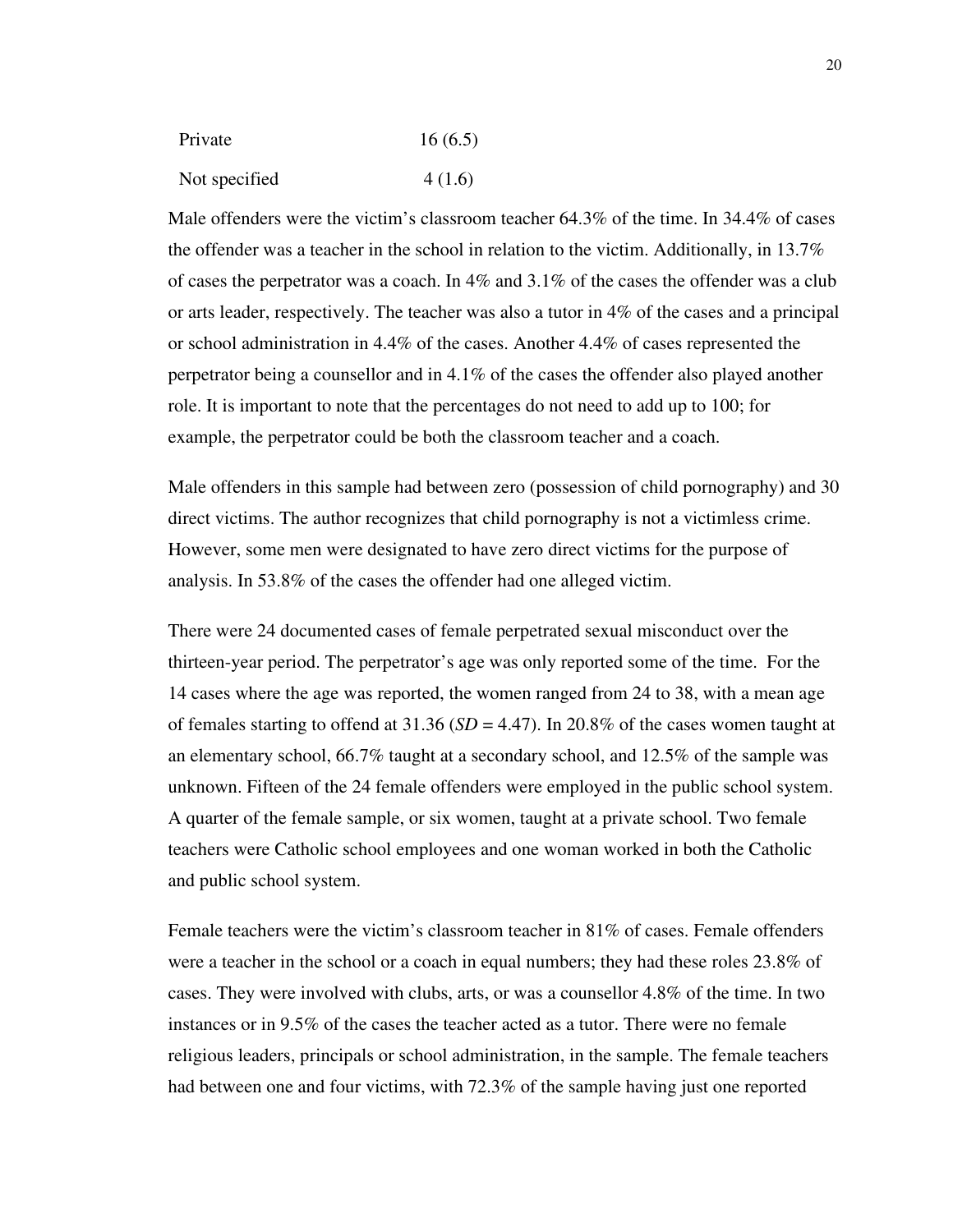victim. In general, female teachers had a span of five years  $(SD = 4.36)$  between the time that they received their teaching degree and the beginning of their first reported offense.

#### 2.2 Definitions

The grooming variables are not self-explanatory and warrant further clarification. Grooming can be a number of different techniques of engaging the victim, the caretakers of the victim, or preparing the environment so that developing an abusive relationship is more easily achieved (Craven et al., 2006). Electronic communication could include emailing, texting, sending picture messages, video-chat, or online messaging. The giftgiving variable encompassed purchasing items, such as clothing, flowers, or phones for the student. Help on tests, extra attention, spending time alone with the student, or offering them friendship or compliments were what constituted the special attention variable. "Targeting vulnerable students" was anything from selecting a child whose parents were separated or divorced, choosing a child who was in crisis or who was troubled, or offering emotional counselling to the student. Romantic grooming may be promising love or a future together; access to substances could be alcohol or drugs. An example of integrating into the family system might be befriending the parents or relatives of the victim. Sometimes the teacher would discuss personal issues with the student, likely to gain their trust. Sexual flattering might be commenting on a student's physical maturity or calling the student "hot" or "sexy". Exposing the child to porn and making porn with the student were a single variable. In some of the cases the perpetrator might show the student film or magazine pornography while in other cases the teacher might take photographs or film the student(s).

The nature of sexual abuse will be briefly explained for clarity. Minor physical sexual abuse would include actions such as kissing, hugging, or fondling. As described in other research, major physical sexual abuse includes, oral, anal, and vaginal sex (Walling et al., 1994). Technological communications or love notes usually represented sexual communication. Emotional sexual abuse are gestures like the teacher professing love to the student and sexual harassment were incidents where the teacher said inappropriate sexual comments to the student (i.e. sexual jokes, comments to the student with sexual undertones, proposing to have sex, etc.). Sexual harassment has been defined in many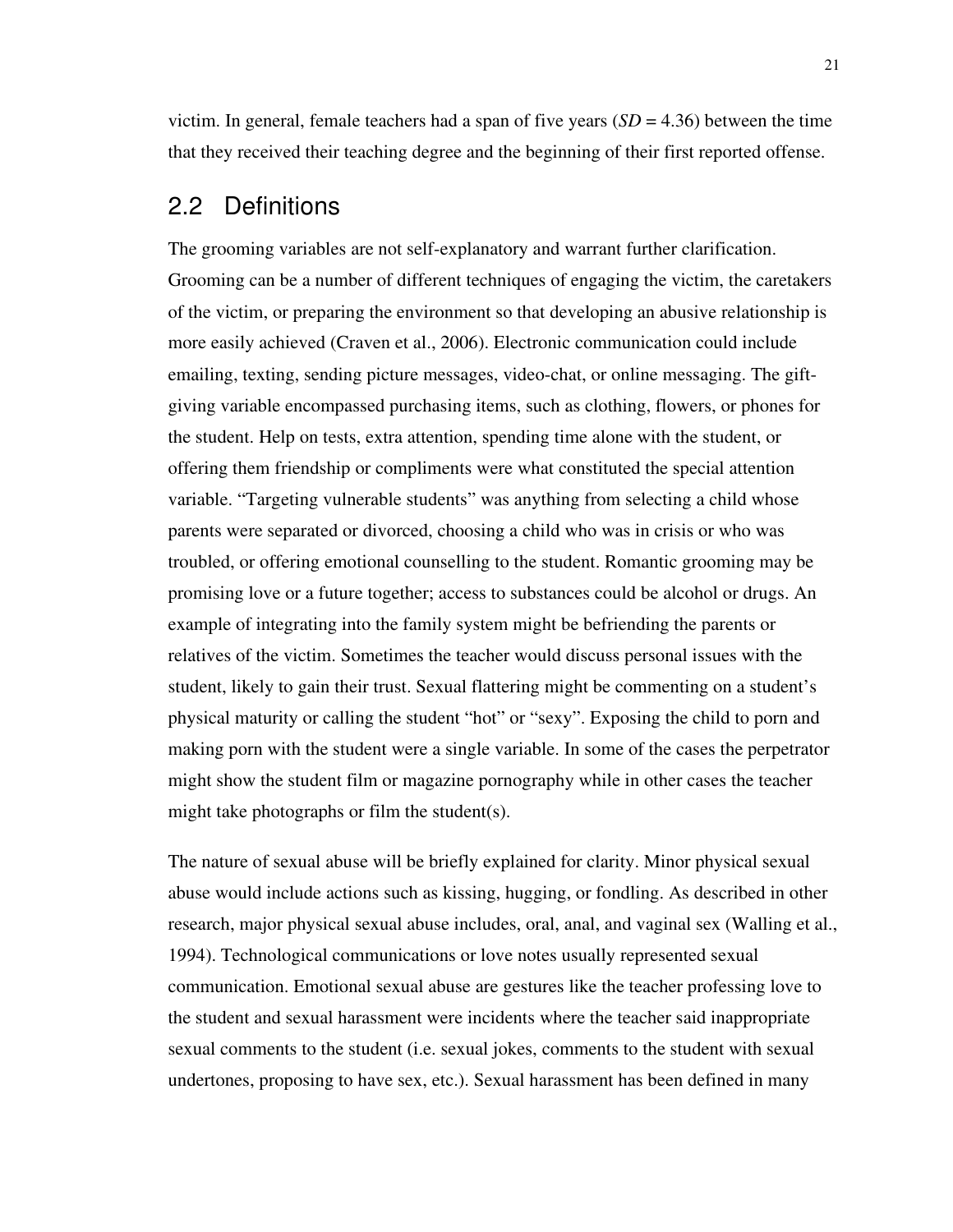different ways but can generally be thought of as "unwanted imposition of sexual requirements in the context of a relationship of unequal power (MacKinnon, 1979)."

## 2.3 Statistical Analysis

Data was analyzed using SPSS/Windows version 13.0. For a priori hypotheses, the alpha level was set to .05 to determine statistical significance. For exploratory analyses, the alpha level was set to .01, a more conservative approach. This was done to minimize the likelihood of a Type I Error, which is more likely with a greater number of tests based on having multiple comparisons (Dallal, 2001).

Cases were looked through three different approaches. The first was to examine all cases reported to the College from 2000 to 2013 for the descriptive analysis. Secondly, cases were reviewed by comparing two different cohorts: cases that the College reviewed between 2000 and 2004 and cases that the College reviewed between 2009 and 2013. Finally, the cases were compared based on when the onset of the sexual abuse occurred. Cases between 1953 and 1999 were compared to cases where the sexual abuse occurred between 2000 and 2013.

An exploratory analysis was performed. Variables of interest were length of time that a teacher held his or her teaching certificate to the time of abuse, disciplinary outcomes (e.g. court decision, incarceration: yes or no, length of incarceration in months, OCT, decision, etc.), and the nature of abuse (e.g. grooming behaviours).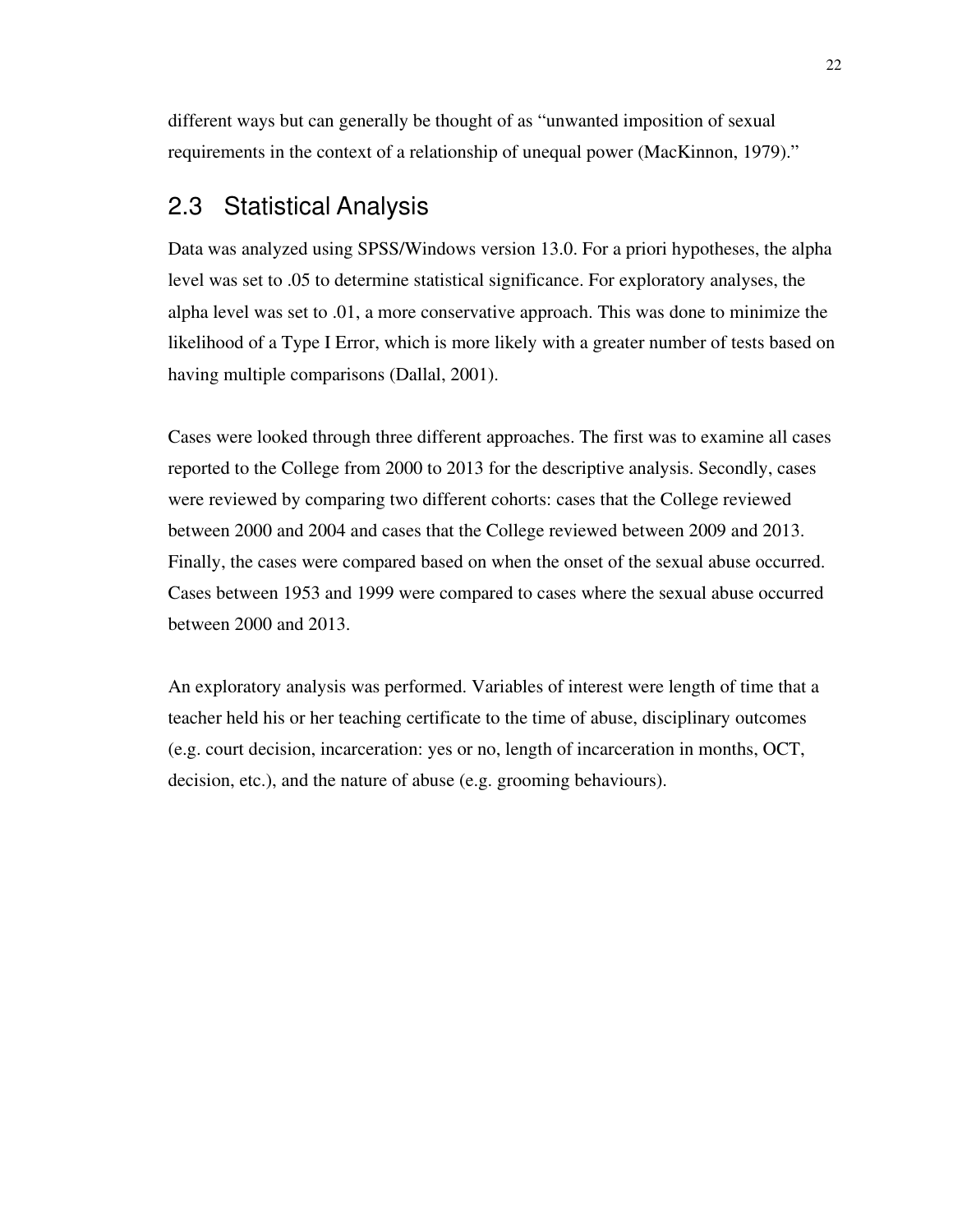#### Chapter 3

#### 3 Results

The present study looked at all reported cases of teacher sexual misconduct in Ontario from 2000 to 2013 as reported through the Ontario College of Teachers. This study was conducted to extend the work of Jaffe and colleagues (2013) who reviewed cases from 2007 to 2012. The aim was to identify and compare perpetrators in Ontario to those in the current literature on trusted professionals who have abused children based on their professional relationship, such as priests. It is important to note that for many of the variables in this dataset, the number of participants (n) varies because data was not comprehensively reported for each individual. Put differently, while the total numbers of cases in the study are fixed, the information for a teacher may be available for one variable (e.g. age of teacher), but may be missing for a different variable (e.g. length of abuse).

As previously mentioned, this study only made comparisons between different groups of male perpetrators; the number of female perpetrators in the sample was too small to have the statistical power to compare them to male perpetrators. The male perpetrators were divided into four groups: men who sexually abused elementary school-aged girls, men who sexually abused elementary school-aged boys, men who sexually abused secondary school-aged girls, and men who sexually abused secondary school-aged boys. The sample was divided into these groups for several reasons. Firstly, pedophilia, which describes a mental health disorder in the Diagnostic and Statistically Manual of Mental Disorders (DSM) – 5, is defined as having an enduring sexual interest in children, who are typically 13 years old or younger (American Psychological Association, 2013). Thus, those that prey on minors who are in secondary school generally would not be classified as pedophiles based on the age of victim, according to the DSM-5. Secondly, for children and parents, entering high school may mark a milestone in one's education and development; as such, parents may modify their parenting, supervision, and school involvement as a result of the child's desire to gain more independence (Eccles & Harold, 1996). Determining what to do with men who abused students in grade seven and eight was more ambiguous. When these men were explored separately they did not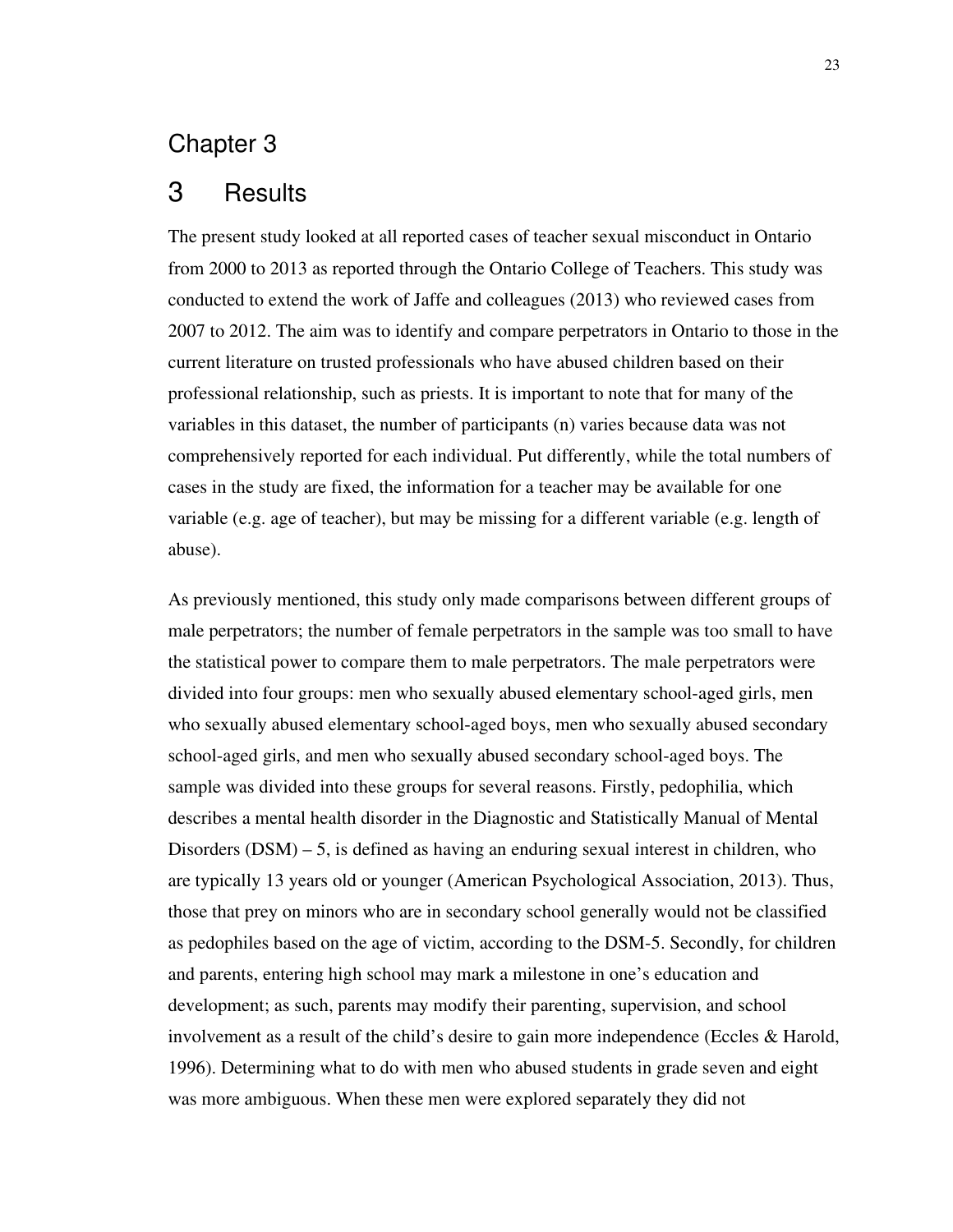significantly differ from perpetrators who abused elementary school-aged children and secondary school-aged children.

The present study had several hypotheses with regards to how sexual misconduct cases would change over time. The Ontario College of Teachers act was proclaimed in July of 1996 and began operating in May of 1997 (Ontario College of Teachers, 2013b). The Professional Misconduct Regulation also came into effect in 1997 and the first disciplinary hearing open to the public happened the year after (Ontario College of Teachers, 2013b). The College's publication, *Professional Speaking*, which reports activities of the College Council, including disciplinary decisions, was established around the same time (OCT, 2013a). The year 2000 marked when the Ethical Standards for the Teaching Profession were developed and became a part of the College bylaws (Ontario College of Teachers, 2013a). In addition, in April of that year *Protecting Our Students* by the honourable Justice Sydney Robins was published (Robins, 2000). This brief history of the College influenced the current study's hypotheses of how teacher sexual misconduct may have changed following the comprehensive report.

The present study chose to use cases where the sexual abuse began between 1953 and 1999 and between 2000 and 2013 for many comparative analyses. That is, while the College reviewed all of the cases in the present study in year 2000 and thereafter, many of the cases transpired prior to 2000. The aforementioned report by Justice Robins, *Protecting Our Students*, which was published in 2000, provided an intensive overview of teacher sexual misconduct in Ontario (Robins, 2000). This marked a point in time where awareness of this issue was beginning to gain some ground. Therefore, it is reasonable to compare the cases that happened prior to and after this point in time. This study also compared groups of perpetrators by categorizing them based on when the College reviewed the case. The cases seen between years 2000 to 2004 were one group and the cases seen between 2009 and 2013 made up the other group. The four-year gap between 2004 and 2009 was deliberate to try to ensure that there were distinct differences between the two time periods.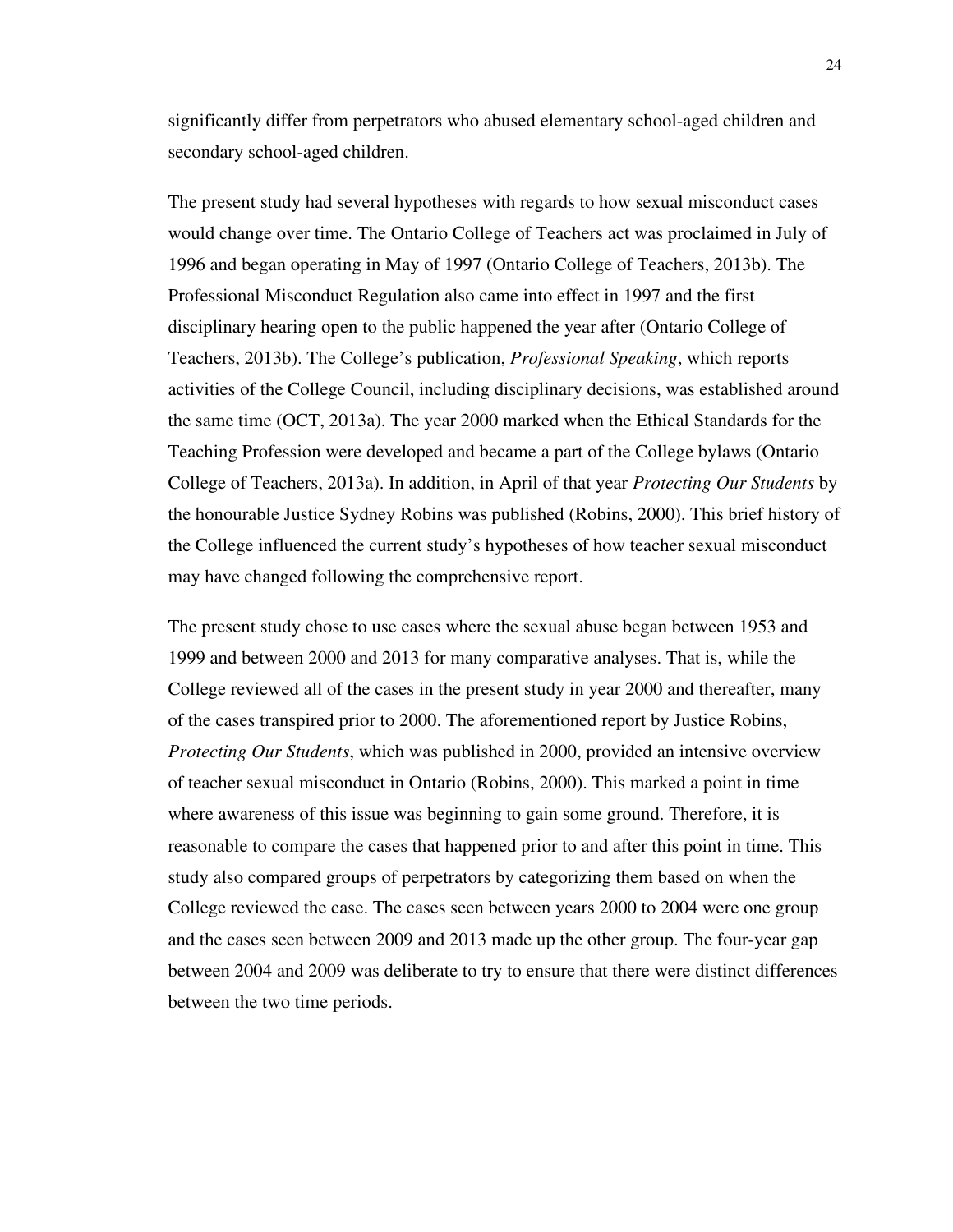#### 3.1 Descriptive Characteristics of Victims

Table 2 displays information about the victims of male teacher sexual misconduct. Three quarters of the sample who were victimized by male teachers were female. Male students were victimized in 20% of cases and in 5% of the cases the perpetrator abused both girls and boys. The children and youth in this study ranged from two to 28, with the average age being 13.94 (*SD* = 2.67). There were two cases where the victim was older than 18 years old. In this study's sample, females in high school represented the largest group.

The mean age of survivors who were victimized by female perpetrators was 15 (*SD* = 2.0). Furthermore, the victim(s) of female teachers were male 82.6% of the time. The victim was in secondary school in 85% of the cases perpetrated by females. Moreover, in 81% of the cases the perpetrator of sexual misconduct was the classroom teacher of the victim.

#### **Table 2**

|                             | $n(\%)$   | M(SD)       |  |
|-----------------------------|-----------|-------------|--|
| Sex                         |           |             |  |
| Male                        | 50(21.6)  |             |  |
| Female                      | 169(73.2) |             |  |
| Both                        | 12(5.2)   |             |  |
| Average age of victim(s) at |           |             |  |
| onset of abuse              |           |             |  |
| Male                        | 30(20.5)  | 12.67(2.73) |  |
| Female                      | 116(79.5) | 14.28(2.41) |  |
| Level of School             |           |             |  |
| Elementary                  | 58 (25.1) |             |  |
| Secondary                   | 116(50.2) |             |  |

#### *Characteristics of Victims Who Were Abused By Male Teachers*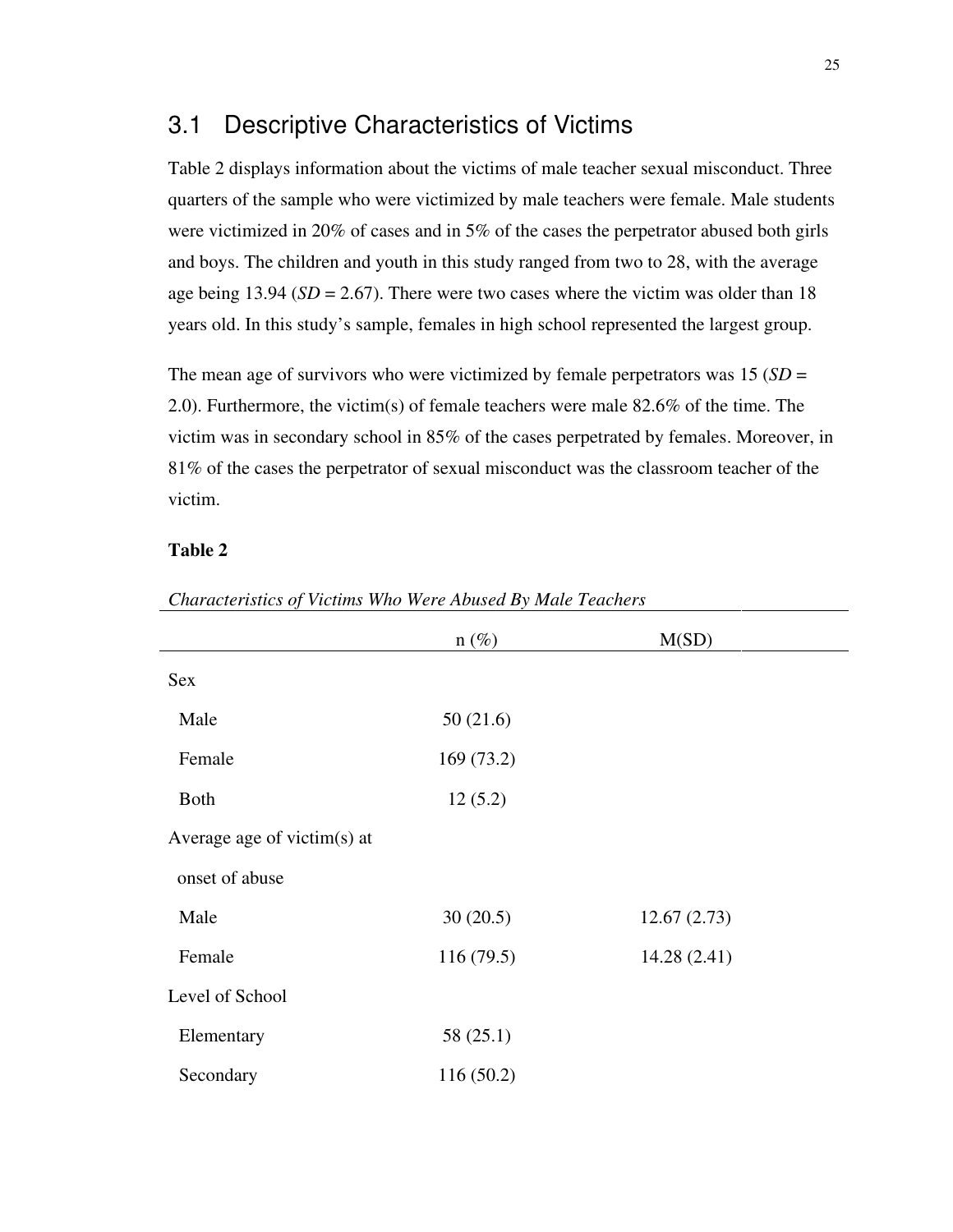#### 3.1.1 Disclosure

It was expected that there would be fewer cases of delayed disclosure in more recent years compared to preceding years. Between 2000 and 2004 there were 25 cases that the OCT reviewed that had occurred 10 years or longer from the start of the when the abuse began and when the OCT made a disciplinary decision. These cases were deemed "historical cases". Between 2009 and 2013 there were seven cases that were considered "historical." A chi-square analysis was conducted and revealed that for the male perpetrators, the difference in the proportion of historical cases from 2000 to 2004 and 2009 and 2013 was significant,  $x^2(1, N = 172) = 11.44, p = .001$ .

### 3.2 Grooming Behaviour

Table 3 illustrates an overview of the grooming behaviour by the male teachers who engaged in sexual misconduct. Giving students special attention is the most commonly used grooming technique with 56.7% of perpetrators using this tactic, followed by electronic communication with 43.6%, targeting vulnerability with 25.4%, romantic (e.g. promise of love, promise of future relationship) with  $21.8\%$ , gift giving with  $17.2\%$ , substance access with 13.6%, flattering a student's physical appearance or physical maturity with  $11.2\%$ , discussing personal issues with  $11.1\%$ , exposing students to pornography or making pornography with the students with 5.8%, and integrating oneself into the family with 4.6%.

#### **Table 3**

| Grooming Technique       | n  | % of Case |
|--------------------------|----|-----------|
| Electronic communication | 88 | 43.6      |
| Gift giving              | 34 | 17.2.     |

*Summary of Grooming Techniques Employed by Male Perpetrators*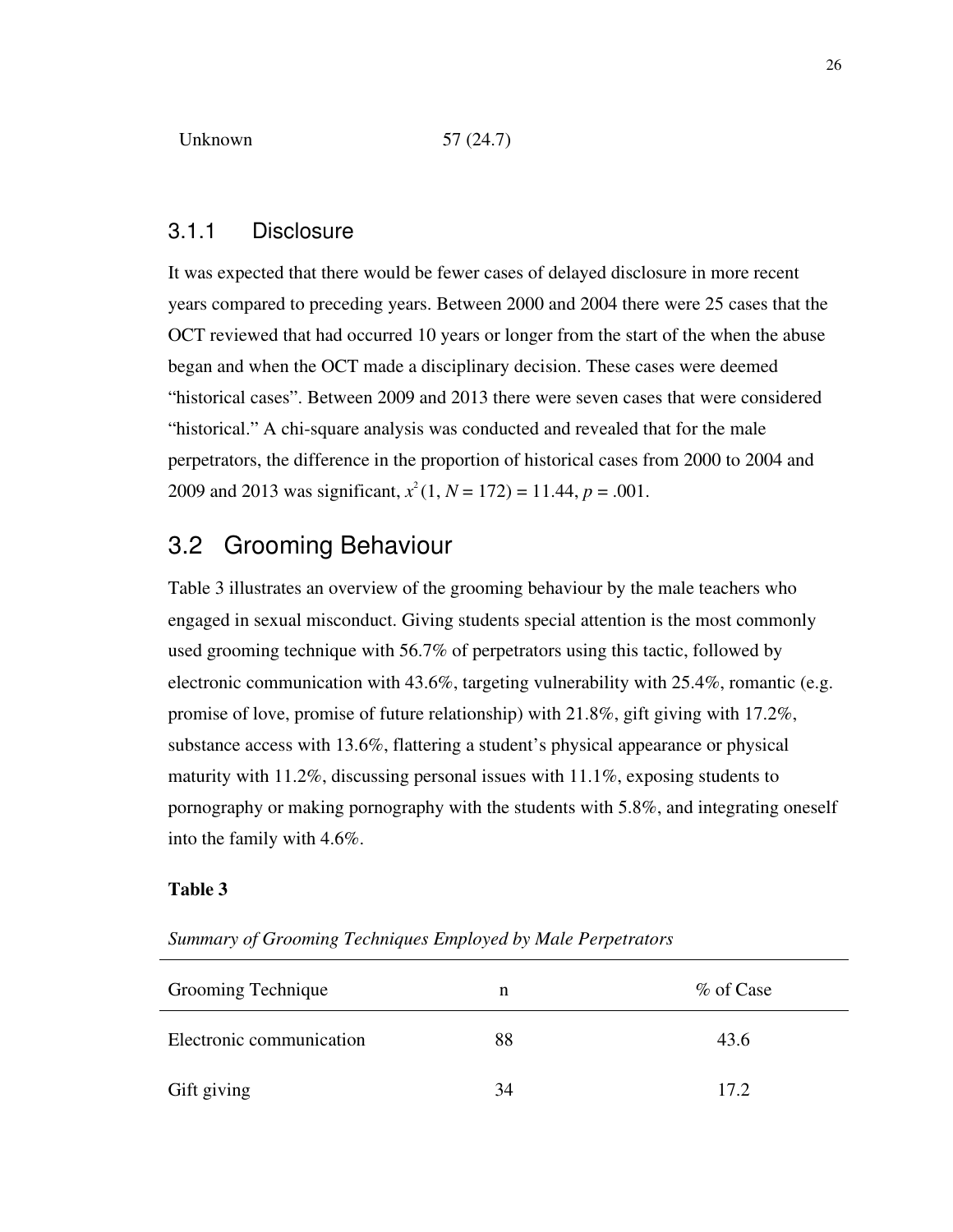| Special attention         | 110 | 56.7 |
|---------------------------|-----|------|
| Targeting vulnerability   | 50  | 25.4 |
| Romantic                  | 42  | 21.8 |
| Substance access          | 27  | 13.6 |
| Family integration        | 9   | 4.6  |
| Sexual flattering         | 18  | 11.2 |
| Discussed personal issues | 9   | 11.1 |
| Exposed to porn/made porn | 15  | 5.8  |

Chi-square analyses were conducted to determine if men who abused male elementary school-aged boys, men who abused elementary school-aged girls, men who abused secondary school-aged boys, and men who abused secondary school-aged girls differed on their use of grooming techniques. The current study found that using electronic communication as tool to groom significantly differed for different groups of male perpetrators,  $x^2$ (3, *N* = 134) = 14.19, *p* = .003. When converted to a z-score, the standardized residual (-2.0) was greater than the critical value (1.96), supporting a specific finding among male perpetrators. There were fewer men who used electronic communication to groom males in elementary school than expected. The chi-square analysis also showed that sexual communication as a form of sexual abuse was significant,  $x^2$ (3, *N* = 145) = 11.43, *p* = .01. When converted to a z-score, there were no standardized residual values greater than the critical value of 1.96.

In 81.8% of cases, female teachers sexually abused their victims multiple times (i.e. opposed to an isolated). In 18.2% of cases, the sexual abuse occurred multiple times that lasted longer than a year. There were no reported isolated incidents of female teachers sexually abusing students. Women offenders also used special attention as a grooming technique most often; in 75% of cases they used this strategy. Similarly to the male perpetrators, female perpetrators used electronic communication quite frequently.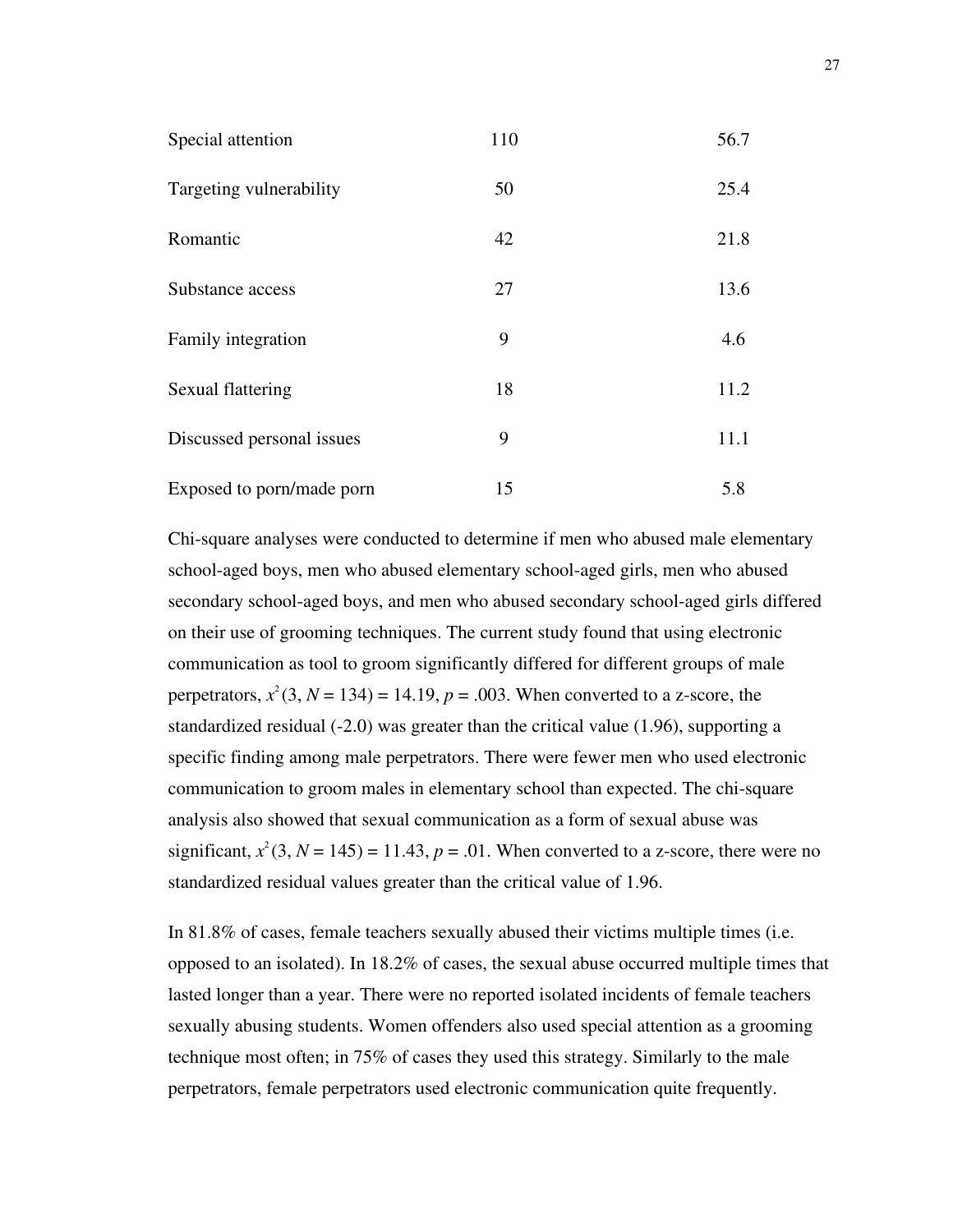Women used electronic communication in 75% of the cases, used romantic seduction in 68% of the cases, gave gifts in 35% of the cases, and provided access to substances in 30% of the cases. Targeting vulnerability, discussing personal issues, integrating into the student's family, exposing the student to pornography, or flattering the student's sexual maturity or physique was only reported in three or fewer cases.

Chi-square analyses were conducted for all of the grooming techniques to compare the four groups of male teacher sex offenders. Gift giving, targeting vulnerability, access to substances, family integration, sexual flattery, and sharing one's personal issues, all had expected counts of less than five in two or more of the cells. Since this violates the rules for the chi-square test, the results have not been reported. A chi-square was conducted to compare the four groups of male teacher sex offenders on the grooming technique special attention and was found to be non-significant,  $x^2$  (3,  $N = 129$ ) = .84,  $p = .84$ . Male teachers who abused elementary school-aged girls used this technique in 63% of cases, male teachers who abused secondary school-aged girls used this technique in 65% of cases, male teachers who abuse elementary school-aged boys used this technique in 67% of cases, and male teachers who abused secondary school-aged boys used this technique in 53% of the cases.

### 3.2.1 Electronic Grooming

Men used electronic communication as a form of grooming in 47.1% of the cases. Online abuse occurred in 36.8% of cases perpetrated by men. Online was a location of abuse almost twice as often for female victims compared to male victims; females were abused online in 40.2% of the cases while males were abused online by 23.1% of male offenders. In addition, male perpetrators use electronic communication more often with female victims compared to male victims. They used this method of grooming with females in 56.2% of the cases, while they only used it in 20.8% of the cases that involved male victims. The use of electronic communication was identified in 68.8% of the cases where a woman was grooming a victim(s). Online was one of the locations of where the abuse occurred in 41.3% of cases perpetrated by females.

Over time, there has been a slight increase in the proportion of cases involving electronic communication and cases where students are being abused online. Between 2000 and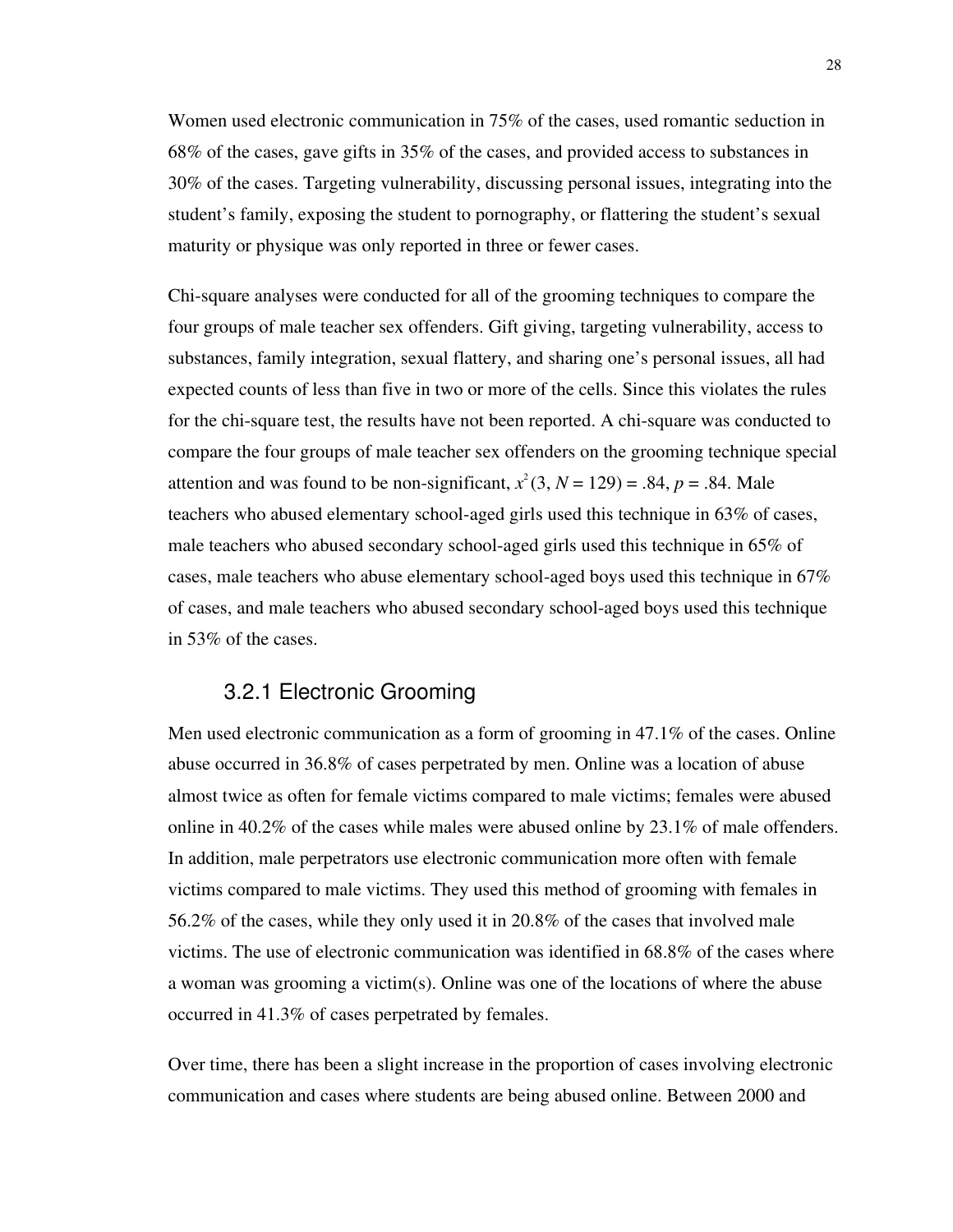2004, 44.1% of cases involved electronic communication. This form of grooming was used in 50.9% of cases between 2009 and 2013. A chi-square analysis was conducted to compare these two time periods and was found to be non-significant  $x^2(1, N = 132) =$ 3.35, *p* = .067. During the first time period there were five reported cases of online abuse by teachers; during the latter time period the number increased by fivefold to 25. A chisquare analysis was conducted to compare these two time periods and was found to be significant  $x^2(1, N = 127) = 19.19, p < .001$ .

## 3.3 Nature of Abuse

#### 3.3.1 Number of Victims

It was hypothesized that there would be fewer cases with multiple victims in more recent cases compared to older cases. This was examined by comparing when the cases occurred and also by comparing when the College reviewed them. For the first instance a variable was created according to when the cases actually occurred, it was created using the date of when the first reported offense started.

A chi-square analysis was conducted to compare whether perpetrators who started abusing students between 1953 and 1999 and 2000 to 2013 were single or multiple victim offenders. This study found that cases that happened more recently have significantly fewer multiple victims than older cases,  $x^2(1, N = 216) = 20.12$ ,  $p < .001$ . In the cases that started 1999 and prior, 62.4% of the sample had multiple victims, while the proportion of cases that had multiple victims in cases that started 2000 and later was 31.7%. Table 4 depicts these findings.

#### **Table 4**

*Comparing Different Groups of Male Perpetrators on the Number of Victims and Length of Offending Career*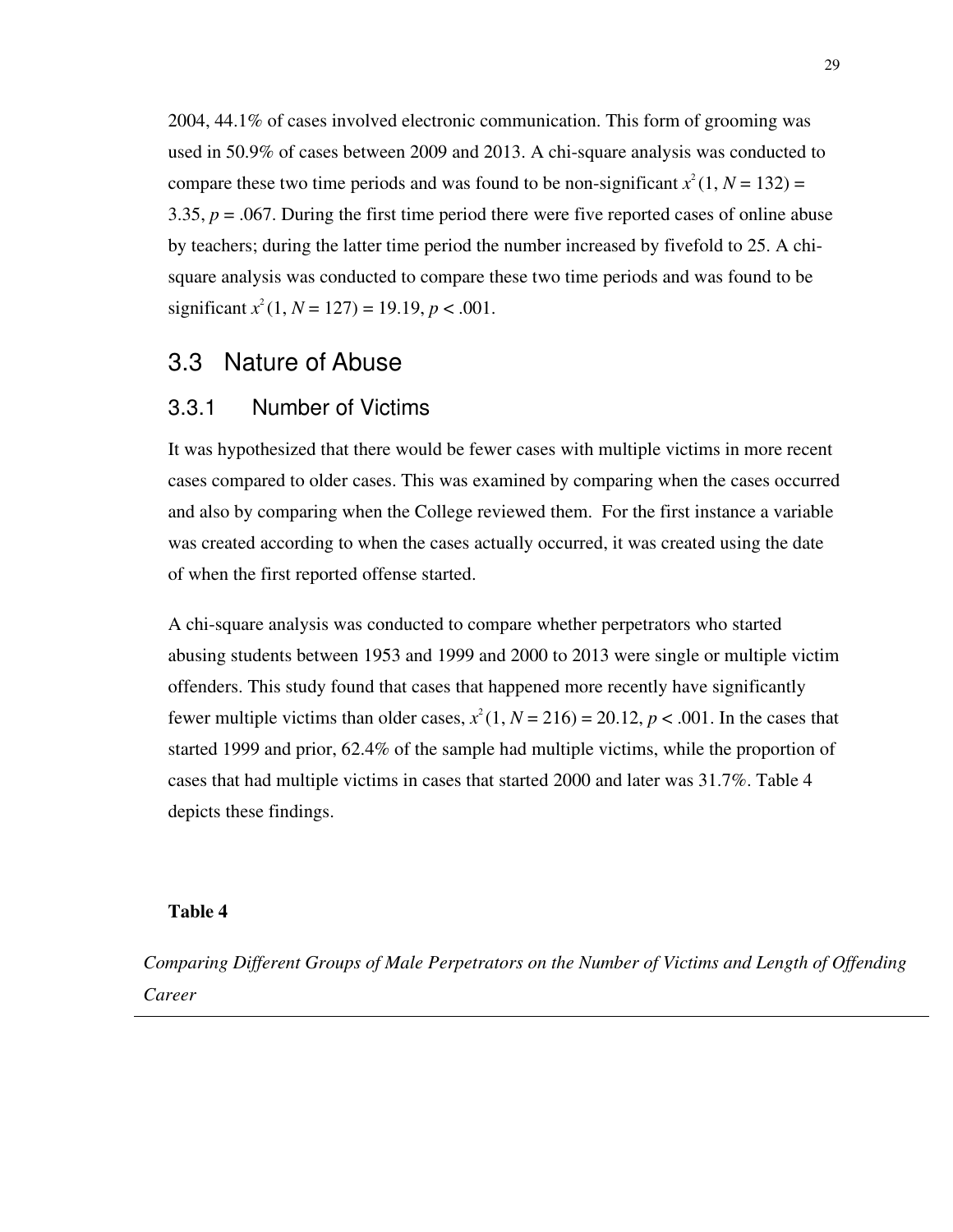| Perpetrator Group | Number with<br>one victim | Number with<br>multiple victims | Average number of<br>victims | Length of<br>offending(months) |
|-------------------|---------------------------|---------------------------------|------------------------------|--------------------------------|
|                   | $n(\%)$                   | $n(\%)$                         | M(SD)                        | M(SD)                          |
| Male elementary   | 5(27.8)                   | 13(72.2)                        | 4.3(2.8)                     | 50.8(62.4)                     |
| Female elementary | 17(53.1)                  | 15(46.9)                        | 3.4(5.5)                     | 23.8 (37.4)                    |
| Male secondary    | 8(50.0)                   | 8(50.0)                         | 2(2.0)                       | 11.8(14.3)                     |
| Female secondary  | 61(71.8)                  | 24(28.2)                        | 1.8(2.4)                     | 14.8(16.1)                     |

Then, the current study examined whether single- or multiple-victim group membership differed based on when the College reviewed the cases. This variable was created whereby the College made a decision about the case anytime in the years 2000 to 2004 (time period one) and 2009 to 2013 (time period two). While the proportion of perpetrators who had one reported victim compared to multiple victims was greater from 2009 to 2013 compared to 2000 to 2004, the chi-square was non-significant,  $x^2(1, N =$ 141) = 1.40,  $p = 0.24$ . In 60.6% of cases from 2009 to 2013 there was only one victim. Between 2000 and 2004 the perpetrator had one reported victim in 50.7% of the cases.

## 3.3.2 Sexual Acts

This study hypothesized that there would be less intrusive sexual behaviour (oral, vaginal, or anal sex) in cases that occurred in more recent years (i.e. after 1999) compared to cases that occurred in the 50's, 60's, 70's, 80's and 90's (i.e. before 2000). A chi-square analysis was conducted for male perpetrators and found that more recent cases had a smaller proportion of intrusive sexual behaviour,  $x^2(1, N = 223) = 7.80$ ,  $p =$ .005. Between 2000 and 2012 (i.e. after 1999), 37.8% of the cases had major physical sexual abuse; in the cases between 1953 and 1999 (i.e. before 2000), 56.8% of the sample involved more intrusive sexual behaviour or in other words major physical sexual abuse.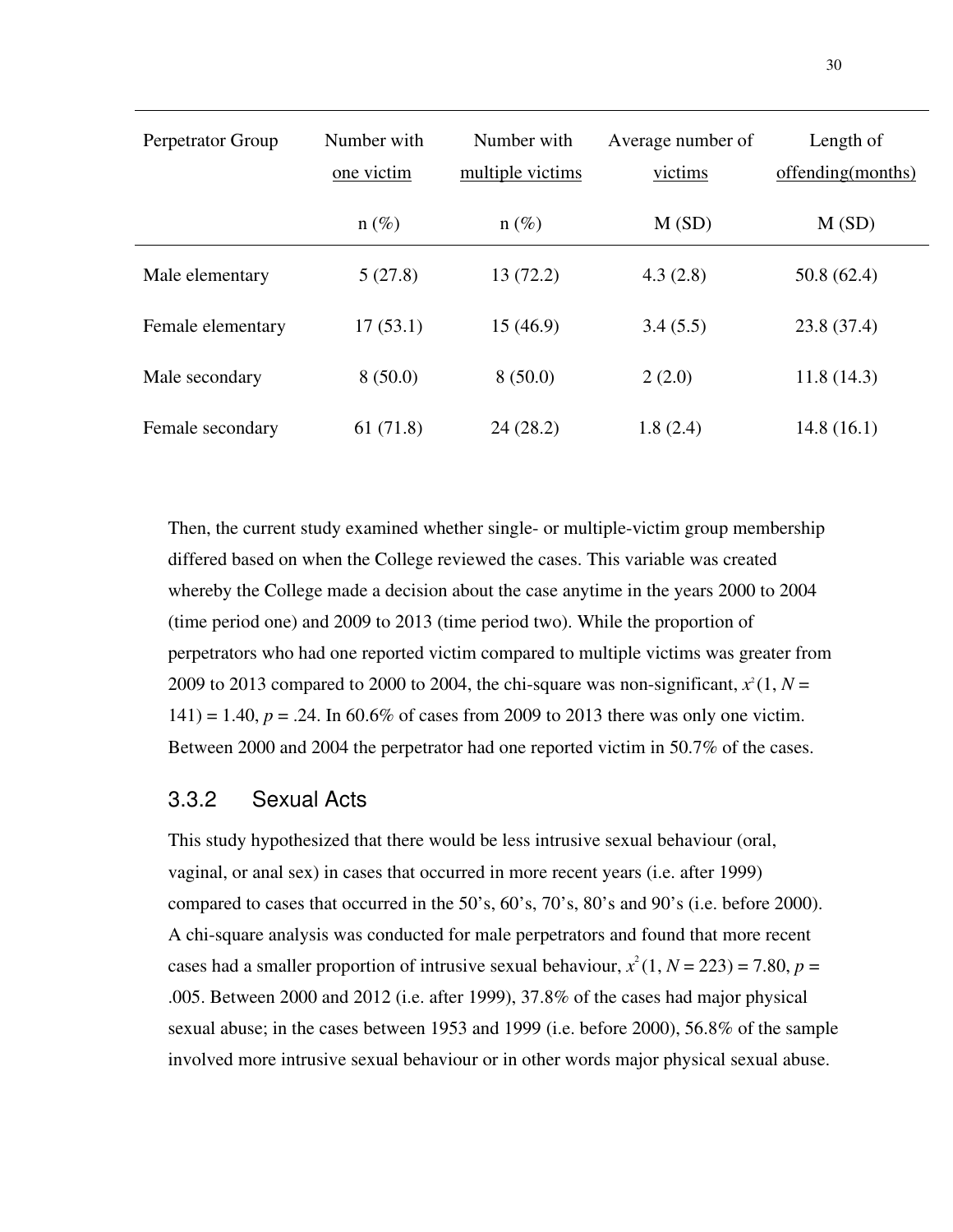This study also hypothesized that there would be less intrusive sexual behaviour in cases that have been reviewed by the College in more recent years (i.e. 2009 to 2013) compared to cases that were reviewed in the early 2000's (i.e. 2000 to 2004). A chisquare was conducted and was found to be non-significant,  $x^2(1, N = 146) = .002$ ,  $p = .97$ . A slightly smaller proportion of cases involved intrusive sexual behaviour between 2000 and 2004 than between 2009 and 2013. In the early 2000s intrusive sexual behaviour occurred in 45.7% of the cases perpetrated by males. Between 2009 and 2013 there was intrusive sexual behaviour in 46.1% of the cases perpetrated by males.

Male teachers engaged in intrusive sexual behaviour, which would involve vaginal or anal intercourse, or oral sex in 45.2% of the cases. Total percentages can amount to more than 100% since perpetrators may abuse their victims to varying degrees and have their actions fall into more than one category for analysis. In other words, they are not mutually exclusive. Hugging, kissing, and/or fondling occurred in 75% of the cases. Sexual communication, which might include love notes or technological communications were reported in 41.5% of cases. Emotional sexual abuse, such as professing one's love for the student, occurred in 34.8% of cases. Harassing the student, for example, making inappropriate sexual comments occurred in 13.7% of cases.

Female teachers engaged in intrusive sexual behaviour in 71.4% of the cases. Minor physical abuse was in almost all of the cases, with the proportion being 91%. Sexual communication was in 70% of the cases and emotional sexual abuse was in 57.1% of the cases. Finally, women sexually harassed their victims in 4.8% of cases.

## 3.3.3 Possession of Child Pornography

From the male sample, teachers possessed child pornography in 11.9% of cases. There were no cases of females teachers possessing child pornography. Of the 28 men who were found to possess child pornography, seven either exposed the student to pornography as a grooming technique or made pornography with the student. For the male teachers who possessed child pornography, seven had no direct victims, five had one direct victim, five had multiple direct victims, and for 11 of the men the number of victims was undetermined.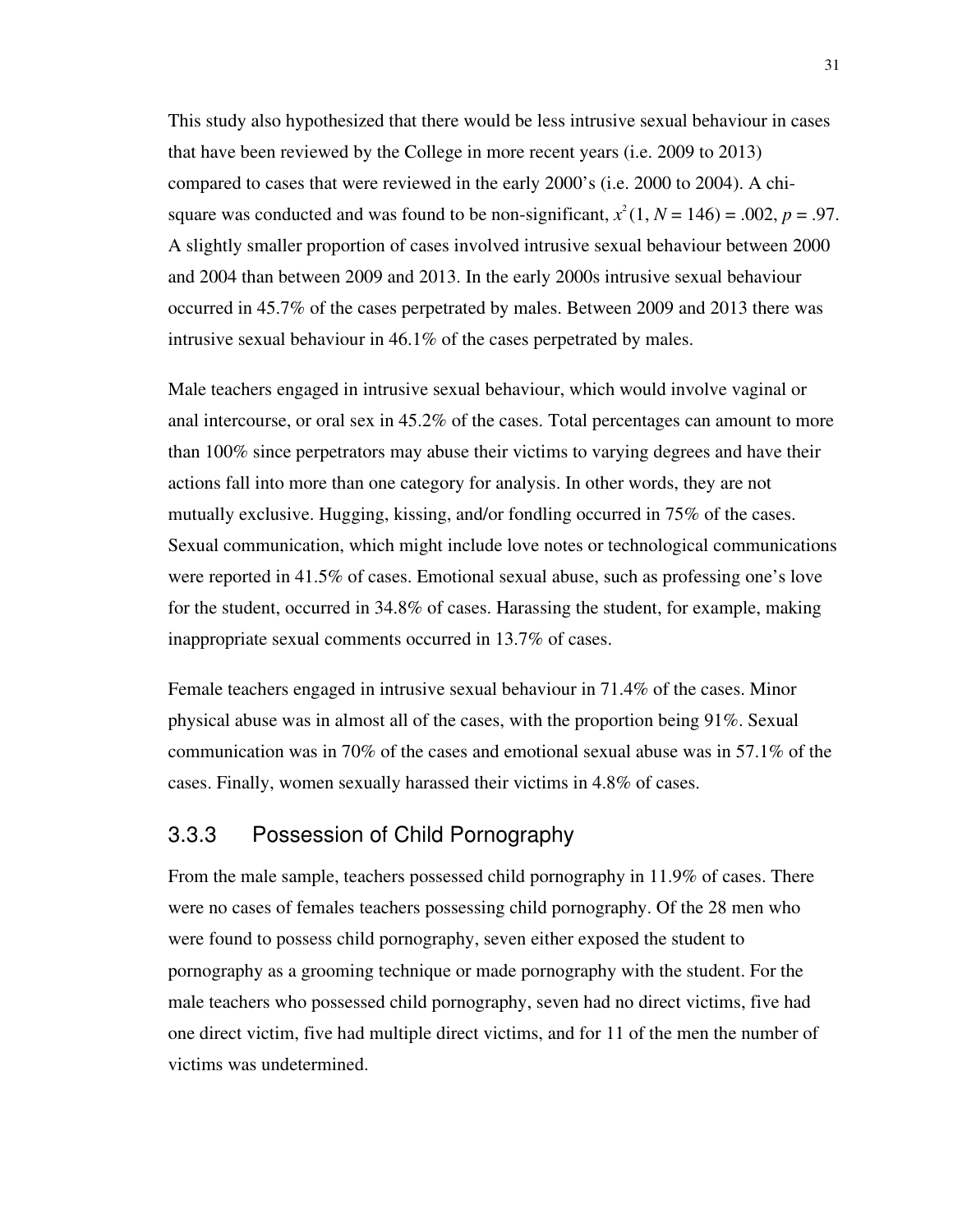#### 3.3.4 Location of abuse

Male teachers selected the school grounds as the location of abuse most frequently. In 47% of cases perpetrated by men, children were sexually abused at school. In 36.7% of cases, men abused students in their home and in 35.7% of cases the abuse occurred over the Internet. In 21.2% of cases the male perpetrator abused children and youth in the teacher's car. Abuses in the community occurred in 16.9% of cases. In 12.9% of the cases, the abuse occurred in an extracurricular setting. Students were sexually offended in their own homes by male offenders in 8.2% of the cases. In 4.6% of cases the male perpetrators abused their victims in hotels. There were also 34 cases where the location was redacted or was not identified.

In most cases, that is 62% of the time, women offenders used their own household to sexually abuse their victim(s). Another common location of abuse for female perpetrators was the community. In 55% of the cases, the female perpetrator abused children and youth in the community, for example, in a park or coffee shop. In 42% and 40% of cases, the women sexually abused the student at the school or online, respectively. The victim's home was where the teacher exploited the student in 25% of cases. In addition, female teachers were found to commit sexual misconduct in their vehicles with youth in 35% of cases. Finally, hotels were used as a location of abuse in 3 out of 21 cases or 14.3% of the time.

## 3.3.5 Duration of Offending Career

The mean duration of male perpetrator's offending careers were 26.96 months (*SD* = 43.67). If a perpetrator had multiple victims, the offending career would start when the first offence began and when the last offence ended. Table 5 summarizes the aforementioned details of abuse for male perpetrators. Typically, female perpetrators offending careers were shorter; they lasted for 19.7 months (*SD* = 18.53).

#### **Table 5**

*Mean Number of Victims, Duration, Age, and Length of Time to Offend for Male Perpetrators*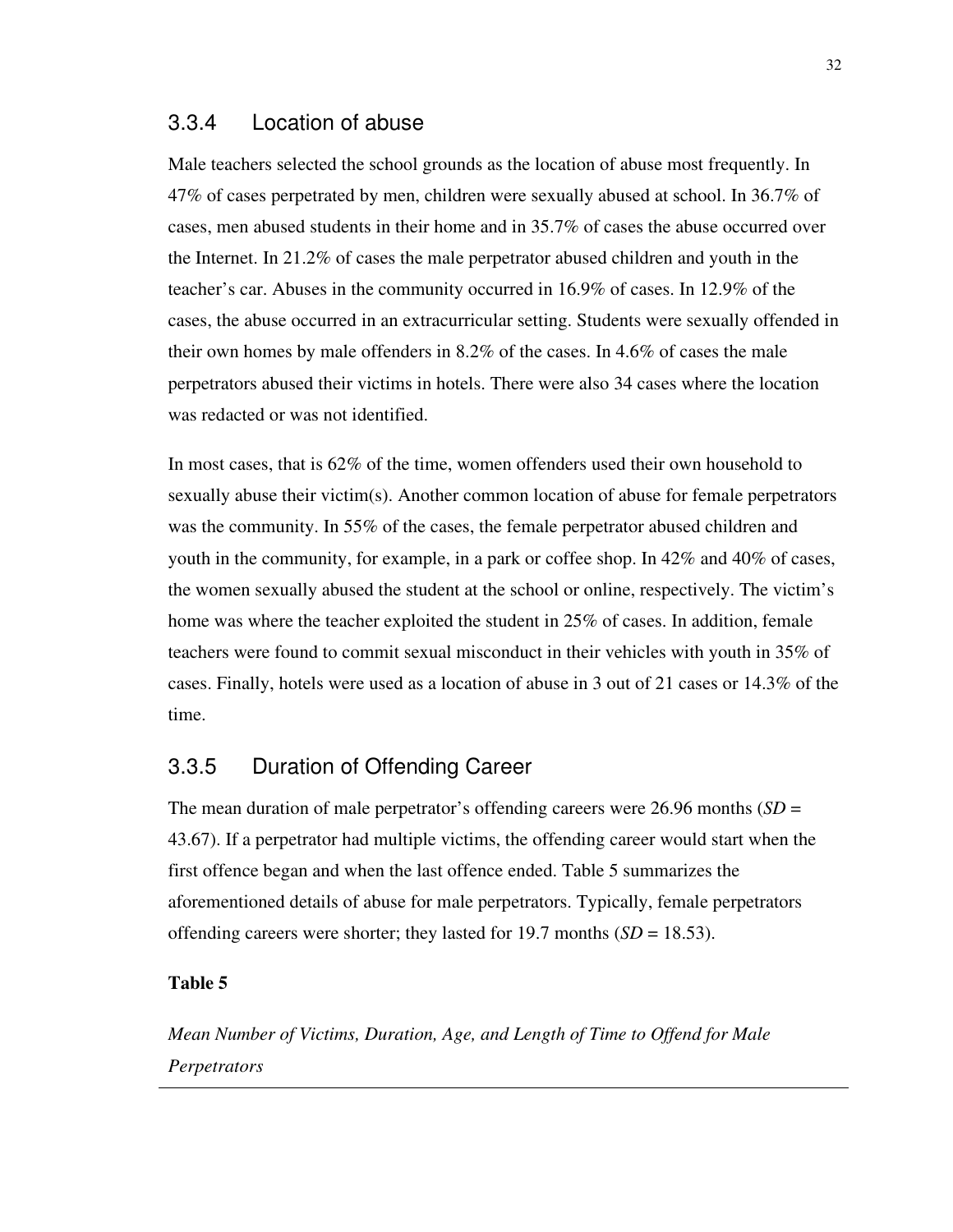|                                                                              | n   | M(SD)         |  |
|------------------------------------------------------------------------------|-----|---------------|--|
| Total number of victims                                                      | 225 | 2.73(3.71)    |  |
| Duration of sexual offending (months)                                        | 151 | 26.96 (43.67) |  |
| Age of perpetrator at first offense                                          | 122 | 37.14 (9.88)  |  |
| Time (years) between receiving teaching<br>oppose of first reported of fense | 242 | 9.55(11.01)   |  |

A one-way between-subjects Analysis of Variance (ANOVA) was conducted to compare the four groups of male perpetrators on the duration of their offending careers. When comparing men who abused male elementary school-aged students, men who abused female elementary school-aged students, men who abused male secondary school-aged students, and men who abused female secondary school-aged students, a significant difference was found,  $F(3, 99) = 5.33$ ,  $p = .002$ . Male perpetrators who abused male students in elementary school had the longest offending careers; male perpetrators who abused female students in elementary school children had the second longest offending careers  $(M = 23.8, SD = 37.39)$ , followed by male perpetrators who abused females in secondary school, and then male perpetrators who abused males in secondary school. Post-hoc comparisons using the Scheffe analysis revealed that perpetrators who had male elementary school-aged victims ( $M = 50.8$ ,  $SD = 62.38$ ) abused their victims for significantly longer than perpetrators whose victims were female secondary school-aged students ( $M = 14.82$ ,  $SD = 16.12$ ),  $p = .003$ . In addition, perpetrators who offended elementary school-aged boys also abused them significantly longer than secondary school-aged boys ( $M = 11.78$ ,  $SD = 14.27$ ),  $p = .044$ .

A t-test was conducted to compare the duration of offending careers for men whose first reported student abuse occurred between 1952 and 1999 and men whose first reported abuse occurred between 2000 and 2013. Male perpetrators between 1952 and 1999 had stints of abuse that were significantly longer  $(M = 56.08, SD = 10.91)$  than male perpetrators who first abused a student between 2000 and 2013 ( $M = 16.47$ , SD = 22.23),  $t(149) = 5.35, p < .001.$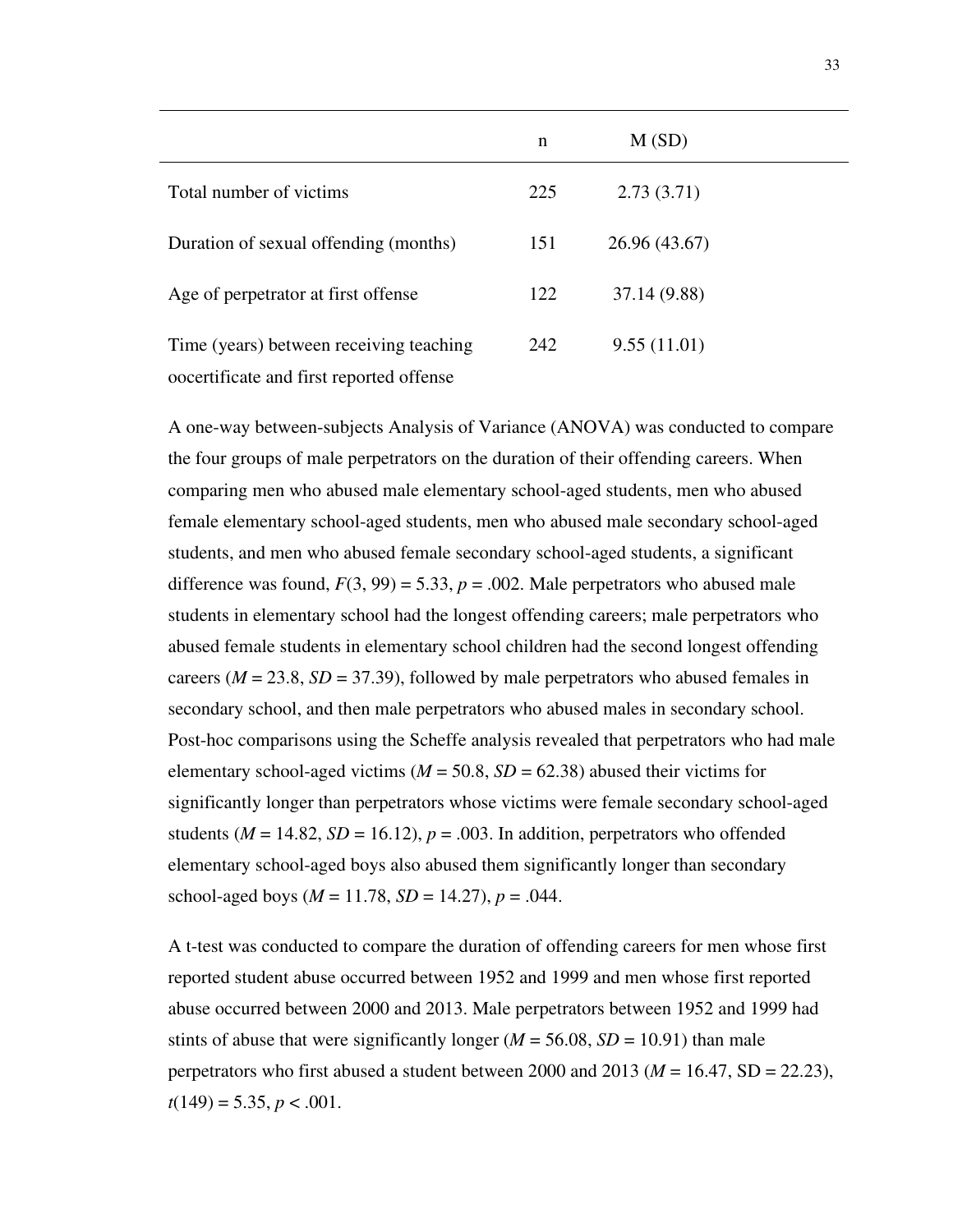Instead of only comparing groups by when they occurred, t-test comparisons were made to compare teachers whose cases were reviewed by the College in different time periods. The length of time of offenses that were reviewed by the College between 2000 and 2004 and 2009 to 2013 did not significantly differ,  $t(88) = .001$ ,  $p = .99$ . Those cases seen in the first time period lasted an average length of 18.44 months  $(SD = 42.54)$  and those that were seen in the second time period lasted 18.43 months  $(SD = 26.24)$ . A case seen between 2000 and 2004 does not necessarily mean that the abuse also occurred during that time period. For example, a case where the abuse could have spanned between 1996 and 1998 could have been reviewed in either time period (2000 to 2004 or 2009 to 2013) depending on when the case was brought to the College's Investigation team.

When comparing the male perpetrators who only had all female victim(s) or all male victim(s), one interesting finding was discovered. Male perpetrators who abused boys (*M*  $= 46.72$ , *SD* = 64.34) had a significantly longer duration of offending compared to male perpetrators who abused girls (*M* = 20.79, *SD* = 33.14), *t*(131) = 3.0, *p* = .003.

#### 3.3.6 Frequency of Abuse

Male perpetrators abused their victim on multiple occasions in 73.2% of cases. In 9.4% of the cases the abuse was reported as an isolated incident and in 17.4% of the time the abuse occurred multiple times over the span of a year or longer. A chi-square was conducted to compare the frequency of male perpetrated abuse for cases that occurred before 2000 and after 1999 and was found to be significant,  $x^2(2, N = 208) = 20.96$ ,  $p <$ .001. For the cases that happened before 2000, 13.4% of the cases were isolated incidents (i.e. the student was sexually abused once),  $56.1\%$  were multiple instances, and  $30.5\%$ were multiple instances that occurred over a year or were long-term relationships. In contrast, 7.1% of cases were isolated incidents after 1999, 84.1% were multiple instances, and 8.7% were long-term relationships that lasted longer than a year. While it is surprising that there are fewer isolated incidents in recent years compared to older cases, it is also compelling that there is a smaller proportion of long-term relationships in recent years compared to preceding years. There were standardized residuals greater than 1.96 for the offenders who abused students multiple times over a year's time or longer for prior to 2000 and after 1999. The standardized residual for the cases prior to 2000 was 2.9 and the standardized residual for the cases after 1999 was - 2.3.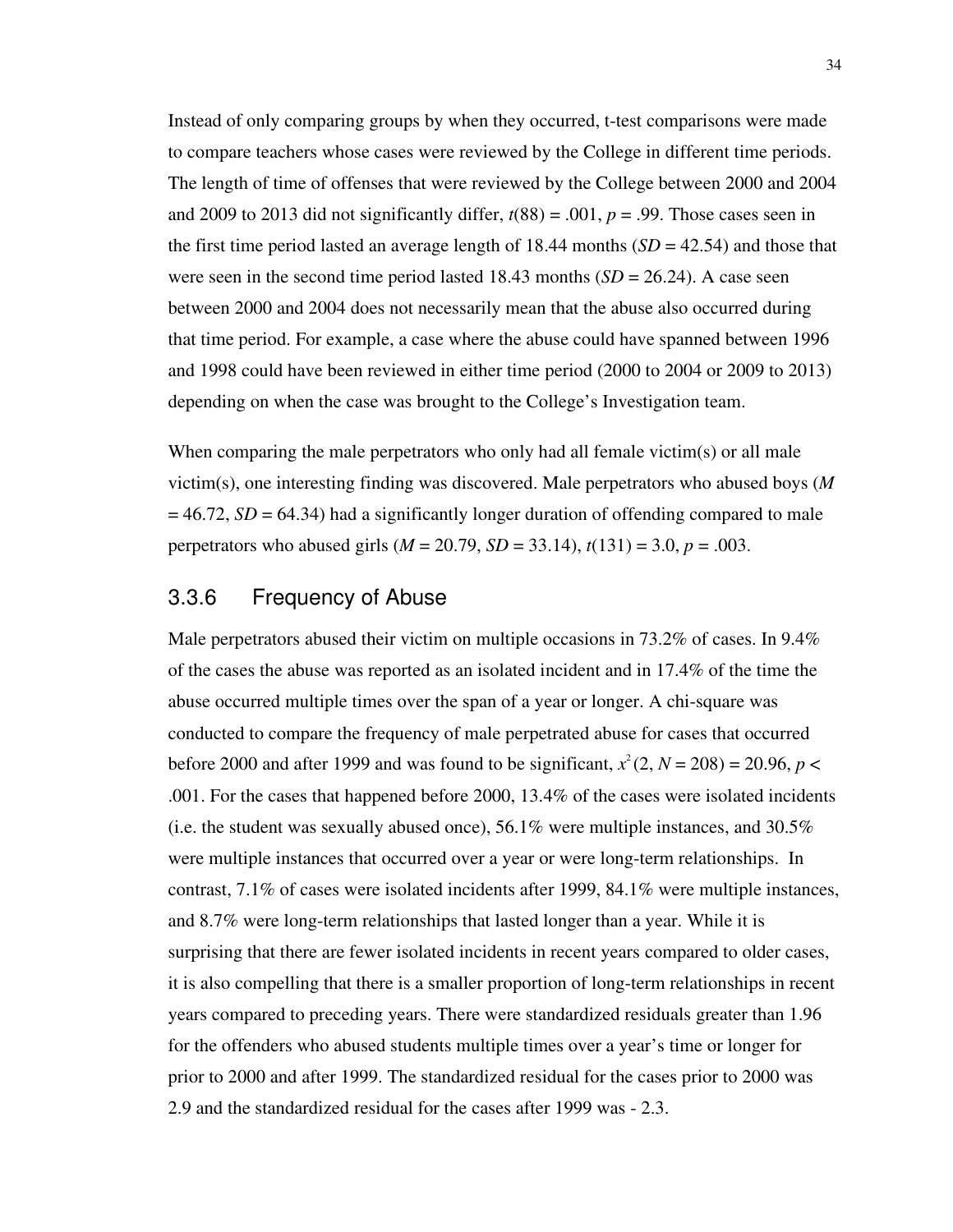It is also striking to observe that after 1999, more intrusive sexual abuse occurred in 12.5% of long-term relationships but prior to 2000, more intrusive sexual abuse occurred in 40.9% of long-term relationships. Put differently, in more recent cases compared to older cases we are observing less sexual intercourse and oral sex. Furthermore, it appears that male perpetrators are starting to offend significantly later in life for more recent cases compared to older cases. Male teachers who started abusing students after 1999 (*M* =  $39.63$ ,  $SD = 10.21$ ), compared to male teachers who started abusing students between 1952 and 1999 ( $M = 34.57$ ,  $SD = 8.90$ ), were on average about five years younger with this difference being significant,  $t(120) = 2.50$ ,  $p = .004$ .

## 3.4 Outcomes of Abuse

#### 3.4.1 Professional Consequences

The most likely response of the OCT, whether the perpetrator was male or female, was to revoke the teaching certificate. Males had their license revoked 64.4% of the time and were suspended and/or reprimanded in 26% of cases. In a small proportion of cases male offenders resigned or retired or received a different form of remediation. Just over twelve percent of the men were instructed to complete counselling and 18.3% of the men were directed to complete an educational course.

On the other hand, females had their licenses revoked 90.5% of the time and were suspended and/or reprimanded in the remaining 9.5% of cases. The OCT instructed one woman to enroll in personal counselling and two women to enroll in an educational course. Interestingly, in over a third of cases the female teacher was "warned" or requested to end a relationship by someone who was not directly involved in the abuse or relationship (e.g. a parent of the victim or principal at the school).

A chi-square analysis was conducted to compare if the College has increased or decreased the number of certificates that they are revoking over time. When comparing the cases of both male and female teachers from 2000 to 2004 and 2009 to 2013, a nonsignificant difference was found,  $x^2(1, N = 156) = .31$ ,  $p = .58$ . A chi-square analysis was also conducted for only the male teacher offenders and a non-significant difference was found,  $x^2(1, N = 139) = .29$ ,  $p = .59$ . A chi-square analysis was also conducted to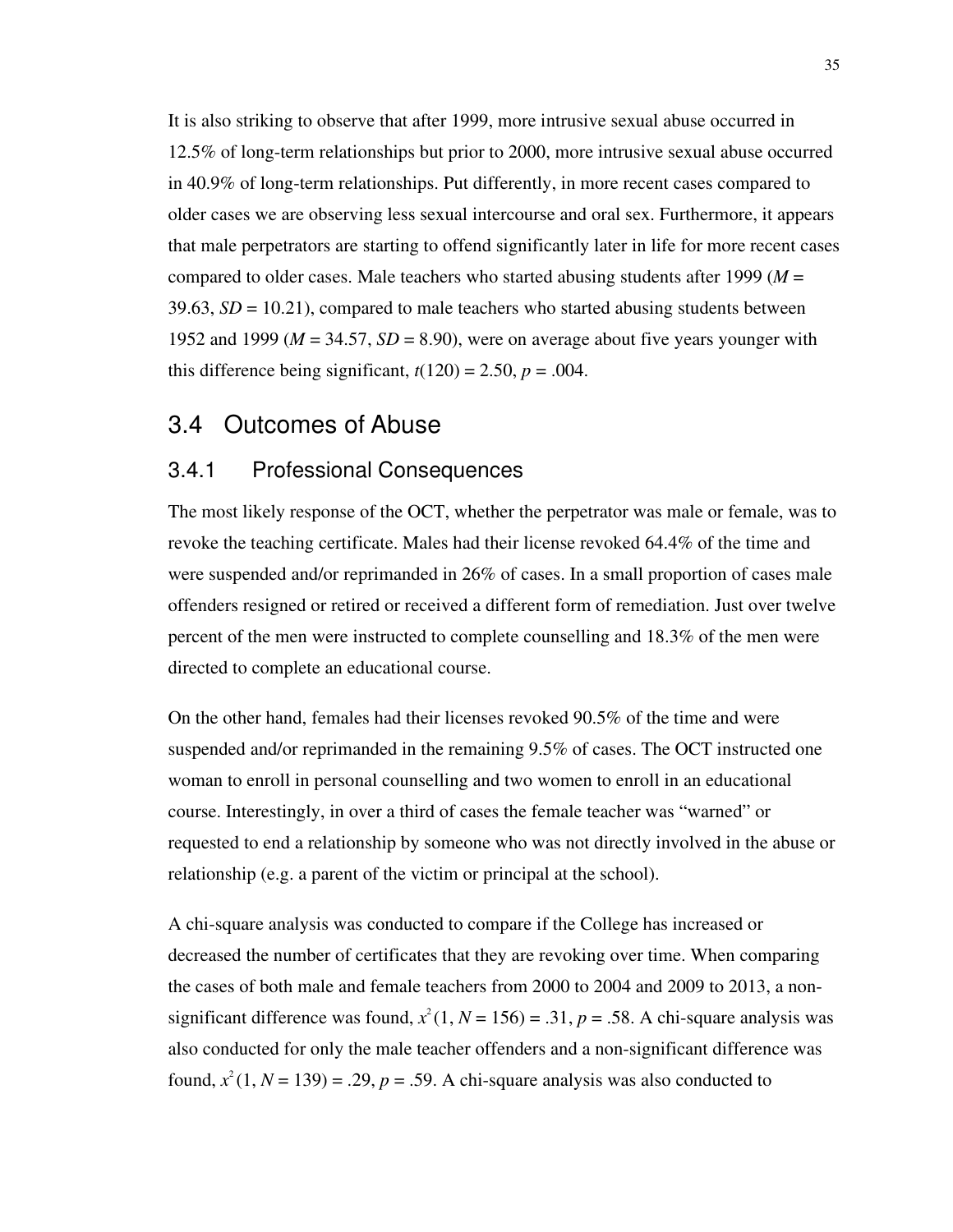compare if there was a change in the proportion of certificates revoked for both male and female perpetrated cases that happened before 2000 and after 1999. A non-significant difference was found,  $x^2(1, N = 222) = 2.56$ ,  $p = .14$ .

A chi-square was also conducted to determine if male teachers who abused children in elementary school had their certificates revoked more often than male teachers who abused children in secondary school. Those who abused elementary school-aged children had their certificates revoked 83% of the time and those who abused secondary schoolaged children had their certificates revoked 63% of the time. A significant difference was found in the proportion of male teachers who had their certificates revoked and who abused children in elementary school compared to secondary school,  $x^2(1, N = 139) =$ 5.86  $p = 0.015$ . There were no standardized residuals greater than 1.96.

### 3.4.2 Legal Consequences

In terms of legal consequences, men were convicted in 62.2% of cases and were imprisoned in 96 out of 167 cases or 57.5% of the time. Men were incarcerated for a mean of 23.68 months  $(SD = 27.33)$ . Men received probation 50.6% of the time and were on probation for an average of  $32.30$  months  $(SD = 62.54)$ .

Women were convicted of their charges in 42.9% of the instances and were incarcerated in 3 out of the 9 cases. The mean length of time that these women were incarcerated was 20.22 months (*SD* = 22.48). Female offenders received probation 41.7% of the time and were on probation for a mean of  $16.8$  months  $(SD = 5.02)$ .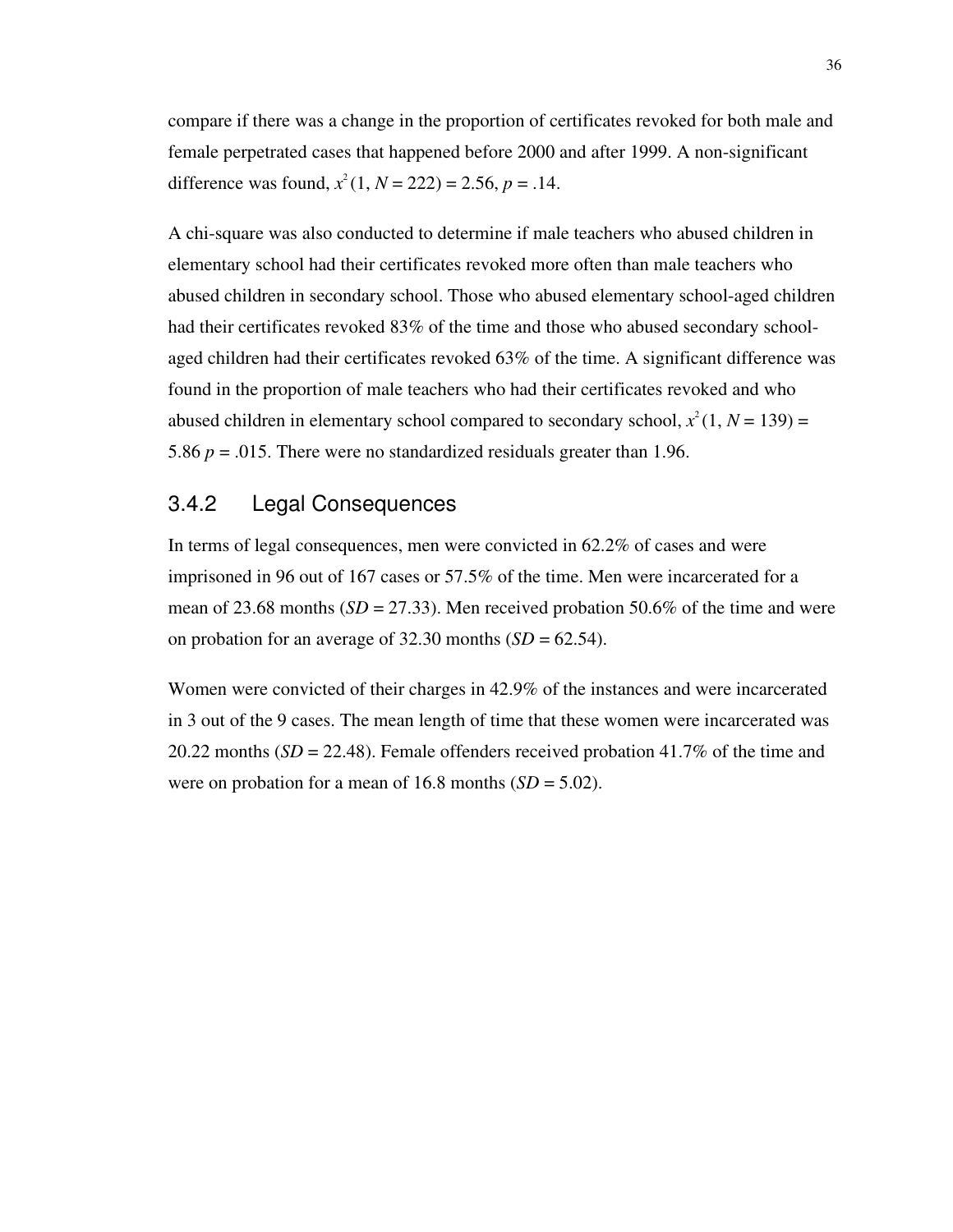# Chapter 4

# 4 Discussion

The current study was a retrospective examination of teacher sexual misconduct cases in Ontario from 2000 to 2013. The purpose of the study was to be able to describe patterns of teacher sexual misconduct in greater detail. This research was done with the intention that all relevant stakeholders: students, parents, the teaching profession, law enforcement, and policymakers can achieve a greater understanding of this issue. Two case examples, Mr. Fletcher and Mr. Thompson are described below; these case studies will be referred to several times thereafter.

The other major goal of this study was to determine how cases of teacher sexual misconduct have changed or stagnated over time. This study extended the research conducted by Jaffe and colleagues (2013), which investigated teacher sexual misconduct cases in Ontario from 2007 to 2012. Hence, adding another seven years of cases permitted a systematic investigation of these abusive incidents. The present study hypothesized that more recent cases would have less intrusive sexual behaviour, the perpetrators would have fewer multiple victims, and they would have shorter offending careers. In addition to the hypotheses that center on how different time periods compare, this study had both a descriptive and exploratory component.

The current study explored different groups of perpetrators based on the information that child sex offenders are a heterogeneous group. Thus, while we expected that there might be some differences among male teachers who sexually abuse their students, it was unclear as to what those differences might be.

One unique contribution of this study was the inclusion and description of female teachers who sexually abused students. Female sex offenders are a population that is often overlooked in both the literature and in society in general (Denov, 2001). This study sought to shed some light on this population and to guide future research on this group of individuals. While it can be difficult to create a comprehensive picture of female teacher sexual misconduct from a small sample size, it is still important to start tracing this concern.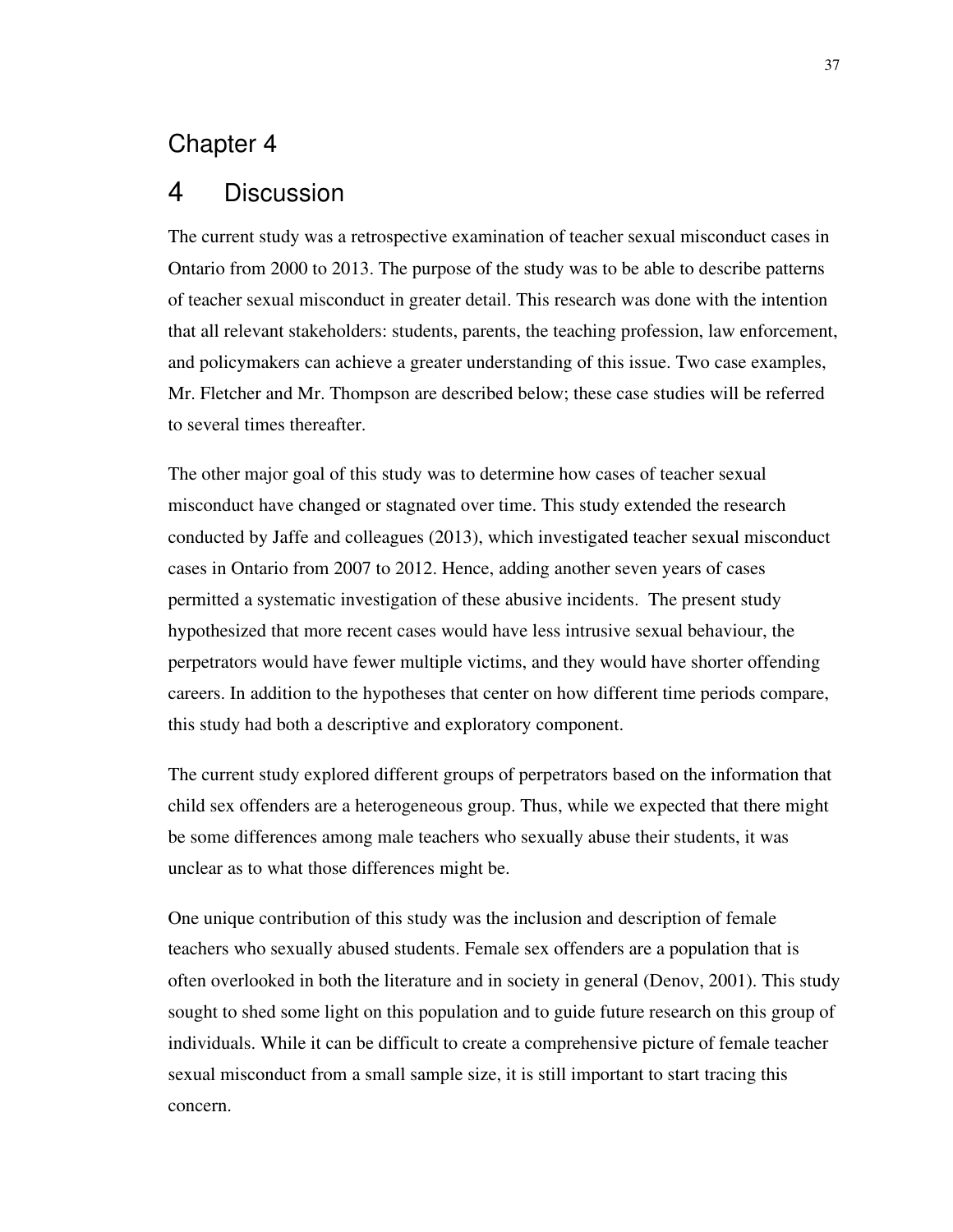# 4.1 Major Findings

The current study attempted to tackle if teacher sexual misconduct has changed over the years. The College, which was formed almost twenty years ago, has developed procedures and processes to deal with allegations of professional misconduct over this period of time. It was hypothesized that with greater awareness of teacher sexual misconduct, the patterns of sexual offending would look different in more recent years compared to cases that transpired further back in time. Terry and Freilich (2012) found that the duration of abuse declined for both male and female victims of male priests and attributed this to an increased awareness about sexual abuse in society, identification of abuse in the church, and the implementation of strategies to minimize sexual abuse in this institution. This study anticipated similar findings, that with greater awareness the cases of abuse would be markedly less severe in terms of the number of victims, the number of cases with intrusive sexual behaviour, and the length of offending careers.

### 4.1.1 Number of Victims

The present study found that perpetrators who victimized elementary school-aged boys had significantly more victims than perpetrators who victimized secondary school-aged girls. There were 13 male perpetrators who had multiple male victims who were in elementary school in this study. Compared to the group of male offenders as a whole, this group started offending at a younger age, offended for a longer period of time, and started abusing children earlier in their teaching career. The length of their offending career, which is related to the length of the actual abuse, is important because the length of abuse has been identified as a predictor of trauma (Browne & Finkelhor, 1986). Seto and Lalumiere (2000) found that offenders who had multiple, unrelated, child victims who were younger and male, were more likely to reoffend. Interestingly, a different study found that having a self-reported sexual interest in young males was associated with a progression to multiple-victim offending and that having male extra-familial victims is connected with serial offending and post-conviction recidivism (McKillop, Smallbone,  $\&$ Wortley, 2014). While this is quite alarming, the number of teachers who appear to fall into this category is reassuringly small in relation to the number of teachers in Ontario and is also reasonably small when looking at this dataset as a whole.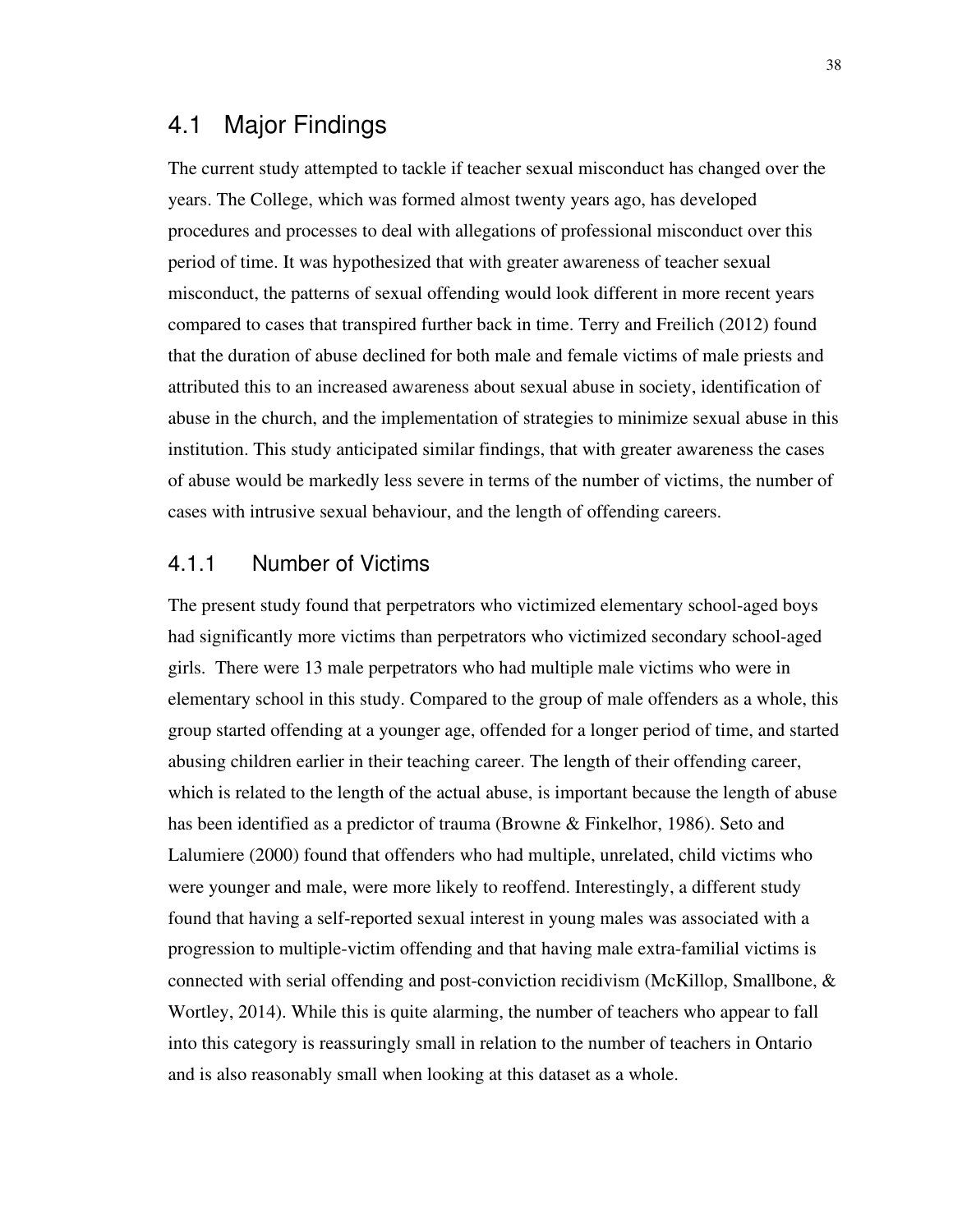The proportion of perpetrators who had multiple victims was significantly greater before the publication of *Protecting Our Students* (i.e. before 2000) compared to cases that occurred after (i.e. after 1999). This is a promising finding that supports the hypothesis that greater awareness reduces a teacher's ability to accumulate multiple victims. In addition to reviewing cases by when they happened, this study also compared the cases by when they were reviewed by the Discipline Committee of the College.

When comparing more recent cases to older cases by when the College reviewed them, the current study found that there was not a significant difference in proportion of cases with multiple victims. This finding can be interpreted in two ways; that there is greater awareness and more victims are coming forward or that the number of victims has not really changed. In some situations, once a victim sees a story in the newspaper about their teacher sexually abusing other students, they may be more inclined to come forward. One way to interpret why there are more multiple victim perpetrators in cases seen by the College from 2009 to 2013 compared to 2000 to 2004 is that a greater number of victims feel more comfortable to come forward in more recent years compared to former years. Thus, it is possible that perpetrators who are labeled as "single victim perpetrators" are actually multiple victim perpetrators but only one victim comes forward. However, another interpretation could be that indeed, the number of victims per perpetrator has not significantly changed over time or that there are a greater number of perpetrators with multiple victims in more recent years than before.

### 4.1.2 Perpetrator Characteristics

#### 4.1.2.1 Age at onset

As expected, most of the perpetrators were male. The current study found that 91.5% of the sample was male and 8.5% of the sample was female. This compares similarly to the study of Canadian teachers implicated with the Royal Canadian Mounted Police (RCMP) for sexually abusing children; they found that 7.5% of their sample was female (Moulden et al., 2010). This study also compared the age of perpetrators at the onset of their first reported offense.

A relatively late onset on offending is apparently what the body of literature on child sexual offending has determined thus far. For the cases where the age of perpetrators was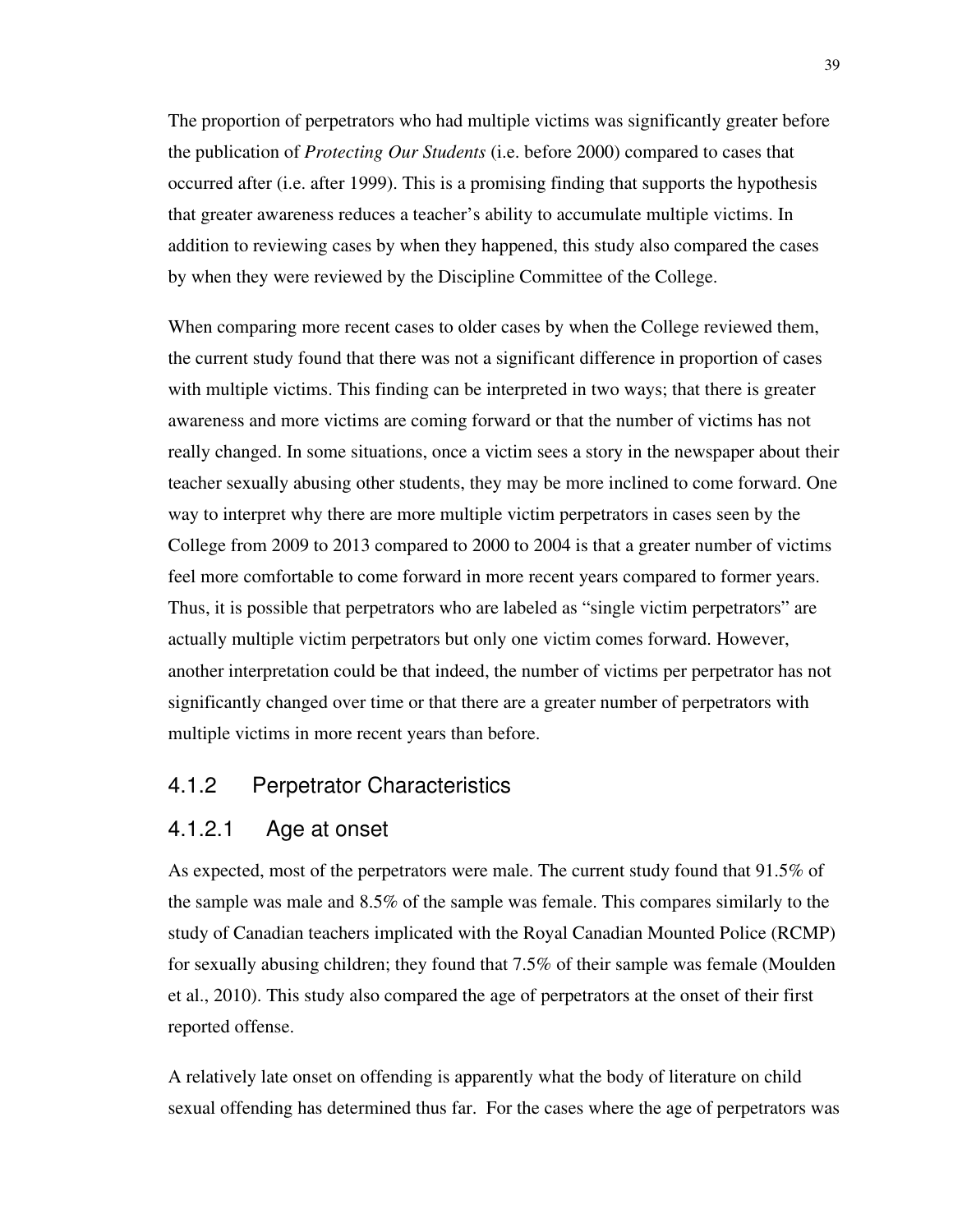available, the average age of perpetrators aligned with other studies; in the current study, the mean age of male perpetrators was 37.14. Lang and Frenzel (1988) found that the mean age for pedophiles in their study of fifty-two convicted intra-familial sex offenders and convicted stranger-perpetrated sexual offenders of girls under the age of 14 years old was 33.8 years. A different study found that 32 years old was the self-reported age of the first sexual encounter with a minor (Wortley & Smallbone, 2014).

Childhood trauma has been predicted by the perpetrator's age in a seminal article in this field. If the offender is older, that is over the age of 30, trauma is more likely to result (Browne & Finkelhor, 1986). When looking at convicted sex offenders, researchers have found that compared to rapists and nonsexual offenders, child molesters are significantly older (Barbaree & Seto, 1997). Extra-familial sex offenders generally have the opportunity to create close relationships with children later in life through professions or roles that allow such proximity (i.e. teaching, coaching, pastoral work) (Smallbone  $\&$ Wortley, 2004).

Meanwhile, the average age of the female perpetrators in our study was 31.36. The existing literature states that female child abusers are generally between the age of 26 and 36 years (Miller, 2013) or 26 and 32 years old (Vandiver & Kerher, 2004). Thus, the mean age found in the current study seems to support what other researchers have found. This study provides a unique contribution, age of teacher perpetrators, to the literature on child sexual abuse. In addition to age, this study also explored the length of offending career, as an attempt to differentiate the offenders in this sample.

## 4.1.2.2 Typologies

One of the goals of the study was to take a closer look at child sex offender typologies and how the categories from the current literature map onto the sample population in this study. Having distinct groups of perpetrators emerge from the dataset would have been beneficial for several reasons. If one could classify an offender, then this information could be applied to how they are remediated or disciplined. For example, one type of offender may be more receptive to an educational course on boundaries, while another type of offender may have a very high risk of recidivism and should be prevented from having contact with children indefinitely. Ultimately, this study categorized the male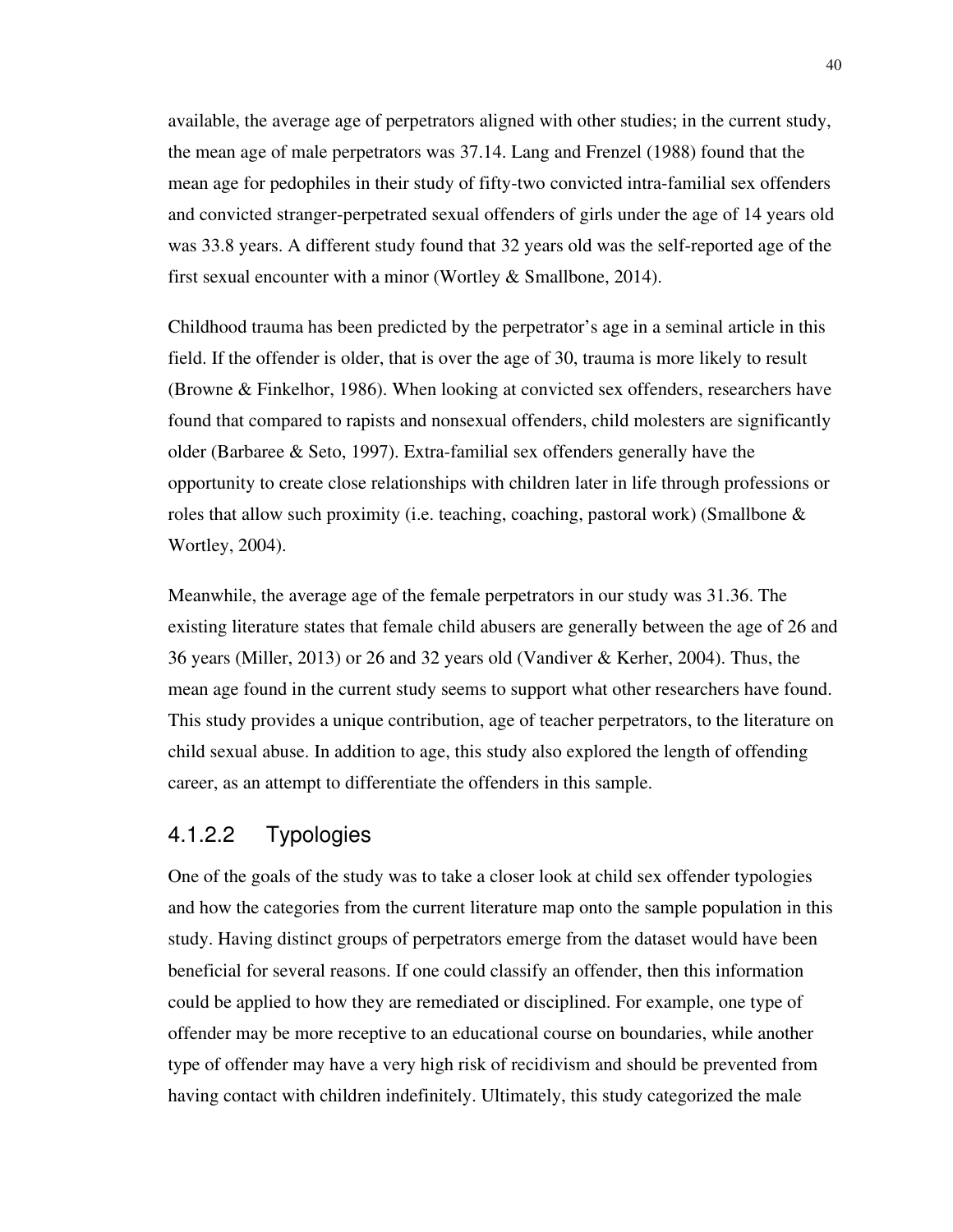perpetrators by the gender of his victim and general age group (i.e. in elementary schoolaged or secondary school-aged).

### 4.1.2.3 Duration of Offending Career

The most fascinating finding was that men who sexually abused male students in elementary school had an offending career significantly longer than men who sexually abused females in secondary school and males in secondary school. This finding is inconsistent with research conducted on male priests who abused minors. The Nature and Scope study, which examined child sexual abuse by priests in the United States of America over a fifty-two year period, found that the duration of abuse was comparable for male victims and female victims (Terry & Freilich, 2012). Thus, teachers who offend younger males may be distinct from the other perpetrators. Hence, this finding indicates that teachers who abuse males in elementary school pose a greater risk to society.

A limitation of this variable is that for some cases, the length of offense represents the actual length of abuse for the victim, while in other cases it is more indicative of the offending career of the perpetrator. In other words, the length was determined by when the abuse for the first victim started and when the abuse for the last victim ended. For perpetrators with single victims, the length of their offending career is essentially the length of time that the victim was being abused. However, for perpetrators with multiple victims, the length of abuse has the potential to be quite longer, especially in there are months or years in-between the various victims. Put differently, the absolute amount of time that the offender may have been abusing these victims may have been 38 months; yet, if those abuses spanned over 10 years and thus would be entered as 120 months.

Despite this nuance, it is still worth speculating as to why this is happening. First of all, it may be that male offenders silence younger children. Male children who are victimized by male perpetrators might feel inordinate shame and guilt due compared to female victims or older victims. Therefore, the abuse of multiple younger male victims may go on for longer compared to female or older children because the victims may have a difficult time reporting the abuse. Another reason may be that males who target younger males may represent a more fixated type of abuser, or even may have pedophilic tendencies, and take more care and put more thought into their abuse. They may be more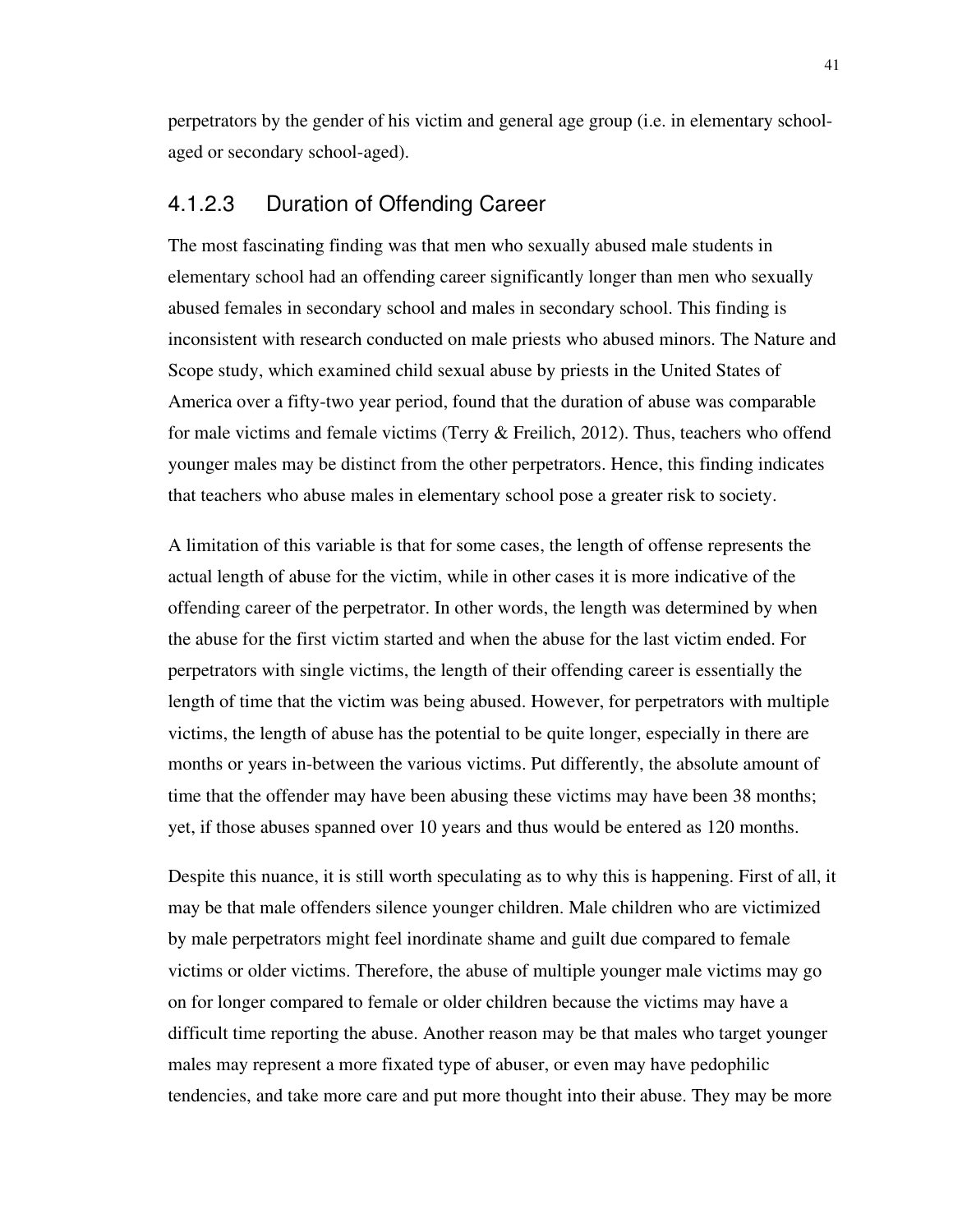careful to hide the abuse and as a result, they are able to satisfy their sexual needs by violating children over a longer period of time.

This study found that offenders in cases that were older had significantly longer offending careers compared to offenders in more recent cases. In cases that were initiated after 1999, the length of offending careers were shorter; conceivably because people were more aware that this type of abuse and know what type of warning signs to look for. This finding mirror what was found in the Nature and Scope study cited below.

They also found that for older cases, cases that occurred between 1950 and 1974, the length of abuse for males was 1.9 to 2.0 years and for females was 1.9 to 2.2 years (Terry & Freilich, 2012). After 1974, the duration of abuse noticeably decreased and in 2002, the last year of data analyzed, the average length of abuse for male victims was 0.2 years and for female victims was 0.1 years (Terry & Freilich, 2012). In the current study, older cases, cases that started between 1952 and 1999, were significantly longer than cases that occurred after 1999. In fact, in the present study, the cases that occurred between 2000 and 2013 lasted for an average of 16.47 months or just less than a year and a half. Yet, this length of time is quite different from the 1.2 months length of abuse by priests in 2002 (Terry & Freilich, 2012). Thus, nature of student-teacher relationships may be different than those of priests and children.

## 4.1.2.4 Pedophilia and Sexually Deviant Behaviour

The current study and existing research has found that those who commit sexual crimes have patterns of offending that are remarkably heterogeneous (Looman, Gauthier, & Boer, 2001; Tallon & Terry, 2008). Different behaviour patterns, psychodynamics, and motives are even found within the group of perpetrators who are labeled as pedophiles (Miller, 2013). One study that examined sexual abuse by priests on many similar variables to the present study concluded that their findings demonstrated that they are a diverse group as well (Terry  $\&$  Frielich, 2012). Thus, making inferences about different groups of offenders is often challenging. It has also been purported that sexual responses in humans are more unpredictable and dynamic than sexual identity (Smith, Rengifo, & Vollman, 2008).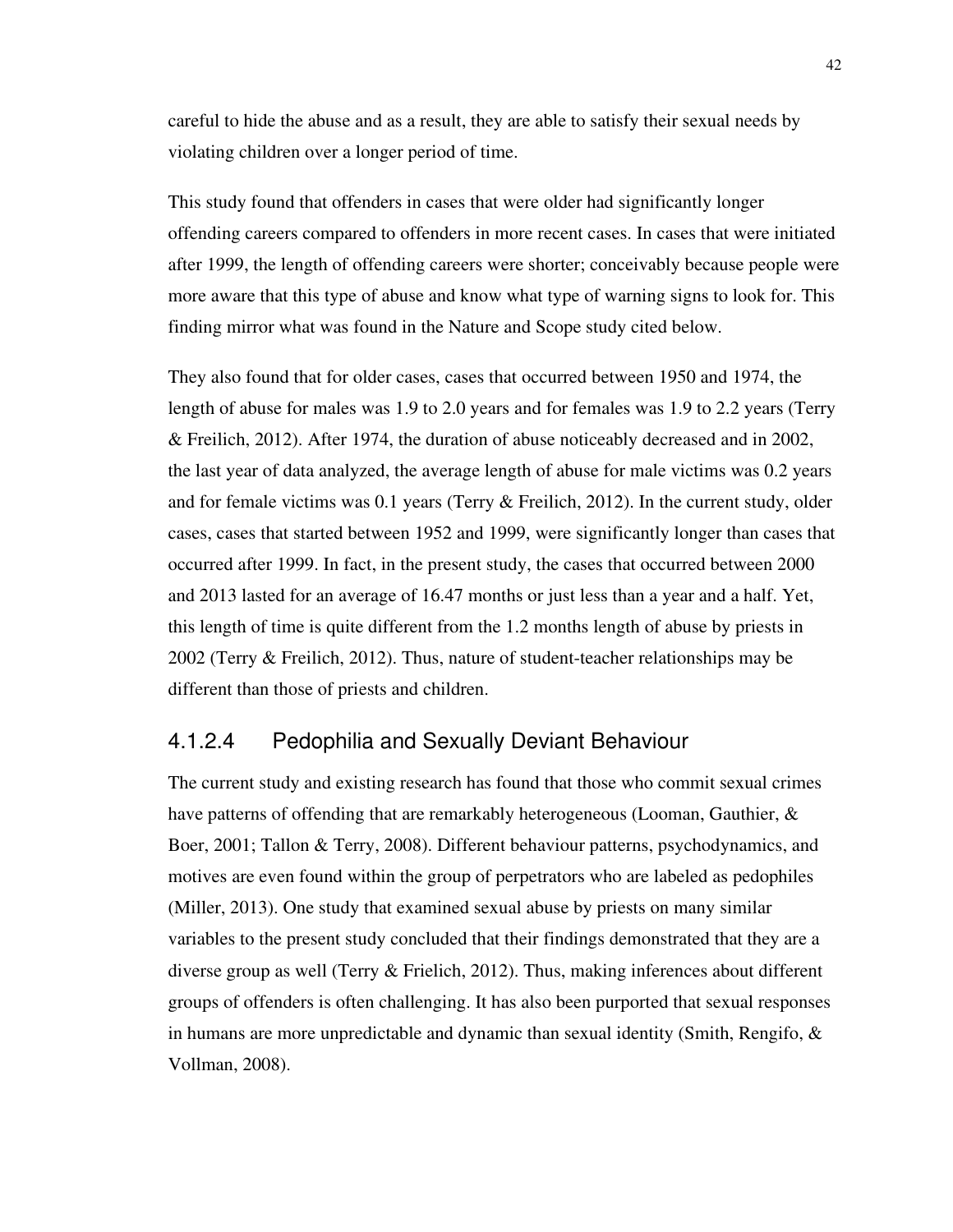The subject of sexual interest in children is a hotly debated topic in research, the criminal justice system, and psychology alike. One study, which examined child sexual abuse by priests in the United States of America over a fifty-two year period, found that in the majority of cases, paraphilic behaviour (i.e. pedophilia) was not present (Smith et al., 2008). Only a small proportion of priests, 3.5 percent, started abusing youth soon after their ordination (Smith et al., 2008). It was difficult for the current study to ascertain how many offenders in the study were pedophiles because pedophilia is a mental health disorder that would need to be diagnosed by a qualified mental health practitioner, such as a psychiatrist or a psychologist. In other words, having intercourse with a child does not necessarily mean that one would receive a diagnosis of pedophilia. Seto (2004) posits that not all pedophiles will sexually abuse children, some sex offenders who sexually abuse children are not pedophiles, and some pedophiles that sexually abuse children also have adult sex partners. In summary, pedophilia exists along a continuum (Blanchard, 2013).

Many researchers have questioned the clinical relevance and utility of the pedophilia diagnosis. In fact, as far as Kingston, Firestone, Moulden, and Bradford (2007) are concerned, specific variables made an insubstantial contribution to predicting pedophilia in their study. For example, age, education, and alcohol abuse, did not differentiate pedophiles and non-pedophiles (Kingston et al., 2007). Some research on pedophiles characterizes them as having: deficient social skills, as being shy, unassertive, passive, socially withdrawn, and having troubled childhoods (McAnulty, 2006; Langstrom & Seto, 2006; Marshall, 1989). Most research on teacher sexual misconduct demonstrates that the majority of offenders are quite the opposite; they are generally likeable and regarded as trustworthy (Shakeshaft, 2013). Research on paraphilia are generally scant because of the stigma and since some of the behaviours may be illegal (Bhugra, Popelyuk, & McMullen, 2010). Other authors have maintained that male perpetrators having a sexual interest in younger females is not pathological, it is evolutionary adaptive (Blanchard, 2013). Generally, having a sexual interest in children is considered pathological in the North America; however, a teacher having a sexual relationship with a student younger than 18 years old violates age of consent laws since the relationship is based on trust and authority (Department of Justice, 2015).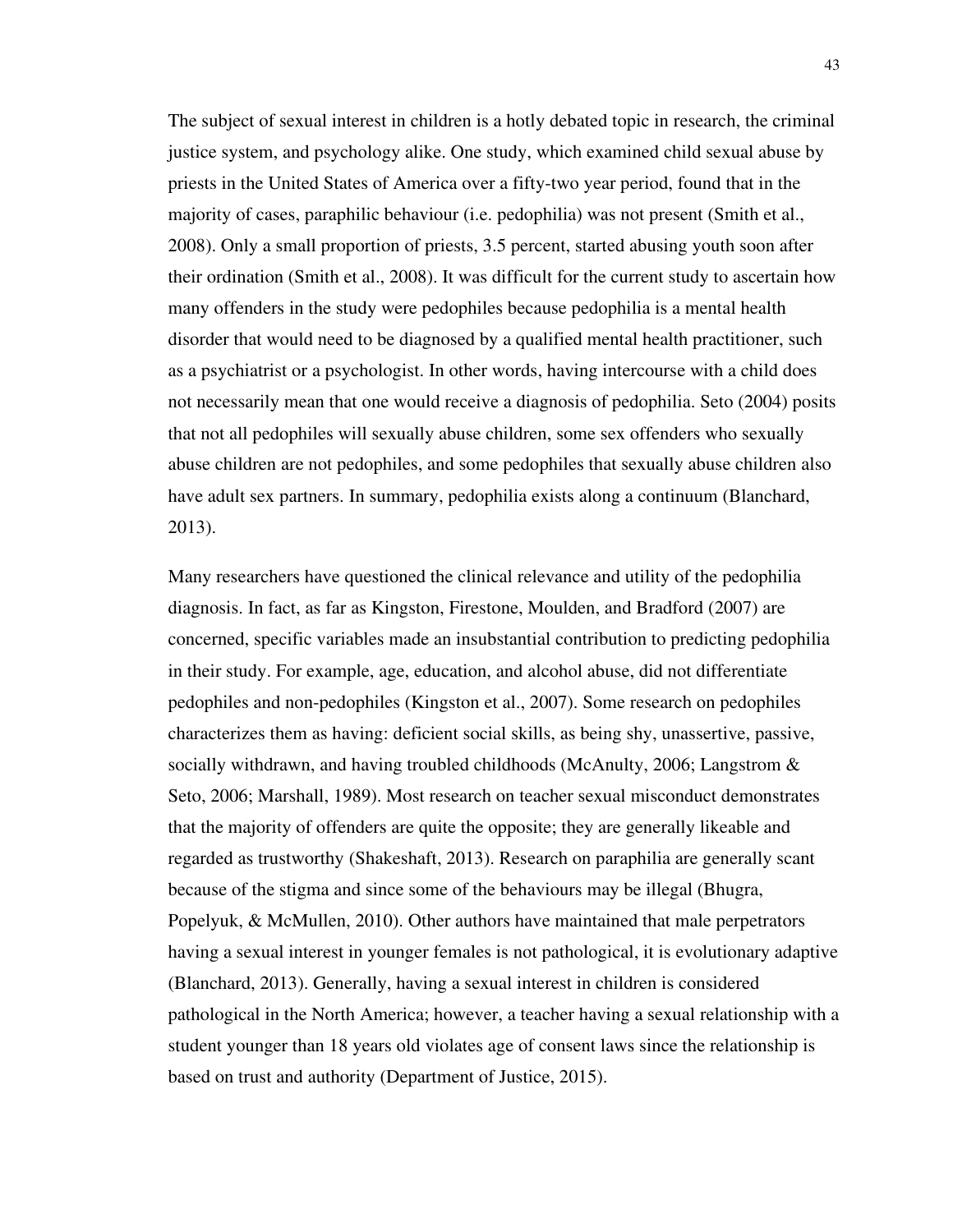#### 4.1.3 Nature of Abuse

#### 4.1.3.1 Grooming

It is well established that almost all child sex offenders groom their victims to some extent (Jaffe et al., 2013; Leclerc, Wortley, & Smallbone, 2011). Sexual predators purposely make their victims feel loved by providing them with attention and by spending time with them (Smallbone & Wortley, 2000; Leclerc et al., 2011). The finding that emerged here was electronic communication is used differently among different groups of teacher offenders. That, is men who abused boys in elementary school use this tool significantly less than men who abuse elementary school girls, high school boys, and especially high school girls. This result may be a function of the student's age. While grooming behaviours are important to be aware of, it is argued that perpetrators can adopt new strategies quite easily and will use tactics that are age or gender appropriate (Lacoste & Tremblay, 2003; Leclerc, Proulx, & Beauregard, 2009). In addition to grooming techniques, many researchers argue that location is also a critical component of the perpetrator being successfully in their attempt to sexually assault a child.

### 4.1.3.2 Scene of Abuse

Location of abuse was also of interest in the present study because in recent years situational determinants of sexual offending have also been analyzed. Wortley and Smallbone (2006) submit that location is a critical factor in the commission of sexual crimes. The abuse generally occurs in private and often near or in the perpetrator's residence (Duwe, Donnay, & Tewksbury, 2008; Wortley & Smallbone, 2006). The theoretical explanation for "activity approach type" of offenders indicates that when a suitable victim, the absence of a capable guardian, and a motivated offender come together in time and space, crime will transpire (Cohen & Felson, 1979). In the present study, just over a third of the crimes were committed at the teacher's home when the perpetrator was male. However, the school grounds were where almost half of the sample of male teachers abused students. This is consistent with previous research that found that empty classrooms, school offices, and school hallways, are frequently the location of teacher-student abuse (Knoll, 2010).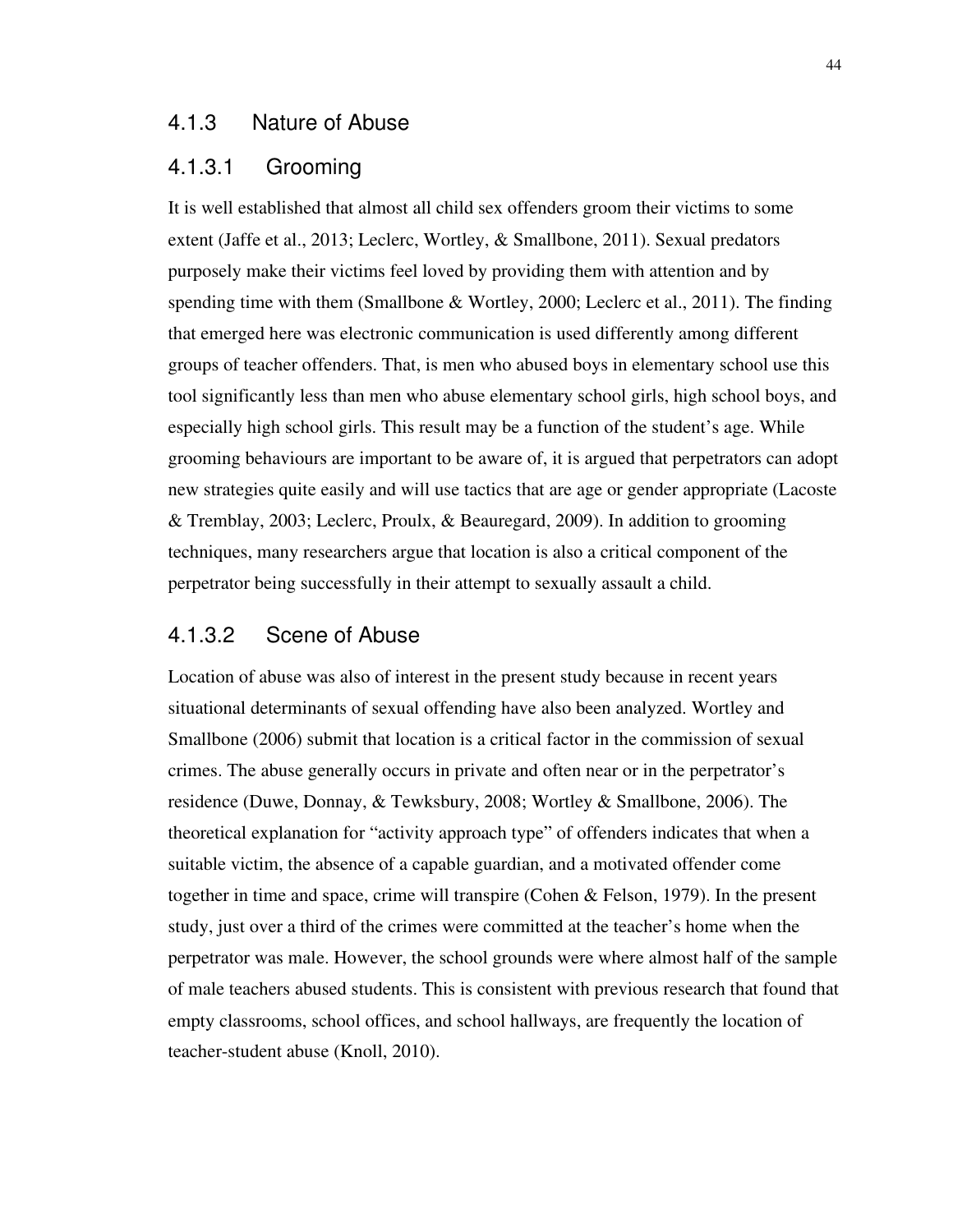It is important to note that these percentages do not total 100% as more than one location may have been chosen per case. The proportions were actually slightly different for female perpetrators. In contrast to male perpetrators, female teachers used their own home as the location to sexually abuse students more often than on school property.

It is easy to imagine how the routine activity approach theory can be applied to teacher sexual misconduct. On school property there are likely many "suitable victims", parents or other guardians have a limited presence, and the offender who is tempted to act on impulse, ultimately sexually assaults a child. Indeed, this notion of unrestricted access to students as a possible precipitating factor for teacher sexual misconduct can be excavated from the following results. In Sullivan and Beech's (2004) study, 90% of the abusers were cognizant of their sexual attraction to children prior to the start of their careers, 42% stated that they chose their profession in part due to the access to children they would have. Fifteen percent reported that they chose their profession so that they would have contact with children (Sullivan  $&$  Beech, 2004). The next section discusses how access to children and sexual attraction to children eventually leads to the sexual abuse of young individuals.

### 4.1.3.3 Sexual Acts

The hypothesis that there would be fewer, or a smaller proportion of cases, with intrusive sexual acts in more recent years (i.e. after 1999) compared to older cases (i.e. before 2000) was supported by the data. This finding could be explained a multitude of different ways. Perhaps teachers are less skilled at grooming and making sexual advances on students, students are better able to avoid such encounters, as well as situational or contextual constraints that impede this from happening more often.

When comparing cases by when the College reviewed them, between 2000 and 2004 and 2009 and 2013, the proportion of cases with more intrusive sexual behaviour (i.e. oral sex or intercourse) were non-significant. Considering why there is no difference is difficult to speculate. Attitudes toward sexual behaviour can and do change over time and are also a product of the cultural context (Bhugra et al., 2010). For example, more liberal attitudes towards sex may contribute to why there was not a major difference.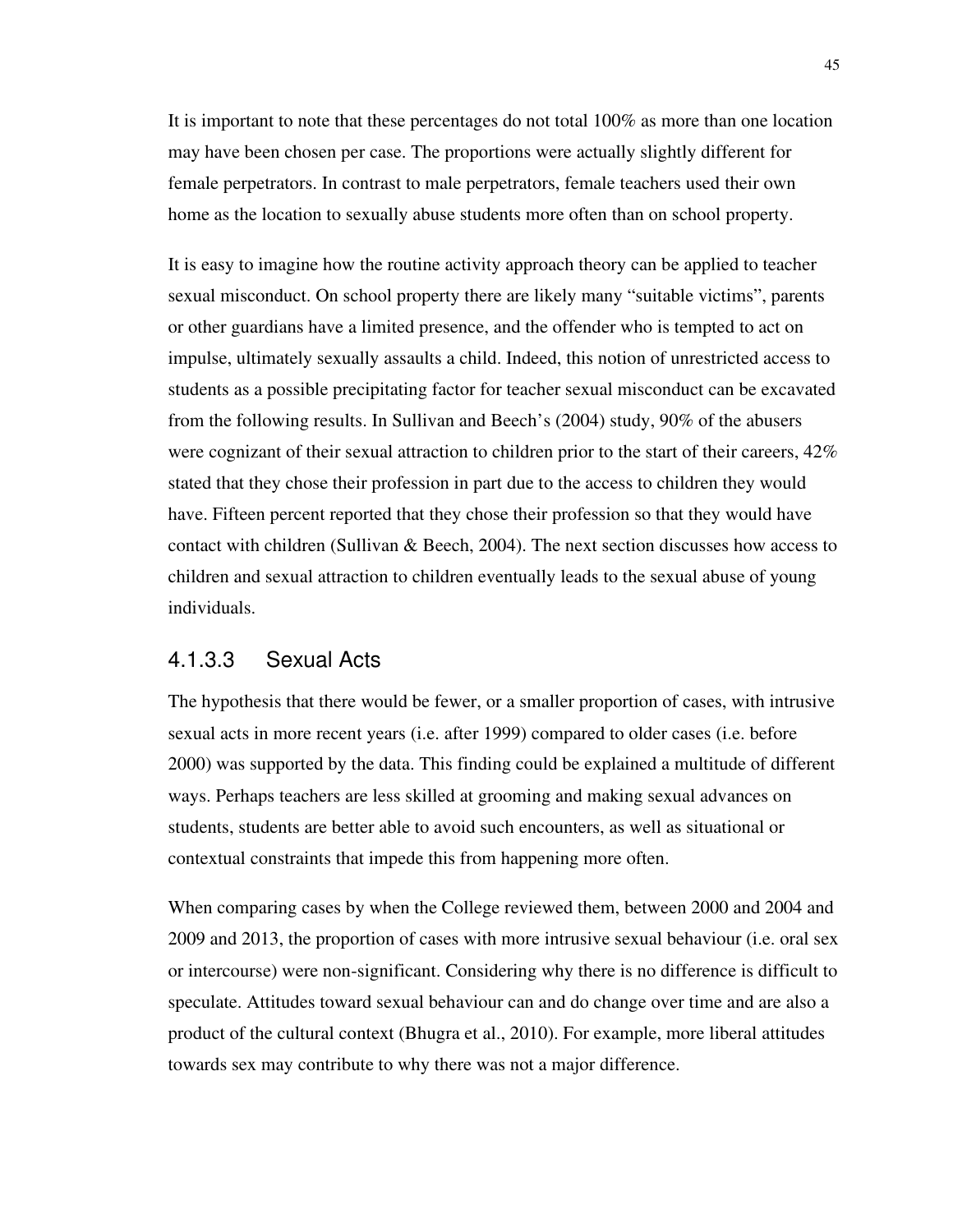### 4.1.3.4 Offense Pathways

In addition, the length of time between when teachers graduated from teachers college to when they allegedly started abusing children, were significantly shorter in the older cases compared to cases that happened in more recent years. This is a curious finding. One explanation for why the more recent perpetrators take longer to offend than the former perpetrators is the employment rate in Ontario for teachers. In more recent years, the job market has been more competitive and obtaining a job shortly after graduation is less frequent (Ontario College of Teachers, 2013a). Thus, if teachers in more recent years started teaching in schools more quickly, then perhaps they would start offending earlier as well.

Another possibility is that in more recent years, teachers are deterred to abuse children due to increased awareness and precautions. They take longer to groom themselves and to convince themselves that it is worth the risk. It is postulated that in recent years teachers have become more skilled at keeping their abuse secret and the length of time appears to be more delayed than older cases because there are victims that are failing to come forward and report the abuse. For example, a teacher might briefly assault one student, eventually move onto a second victim, but only the second victim comes forward and the length of time between when they received their teaching certificate and the first reported offense is entered as longer and is in fact, inaccurate.

Regardless of whether the case occurred more recently or in the distant past, on average it takes several years before a teacher grooms a student and commits an offense. This finding is consistent with other research that has found that teachers who bullied students were more established in the profession and had been teaching for more than five years (McEvoy, 2005). The length of time it takes to start offending might be associated with the decision-making process that an offender goes through. A study published in 1995 used the rational choice approach and examined the decision-making of 10 individuals who molested children (Proulx, Ouimet, & Lachaine, 1995). They established that the perpetrator does not simply make a one-time decision to offend. In contrast, they must choose their "hunting field", the location where they will find and select a victim; the time of the assault; the allure of the victim based on erotic values, vulnerability, and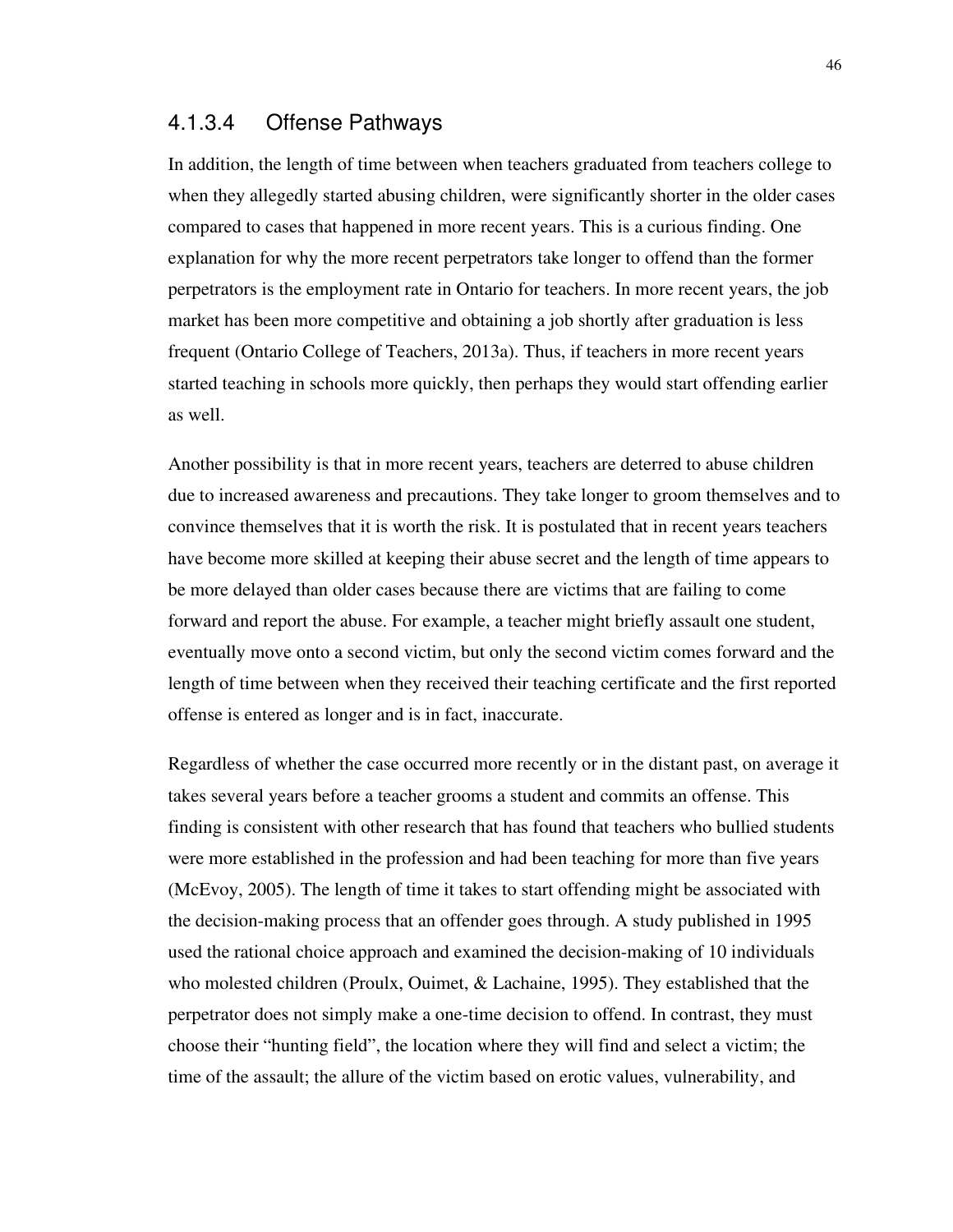familiarity; how to approach the victim; and how to engage the victim in sexual activity (e.g. bribes, threats, coercion, seduction, etc.) (Proulx et al., 1995).

A more extensive model developed by Leclerc and colleagues (2011) has since been developed. These researchers suggest that there are two phases to sexual offending (Leclerc et al., 2011). First, the offender must enter the setting; in teacher sexual misconduct cases, this would be the institution. Then, trust-gaining strategies or instrumental initiation must be employed (Leclerc et al., 2011). Following gaining the trust of the victim, the offender must use tactics to get the victim to the crime location; this is called the continuation phase (Leclerc et al., 2011). Location selection occurs next and after that the instrumental actualization or isolation of the victim must ensue (Leclerc et al., 2011). The crime achievement phase consists of three different parts: the completion phase where the offender uses strategies to gain cooperation from the victim; the outcome, which is the sexual act(s); and the post-offense condition, where the offender prevents the victim from disclosing what has transpired (Leclerc et al., 2011).

This model illustrates that the offender goes through a complex thought process where many creative and astute strategies are practiced before the victim is exploited. Furthermore, this planning process is thought to exist along a continuum opposed to categorically planned or unplanned in serial sex offenders (Bennett & Wright, 1984). Moreover, Beauregard, Leclerc, and Lussier (2012) compared three different groups, child molesters, rapists, and victim-crossover sex offenders, on their crime commission process. They determined that child molesters prefer structured planning and emphasize controlling the situational characteristics prior to engaging a victim (Beauregard et al., 2012). They also found that in general child molesters do not use weapons, restraints, or physical force (Beauregard et al., 2012).

### 4.1.4 Outcomes of Sexual Misconduct

The finding that the majority of teachers implicated in sexual abuse with students had their certificates revoked was inconsistent with other research in the field. Recall the study of teacher sexual misconduct in New York that found that only one percent of certificates were revoked (Shakeshaft & Cohen, 1995). The OCT may take teacher transgressions more seriously compared to the American counterparts. However, that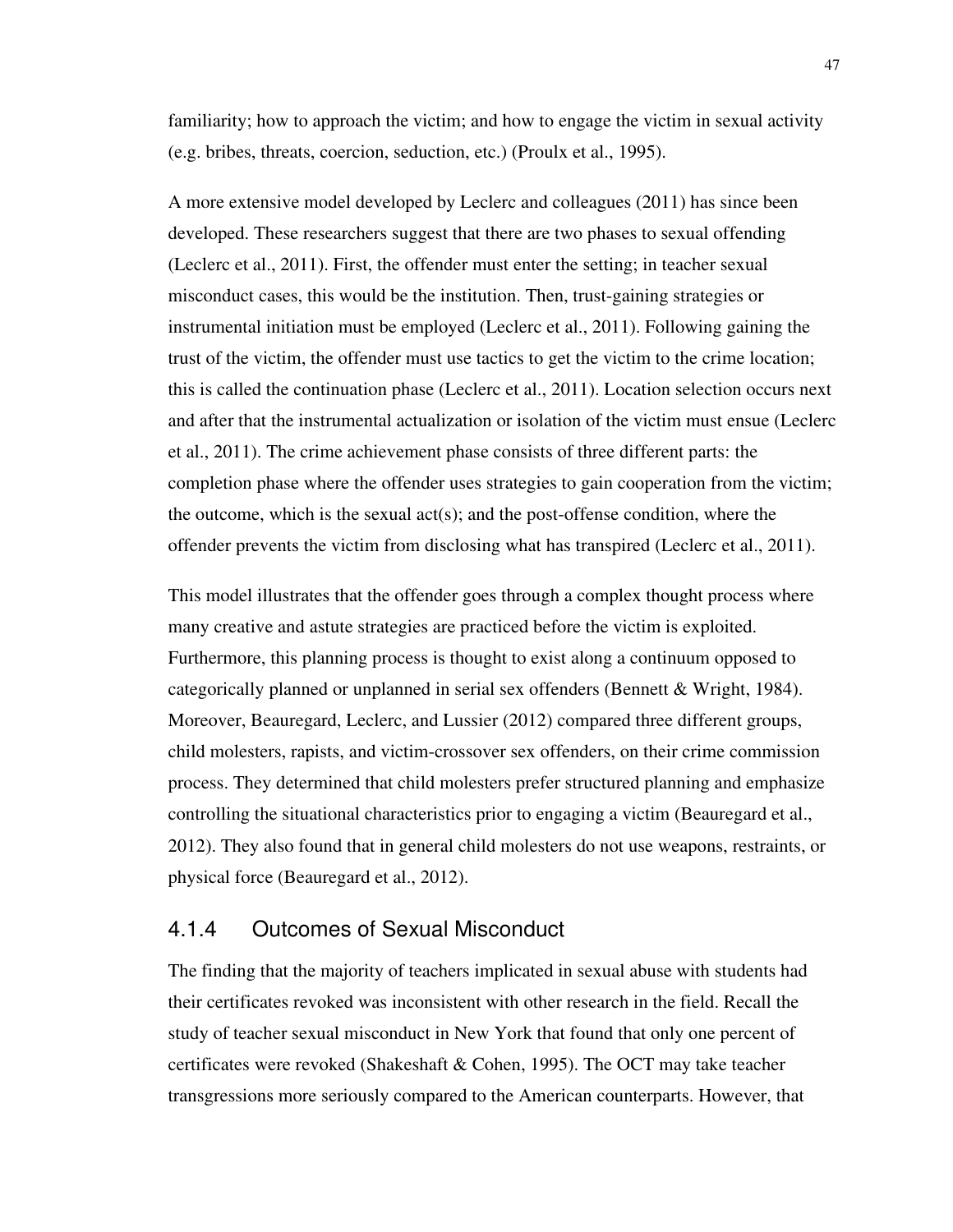study is also dated so it may be more so that times have changed how teacher sexual misconduct is dealt with in both Canada and the United States.

It was expected that females would have more lenient punishments and would have their certificates revoked less often than males. While statistical analyses could not compare men and women, the descriptive statistics showed that a greater proportion of female perpetrators had their certificates revoked than male perpetrators. This may be because only the most severe cases of female teacher sexual misconduct come to the attention of the College. For example, students may not perceive female teachers hugging students to be as threatening as if male teachers were to do this. Along a similar line, male students who are sexually abused by female teachers may get positive attention from their peers or may have a more difficult time disclosing female teacher sexual misconduct unless the teacher has clearly crossed the line (e.g. had sexual intercourse with the student).

Similarly, the male perpetrators who abused younger children had their licenses revoked more often than the male perpetrators who abused older children. This may be because people perceive younger children to be more vulnerable. Thus, the Committees may have viewed these crimes as worse than crimes committed against secondary school-aged children. Nonetheless, the finding that the majority of teachers who commit sexual abuse have their certificates revoked is encouraging.

If one were to speculate on why the College has remained stagnant with it's reprimands, it may be because the College only recently had its Investigation and Discipline procedures reviewed. It is possible that when the College requested the Honourable Patrick LeSage to evaluate its effectiveness in 2012, there was suspicion that the processes required revamping. Any recommendations that were actualized will likely not influence the landscape of teacher sexual misconduct for a few years. In addition, differences in criminal justice consequences were not found either. Regrettably, criminal convictions and sentences are not always reflective of the degree of wrongdoing or impact on the victim. Perpetrators may have exceptional lawyers or may take plea bargains so that their sentences are shorter and the victim does not have to stand trial.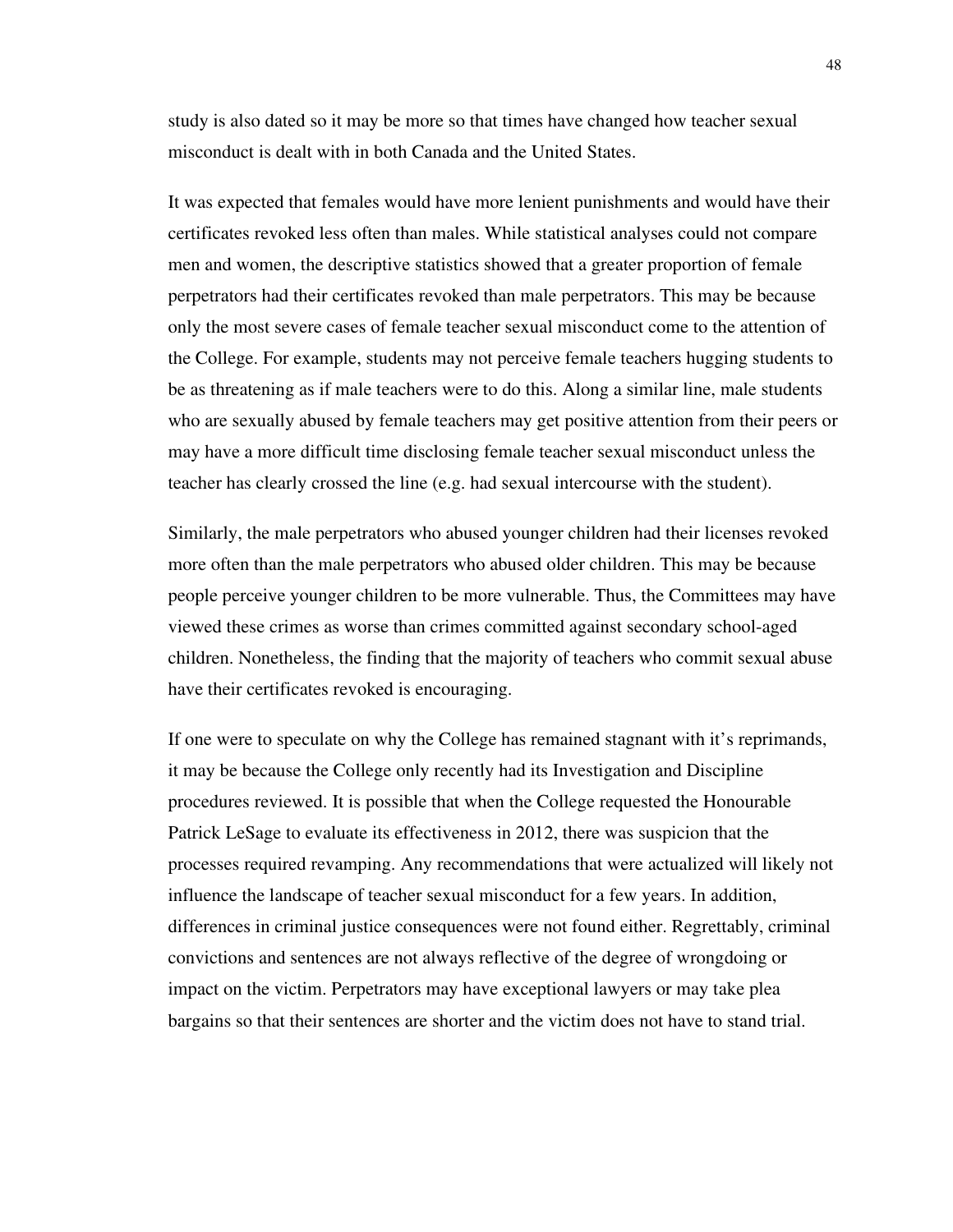### 4.1.5 Victim Characteristics

This study found that there appears to be more female victims compared to male victims. Existing research has been inconsistent; some research shows that boys and girls are victimized fairly equally (Moulden et al., 2010), while other research shows that girls are abused more than boys (Gallagher, 2000; Timmerman, 2003). While it may be true that females are victimized more frequently than males, it also may be that males simply do not report the abuse as frequently. This is often attributed to male survivors not wanting to reveal that they have had sexual relations with someone of the same sex (Goodman-Brown, Edelstein, Goodman, Jones, & Gordon, 2003; Homma, Wang, Saewyc, & Kishor, 2012).

The average age of the victims in this study also parallels other research that has been done in a Canadian context. The present study found that the average age of male victims was 12.67 and the average age of female victims was 14.28. The study this research extends from found that male victims in cases reviewed between 2007 and 2012 were an average of 13 years old at the onset of abuse and females were an average of 14 years old (Jaffe et al., 2013). A different study that used Canadian teachers that were investigated by the RCMP between 1995 and 2002 found that the victims were approximately 12 years old (Moulden et al., 2010). Two real cases that are adapted from the College's case reports, one with a female victim and one with a male victim, are described below.

## 4.2 Case Illustrations

While many of the cases in this study take different shape and form, two case studies are summarized to illustrate the diversity of cases found within the dataset. The following case examples of Mr. Fletcher and Mr. Thompson help guide the discussion on the implications of teacher sexual misconduct.

## 4.2.1. Case of Mr. Fletcher

Stephen Fletcher was a 42-year-old English teacher at a secondary school in Oakville. The victim was a female student enrolled at the school. Her age was never published but she was unquestionably under the age of 18 years old. Between April 2010 and Jan 2011, Mr. Fletcher and the student exchanged text messages and emails of a personal nature.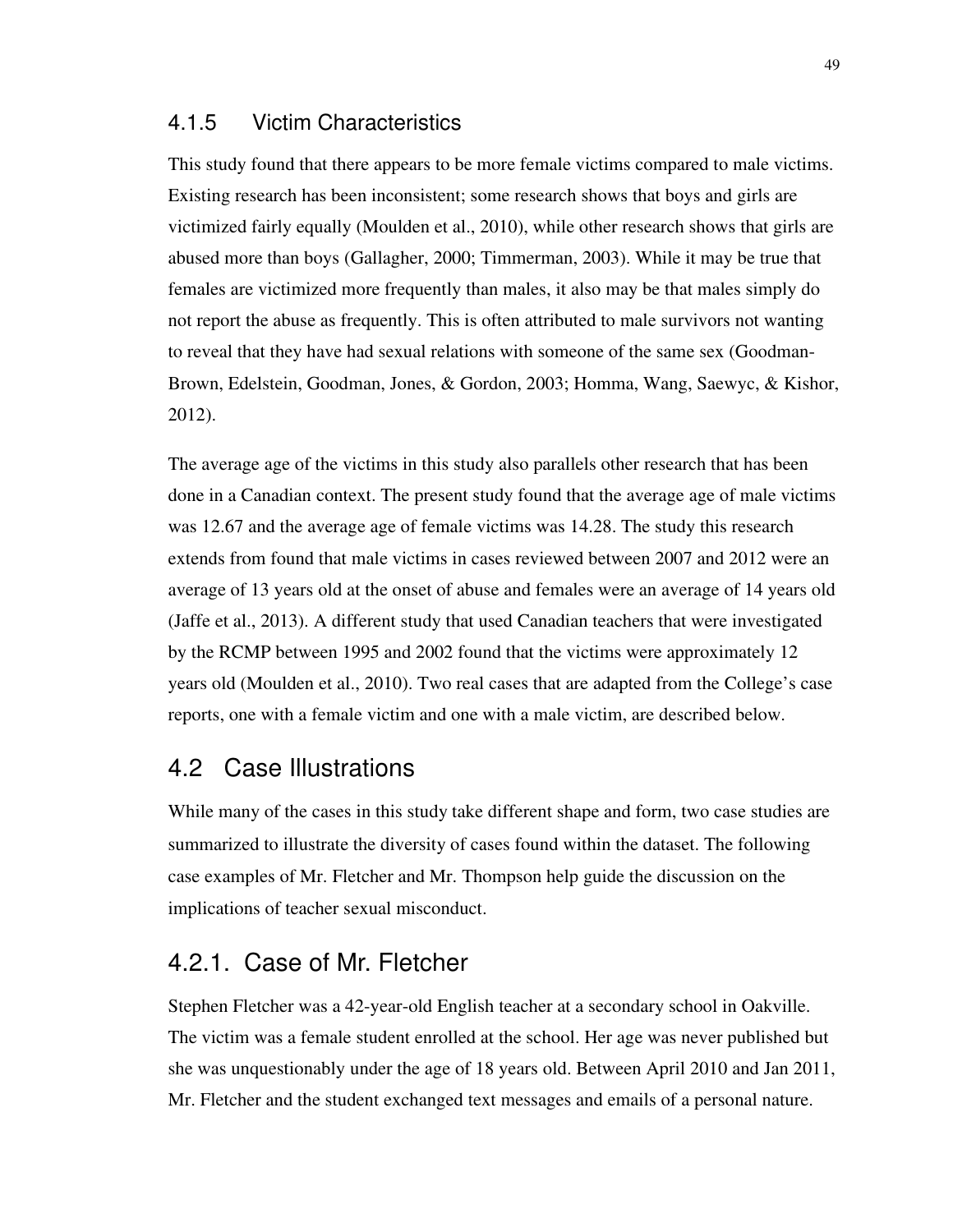They also had telephone conversations of personal/sexual nature throughout this time. In April 2010 the two started seeing one another outside of school. The member and the student met at a pond near a school, met at their respective homes, exchanged good-bye kisses and touched one another. After a while, the member introduced the student to his 12-year-old daughter. As their relationship continued, they participated in activities that couples often do together. For example, they would cook together, watch movies, and hang out. The mother of the student found out about the relationship after her exams in June 2010 and confronted her daughter. The student stated that she and her teacher had a "close and not sexual" relationship. There was never any evidence of sexual intercourse. In turn, the mother called the member who apologized and agreed to end the relationship. In December the student's aunt and her had a conversation about dating older men. When the aunt shared this with the mother she figured that her daughter was still seeing the teacher.

The school board was contacted and the board notified the Children's Aid Society who then contacted the police. Ultimately Mr. Fletcher was criminally convicted for sexual exploitation and was sentenced to 14 days in jail and 18 months probation. Even though the member had 20 years of teaching experience it appeared that he had a difficult time taking full responsibility for his actions. He justified what he did by stating that he was not the only one who does it, that the student was mature, and that she was also connected with other teachers. The OCT revoked his license.

## 4.2.1. Case of Mr. Thompson

Wayne Thompson sexually abused five boys who were in grade seven or grade eight on a weekly basis from 1971 and 1974. Mr. Thompson was not only a teacher; he was also a guidance counsellor as well as the vice-principal. The abuse included kissing, fondling, masturbation, and fellatio. He performed fellatio on his students and his students would also perform oral sex on him. He also encouraged the boys to have sex with girls while he watched. The sexual misconduct often occurred on school grounds in his office. One way that he was able to manipulate the boys was using his position as a sexual educator. For example, he asked one of the boys to remove his pants so that he could check him for crabs. He was able to desensitize the students by talking about sex from a health angle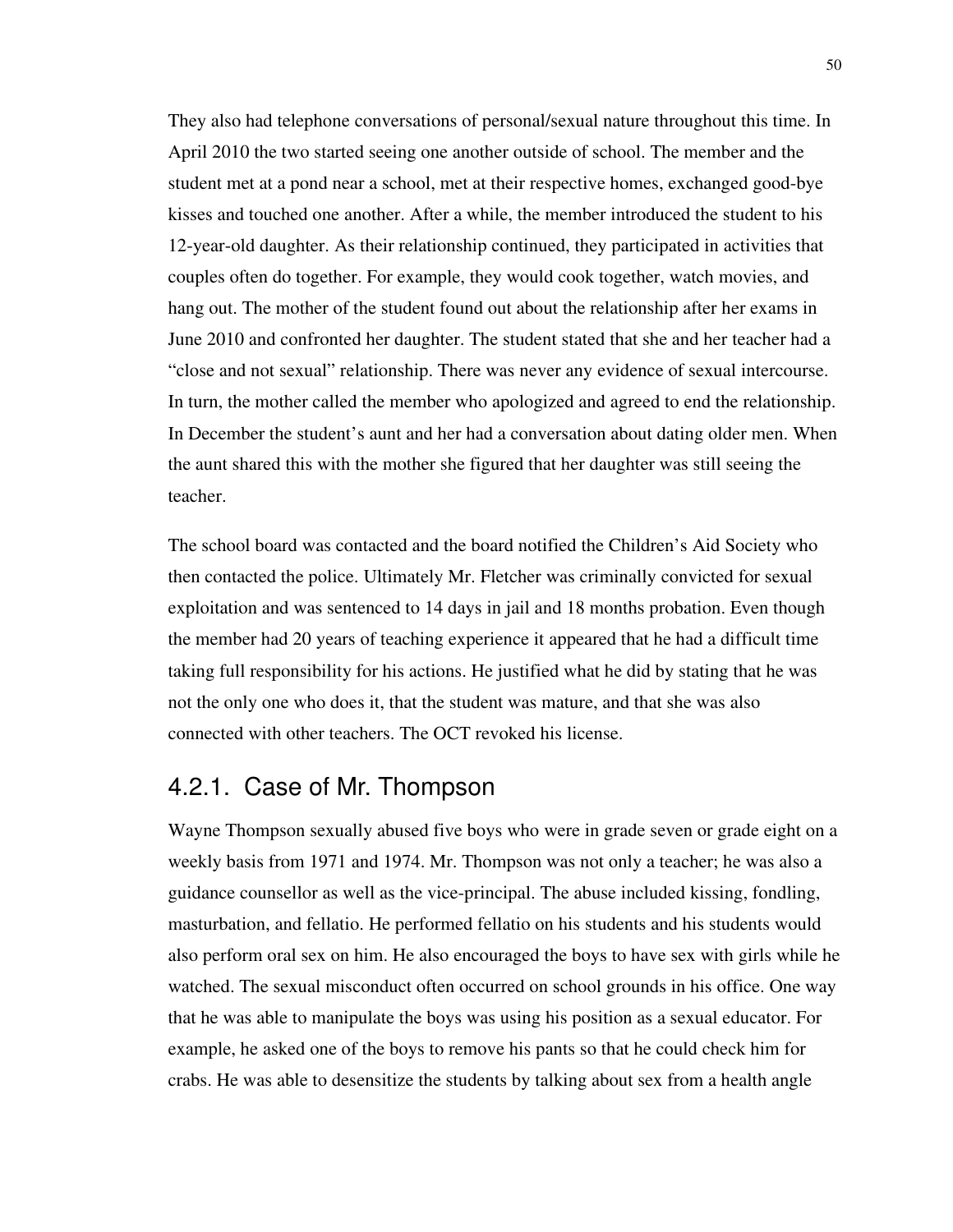prior to making advances on the students. Yearly overnight trips with the students also enabled him to take advantage of his power.

The abuse was kept the secret for almost four decades. When brought to trial Mr. Thompson was 72-years-old and was suffering from dementia and prostate cancer. Nonetheless, Mr. Thompson said that he saw nothing wrong with teachers engaging in sexual acts with students. Furthermore, he conveyed that the students were sexually attracted to him. He was sentenced to a three-year probation and lifetime ban of attending places where youth 16 and younger might be. The victims wished that Thompson had received a longer sentence. The shorter sentence was attributed to Thompson's poor health. Two students, who were in their 40's and 50's at the time of the sentence said that they endured "long term, harmful and life-altering consequences" because of the abuse.

# 4.3 Implications of Research

Bringing awareness to this topic was one of the foremost intentions of this study. As the results have showed, there are differences in more recent cases of teacher sexual misconduct, and it is likely that the *Protecting Our Students* (Robins, 2000), the LeSage Report (LeSage, 2012), and media coverage has helped illuminate this issue. *Protecting Our Students* was critical in educating people about teacher sexual misconduct in Ontario. It incited legislative changes such as the Student Protection Act, it prompted the College to develop its first professional advisory, and it encouraged stakeholders to engage in dialogue about this issue and spread awareness.

Making tangible revisions in policy, education and training, programs, oversight and accountability, and situational variables is indispensable. Terry and Freilich (2012) describe in length five ways that they believe child sexual abuse can be decreased. They recommend increasing the effort, increasing the risks, reducing the rewards, reducing provocations, and removing excuses (Terry & Freilich, 2012). Some of these ideas will be discussed below. Additionally, the aforementioned case examples will help demonstrate how the findings from this research and the existing literature could be applied to this issue in Ontario.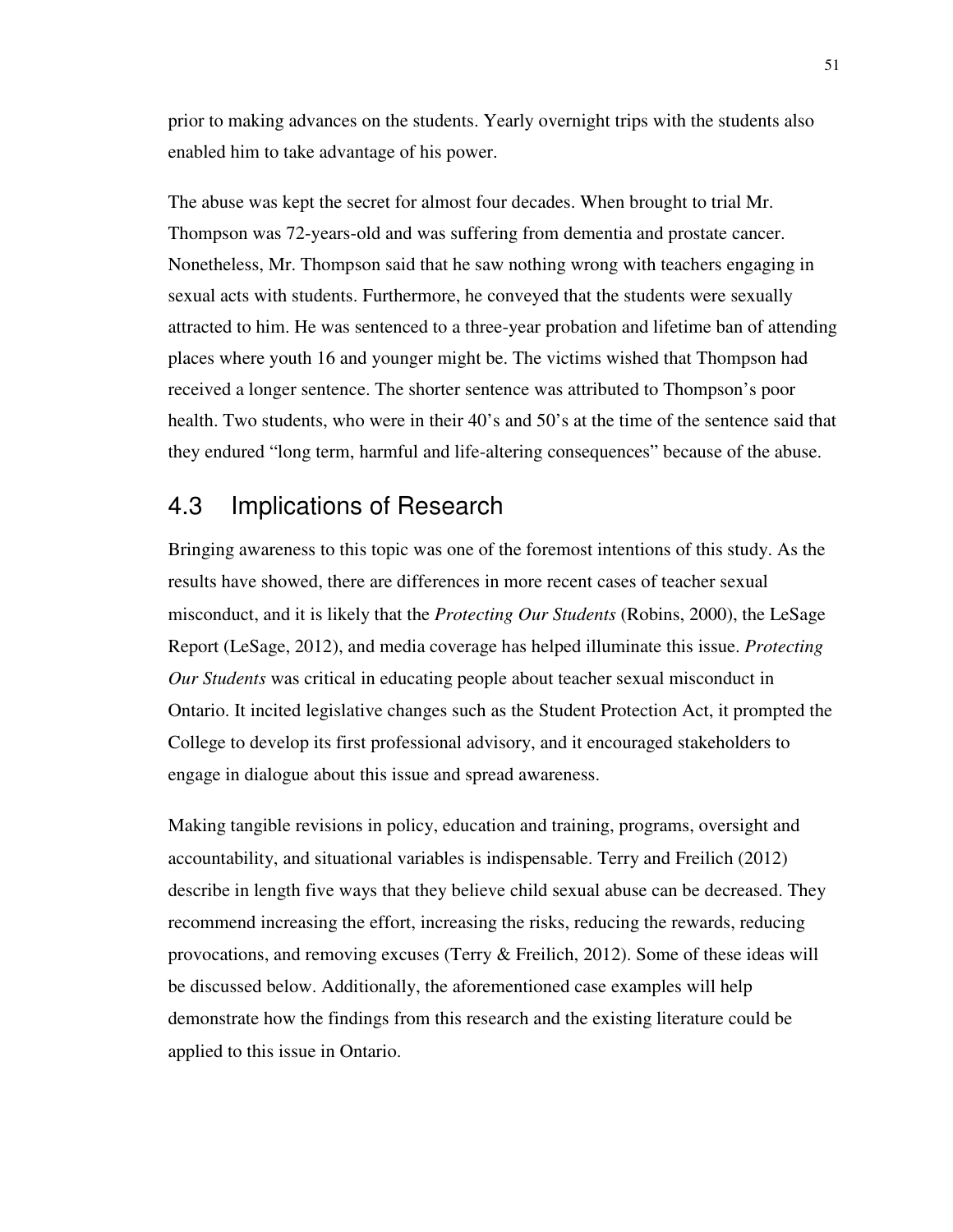## 4.3.1. Policy

Beauregard and colleagues (2012) recommend that policies created to prevent crime should be crime specific. They declare that prevention efforts that focus on crimes that are committed against a certain type of victim have an increased chance to be successful (Beauregard et al., 2012). Beauregard and colleagues (2012) believe that gauging the risk of negative consequences may happen at every step of the decisional process of offending. Thus, for some teachers, amplifying the risk may deter them from taking the chance. Removing excuses should also be explored as a way to minimize abuse. Many individuals may plead ignorance and use any ambiguity in policies to rationalize or justify their behaviours, even to themselves. Furthermore, using these cognitive techniques may surface after years of being a teacher or follow stressful life events. Thus, refreshing experienced teachers on the professional standards should be considered as a requirement that they have to renew every few years.

Establishing and enforcing a zero tolerance policy is one way to increase the chance that potential offenders might lose their jobs or teaching certificates if they are discovered. In the current study, the most frequent location of abuse was the school. This is indicative that at the present time there may be a bystander effect occurring. The bystander effect is described as a decreased likelihood of an individual intervening when witnessing a crime when there are other witnesses because the level of responsibility is distributed among all of the bystanders and the person thinks that someone else will or has already helped out (Morgan, 1978). There are many factors that influence this effect. For example, some research shows that is the situation is ambiguous; bystanders are less likely to lend a hand (Harada, 1985). Mr. Fletcher, one of the teachers described in the cases earlier, insisted that he was not the only one who had close relations with a student. This statement reflects the necessity for a culture of zero-tolerance to be established.

Mr. Fletcher used telephone calls, emails, and text messaging to increase his presence in the life of the student he victimized. As technology falls in the hands of almost every young individual, it may be pertinent to develop more strict guidelines for teachers to share personal media with students. Social media policy could help curtail electronic grooming and online abuse, which was quite evident in this study. In 2012 the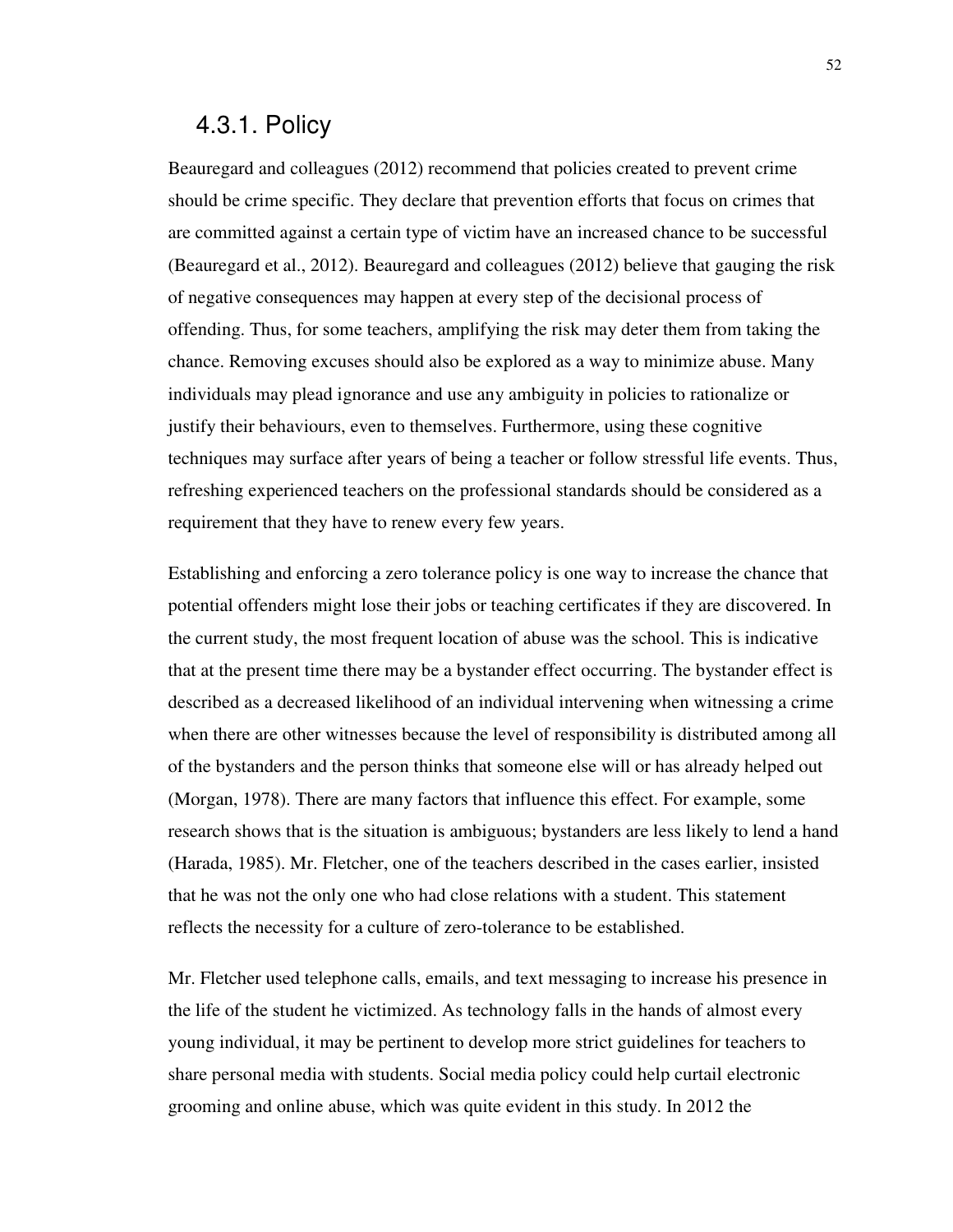Department of Education in New York City released a social media policy prohibiting Facebook friendships between teachers and students (Wurtele, 2012).

The Ontario College of Teachers issued a professional advisory on the use of electronic communication and social media in 2011 (Ontario College of Teachers, 2011). The document advises members to act appropriately with students; this includes but is not limited to declining student-initiated social media friend requests and avoiding exchanging private texts, phone numbers, or personal addresses with students. One way to utilize technology but not blur the lines of student/teacher relationships may be to have teachers create accounts that are approved and/or monitored by the school. For example, teachers could have accounts that they specifically use with students where administration have access to passwords or can oversee activity. While, this information is a valuable guideline to members of the profession, it appears that disregarding these instructions would not result in any serious repercussions from the College. Moreover, policies are not always effective if they are stand-alone intervention; people need to be educated and trained on the issues at hand and the policies that guide their work.

## 4.3.2. Building Barriers to Sexual Abuse

While policy has the ability to dictate procedures and influence outcomes, it is incumbent on the school system to safeguard their students. Smallbone and Wortley (2004) theorize that sexually abusing children is associated with delinquent tendencies. They found that individuals who had a history of dishonesty, exploitation, aggression, or serious rule breaking may be more inclined to abuse a child (Smallbone & Wortley, 2004). In a different study by the same authors they found that 39 percent of their sample had prior convictions for property offenses and almost a quarter had a conviction for nonsexual violent offenses (Smallbone & Wortley, 2000). This differs from other research that states that teacher offenders generally have prosocial attitudes and virtually no prior criminal or sexual offenses (Moulden et al., 2007; Sullivan & Beech, 2002).

In any case, some stakeholders believe that more thorough background checks should be conducted either prior to entry to teachers college or prior to employment. Reference checks and criminal record or vulnerability sector checks are one way to create a barrier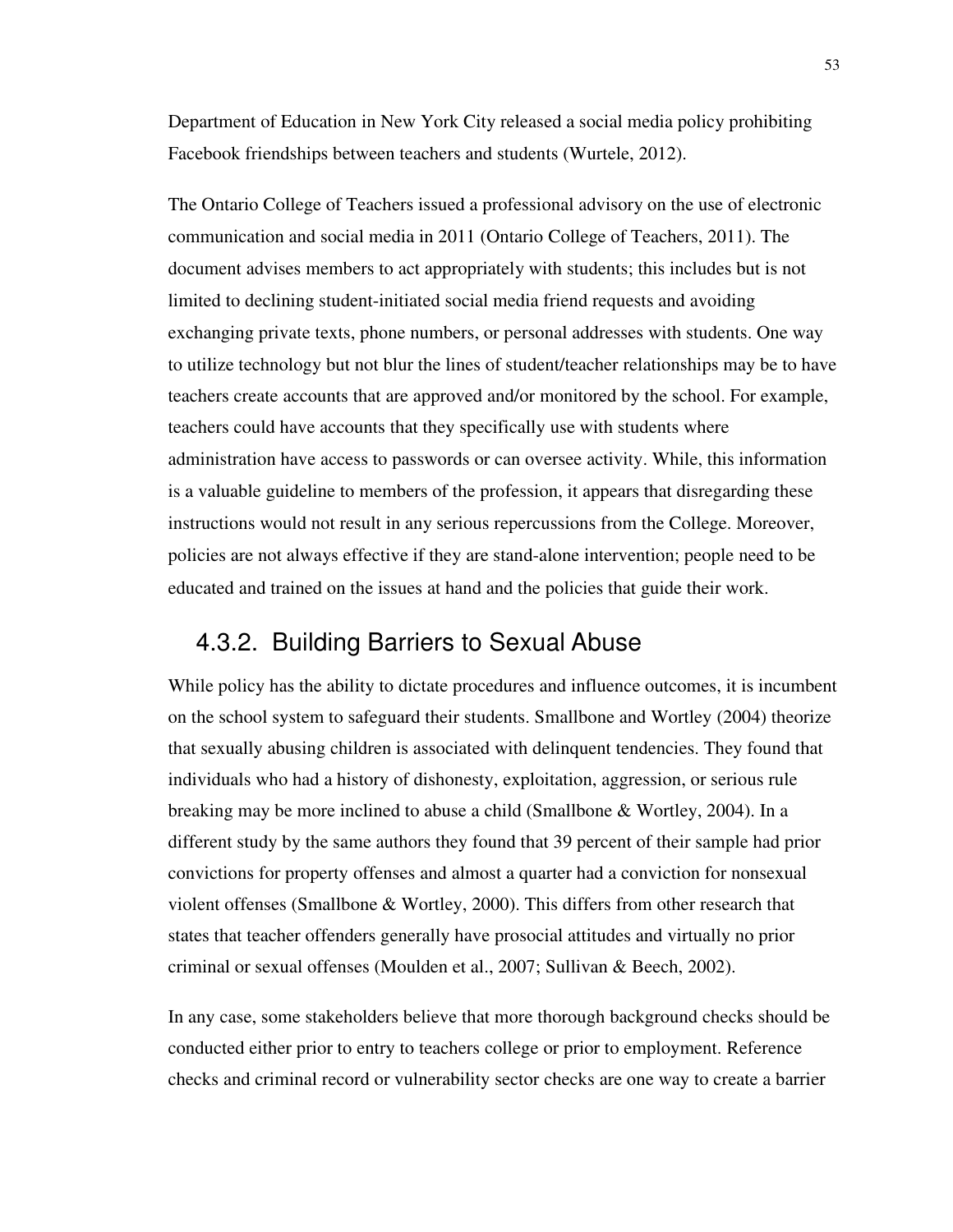for some devious perpetrators (Leclerc et al., 2009). Other authors have less confidence in this measure; Knoll (2010) proposes that past charges of sexual abuse may appear as misdemeanors on background checks. Other ideas include increasing surveillance in certain areas of the school or limiting distribution of keys to the school. Unfortunately, even if schools were to screen teachers better or control access to facilities, it is almost certain that teachers who are motivated to offend may find some way to weasel into the profession. Therefore, it is essential that people are educated and trained on this issue so that teachers cannot make excuses for their actions.

## 4.3.3. Education and Training

Making professionalism or boundary courses in teachers college a requirement may also help foster more ethical behavior in new teachers. Mr. Fletcher had twenty years of teaching experience, yet he could not understand the magnitude of his actions on the student he exploited. Accordingly, offering incentives for current teachers to complete such courses is how one could reach more seasoned teachers. In addition to educating teachers on boundaries, students should also be taught and informed about what is acceptable conduct. In the case of Mr. Thompson, it sounds like the children may have initially been confused as to whether their health teacher was performing a medical examination on them or sexually abusing them. There should not be grey area for teacher sexually misconduct, it should be communicated to students that inappropriate behaviour should not be tolerated.

Some research has inferred that educating children about how to resist sexual advances may be useful. Child sex offenders in one study reported that assertively saying "no" was the most successful resistance strategy that they encountered from potential child victims (Smallbone & Wortley, 2000). In contrast, trying to get away, yelling for help, and fighting back were the least successful strategies (Smallbone & Wortley, 2000). Thus, teaching youngsters assertive dialogue and educating them more about boundaries and consent is something that could be added the curriculum in Ontario.

As in the case of Mr. Fletcher, the student's mother became aware of an unusually close relationship between her daughter and the teacher. However, the abuse continued for a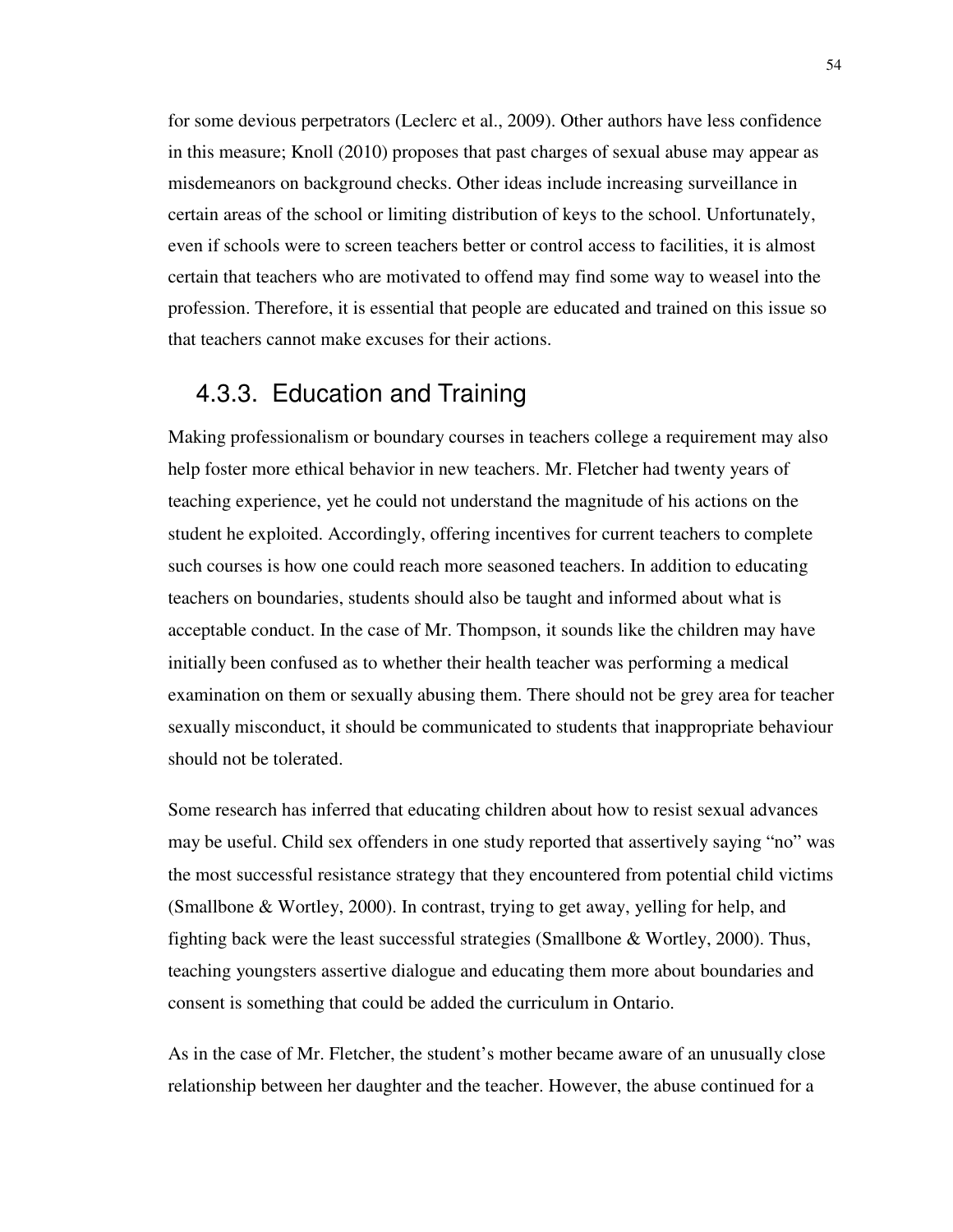period of time, despite that knowledge. It seems reasonable to confront the teacher in question, in this case Mr. Fletcher, upon finding out about such relationship. However, some teachers continue to violate teacher-student boundaries despite being asked to stop. If parents had a better sense of whom they should confront about suspicious teacherstudent relationships (e.g. police or principal), then the length of abuse may be shortened or the sexual abuse may be circumvented.

As mentioned earlier, shaping community norms and attitudes is an important consideration for reducing teacher sexual misconduct. Combating the bystander effect is another direction that education and training can take. Increasing the strength of the community, increasing the community's sense of responsibility for preventing sexual abuse, and increasing an individual's sense of physical and social safety are different ways to support this endeavor (Baynard et al., 2004). Thus, education and training would focus on issues such as empowering school staff to oppose messages that promote sexual violence or on building skills to become effective supporters to sexual abuse survivors (Baynard et al., 2004). There is research that has shown that bystanders are less likely to assist when the situation is ambiguous; therefore, there needs to be proper training on the signs of grooming or teacher sexual misconduct (Baynard et al., 2004).

While special attention from teachers can appear encouraging to students and parents alike, it is the most common grooming technique used by teacher offenders in Ontario. Therefore, parents should be educated on what grooming by teachers looks like and how to tackle this situation, should they be wary. This study also observed that educators, especially female teachers, often sexually abuse students in their own homes. Thus, parents should be cautious if they are aware of their son or daughter spending time at a teacher's house. As a final note, van Dam (2001) suggests that parents and adults who work with children should receive training sessions on the modus operandi commonly adopted by offenders. Yet the onus to prevent teacher sexual misconduct should not only be on the students and their families. The school and school board also need to take responsibility for their role in this matter.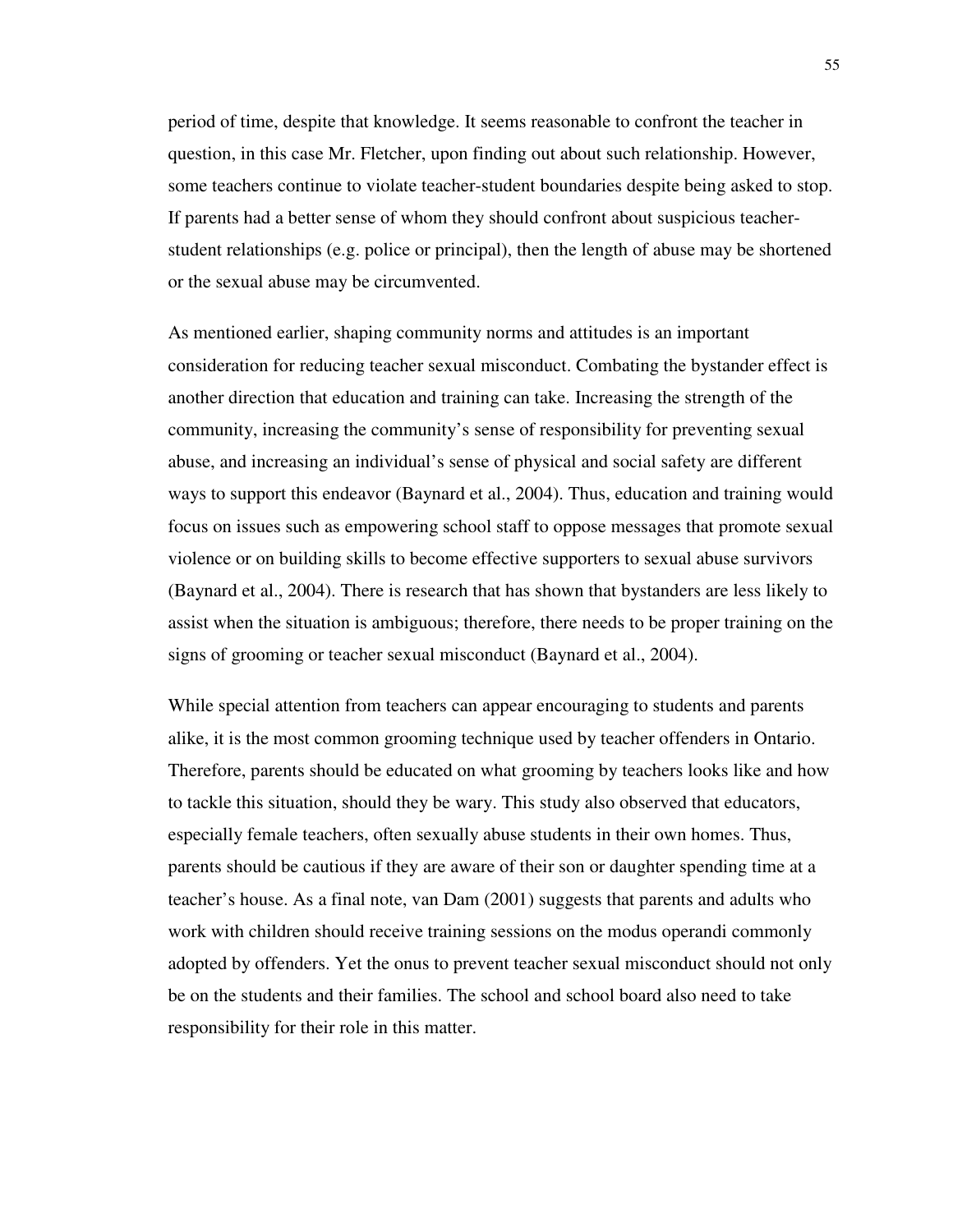## 4.3.3. Oversight and Accountability

Wortley and Smallbone (2014) sense that more effective supervision in institutional settings effectually prevent teachers from offending. As offenders age, they generally gain more access or more unsupervised access to children (Wortley  $\&$  Smallbone, 2014). Working in isolation void of oversight and accountability is risky. Thus, restricting opportunity for one-on-one interactions between students and teachers may be an effective way to reduce abuse. In the present study there were many cases where the teacher acted as a trip chaperone. The Boy Scouts of America has a policy that requires a minimum of two adults to supervise activities and also instructs adults to have separate sleeping and showering arrangements (Wurtele, 2012).

Furthermore, regular supervision and evaluation is suggested to help detect brewing problematic relationships and issues (Wurtele, 2012). Mr. Thompson abused boys on overnight trips over a three-year period. Thus, creating a norm where trip chaperones have to be accompanied by other adults could help minimize the exploitation of students. Oversight and accountability are indispensible when it comes to preventing teacher sexual misconduct. Likewise, programming for teachers could help prevent sexual abuse by reaching vulnerable teachers who may be on the verge of committing an offense and remediating teachers who have already committed an offense.

## 4.3.4. Programs

It seems like taking a more proactive approach to teacher sexual misconduct may thwart abuse that is perpetrated by teachers whose personal issues manifest through sexual abuse. Female teachers who abuse children appear to be motivated by self-worth issues, boundary issues, and intimacy issues (Gannon & Rose, 2008). Promoting positive mental health and wellness for teachers may be both an important implication of this study and an area of future research. Cale, Leclerc, and Smallbone (2014) found that child sex offenders differed from sex offenders who abused women in terms of their levels of selfesteem and satisfaction with their sex lives. Lower self-esteem and less satisfaction with their sex lives were found in the group that offended children (Cale et al., 2014). Furthermore, sexual difficulties shortly prior to the first incident of sexual abuse uniquely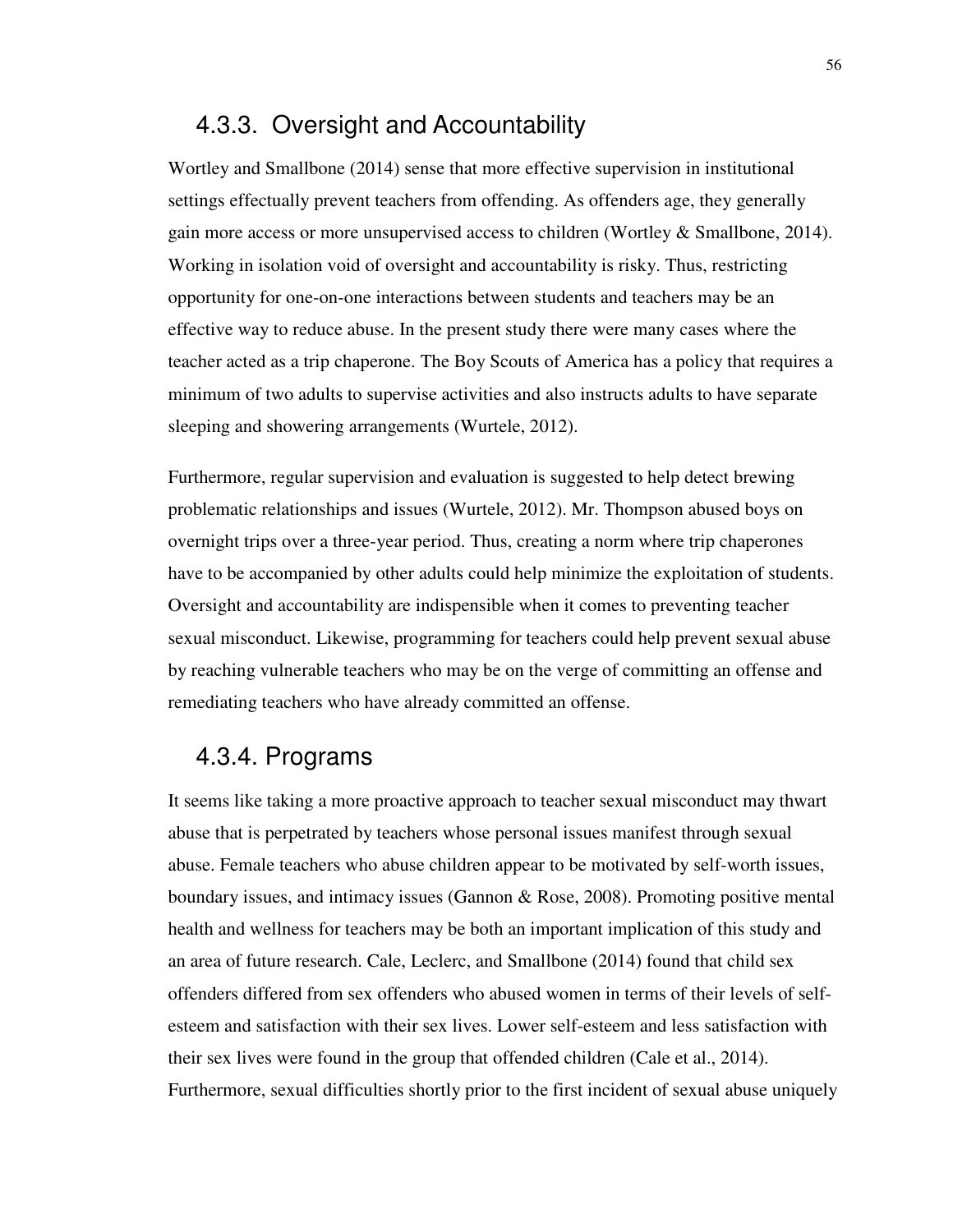predicted the perpetrator offending multiple victims (McKillop et al., 2014). Therefore, greater access to individual counselling, couple counselling, or workshops on self-esteem may benefit teachers who are struggling with personal issues.

Recidivism in offenders is a critical implication to contemplate. Researchers estimate that over a five-year follow-up, thirteen to fifteen percent of all sexual perpetrators, will reoffend, post-criminal sanction (Hanson & Morton-Bourgon, 2005). McKillop and colleagues (2014) consider sexual reoffending to be consistently predicted by sexual deviance, antisocial orientation, relationship problems, and specific offense characteristics. Studies show that offenders who receive treatment are significantly less likely to reoffend than offenders who are not treated (Hanson, Bourgon, Helmus, & Hodgson, 2009). In the case of Mr. Fletcher, even though his certificate to teach was revoked, one does not know what he went on to do after he was released from his twoweek prison sentence and 18 month probation. Sexual violence is a serious problem in our society; yet few are discovered or brought before the justice system. It is crucial that these men and women not only receive a slap on the wrist but are also helped with their sexually deviant behaviour. Research shows that there is not one program that is appropriate for everyone; for example, individual differences, such personal history, can have an impact on how programs are received (Heppner, Neville, Smith, Kivlighan & Gershuny, 1999). Furthermore individuals in the field argue that the social context is necessary when attempting to change individual behaviours (Edwards et al., 2000). The current best practices are that treatment intensity should match the level of risk of the offender (Wilson, Looman, Abracen, & Pake, 2013). The current study demonstrated that there are likely at least three different groups of perpetrators who may need specific programming: female teachers who abuse high school-aged boys, male teachers who abuse high school-aged girls, and male teachers who abuse elementary school-aged boys. While the risk of reoffending can be difficult to determine, the literature indicates that male perpetrators who abuse elementary school-aged boys are the most likely to reoffend (McKillop et al., 2014). While this group might be the most risky, it appears that male perpetrators who abuse high-school aged girls are also a problematic group as they are the biggest group and are accounting for the majority of these cases. Generally, cognitive behavioural therapy interventions and techniques are used to treat sex offenders (Wilson,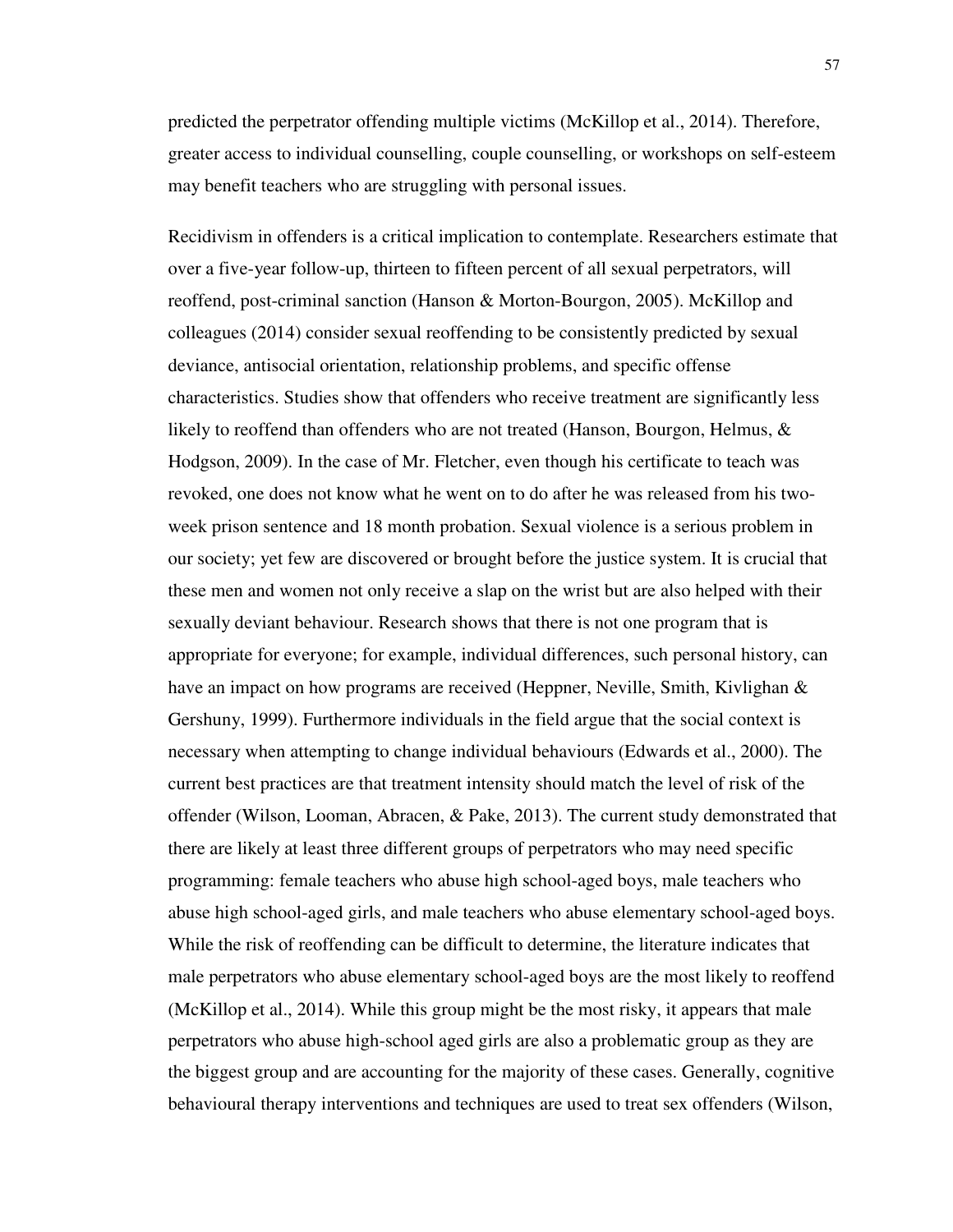et al., 2013). However, there is a paucity of research on whether or not opportunistic abusers should be treated differently than fixated abusers or pedophiles. This study confirmed that teacher sexual misconduct is an ongoing problem that requires further attention, research, and program evaluation.

## 4.4 Limitations

There are several different methodological and statistical matters to consider when evaluating this research. The methodological issues included accessing and ensuring the integrity of the data. The sample size represents a statistical limitation that this study encountered. Finally, external validity and the appropriateness of applying these results to a broader population will be discussed.

## 4.4.1 Methodological

Transparency has been an issue for many of the self-regulated professions over the year, the OCT not being an exception. In September 2011, The Toronto Star, a Canadian broadsheet daily newspaper, published a story entitled "Bad teachers: Ontario's secret list." The article accused the College of keeping the names of certain teachers secret, or granting them anonymity, once the teacher plead not guilty or no contest to certain allegations (Donovan, 2011). The Star claimed that in 2010, 35 of 49 published cases did not identify the teacher, in 2009, 20 of 43 published cases did not identify the teacher, and in 2008, 5 of 38 cases did not identify the teacher (Donovan, 2011). They also add that in most of these cases the school was left unnamed and the school board was unidentified. They also posit that 40 to 50 College cases per year are never published (Donovan, 2011).

The cases that were permitted anonymity would not be the worst situations of sexual misconduct, that is where a teacher was convicted of a criminal offense on a student, however it is clear that the paucity of information presents challenges for interpreting data both in the study and may reduce faith in the College and their ability to safeguard students. Since the article only examined three years of the College's processes and the present study looks at data over the span of thirteen years, it is hard to determine whether cases reviewed by the College in other years would also lack stringency. All things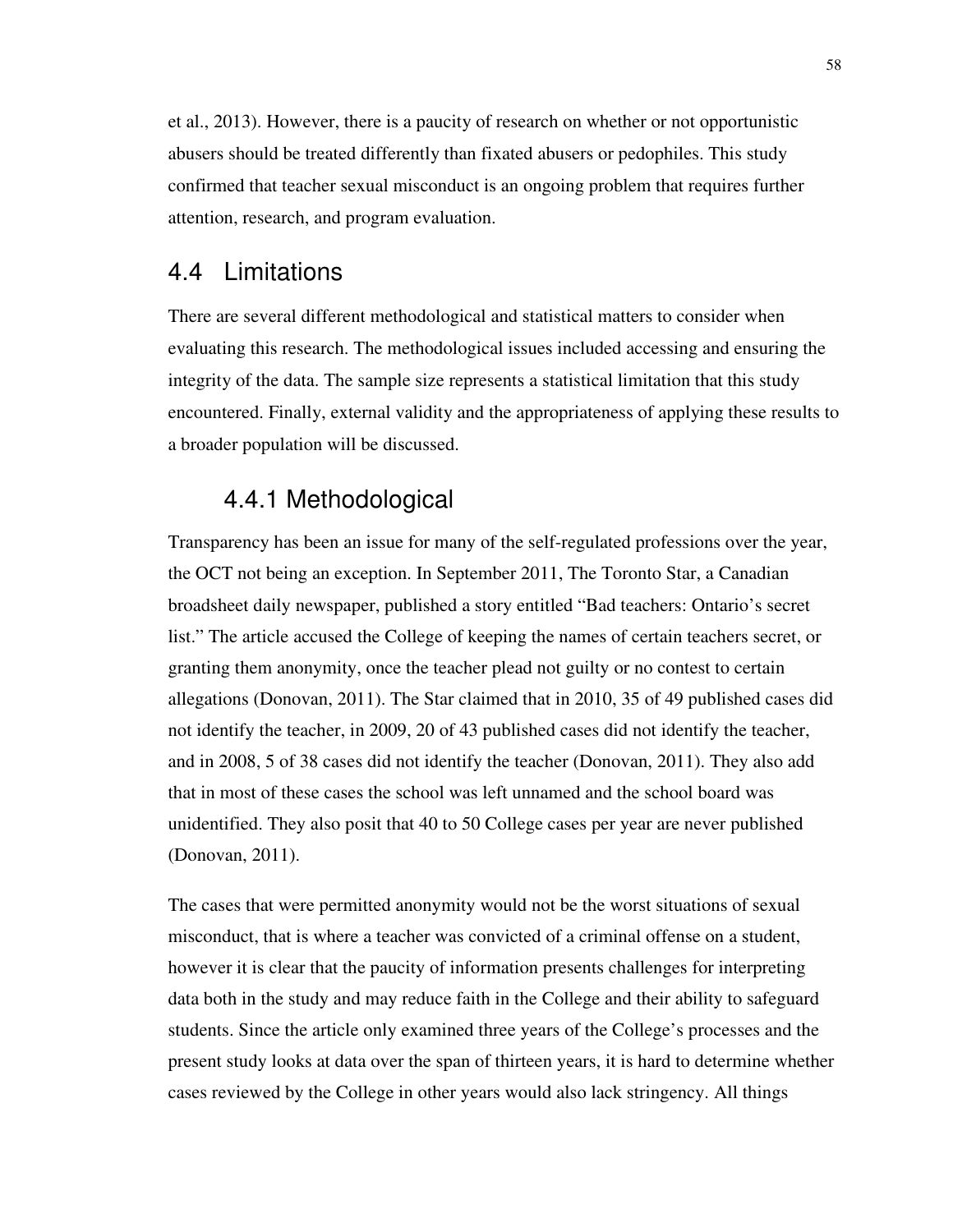considered, it is important to be mindful of this while considering the results of this study.

Missing information was also a factor that limited the present study. In order to protect the identity of the victim and confidential information, the College redacts pieces of information or does not upload all "Exhibits" (i.e. pieces of evidence relevant to the case) on the website. Due to the limited access of information, some of the variables were not developed in the most accurate way. For example, the variable which describes the length of the time between when the teacher received their teaching certificate and when their first reported offence could be a better represented if one were to know when the teacher actually started teaching. In other words, teachers do not necessarily start their teaching careers as soon as their graduate from teachers college. Some teachers likely find work immediately after completing teachers college, while others they might not enter the teaching workforce for several years. It is important to note that an attempt to access this information was made; an overture was extended to the College (P. Jaffe, personal communication, January 11, 2014). Due to the confidential nature of the files, they restrict access to third parties and a written motion would have to be submitted for each case desired (see Appendix A). Information, such as who reported the offense to the College and other disclosure dynamics, would have deepened our understanding of this issue.

Also, it is difficult to ensure the validity of all of the data. For example, some victims of teacher sexual misconduct develop feelings for their perpetrator so they may have only disclosed certain details of the abuse or may have misconstrued or recanted some of their statements to protect their perpetrator. Thus, ensuring the validity of the data to the highest degree is difficult. Unless both parties agree on what transpired, it is sometimes impossible to know exactly what happened. Conflicting reports from two or more parties, or in colloquial terms "he said, she said", types of situations are expected. While the number of maliciously reported cases compared to legitimate cases of teacher sexual misconduct probably unparalleled, there have been a few reported cases of students acting in bad faith towards certain teachers (Sikes & Piper, 2011).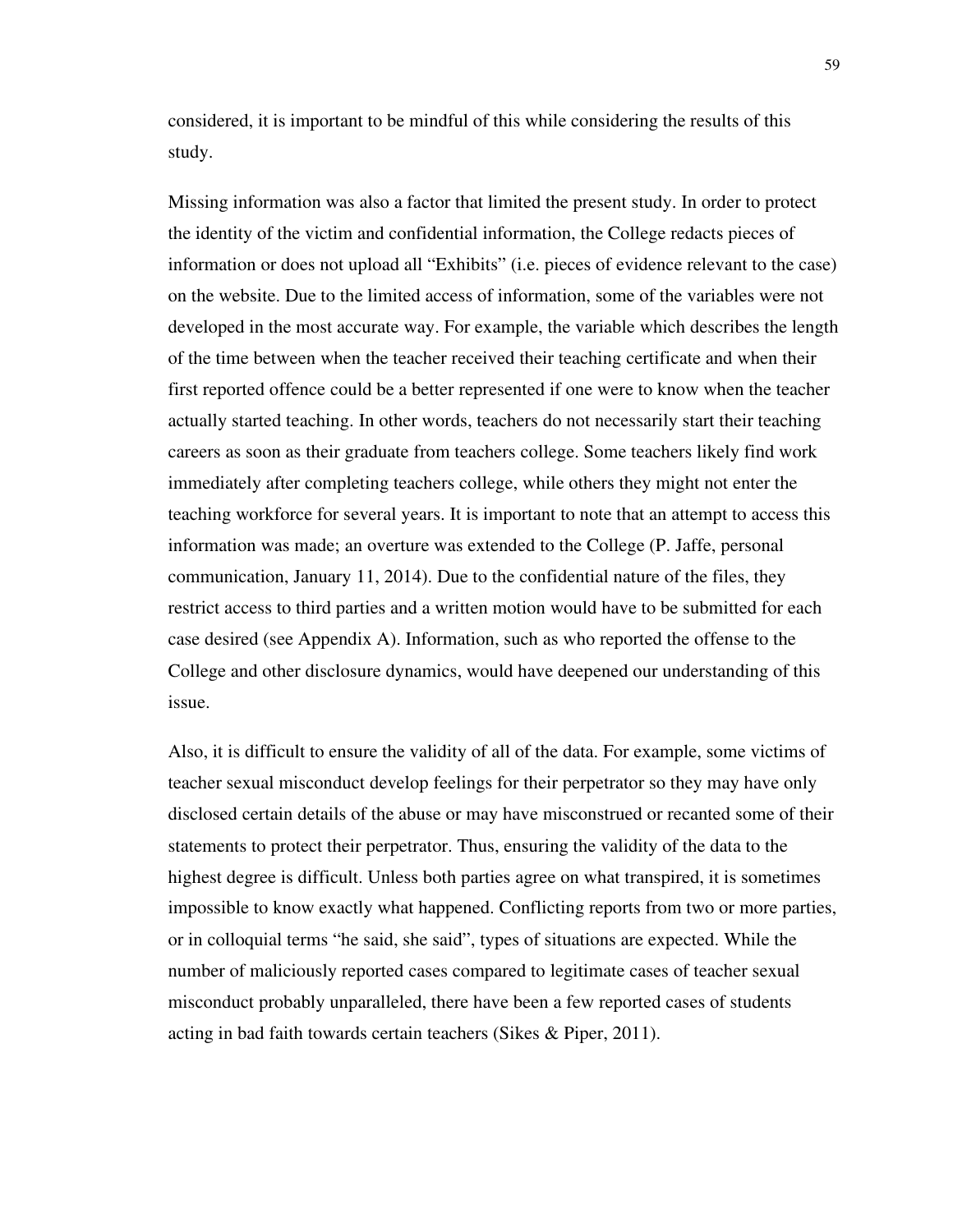False allegations can be detrimental to a teacher's career. As Sikes and Piper (2011) point out, teachers who are under investigation for sexual misconduct can be subject to hostility, violence, negative media coverage, murder, or social condemnation. This study appreciates that false allegations can always be a possibility. Further to this, it is possible that in some cases a perpetrator is guilty when found innocent or visa versa. As a result, this line of research has been conducted to be sensitive to both students and teachers. The criminal justice system and the College's Investigation and Discipline Committee are not foolproof. When viewing this data as a whole, it is unlikely that the odd case that may not have completely accurate information would influence the dataset and analysis as a whole in any discernable way. While most of the information in this study comes from a legitimate source (e.g. OCT records opposed to self-report data), one should be mindful that the information has the proclivity to be misconstrued by any party. Further to the integrity of the information entered, there were some statistical limitations based on sample size.

#### 4.4.2. Statistical

One of the major limitations of this study was that the sample size of the female perpetrators was too small to compare them to male perpetrators. The larger the size of the sample, the more accurately it reflects the population. Since the size of a sample determines the statistical power, this study only reported descriptive statistics for the females. The likelihood of discovering effects that are true is low when one has low statistical power (Button et al., 2013). While it is valuable to get a sense of female teachers since there is very scarce research on this topic, the female offenders could not be compared to the male offenders. In essence, comparing these two groups would be futile due to low statistical power. In turn, finding true effects would be less likely and an exaggerated estimate of the size of the effect could ensue.

In addition to the small female sample, once the male perpetrators were categorized into the four different groups for statistical comparisons (i.e. males who abused elementary school-aged boys, elementary school-aged girls, secondary school-aged boys, and secondary school-aged girls), the numbers were often too small to do a chi-square analysis. Generally, each cell in a chi-square should have an expected count of at least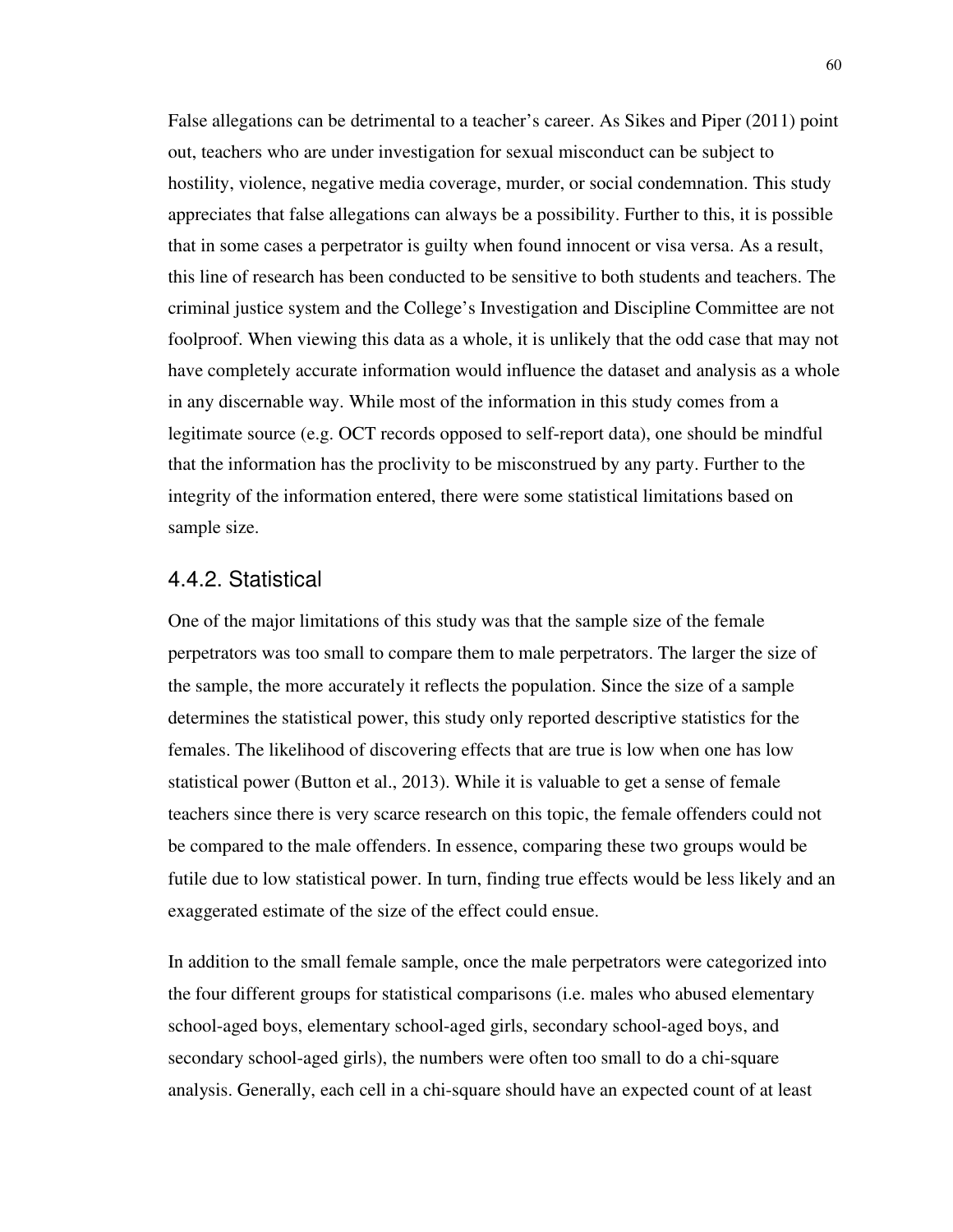five (Flaherty & Currall, 2013). Our smaller group, men who abused elementary schoolaged boys, was too small to run some of these analyses.

### 4.4.2. Generalizability

This study was able to use total population sampling; all teachers who have been reviewed by the College for teacher sexual misconduct were examined. Since all members within the population of interest were included in the study, the findings of the study are reflective of teachers who have been reported to have sexually abused students in Ontario. It is also important to note that this study and the individuals in this sample are only a certain representation of teacher sexual misconduct. In other words, this study describes the patterns and details of teachers who have been detected.

The teachers who have abused students and who have not come into contact with the OCT or criminal justice system may differ from this sample. For example, those offenders may be much more skilled at grooming. As a result, the victim may have a more difficult time disclosing the abuse because the offender has manipulated the victim in such a way that they feel that they cannot share what has happened with others. Another example might be that more "romantic" relationships between a teacher and student go undetected because the victim truly believes that they love one another. Based on the literature that suggests that sexual violence, institutional abuse, and teacher sexual misconduct, are heavily under-reported phenomenon, it is safe to consider that undetected cases look differently from those that are identified. Self-disclosure rates of child sex abuse are cited at around 33 percent (London, Bruck, Ceci, & Shuman, 2005). Thus, this research probably only represents only a fraction of the teacher sexual misconduct cases. Readers must proceed cautiously when generalizing to all educators that are committing sexual offenses against students.

This research extended and contributed to the work that has been done on teacher sexual misconduct in Ontario, Canada, the United States of America, and various other places around the world. This study identified that there are discernable differences between different perpetrators and their course of offending, which ultimately may have an effect on victim outcomes. This study also discovered that sexual misconduct by teachers has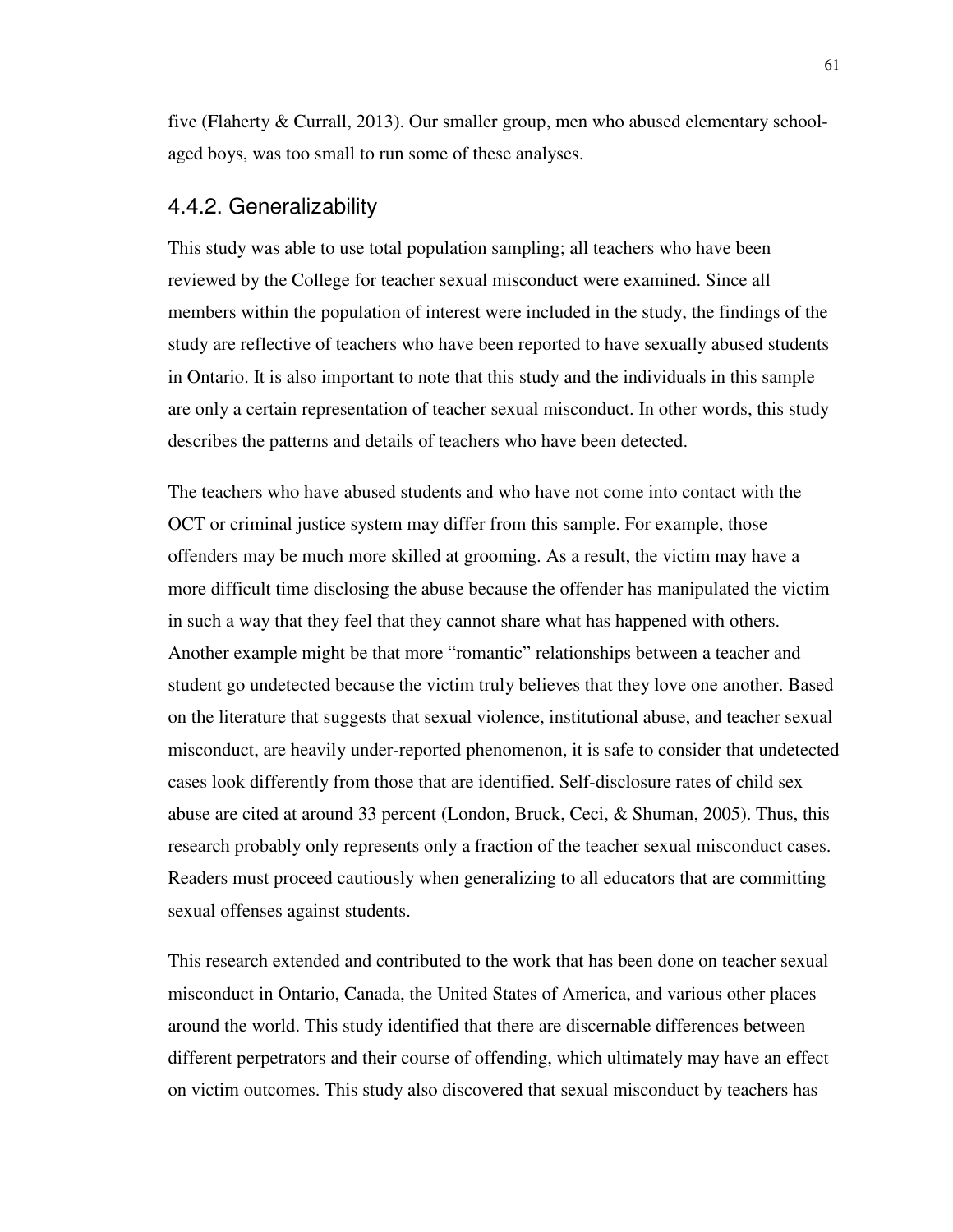changed over time and that the greater awareness may have played a pivotal role in shaping the professional standards of the profession. One needs to be careful when generalizing the findings of this study. The findings of this study cannot be generalized to all teacher sexual misconduct cases. This study looked at a number of cases over a considerable period of time. However, going forward, teacher sexual misconduct will likely be shaped by the progression of technology, media coverage, and other contextual influences.

Each province has its own College that regulates the teaching profession so it is difficult to say that the teachers that were implicated with sexual misconduct in Ontario would look similar to teachers in another province. For example, teachers who seek teaching careers solely for the purpose of accessing and abusing children might select a different province to teach in if they perceive that there will be a greater chance that they might be able to get away with such crimes. Even situational or organizational factors may vary considerably from school to school, school district to school district, and city to city. For example, older schools may not have windows in the doors, which increase the propensity for abuse to happen behind closed doors. Recall the case of Mr. Thompson, the teacher, principal, and guidance counsellor, who abused children in his office. Abusing children in his office likely meant that his office had privacy that was conducive to such abuse happening. Certain school boards may be more active in their attempt to reduce teacher sexual misconduct than others, which could certainly infiltrate into the culture of the community and impact how these teachers and situations are dealt with.

## 4.5 Recommendations for Future Research

The current study looked at cases reviewed by the College from 2000 to 2013. Data in Ontario cannot be extended back much further since the College was introduced in 1996 and started seeing disciplinary decisions in 1997. One way to replicate or extend these findings may be to conduct a similar study in a different province. In addition, there were variables that were not included in the analysis in the present study due to missing data. For example, who reported the abuse and to whom, may be of interest for future researchers if the College were to permit this confidential information to be shared. Fleshing out the details of the disclosure process could be useful for both victims and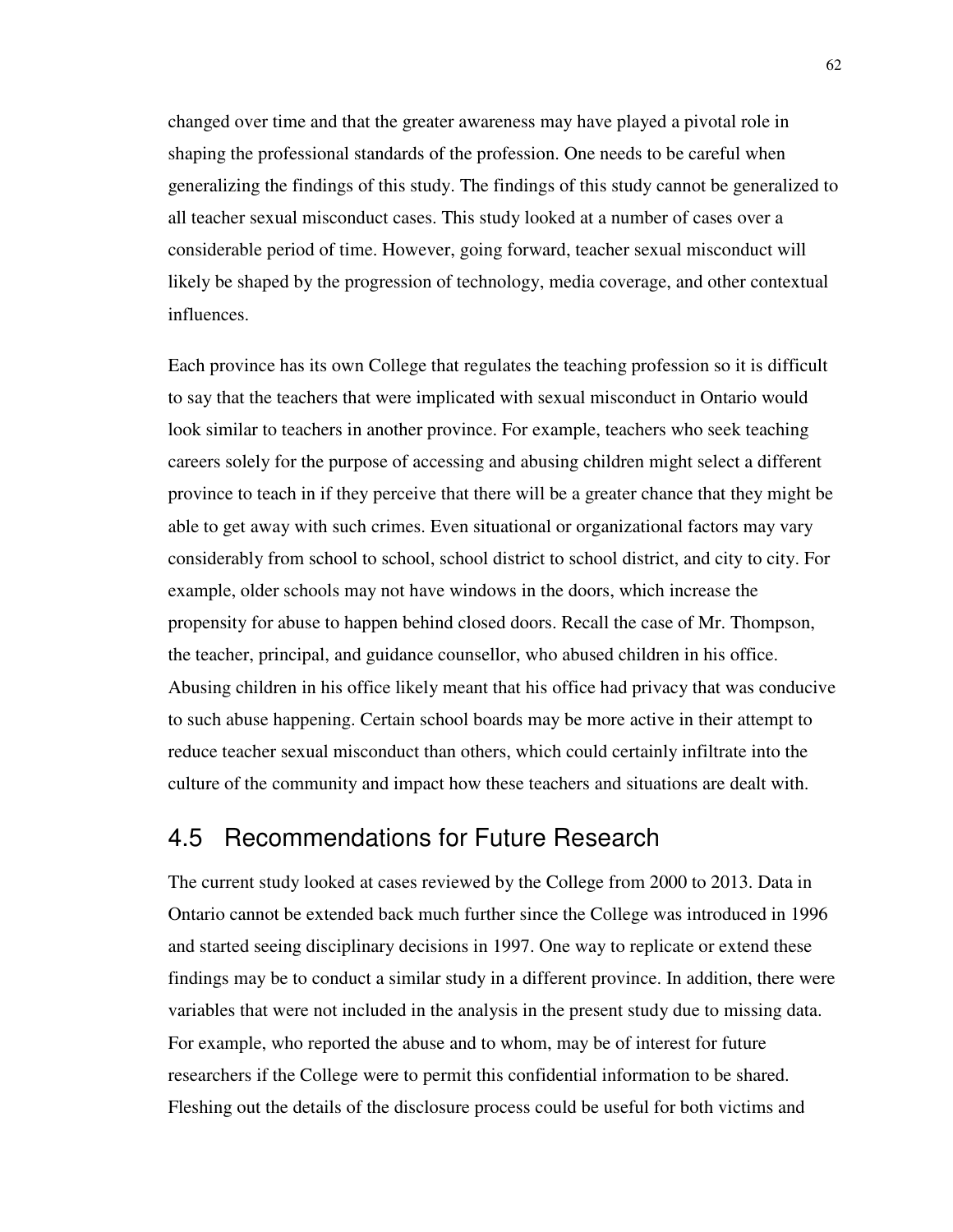adults. For example, in some cases parents became aware of the relationship between their child and the teacher and approached the teacher in question first. In some of these cases the teacher agreed to discontinue the relationship, yet the abuse continued nevertheless.

This study focused more on the offender and the characteristics of the abuse than the survivors. A future study could examine the victims more closely to gain more insight on their interpretation of the offender, the abuse, the relationship, and how this impacted their experience. Doing a qualitative analysis on how teacher sexual misconduct affects survivors would also help determine what kind of support would beneficial for students following such abuse.

It would also be useful to understand this population better. Sexual offenders in general are usually quite heterogeneous and their motivations for offending and patterns of abuse can be quite dynamic and flexible (Looman et al., 2001). Using a statistical test called a cluster analysis may help elucidate different typologies of teacher offenders in the future. The point of this analysis is to divide individuals into homogenous and distinct groups by grouping them with others who are similar with respect to variables of interest.

It would also be intriguing to see what happens to the teachers whose certificates are revoked. For example, what professions do teachers seek once they are unable to teach? One could follow-up with teachers five or ten years after they are released from prison or after their certificates are revoked. Exploring how the experience affects future job prospects, relationships, and mental health could be fascinating. More importantly, investigating whether these men reoffend or encounter the criminal justice again could provide some insight on whether or not these men have been properly rehabilitated and how enduring these patterns of offending are.

Finally, it would be interesting to look at the public's perceptions of teacher sexual misconduct. Although it is assumed that there is greater awareness today than there was before, it would be helpful determine the public's knowledge of infringements in the education system. More importantly, surveying parents, teachers, and students about their knowledge about inappropriate relationships or sexual abuse in the school could also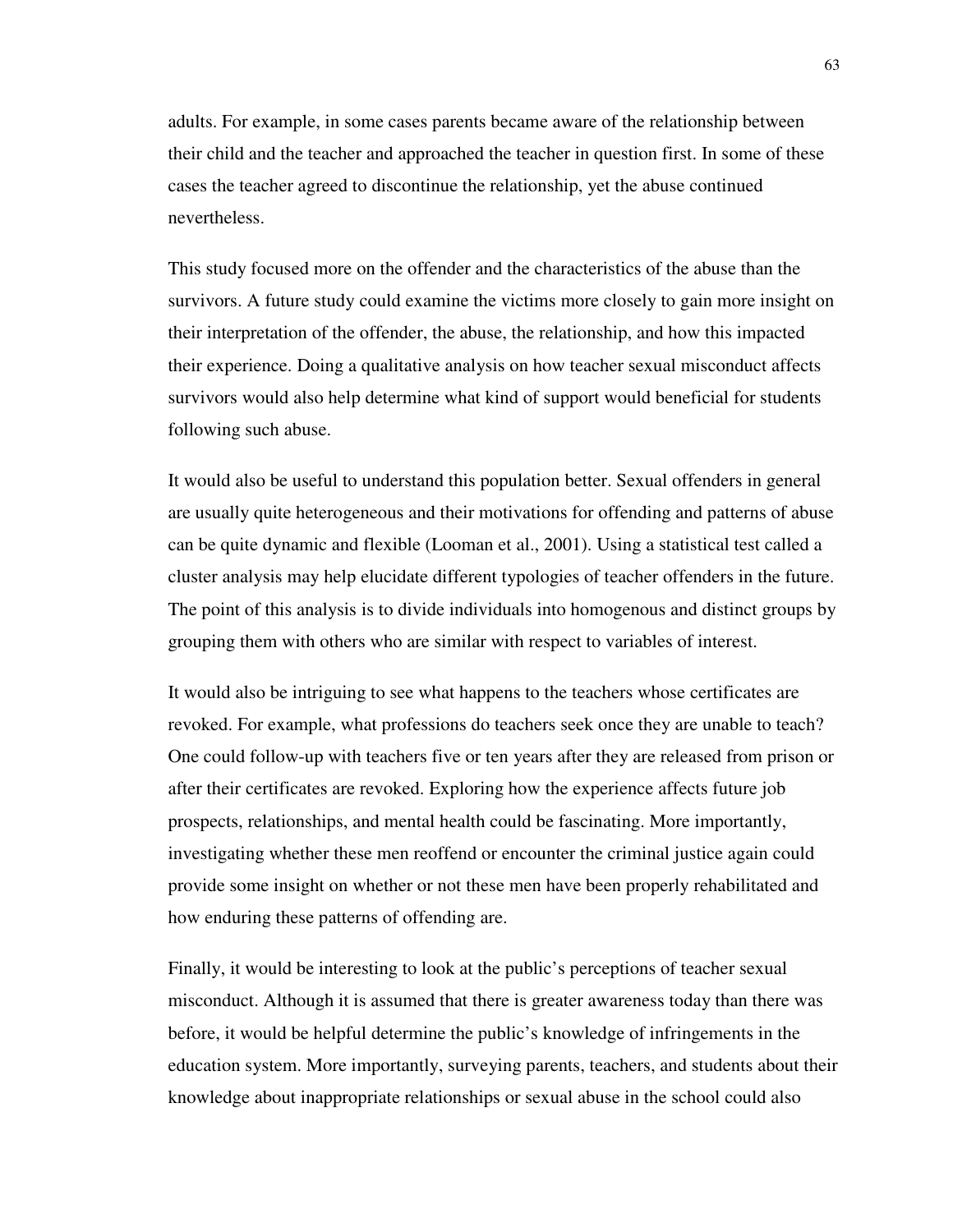inform our understanding. The unintended consequences of greater awareness of teacher sexual misconduct can then be examined in greater depth.

### 4.6 Conclusion

The present study highlighted the need to continue rigorous research in the area of teacher sexual misconduct. This study looked at cases reviewed by the College from 2000 to 2013 and found that despite increased awareness, teacher sexual misconduct continues to be a difficult issue that the province of Ontario is grappling with. The present study found that men who abuse elementary school-aged boys are more likely to offend more than one victim and have longer offending careers. In addition, the current study also found that there was less intrusive sexual behaviour, fewer multiple victim perpetrators, and shorter offending careers in cases that occurred following the governmentcommissioned report by Justice Robins. The report offered recommendations for identifying and preventing teacher sexual misconduct in Ontario. Valuable insights about the location of abuse, offense pathways, victim characteristics, perpetrators characteristics, and discipline were discovered in the current study. Even though more recent cases of teacher sexual misconduct have demonstrated that the issue may be more contained, it is paramount that this area be given precedence in future research, policy development, training, and programming.

Teachers have a unique opportunity to make a profound impact on the lives of students. It is crucial that they use their trusted position to help shape young minds in a positive way. Mental health, future relationships, and academic and occupational achievements, have all been shown to suffer when someone who is in a trusted position of authority sexually abuses a young person (Wolfe et al., 2003). Students should be able to go to school without the fear that their teacher may manipulate or abuse them. While the vast majority of teachers maintain appropriate professional boundaries with their students and are concerned about their student's learning, growth, and well-being, a small number of teachers allow mentorships to be reduced to liaisons. This study demonstrated that teacher sexual misconduct is not an issue of the past; it is an ongoing problem and if left to his or her own devices some teachers will continue to commit these offenses.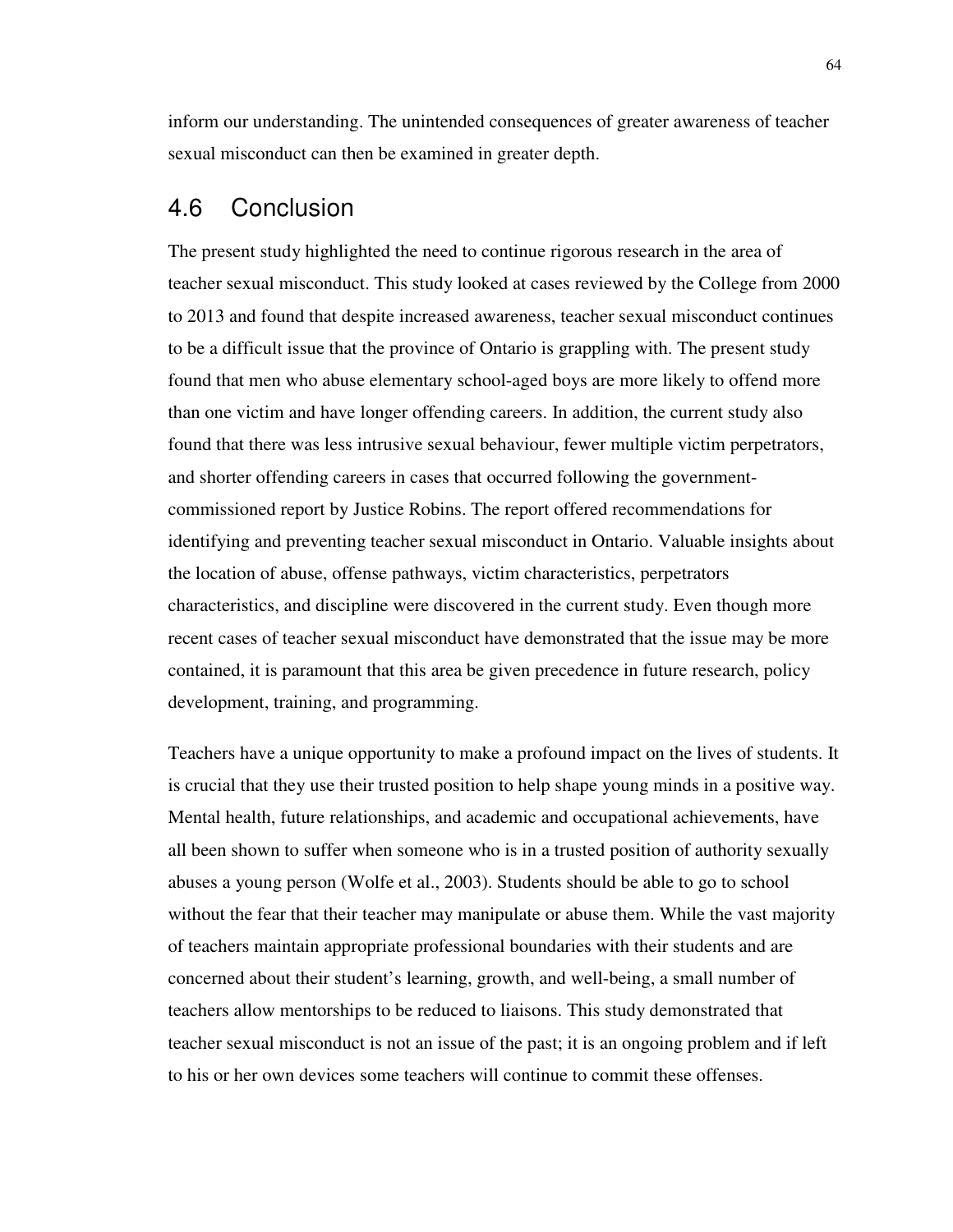#### References

- Abel, G.G., Osborn, C.A., & Twigg, D.A. (1993). Sexual assault through the life span: Adult offenders with juvenile histories. In. H.E. Barbareem W.L. Marshall & S.M. Hudson (Eds.), The juvenile sex offender (pp. 104 – 117). New York Guilford Press.
- American Association of University Women. (2001). Hostile Hallways. Washington, DC: AAUW Educational Foundation.
- American Psychiatric Association: Diagnostic and Statistical Manual of Mental Disorders, Fifth Edition. Arlington, VA, American Psychiatric Association 2013. Section 2. Pp. 685 – 706.
- Barbaree, H.E., & Seto, M.C. (1997). Pedophilia: Assessment and treatment. In D.R. Laws & W. O'Donohue (Eds.), Sexual deviance: Theory, assessment, and treatment (pp. 175 – 193). New York: Guilford Press.
- Baynard, V.L., Plante E.G., Moynihan, & M.M. (2004). Bystander education: Bringing a broader community perspective to sexual violence prevention. *Journal of Community Psychology, 32*(1), 61 – 79.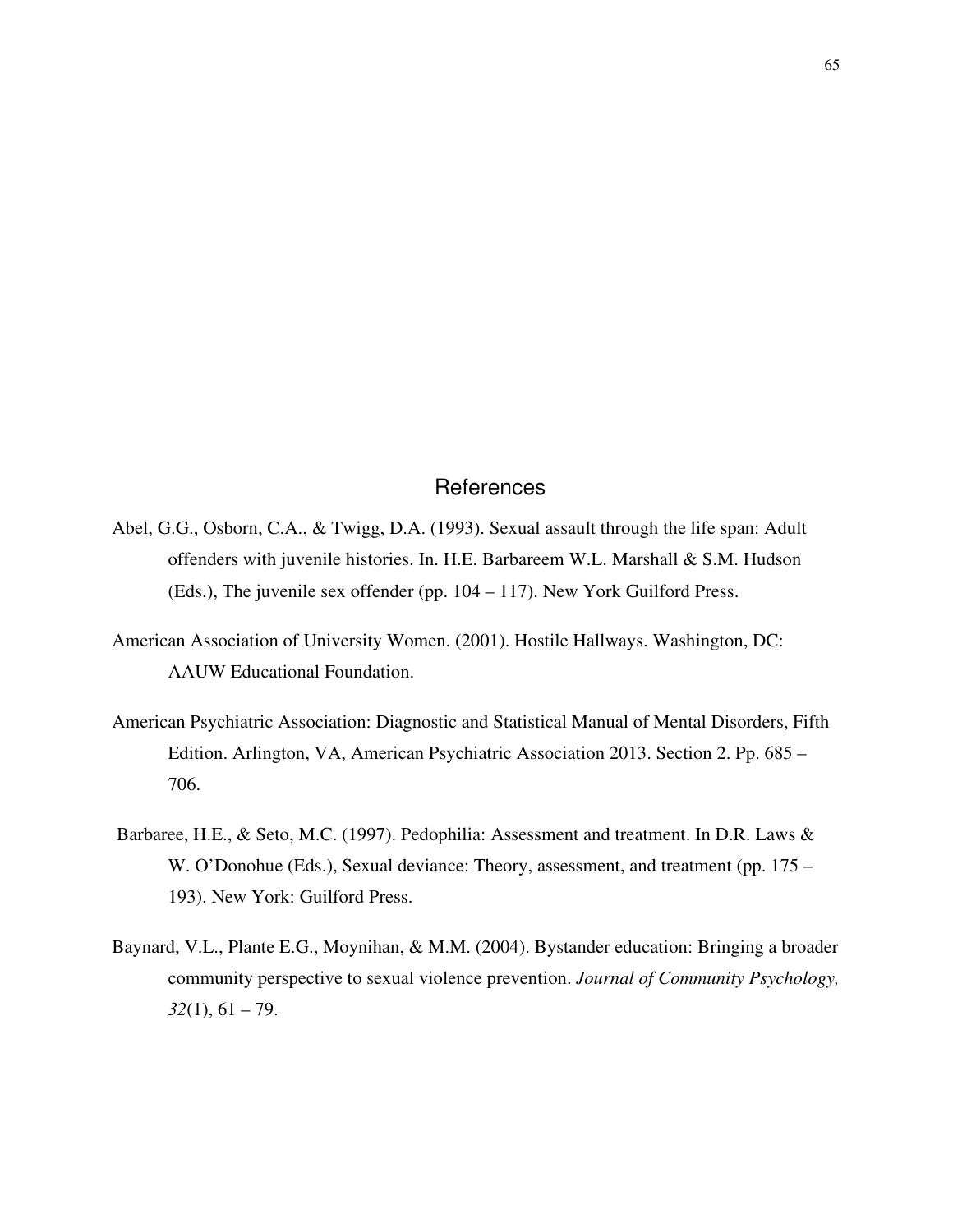- Beauregard, E., Leclerc, B., & Lussier, P. (2012). Decision Making in the Crime Commission Process: Comparing Rapists, Child Molesters, and Victim-Crossover Sex Offenders. *Criminal Justice and Behavior, 39*(10), 1275 – 1295.
- Bebbington, P.E., Cooper, C., Minot, S., & Brugha, T.S. (2009). Suicide attempts, gender, and sexual abuse: Data from the 2000 British Psychiatric Morbidity Survey. *American Journal of Psychiatry, 166*(1), 1135 – 1140.
- Bennett, T., & Wright, R. (1984). *Burglars on burglary: Prevention and the offender.* Aldershot, England: Gower.
- Bhugra, D., Popelyuk, D., & McMullen, I. (2010). Paraphilias across cultures: Contexts and controversies. *Journal of Sex Research, 47*(2-3), 242 – 256.
- Blanchard, R. (2013). A dissenting opinion on DSM-5 pedophilic disorder. *Archives of Sexual Behavior, 42*, 675 – 678.
- Briere, J., & Elliot, D.M. (2003). Prevalence and psychological sequelae of self-reported childhood physical and sexual abuse in a general population sample of men and women. *Child Abuse and Neglect, 27*(10), 1205 – 1222.
- Burgess, A.W., Welner, M., & Willis, D.G. (2010). Educator sexual abuse: Two case reports. *Journal of Child Sexual Abuse, 19*, 387 – 402.
- Buckle, S., Lancaster, S., Powell, M. B., & Higgins, D.J. (2005). The relationship between child sexual abuse and academic achievement in a sample of adolescent psychiatric inpatients. *Child Abuse & Neglect, 29*(9), 1031- 1047.
- Bunting, L. (2007). Dealing with a problem that doesn't exist? Professional responses to female perpetrated child sexual abuse. *Child Abuse Review, 16*, 252 – 267.
- Button, K.S., Ioannidis, J.P.A., Mokrysz, C., Nosek, B.A., Flint, J., Robinson, E.S.F., and colleagues. (2013). Power failure: why small sample size undermines the reliability of neuroscience. *Nature Reviews Neuroscience, 14*, 365 – 376.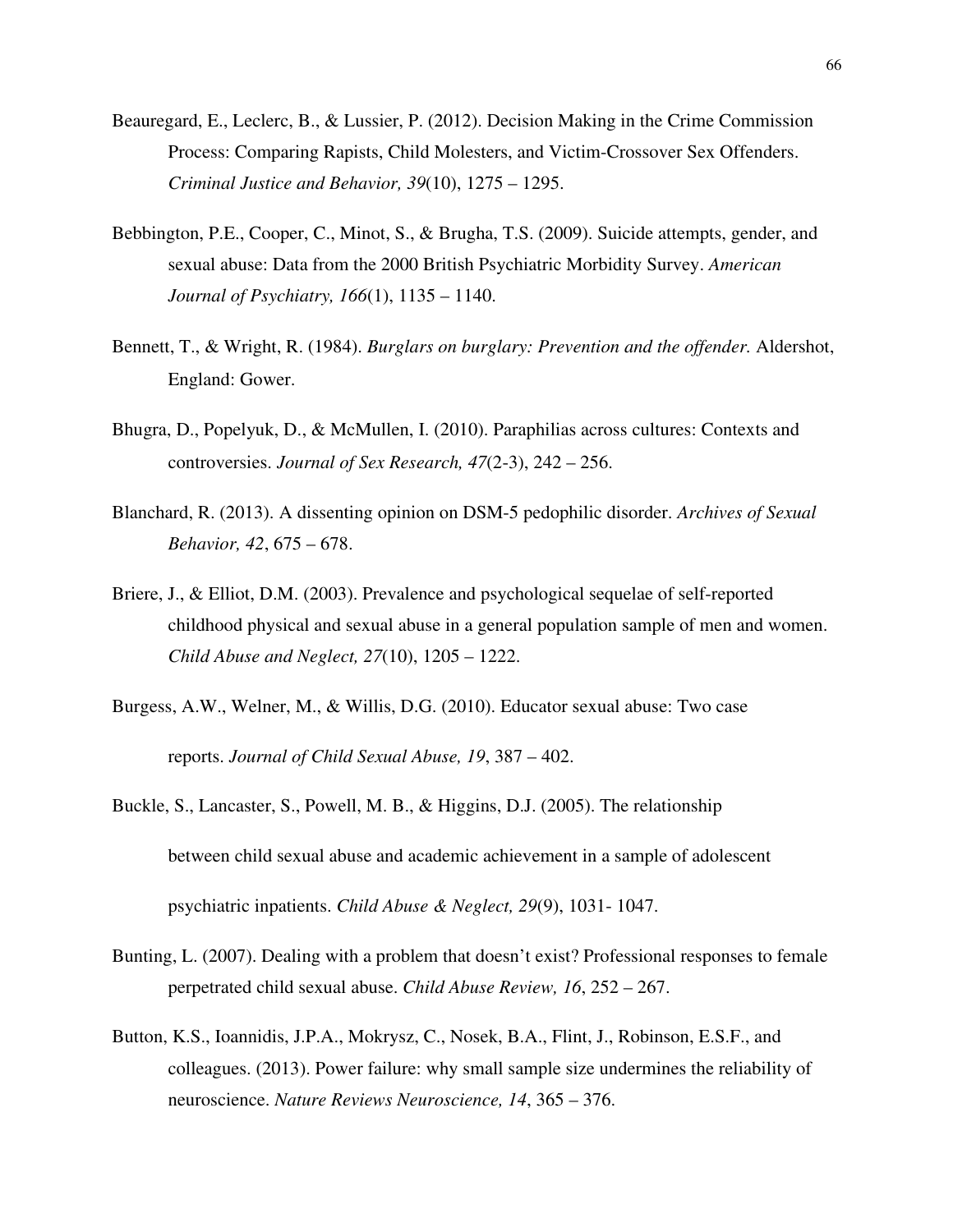- Cale, J., Leclerc, B., & Smallbone, S. (2014). The sexual lives of sexual offenders: the link between childhood victimization and non-criminal sexual lifestyles between types of offenders. *Psychology, Crime & Law, 20*(1), 37 – 60.
- Cohen, L., & Felson, M. (1979). Social change and crime rate trends: A routine activity approach. *American Sociological Reviews, 44*, 588 – 608.
- Colson, M-H., Boyer, L., Baumstarck, K., Loundou, A.D. (2013). Female sex offenders: A challenge to certain paradigms. Meta-analysis. *Sexologies, 22*, 109 – 117.
- Colton, M., Roberts, & M., Vanstone (2010). Sexual abuse by men who work with children. *Journal of Child Sexual Abuse, 19*(3), 345 – 364.
- Colton, M., Vanstone, M., & Walby, C. (2002). Victimization, care and justice: Reflections on the experiences of victims/survivors involved in large-scale historical investigations of child sexual abuse in residential institutions. *British Journal of Social Work, 32,* 541 – 551.
- Conte, J., Wolf, S., & Smith, T. (1989). What sexual offenders tell us about prevention strategies. *Child Abuse and Neglect, 13*, pp. 293 – 301.
- Craven, S., Brown, S., & Gilchrist, E. (2006). Sexual grooming of children: Review of literature and theoretical considerations. *Journal of Sexual Aggression, 12*(3), 287-299.
- Dallal, G.E. (2001). Multiple comparisons procedures. Retrieved from http://www.jerrydallal.com/LHSP/mc.htm
- Daignault, I.V., & Hebert, M. (2009). Profiles of school adaptation: Social, behavioral and academic functioning in sexually abused girls. *Child Abuse & Neglect, 33*,  $102 - 115$ .
- Davidson, J., & Gottschalk, P. (2011). Characteristics of the Internet for criminal child sexual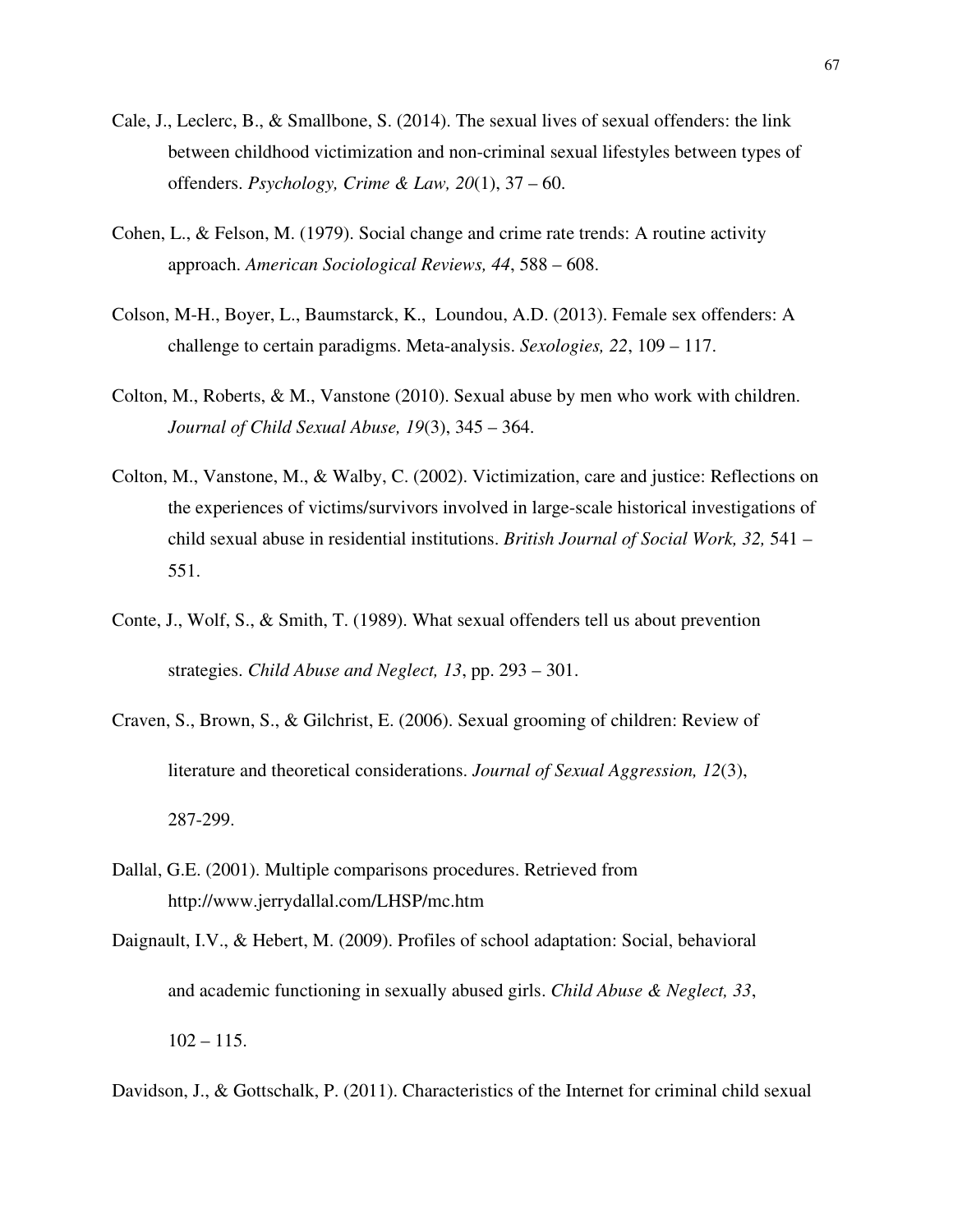abuse by online groomers. *Criminal Justice Studies, 24*(1), 23 – 36.

DeMitchell, T.A. (2003). The duty to protect: Blackstone's doctrine of in loco parentis: A lens for viewing the sexual abuse of students. Brigham Young University *Education and Law Journal, 1*(17).

Denov, M.S. (2004). The long-Term Effects of Child Sexual Abuse by Female Perpetrators: A Qualitative Study of Male and Female Victims. *Journal of Interpersonal Violence, 19*(10), 1137 – 1156.

- Denov, M.S. (2001). A culture of denial: Exploring professional perspectives on female sex offending. *Canadian Journal of Criminology*, 303 – 329.
- Department of Justice (2015, February 11). *Age of consent to sexual activity*. Retrieved from http://www.justice.gc.ca/eng/rp-pr/other-autre/clp/faq.html
- Donovan, K. Toronto Star. (2011, September 29). Bad teachers: Ontario's secret list. *The Toronto Star.* Retrieved from http://www.thestar.com/news/canada/2011/09/29/bad\_ teachers\_ontarios\_secret\_list.html#
- Dube, S.R., Anda, R.F., Whitfield, C.L., Brown, D.W., Felitti, V.J., Dong, M., & Giles, W.H. (2005). Long-term consequences of childhood sexual abuse by gender of victim. *American Journal of Preventative Medicine, 28*(5), 430-438.
- Duwe, G., Donnay, W., & Tewksbury, R. (2008). Does residential proximity matter? A geographic analysis of sex offense recidivism. *Criminal Justice and Behavior, 35*, 484 – 504.
- Eccles, J.S., & Harold, R.D. (1996). Family involvement in children's and adolescents' schooling. In A. Booth & J.F. Dunn (Eds.), Family-school links: How do hey affect educational outcomes? (pp. 3 – 34). Mahwah, NJ: Erlbaum.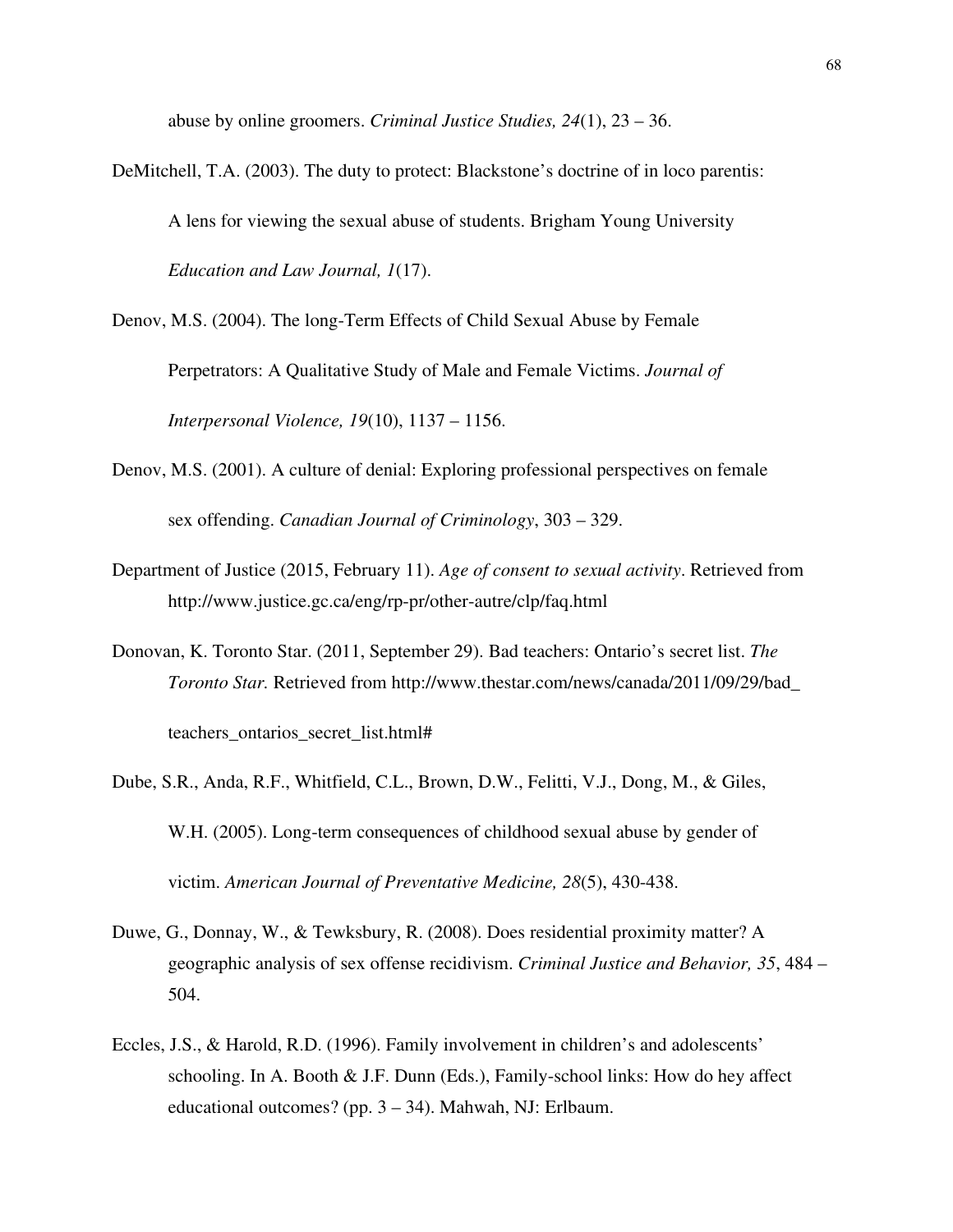- Edgardh, K., & Ormstad, K. (2000). Prevalence and characteristics of sexual abuse in a national sample of Swedish 17-year-old girls. *Acta Paediatrica, 89*, 155 – 157.
- Education Act. RSO (1990, c. E-2). Retrieved from http://www.canlii.org/en/on/laws/stat/rso-1990-c-e2/latest/rso-1990-c-e2.html
- Edwards, R.W., Jumper-Thurman, P., Plested, B.A., Oetting, E.R., & Swanson, L. (2000). Community readiness: Research to practice. *Journal of Community Psychology, 28*, 291– 307.
- Elliott, M., Browne, K., & Kilcoyne, J. (1995). Child sexual abuse prevention what offenders tell us, *Child Abuse and Neglect, 19*(5), pp. 579 – 594.

Erooga, M. (2012). Understanding and Responding to People Who Sexually Abuse

Children Whilst Employed In Positions of Trust: An Overview of the Relevant

Literature – Part One: Offenders, in Creating Safer Organisations: Practical Steps to Prevent the Abuse of Children by Those Working with Them (ed. M. Erooga), John Wiley & Sons, Ltd, Chichester, UK. Doi: 10.1002/9781119943228.ch1.

Finkelhor, D. (1984). Child Sexual Abuse: New Theory and Research. New York: The Free Press.

Finkelhor, D. & Hashimma, P. (2001). The victimization of children and youth: A comprehensive overview. In S.O. White (Ed.), Law and social science perspectives on youth and justice (pp. 49-78). New York: Plenum Publishing.

- Flaherty, M.S., & Currall, J. (2013). Statistics: dealing with categorical data. *Journal of Small Animal Practice, 54*, 3 – 8.
- Freel, M. (2003). Child sexual abuse and the male monopoly: An empirical exploration of gender and a sexual interest in children. *British Journal of Social Work, 33*, 481 –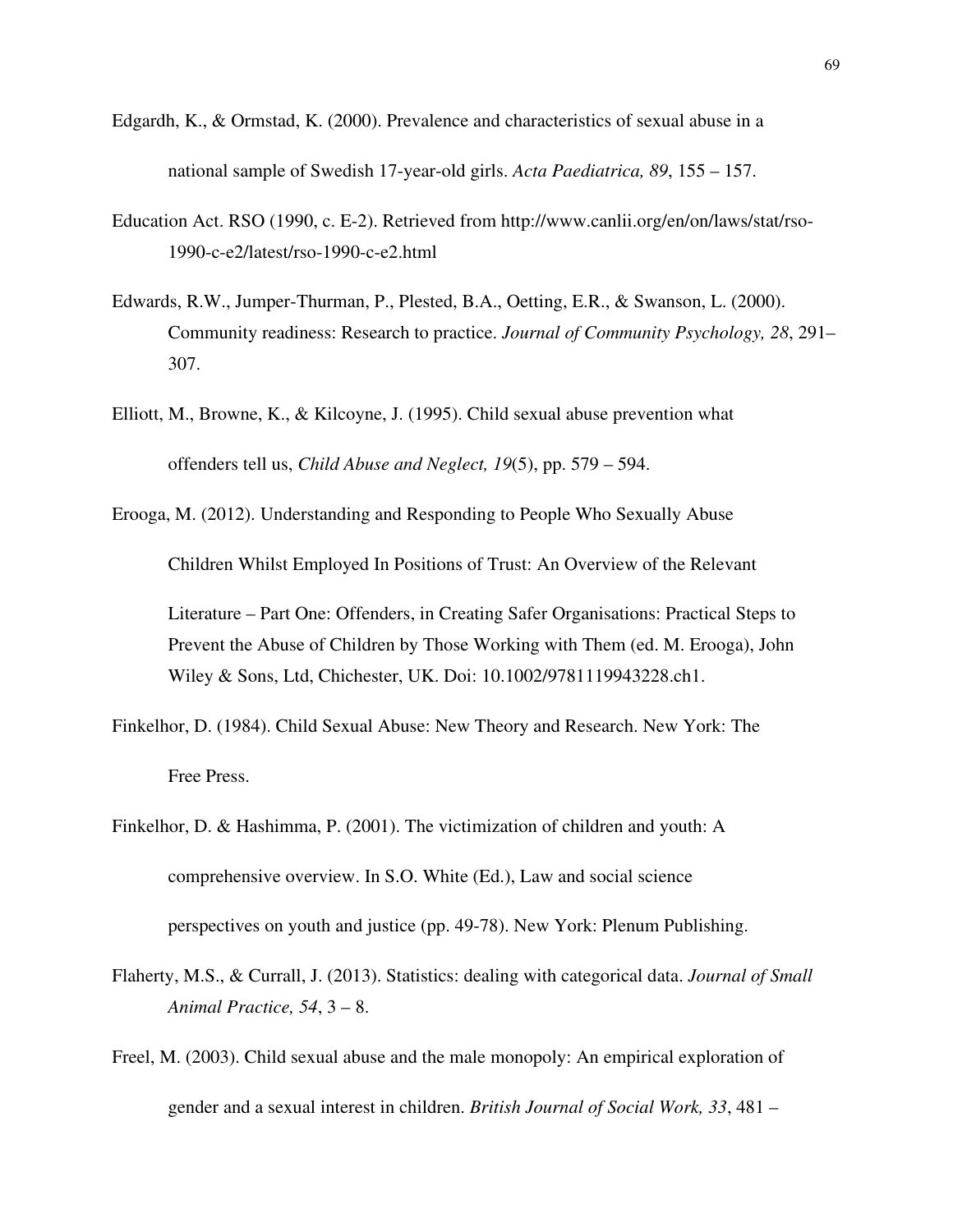- Fromuth, M.E. & Holt, A.R. (2008). Perception of teacher sexual misconduct by age of student. *Journal of Child Sexual Abuse, 17*(2), 163 – 179.
- Gallagher, B. (2000). The extent and nature of known cases of institutional child sexual abuse. *British Journal of Social Work*, *30*, 795 – 817.
- Gannon, T.A., & Rose, M.R. (2008). Female child sexual offenders: Towards integrating theory and practice. *Aggression and Violent Behavior, 13*(6), 442 – 461.
- Geddes, R.A., Tyson, G.A., & McGreal, S. (2013). Gender bias in the education system: perceptions of teacher-student sexual relationships, *Psychiatry, Psychology and Law, 20*(4) 608 – 618.
- Goodman-Brown, T.B., Edelstein, R.S., Goodman, G.S., Jones, D.P.H., & Gordon, D.S. (2003). Why children tell: a model of children's disclosure of sexual abuse. *Child Abuse & Neglect, 27*, 525 – 540.
- Hall, M. (2002). Book review. The International Journal of Children's Rights, 10, 295 302.
- Hanson, R.K., Bourgon, G., Helmus, L., & Hodgson, S (2009). A meta-analysis of the effectiveness of treatment for sexual offenders: Risk, need, & responsivity. (Research Report No. 2009-01). Ottawa, Ontario, Canada: Corrections Research, Public Safety Canada.
- Hanson, R. K., & Morton-Bourgon, K. E. (2005). The characteristics of persistent sexual offenders: A meta-analysis of recidivism studies. Journal of Consulting and Clinical Psychology, 73, 1154-1163.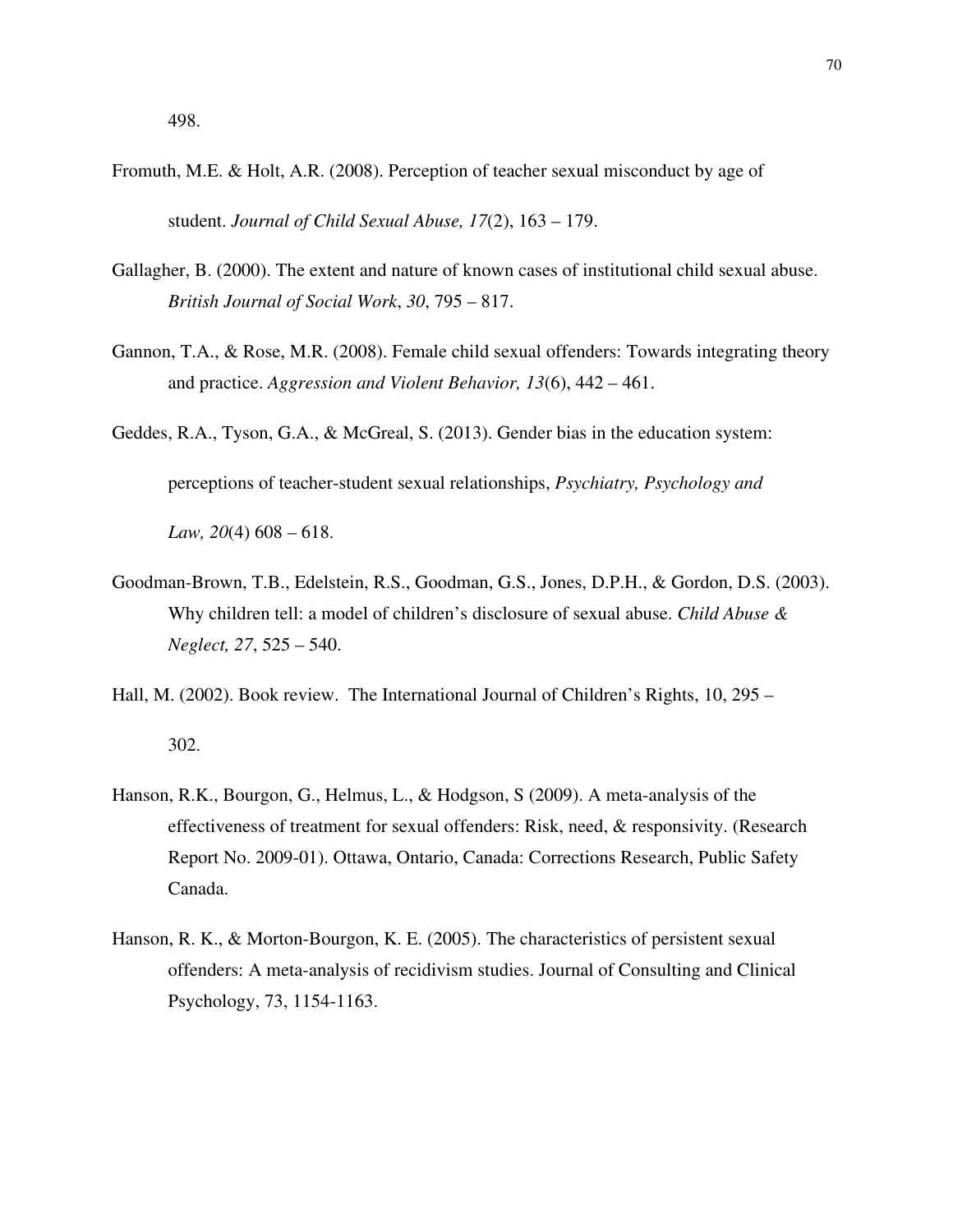- Harada, J. (1985). Bystander intervention: The effect of ambiguity of the helping situation and the interpersonal relationship between bystanders. *Japanese Psychological Research, 27*, 177 – 184.
- Heppner, M.J., Neville, H.A., Smith, K., Kivlighan, D.M., & Gershuny, B.S. (1999). Examining immediate and long-term efficacy of rape prevention programming with racially diverse college men. *Journal of Counseling Psychology, 46*, 16 – 26.
- Homma, Y., Wang, N., Saewyc, E., & Kishor, N. (2012). The relationship between sexual Abuse and risky sexual behavior among adolescent boys: A meta-analysis. *Journal of Adolescent Health, 51*, 18 – 24.
- Hutchings, T. (2009). Teacher sexual misconduct with students: The role of teacher preparation programs as a prevention strategy. *ProQuest Dissertations and Theses*, 254.
- Jaffe, P., Straatman A-L., Harris, B., Georges, A., Vink, K., & Reif, K. (2013). Emerging trends in teacher sexual misconduct in Ontario 2007-12. *Education and Law Journal*.
- Kaplan, M.S. & Green, A. (1995). Incarcerated female sexual offenders: A comparison of sexual histories with eleven female nonsexual offenders. *Sexual Abuse: A Journal of Research and Treatment, 7*, 287 – 300.
- Khoury-Kassabri, M. (2006). Student victimization by educational staff in Israel. *Child Abuse and Neglect, 30,* 691 – 707.
- Kingston, D.A., Firestone, P., Moulden, H.M., & Bradford, J.M. (2007). The utility of the diagnosis of Pedophilia: A comparison of various classification procedures. *Archives of Sexual Behavioural, 36*, 423 – 436.

Knoll, J. (2010). Teacher sexual misconduct: Grooming patterns and female offenders.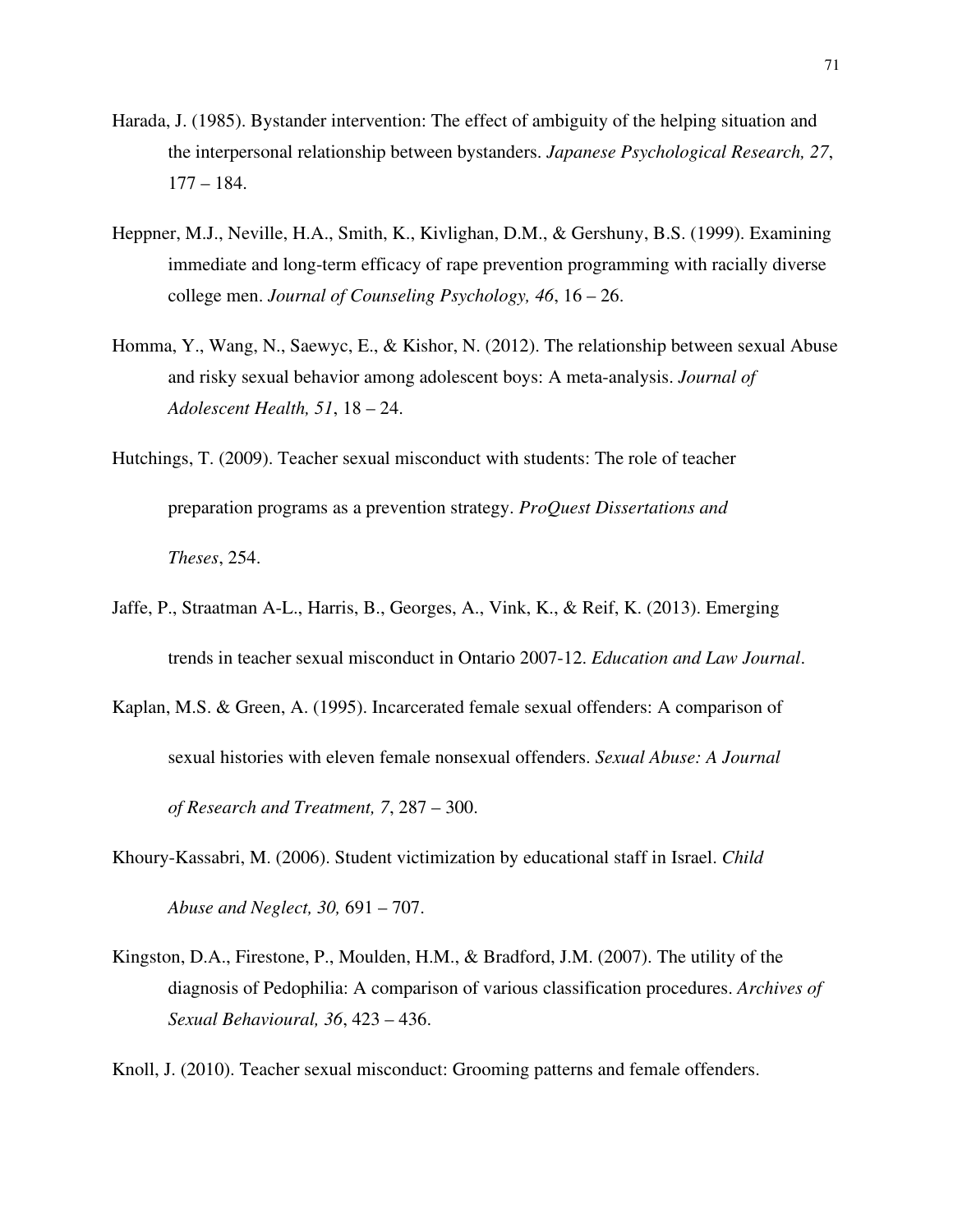*Journal of Child Sexual Abuse, 19,* 371- 386.

Lacoste, J., & Tremblay, P. (2003). Crime and innovation: A script analysis of patterns in check forgery. In M. J. Smith & D.B. Cornish (Eds.), Theory for practice in situational crime prevention. Crime Prevention Studies, Vol. 16. (pp. 169−196). Monsey, N.Y.:

Criminal Justice Press.

- Lang, R.A., & Frenzel, R.R. (1988). How sex offenders lure children. *Annals of Sex Research, 1*,  $303 - 317.$
- Langstrom, N., & Seto, M. C. (2006). Exhibitionistic and voyeuristic behavior in a Swedish national population survey. *Archives of Sexual Behavior, 35*, 427–435.
- Leclerc, B., Proulx, J., & Beauregard, E. (2009). Examining the modus operandi of sexual offenders against children and its practical implications. *Aggression and Violent Behavior, 14,* 5 – 12.
- Leclerc, B., Proulx, J., & McKibben, A. (2005). Modus operandi of sexual offenders working or doing voluntary work with children and adolescents. *Journal of Sexual*

*Aggression, 11*(2), 187 – 195.

- Leclerc, B., Wortley, R., & Smallbone, S. (2011). Getting into the script of the adult sexual offenders and mapping the situational measures. *Journal of Research in Crime Delinquency, 48*, 209 – 237.
- LeSage, P.J. (2012). Review of the Ontario College of Teachers Intake, Investigation and Discipline Procedures and Outcomes, and The Dispute Resolution Program.
- London, K., Bruck, M., Ceci, S.J., & Shuman, D.W. (2005). Disclosure of child sexual abuse: What does the research tell us about the ways that children tell? *Psychology, Public Policy, and Law, 11,* 194, 226.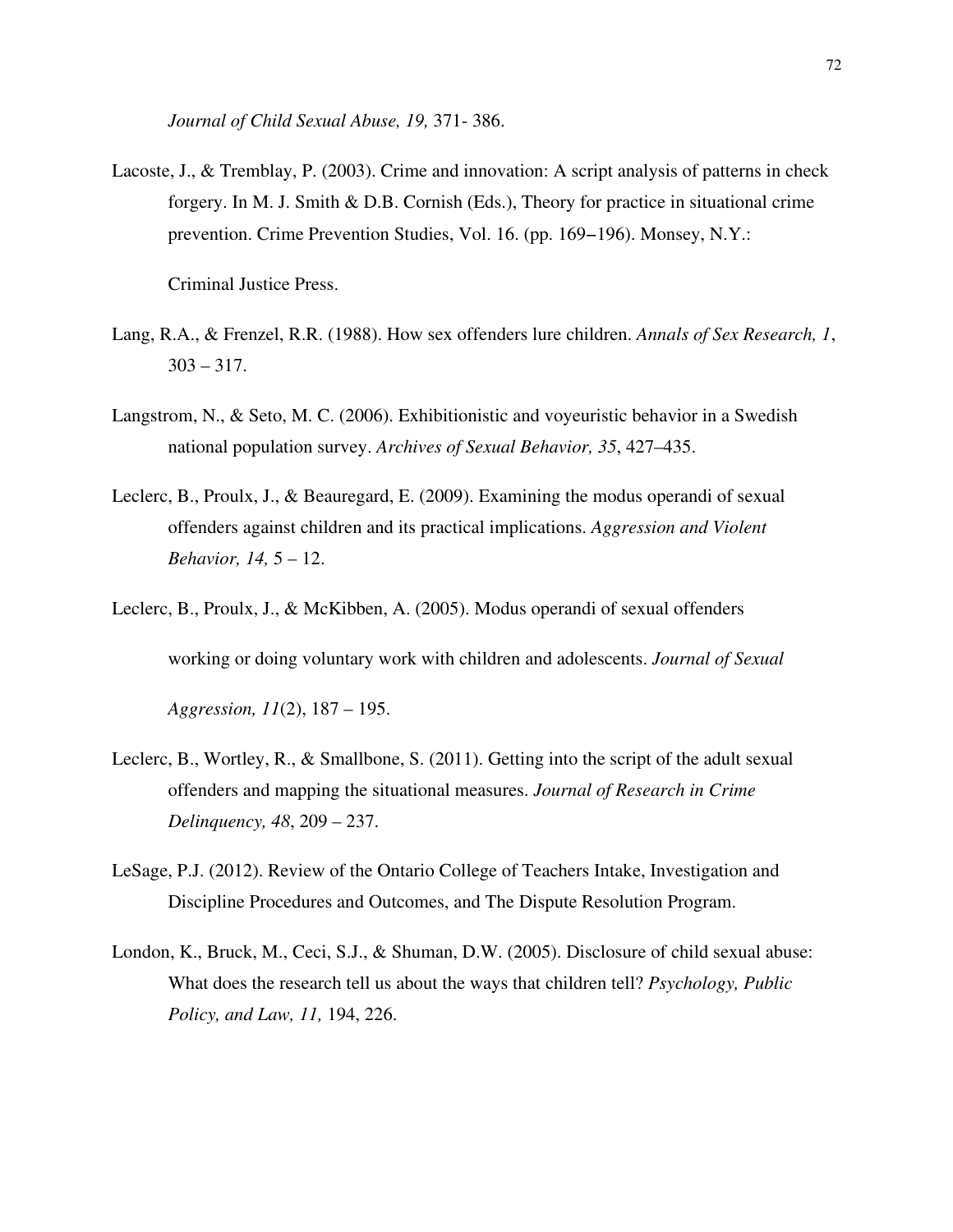- Looman, J., Gauthier, C., & Boer, D. (2001). Replication of the Massachusetts Treatment Center child typology in a Canadian sample. *Journal of Interpersonal Violence, 16*(8), 753 – 767.
- MacKinnon, C.A. (1979). Sexual harassment of working women. New Haven, CN: Yale.
- Marshall, W. L. (1989). Intimacy, loneliness and sexual offenders. *Behavior Research and Therapy, 27*, 491–503.
- Mcalinden, A.M. (2006). "Setting 'Em Up': personal, familial and institutional grooming in the sexual abuse of children. *Social & Legal Studies, 15*(3), 339 – 362.
- McCormack, A. (1985). The Sexual Harassment of Students by Teachers: The Case of Students in Science. *Sex Roles, 13*(1/2), 21 – 32.
- McEvoy, A. (2005). Teachers who bully students: Patterns and policy implications. Paper presented at the Hamilton Fish Institute's Persistently Ontario SafeSchools Conference, Philadelphia, USA.
- McKillop, N., Smallbone, S., & Wortley, R. (2014). Predicating multiple victim versus single victim sexual abuse: an examination of distal factors and proximal factors associated with the first abuse incident. *Journal of Sexual Aggression: An international, interdisciplinary forum for research, theory, and practice.*
- McLaughlin, (1998). Technophilia: A modern day paraphilia. *Knight Stick: Publication of the New Hamphire Police Association* 51: 47-51.
- McAnulty, R. D. (2006). Paedophilia. In R. D. McAnulty & M. M. Burnette (Eds.), Sex and sexuality (Vol. 3, pp. 81–96). Westport, CT: Praeger.
- Miller, L. (2013). Sexual offenses against children: Patterns and motives. *Aggression and Violent Behavior, 18*, 506 – 519.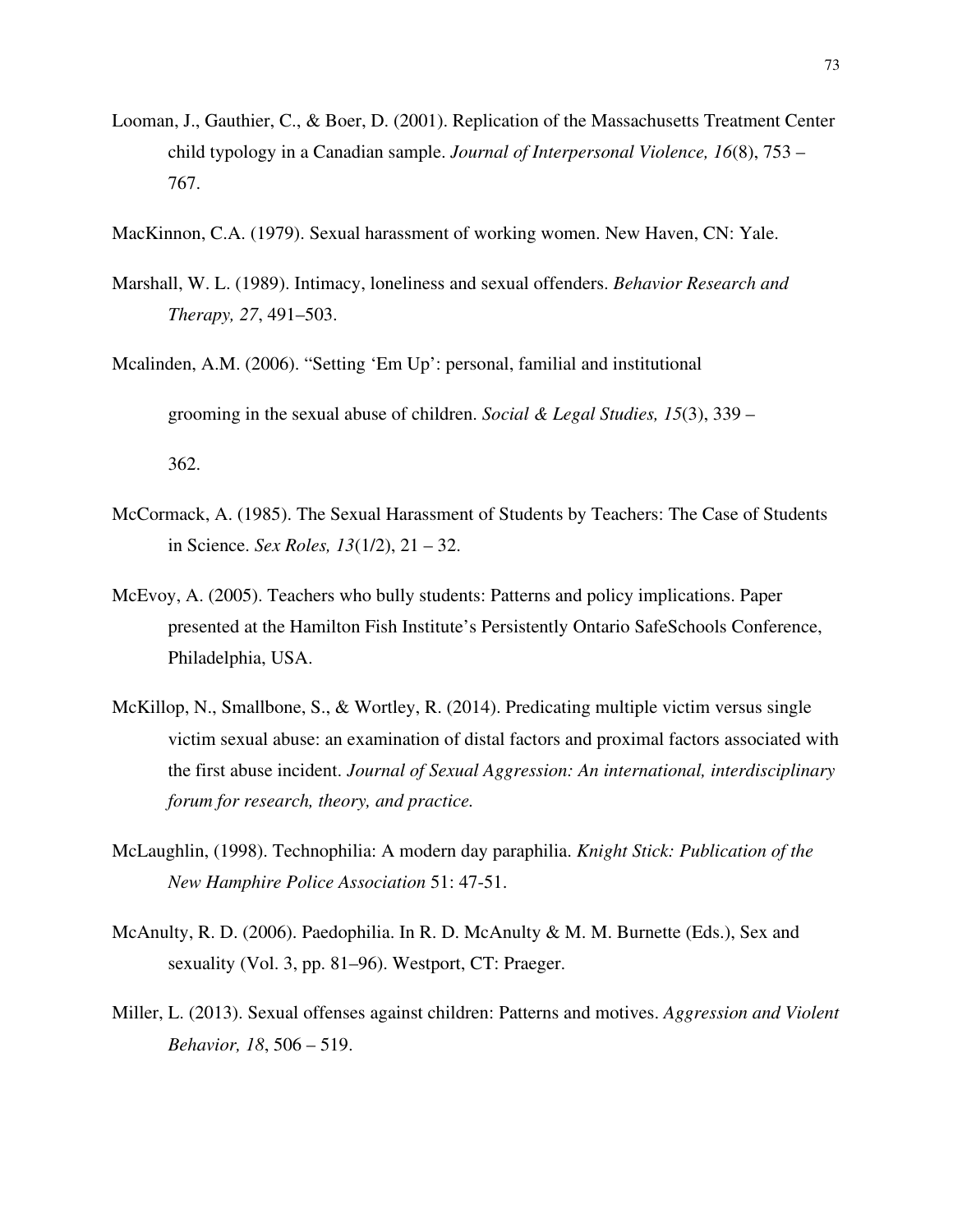- Morgan, C.J. (1978). Bystander intervention: Experimental test of a formal model. *Journal of Personality and Social Psychology, 36*, 43 – 55.
- Moulden, H.M., Firestone, P., Kingston, D.A., & Wexler, A.F. (2010). A description of sexual offending committed by Canadian teachers*. Journal of Child Sexual Abuse, 19*, 403 – 418.
- Moulden, H.M., Firestone, P., & Wexler, A.F. (2007). Childcare providers who commit sexual offences: A description of offender, offense, and victim characteristics. International *Journal of Offender Therapy and Comparative Criminology, 51*, 384 – 406.
- Moskowitz, A. (2001). Assessing suicidality in adults: Integrating childhood trauma as a major risk factor. *Professional Psychology: Research & Practice, 32*(4), 367 – 372.
- Ontario College of Teachers (2011). Professional advisory: Use of Electronic Communication and Social Media. Retrieved from https://www.oct.ca/- /media/PDF/Advisory%20Social%20Media/ProfAdvSocMediaENPRINT.pdf
- Ontario College of Teachers. (2013, April 13a). History of the Ontario College of Teachers.

Retrieved from https://www.oct.ca/about-the-college/what-we-do/college-history

- Ontario College of Teachers. (2013b). Setting the Standard for Great Teaching: 2013 Annual Report.
- Ontario College of Teachers (2002, December). College Issues First Professional Advisory. Retrieved from http://professionallyspeaking.oct.ca/december\_2002/blue6.ASP
- Paloucci, E.O., Genuis, M.L., & Violato, C. (2001). A Meta-Analysis of the published research on the effects of child sexual abuse. *The Journal of Psychology, 135(1),* 17 – 36.
- Proulx, J., Ouimet, M., & Lachaine, N. (1995). Criminologie de l'acte et pédophilie. *Revenue Internationale de Criminologie et de Police Technique, 48*, 294 – 310.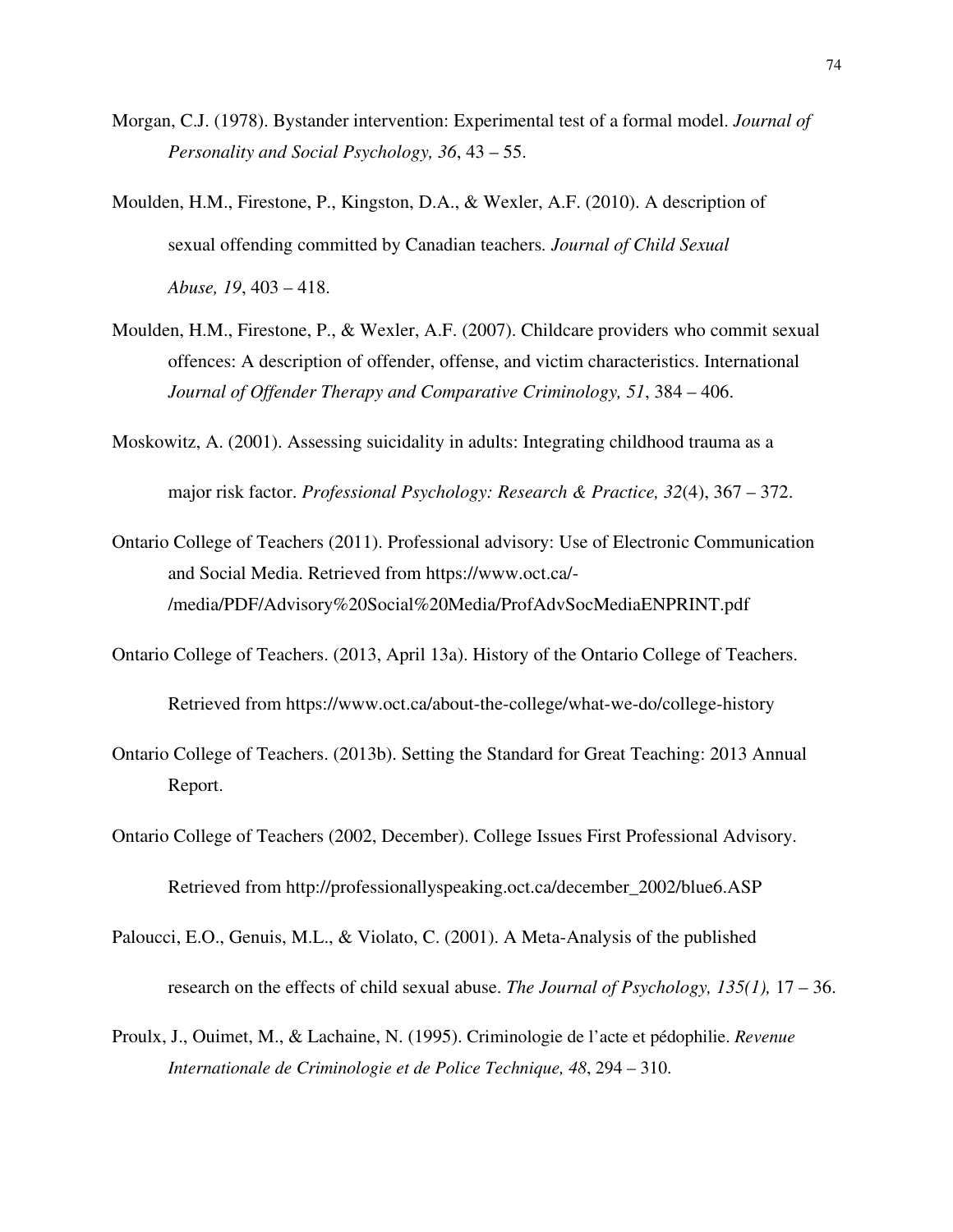- Robertiello, G., & Terry, K.J. (2007). Can we profile sex offenders? A review of sex offender typologies. *Aggression and Violent Behavior, 12*, 508 – 518.
- Robins, S.L. (2000). Protecting our students. *Ontario, Canada: Ministry of the Attorney General.*
- Rodgers, S., & Leschied, A. (2011). The impact of victimization in cases of historical child sexual abuse and intimate partner violence: Implications for practice. *Psychology of Victimization*. Nova Science Publishers, Inc. Hauppauge, NY.
- Salter, A. (2012, November 1). Sex offenders, adult behaviour and grooming,

Presentation to the National Youth Protection Symposium, Atlanta, Ga.

- Sandler, J.C., & Freeman, N.J. (2007). Typology of Female Sex Offenders: A Test of Vandiver and Kercher. *Sex Abuse, 19*, 73 – 89.
- Seto, M.C. (2004). Pedophilia and sexual offenses against children. *Annual Review of Sex Research, 15*, 321 – 361.
- Seto, M.C., & Lalumiere, M.L. (2000). Psychopathy and sexual aggression. In C. Gaucono (Ed.), The clinical and forensic assessment of psychopathy: A practitioner's guide (pp. 333 – 350). Mahwah, NJ: Lawrence Erlbaum.
- Shakeshaft, C. (2013). Know the warning signs of educator sexual misconduct. Kappan Magazine.
- Shakeshaft, C. (2004). Educator Sexual Misconduct: A synthesis of existing literature. U.S. Department of Education.
- Shakeshaft, C., & Cohan, A. (1995). Sexual abuse of students by school personnel. *Phi*

*Delta Kappan, 76*(7), 513 – 520.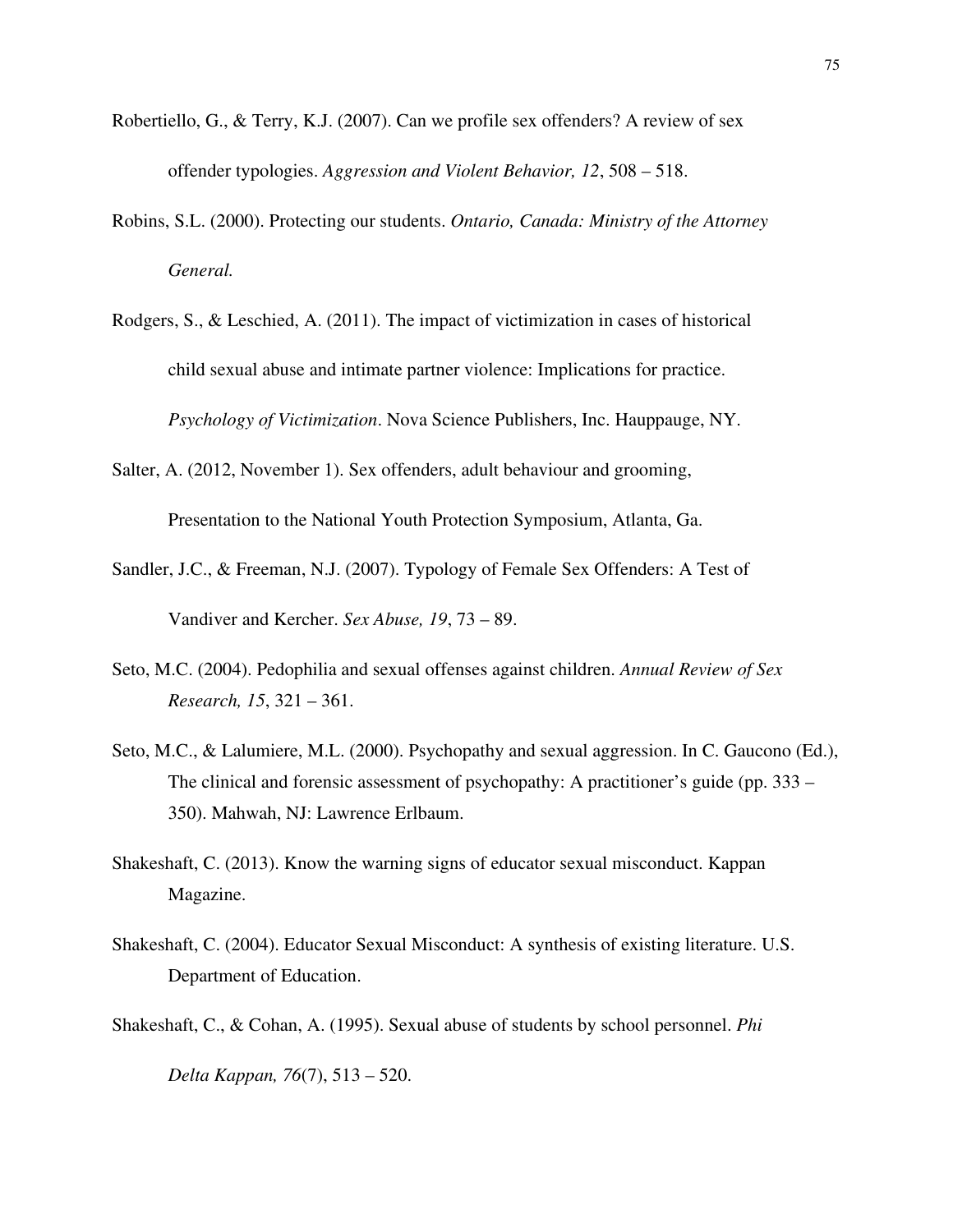- Sikes, P., & Piper, H. (2011). Research allegations of sexual misconduct in schools: The need for narrative approach. *Sexuality Research and Social Policy, 8*, 294 – 303.
- Smallbone, S.W., & Wortley, R.K. (2004). Onset, persistence, and versatility of offending among adult males convicted of sexual offenses against children. *Sexual Abuse: A Journal of Research and Treatment, 16*(4), 285 – 298.
- Smallbone, S. W., & Wortley, R. K. (2000). *Child sexual abuse in Queensland: Offender characteristics and modus operandi*. Brisbane, Australia: Queensland Crime Commission.
- Smith, M.L., Rengifo, A.F., & Vollman, B.K. (2008). Trajectories of abuse and disclosure: Child sexual abuse by Catholic priests. *Criminal Justice and Behaviour, 35*(5), 570 – 582.
- Statistics Canada. Social and Aboriginal Statistics Division. (2000). *Women in Canada: A gender-based statistical report*. Ministry of Industry. (Catalogue no. 89 – 503- XPE). Ottawa, ON: Statistics Canada.
- Sullivan, J.S. & Beech, A. (2002). Professional perpetrators: sex offenders who use their employment to target and sexually abuse the children with whom they work. *Child Abuse Review, 11*, 153 – 167.
- Sullivan, J. & Beech, A. (2004). A comparative study of demographic data relating to intra- and extra-familial child sexual abusers and professional perpetrators. *Journal of Sexual Aggression, 10*(1), 39 – 50.
- Syed, F., & Williams, S. (1996). Case studies of female sex offenders in the Correctional Service of Canada. Ottawa: Correctional Service Canada.
- Tallon, J.A., & Terry, K.J. (2008). Analyzing Paraphilic activity, specialization, and generalization in priests who sexually abused minors. *Criminal Justice and Behavior, 35*(5), 615 – 628.
- Terry, K.J., & Freilich, J.D. (2012). Understanding child sexual abuse by Catholic priests from a situational perspective. *Journal of Child Sexual Abuse, 21*, 437 – 455.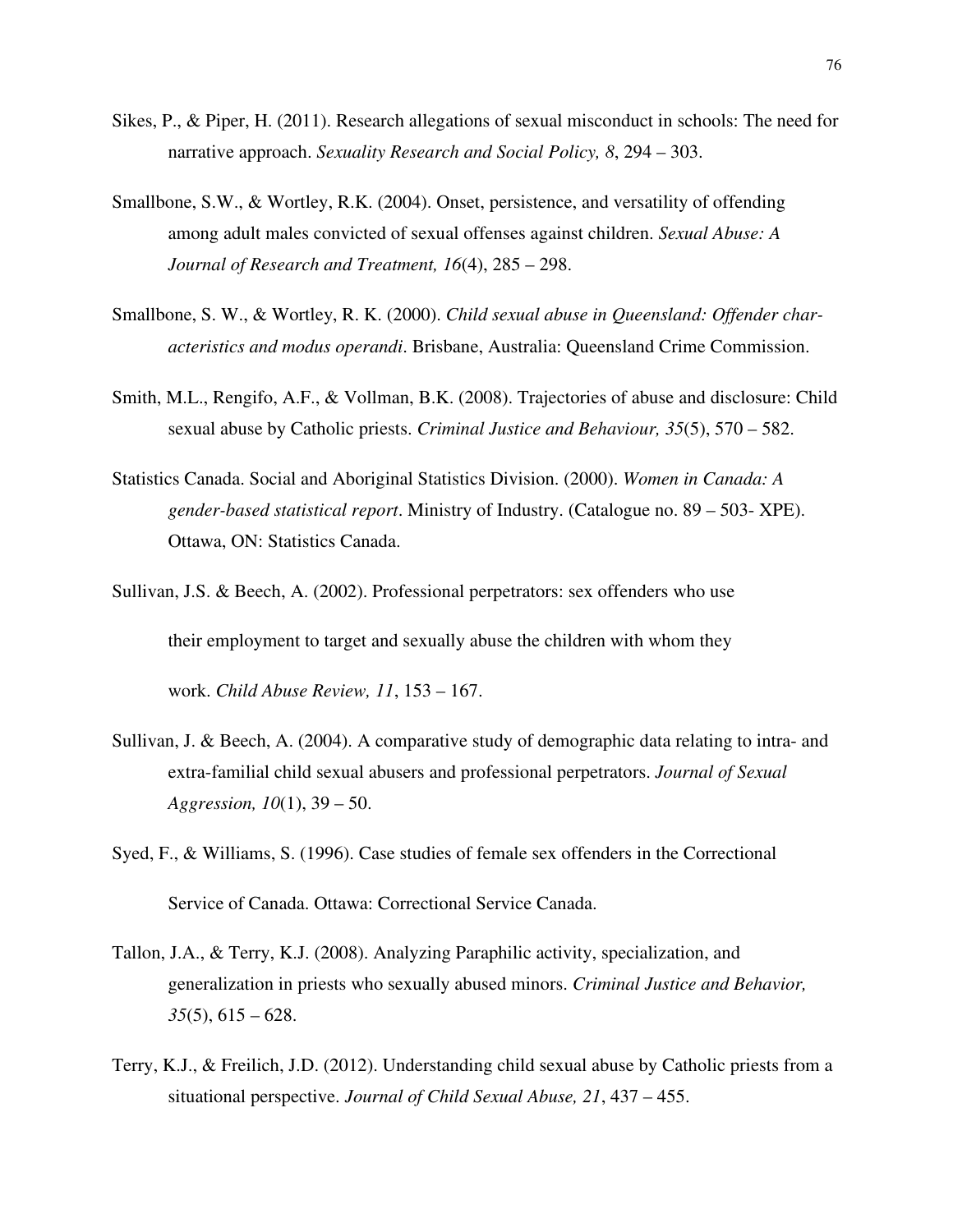The Elementary Teachers' Federation of Ontario. (2007, April 30). The Student Protection Act: Sexual Abuse and Harassment. Retrieved from http://www.efto.ca/AdviceForMembers Bulletins/Pages/The%20Student%20Protection%20Act.aspx

- Timmerman, G. (2003). Sexual harassment of adolescents perpetrated by teachers and by peers: An exploration of the dynamics of power, culture, and gender in secondary school. *Sex Roles, 5*(48), 231 – 244.
- Turner, D., Rettenberger, M., Lohmann, L., Eher, R., & Briken, P. (2013). Pedophilic sexual interests and psychopathy in child sexual abusers working with children. *Child Abuse & Neglect, 38(2),* 326 - 335*.*
- Twemlow, S.W., & Sacco, F.C. (2013). Bullying is everywhere: Ten universal truths about bullying as a social process in schools and communities. *Psychoanalytic Inquiry, 33*(2),  $73 - 8.$
- Walling, M.K., Reiter, R.C., O'Hara, M.W., Milburn, A.K., Lilly, G., & Vincent, S.D. (1994). Abuse history and chronic pain in women: I. Prevalence of sexual abuse and physical abuse. *Obstetrics & Gynecology, 84*(2), 193 – 199.
- Ward, T., & Hudson, S.M. (1998). A model of the relapse process in sexual offenders. *Journal of Interpersonal Violence, 13*, 700 – 725.
- Whealin, J.M., Zinzow, H.M., Salstrom, S.A., & Jackson, J.L. (2007). Sex differences in the experience of unwanted sexual attention and behaviors during childhood. *Journal of Child Sexual Abuse, 16*(3), 37 – 41.

Wijkman, M., Bijleveld, C., & Hendriks, J. (2010). Women don't do such things! Characteristics of female sex offenders and offender types. *Sexual Abuse: A Journal of Research and Treatment, 22*(2), 135 – 156.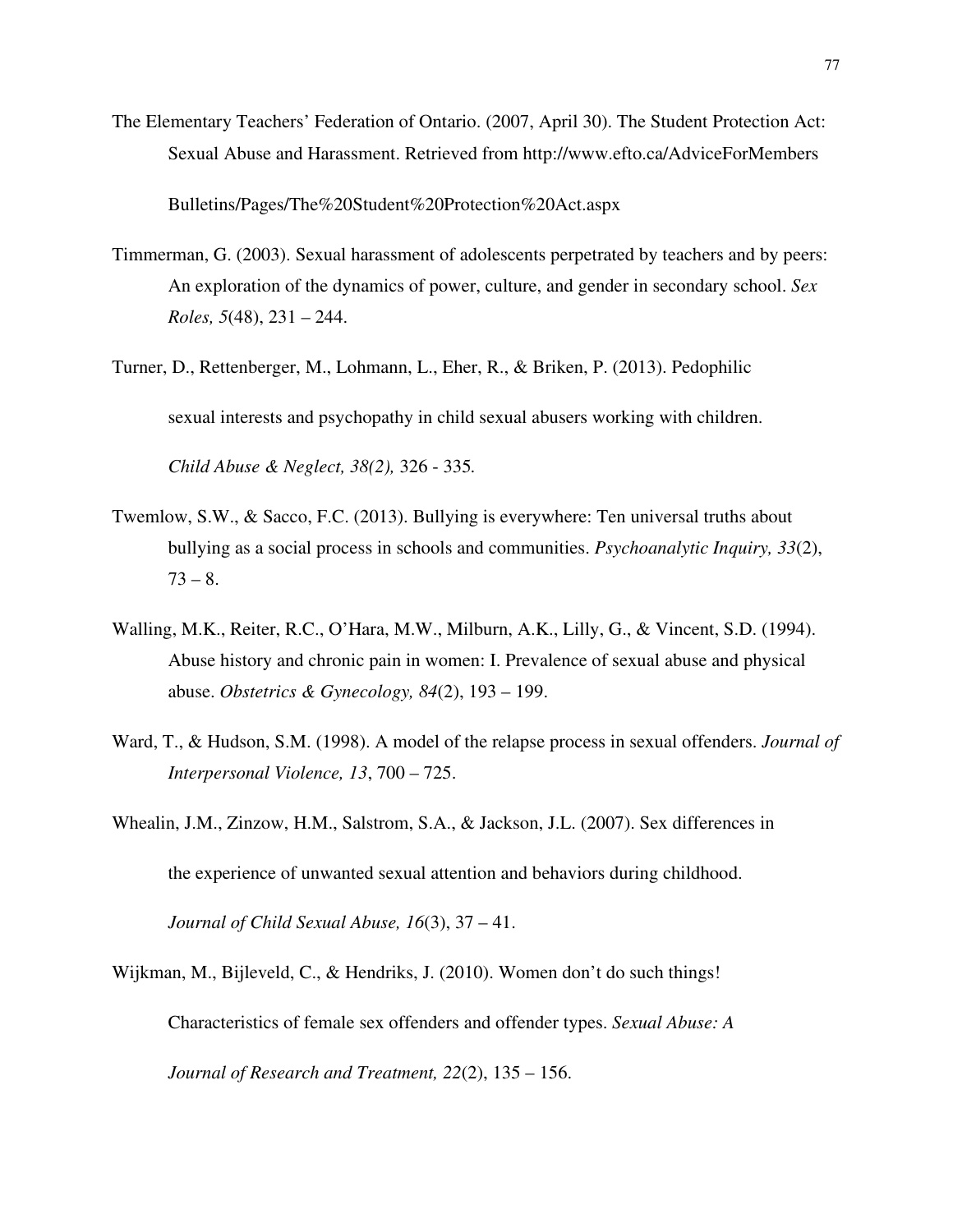Wilson, R.J., Looman, J., Abracen, J., & Pake, D.R. (2013). Comparing sexual offenders at the regional treatment centre (Ontario) and Florida Civil Commitment Center. *International Journal of Offender Therapy and Comparative Criminology, 57(3),* 377 – 395.

Winters, J., Clift, R.J.W., & Maloney, A. (2004). Adult-student sexual harassment in British Columbia high schools. *Journal of Emotional Abuse, 4*, 177-196.

Wolfe, D.A., Jaffe, P.G., & Jette, J.L. (2003). The impact of child abuse in community institutions and organizations: Advancing professional and scientific understanding. *Clinical Psychology: Science and Practice, 10*(2), 179 – 191.

- Wortley, R., & Smallbone, S. (2014). A criminal careers typology of child sexual abusers. *Sexual Abuse: A Journal of Research and Treatment, 26*(6), 569 – 585.
- Wortley, R., & Smallbone, R. (2006). *Situation Prevention of Child Sexual Abuse: Crime Prevention Studies*, Vol. 19. Monsey, NY: Criminal Justice Press.
- Wurtele, S.K. (2012). Preventing the sexual exploitations of minors in youth-serving organizations*. Children and Youth Services Review, 34*, 2442 - 2453.
- Vandiver, D.M., & Kercher, G. (2004). Offender and victim characteristics of registered female sexual offenders in Texas: A proposed typology of female sexual offenders. *Sexual Abuse: A Journal of Research and Treatment, 16,* 121 – 137.
- Yates, P.M., & Kingston, D.A. (2006). Pathways to sexual offending: Relationship to static and dynamic risk among treated sexual offenders. *Sexual Abuse: A Journal of Research and Treatment, 18*, 259 – 270.
- van Dam, C. (2001). Identifying Child Molesters: Preventing Child Sexual Abuse by Recognizing the Patterns of the Offenders. Binghamton, NY: Haworth Maltreatment and Trauma Press/The Haworth Press, Inc.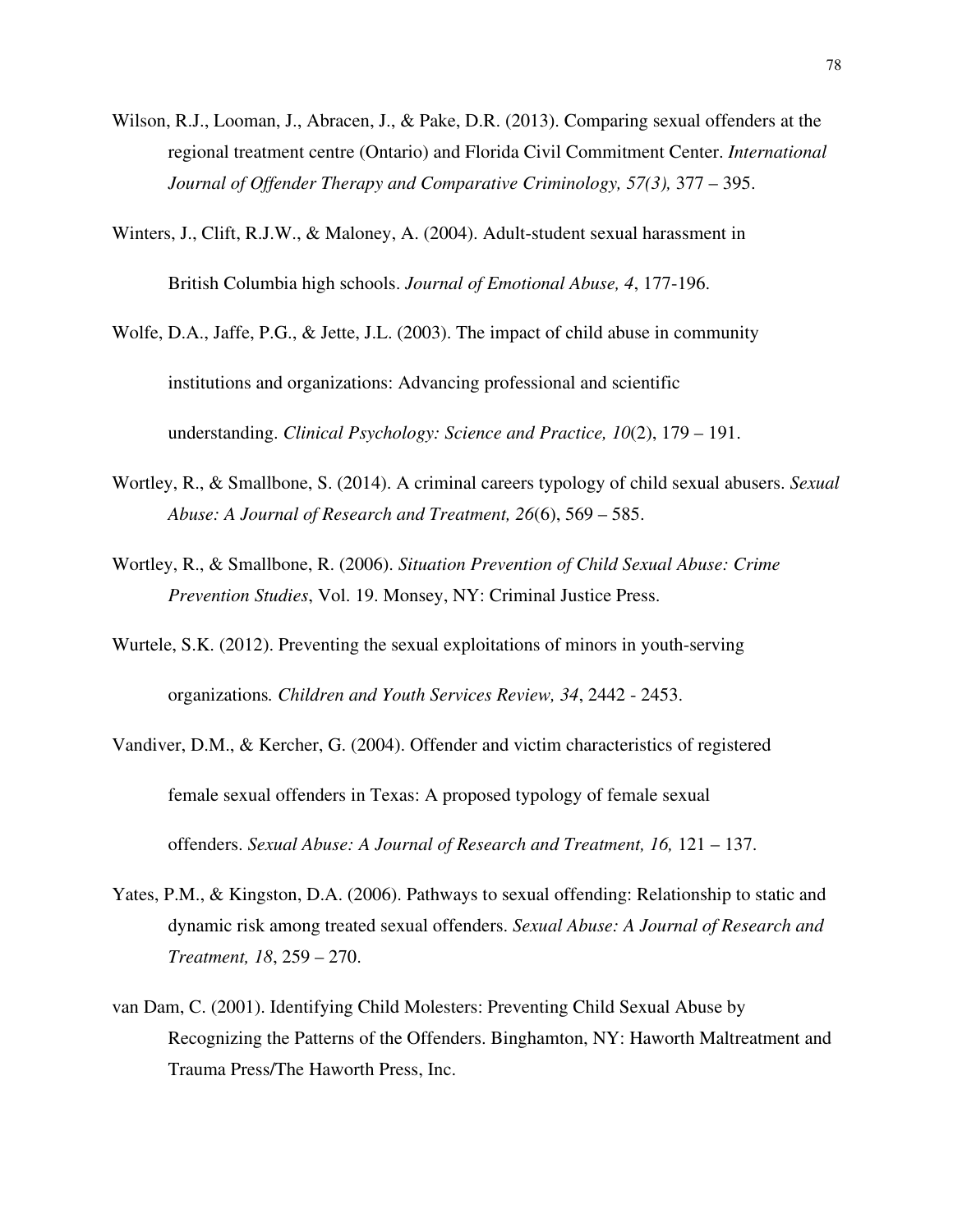### List of Appendices

### Appendix A: Rules of Procedure of the Discipline Committee and Fitness to Practice Committee

- *13.14(2) If a member of the public wishes to have access to all or part of the record of the Committee, subject to sub-rule (3), he or she shall bring a motion before the Committee upon notice to the parties. Unless the Committee directs otherwise, the motion shall be a written motion.*
- *13.14(3) Subject to sub-rule 13.14(4), if a member of the public wishes to have access to the Notice of Hearing, Agreed Statement of Facts and / or Joint Submission on Order filed as exhibits in a proceeding, a motion is not necessary but he / she shall make a written request of the Committee and shall be provided with a copy of these documents, provided all reasonable photocopying charges are paid in advance. The Committee will advise the parties of the request and what documents have been released.*

*13.14(4) – Where the hearing, or any part of the hearing, has been closed, or where any exhibit or document has been restricted from access to the public or otherwise appears to contain sensitive personal information, the hearings office shall consult with the Chair of the Panel before releasing the Notice of Hearing, Agreed Statement of Facts and / or Joint Submission on Order, and the Chair of the Panel may require that the requesting party bring a motion under sub-rule 13.14(2) to determine whether access should be granted to the Notice, Agreed Statement or Joint Submission.*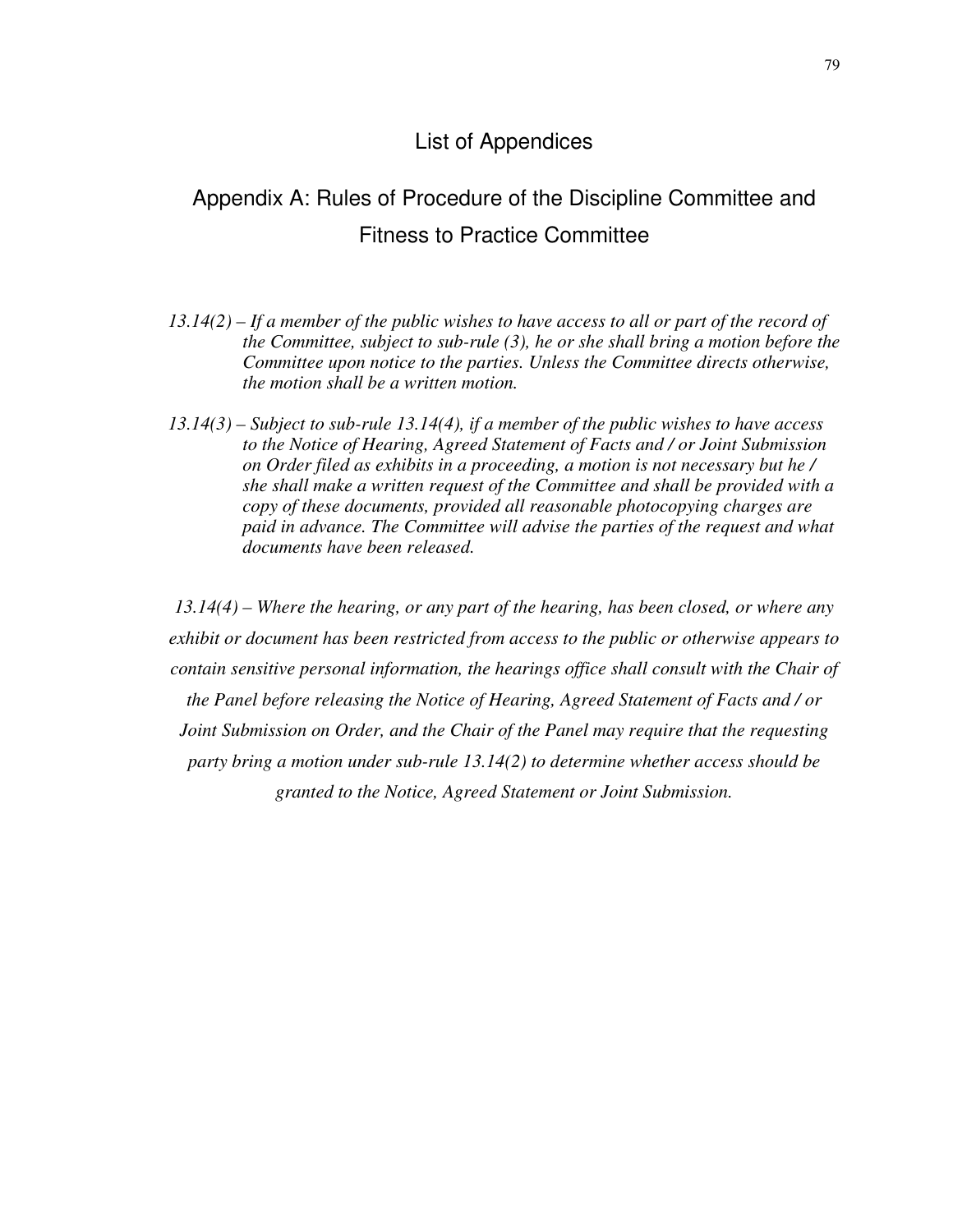|          | Male perpetrator | Female perpetrator |
|----------|------------------|--------------------|
| 2000     | 16               | $\boldsymbol{0}$   |
| $2001\,$ | 11               | $\mathfrak{Z}$     |
| 2002     | 16               | $\,1\,$            |
| 2003     | $28\,$           | 6                  |
| 2004     | $17\,$           | $\boldsymbol{0}$   |
| $2005\,$ | $22\,$           | $\overline{2}$     |
| 2006     | 19               | $\,1$              |
| $2007\,$ | 26               | $\mathbf 1$        |
| 2008     | 21               | $\,1$              |
| 2009     | 9                | $\overline{2}$     |
| 2010     | 16               | $\,1$              |
| 2011     | $11\,$           | $\sqrt{2}$         |
| 2012     | $17\,$           | $\mathfrak{Z}$     |
| 2013     | $31\,$           | $\mathbf 1$        |

# Appendix B: Number of cases per year of decision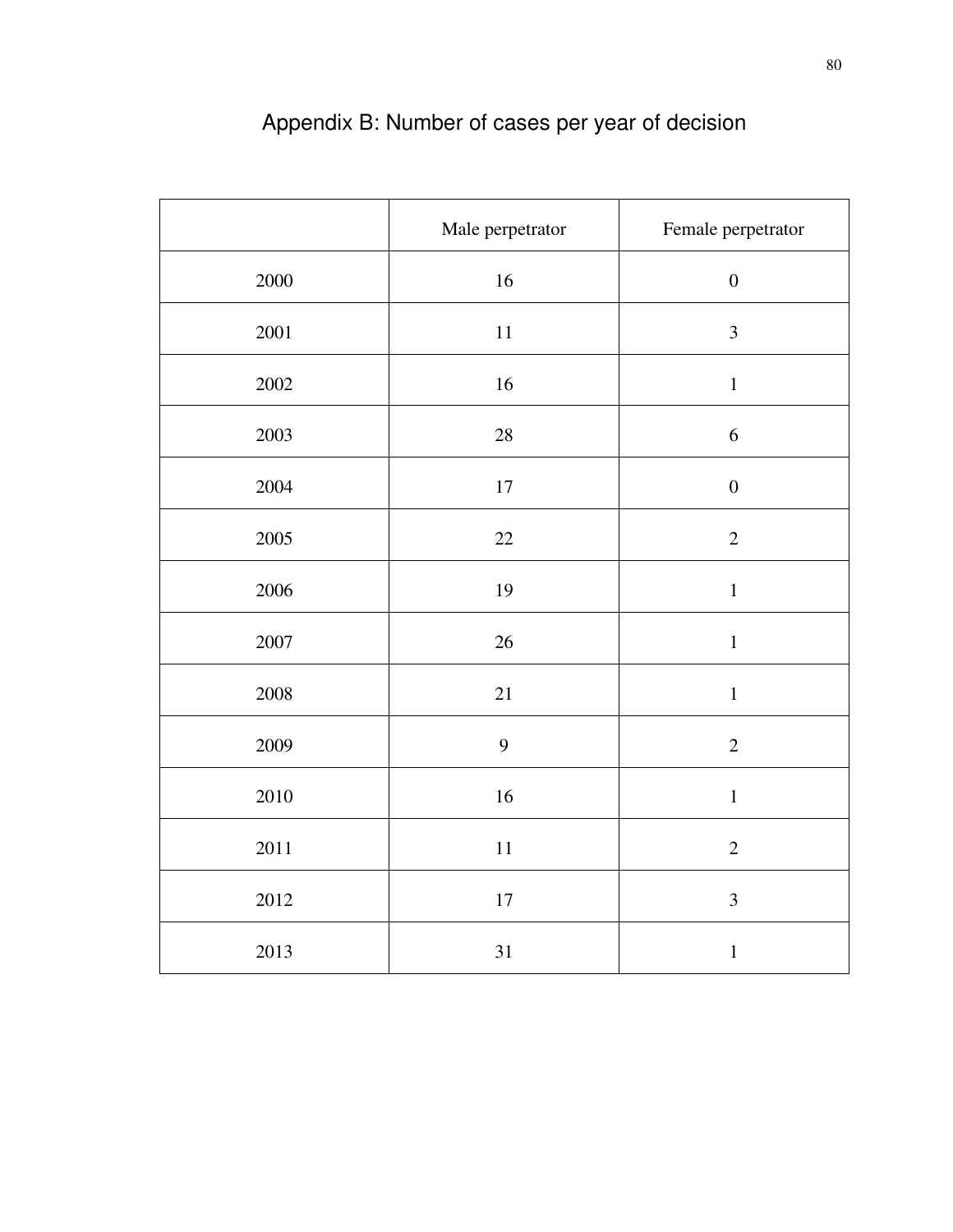## Curriculum Vitae

| Name:                                              | Taryn Mototsune                                                                                                             |
|----------------------------------------------------|-----------------------------------------------------------------------------------------------------------------------------|
| Post-secondary<br><b>Education and</b><br>Degrees: | Queen's University<br>Kingston, Ontario, Canada<br>2008-2012 B.Sc. (Honours)                                                |
|                                                    | <b>Western University</b><br>London, Ontario, Canada<br>2013-2015 M.A.                                                      |
| <b>Honours and</b><br>Awards:                      | Western Graduate Research Scholarship<br>2013 - 2014, 2014 - 2015                                                           |
| <b>Related Work</b><br><b>Experience</b>           | Student Intern<br><b>Family Service Toronto</b><br>Toronto, Ontario, Canada<br>2015                                         |
|                                                    | <b>Student Intern</b><br>The Jean Tweed Centre<br>Toronto, Ontario, Canada<br>$2014 - 2015$                                 |
|                                                    | Group Co-facilitator<br>Changing Ways (Partner Assault Program)<br>London, Ontario, Canada<br>2014                          |
|                                                    | Volunteer<br>Canadian Mental Health Association - Waitlist Clinic<br>London, Ontario, Canada<br>2014                        |
|                                                    | <b>Research Assistant</b><br>The College of Physicians and Surgeons of Ontario<br>Toronto, Ontario, Canada<br>$2012 - 2013$ |
|                                                    | <b>Research Assistant</b>                                                                                                   |